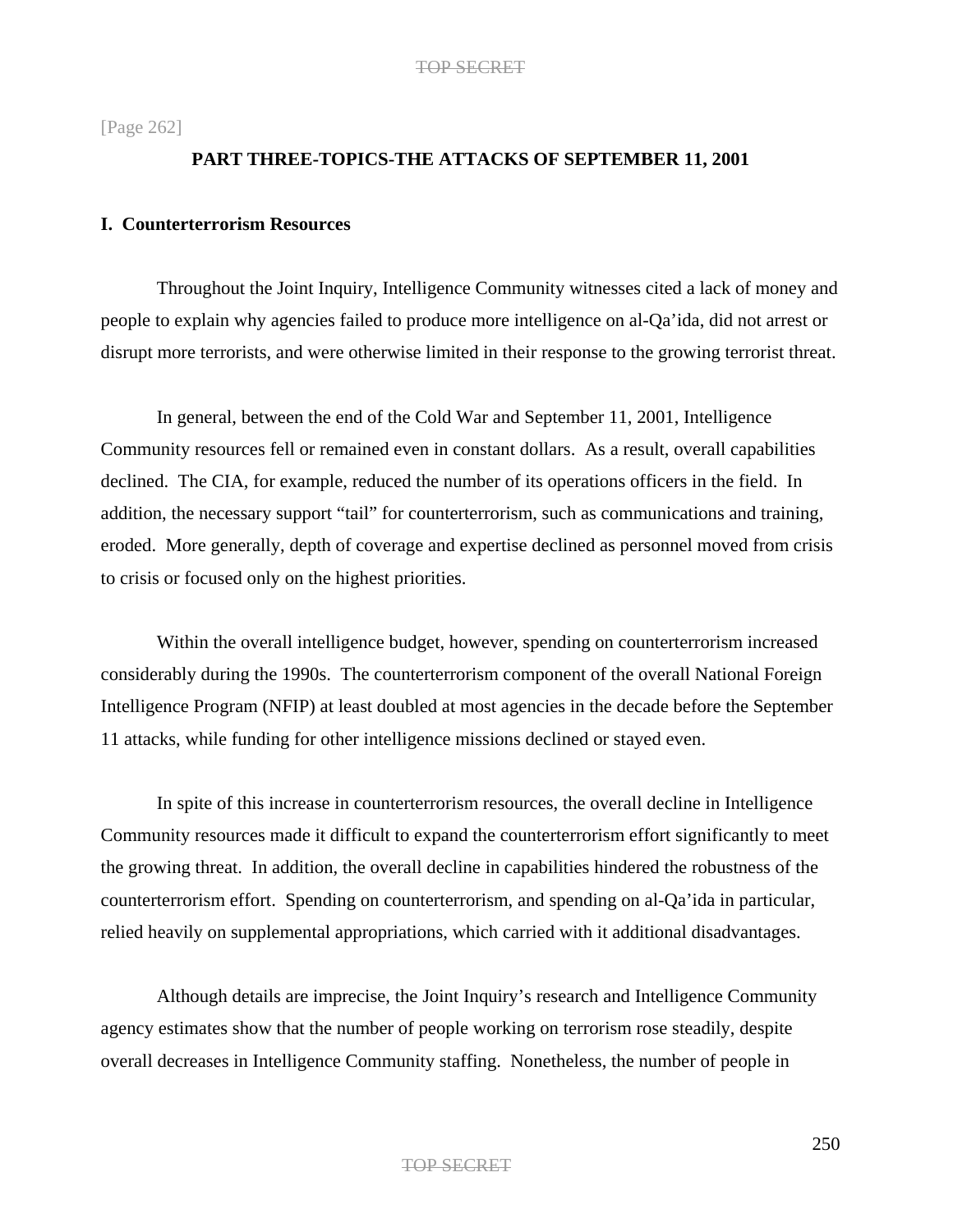counterterrorism remained small, particularly when compared with post-September 11 levels. [Page 263]

## **A. Joint Inquiry Resource Review Methodology and Limitations**

To explore resource allocations, the Joint Inquiry reviewed documents, requested additional information on specific issues, and interviewed knowledgeable personnel. Documents included formal NFIP submissions and responses; staffing descriptions for major counterterrorism offices, such as the Counterterrorist Center (CTC) at CIA and the FBI's Counterterrorism Division; CIA and FBI submissions requesting additional resources; supplemental appropriations and justifications; National Security Council (NSC)-mandated reviews of counterterrorism spending throughout the Intelligence Community; Inspector General reports; internal assessments of the effort against al-Qa'ida; and many other documents.

Because existing documentary information was insufficient, the Joint Inquiry asked the Intelligence Community for additional information. This included identifying the number of personnel who worked directly on al-Qa'ida and terrorism; determining and reviewing budget methodology; calculating full-time-equivalent staffing levels; and ascertaining resources that other groups received. Interviews related to resources spanned a range of policy officials, Intelligence Community leaders, and budget officers from the agencies and former OMB officials. Policy officials at the NSC and Department of Defense (DoD) were asked about the level of resources provided for intelligence and for counterterrorism.

Based on this review, it appears that the Intelligence Community has only a limited sense of what is budgeted for missions such as counterterrorism. Agencies submit budget requests for field agents or spy satellites, for instance, but do not systematically track the missions for which these capabilities are used. As a result, methodologies vary for estimating how much is spent on terrorism. Moreover, because Intelligence Community managers do not use this data for day-today operations, little information was readily available in response to our data requests. The Intelligence Community cannot quickly determine how or where money is spent, or which missions its personnel are carrying out.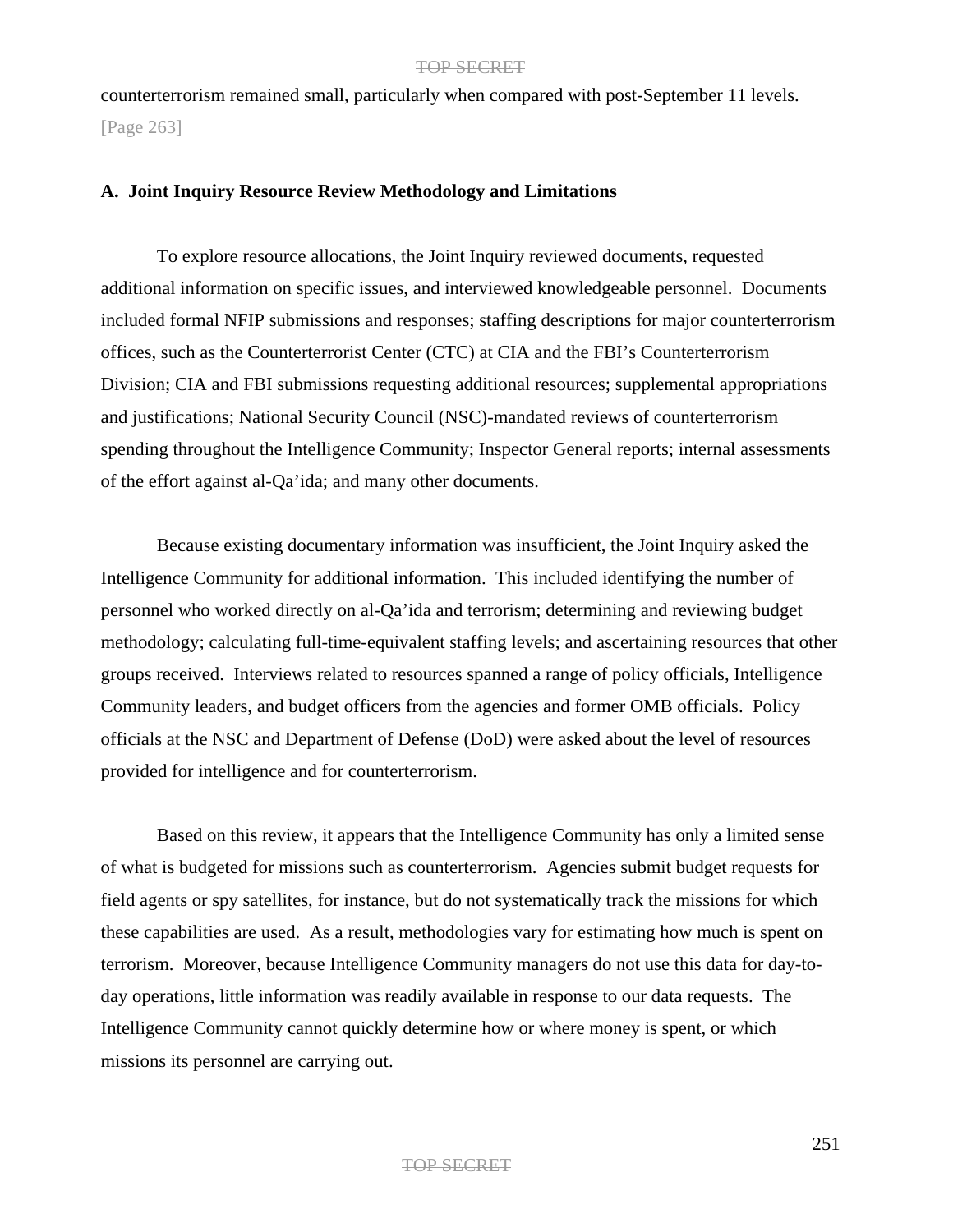Intelligence Community budgeting procedures thus make it difficult to determine whether counterterrorism as a mission is properly funded. Community components budget by [page 264] capabilities, such as the number of intelligence officers or satellites, rather than by missions, such as counterterrorism. Many of these capabilities, however, serve more than one function or mission, making it difficult to measure resource allocation. For example, a CIA field officer may collect on the internal politics of a country, a weapons shipment, and terrorism.

According to the CIA's Associate Deputy Director for Operations (DDO) for Resources, Plans and Policies, it is difficult to measure how much is spent on counterterrorism and the least precise area of accounting is human resources. For instance, in the field, personnel might work on several targets. Requiring them to keep track of the time they spend on particular tasks was considered, but rejected due to the administrative burden this would impose.

Also, counterterrorism often entails infrastructure costs that cannot be readily allocated to a particular effort. Before Fiscal Year (FY) 1999, there was little effort to track counterterrorism spending because counterterrorism was not an office or an expenditure center. Counterterrorism is not limited to CTC, and other CIA components support the effort. Finally, the CIA's accounting system focused on capabilities and resources, not on missions.

In FY 1999, the Office of Management and Budget (OMB) required that spending on counterterrorism be tracked. According to the CIA Budget Office's Director and Deputy Director, counterterrorism spending was calculated by determining the cost of CTC and specific counterterrorism operations for other offices. Indirect costs for those offices, like infrastructure and computers, were not included. To make these calculations, budget officers had to examine each organization and each program. While efforts are underway to restructure budget procedures to make data more easily retrievable, it remains difficult to determine what the Intelligence Community is spending on specific issues and missions. Data must be manually retrieved since budget systems do not "talk" to human resources systems. The effort is time and labor intensive and not "repeatable" because different measures are used in different years.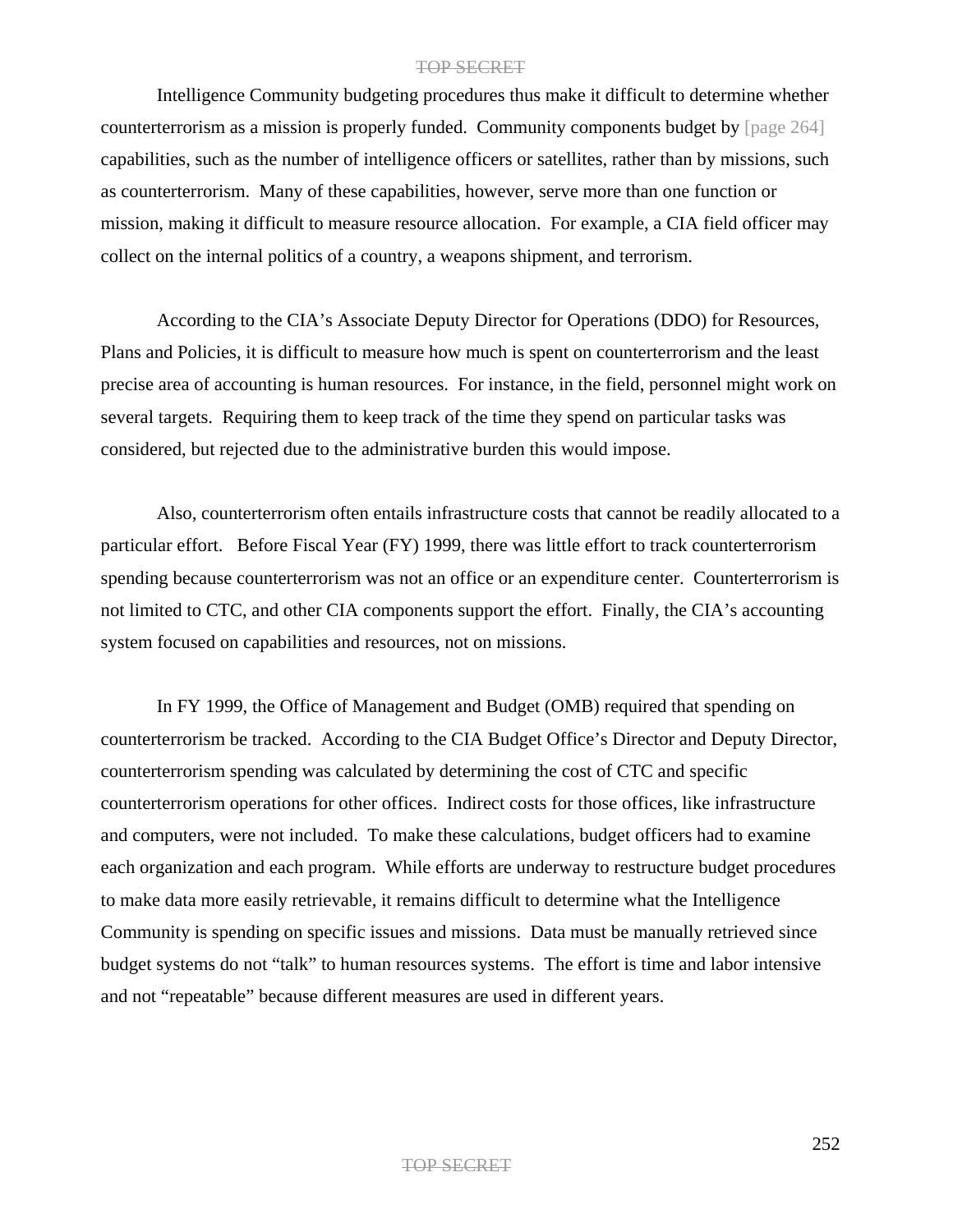Even the CIA report on the counterterrorism effort that was provided in response to a specific Joint Inquiry request required a manual reconstruction of hours worked, which is imprecise at best. Thus, the Agency could provide only limited information on how its officers [page 265] divided their time in 1998. A senior NSA official in testimony criticized personnel accounting procedures that focus only on one product line, such as counterterrorism, noting that cryptographers, target developers, and other personnel contribute to products even if they are not formally part of the product lines. However, NSA was unable to provide a procedure to account for the contributions of these personnel.

As a result of these ambiguities, the Community often does not know how much it spends on particular efforts, making it difficult to compare funding across missions. Moreover, different components of the Community use different measures to determine how much they spend on missions, and there is no universally accepted method to measure indirect costs such as infrastructure.

In light of these difficulties, the estimates of spending on counterterrorism that follow should be viewed as rough outlines, not detailed pictures of overall expenditures. Since counterterrorism is not an explicit budget category for the Intelligence Community, it is difficult to estimate the percentage of Community capabilities (e.g., field officers or spy satellites) dedicated to counterterrorism. Community budget officers advised that components of the Community use different measures to estimate total sums spent on counterterrorism and these measures are not consistently used within agencies. Finally, indirect costs (such as infrastructure or communications) are often excluded from these figures.

In addition to this data problem, the White House refused to allow the Intelligence Community to respond to Joint Inquiry requests for information regarding budgets and budgetary decision making. Many important resource issues revolved around the question of "Who said no?" to requests for additional funds for counterterrorism. However, the White House invoked Executive privilege and refused to permit the Intelligence Community to provide "pre-decisional" data on budget requests that were made by agencies before they were sent to Congress. The Joint Inquiry received some of this information indirectly, but large gaps remain. The White House also invoked Executive privilege in response to requests for information on spending for covert action.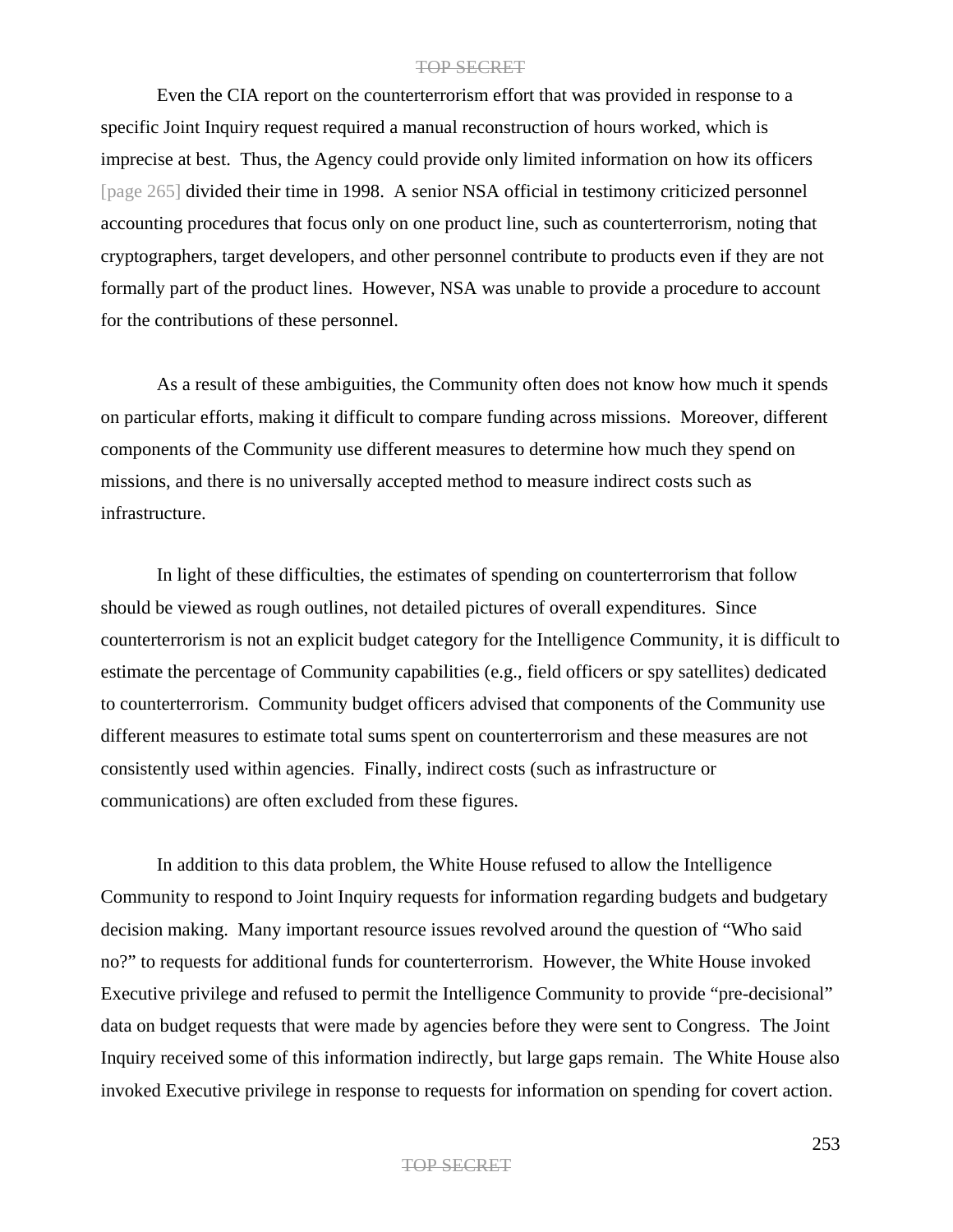TOP-SECRET

[Page 266]

#### **B.** Overall Intelligence Community Funding

Overall funding of intelligence agencies and associated personnel levels fell or remained roughly even in constant dollars from the end of the Cold War until September 11, 2001, hindering the Community's response to the growing terrorist threat. As Chart 1.0 shows, the Intelligence Community budget fell or remained even in constant dollars throughout the 1990s.





#### Source: CMS

[Page 267]

Many of the overall capabilities, such as communications and training, that are needed to support counterterrorism and other intelligence operations were cut as part of money-saving efforts. Some critics claim these cuts went too far. For example, Deputy Secretary of Defense

**TOP-SECRET** 

254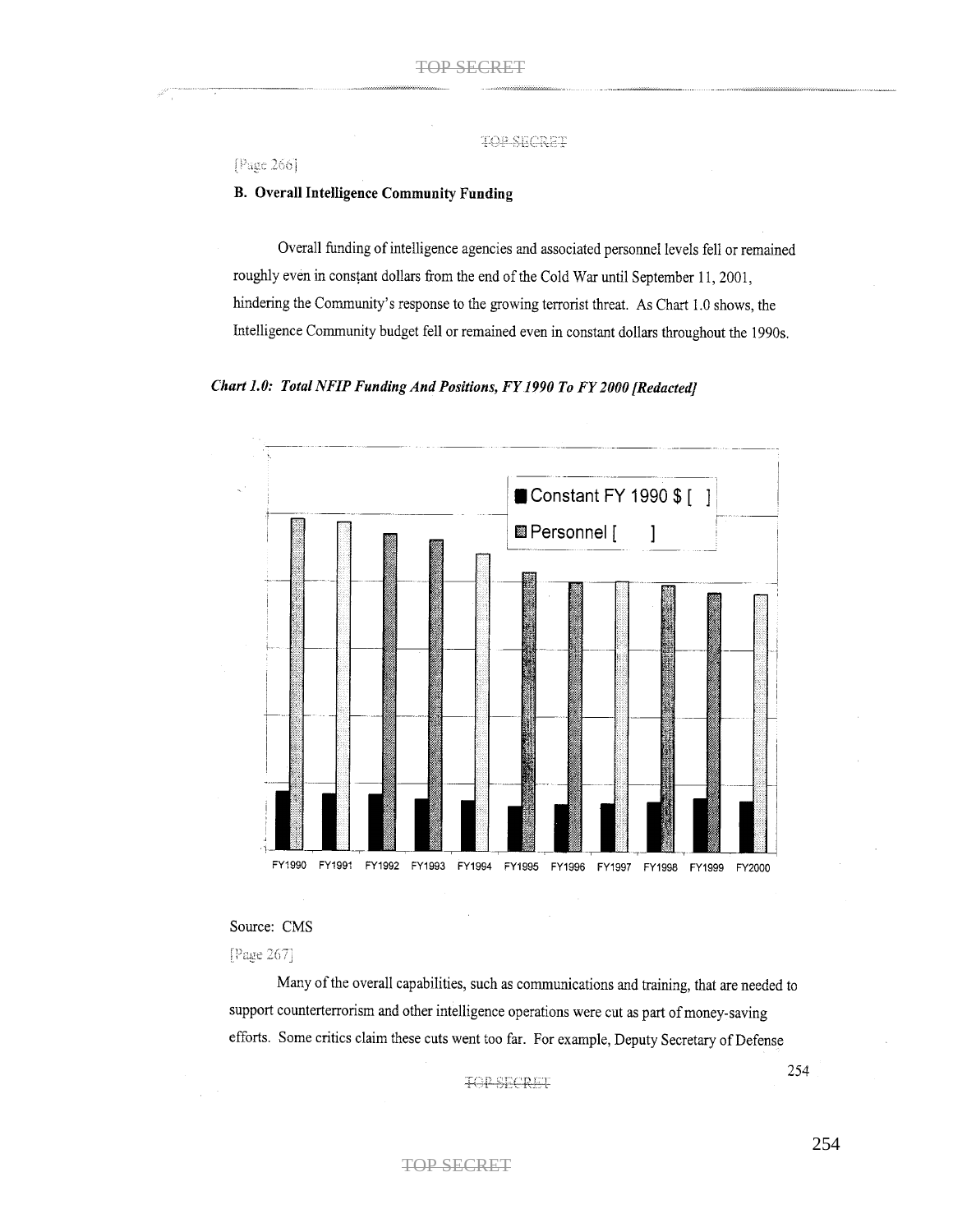Wolfowitz testified that his work with the "Rumsfeld Commission" in 1998 concerning the ballistic missile threat to the United States made clear to him that "resources for intelligence had been cut too deeply." DCI Tenet testified that the CIA regularly asked OMB for more money, but had little success. This led to a shortage of trained agents and other resources.

Former FBI Director Freeh testified that the FBI did not have sufficient resources to "maintain the critical growth and priority of the FBI's counterterrorism program." From 1996 to 1999, Congress increased appropriations substantially, but from 2000 to 2002, requests for additional funds were denied. As a result, FBI Headquarters units that dealt with Islamic extremism had insufficient resources. According to Mr. Freeh:

> For FY 2000, 2001, and 2002 FBI counterterrorism budgets, I asked for a total of 1,895 Special Agents, analysts, linguists, and others. The final, enacted allocation I received was 76 people over those three years. . . . Thus, at the most critical time, the available resources for counterterrorism did not address the known critical needs.

The House and Senate Intelligence Committees typically authorized more for the Intelligence Community in the years before September 11 than the Congressional appropriators eventually approved. As Chart 1.1 indicates, only in one fiscal year (FY1996) did the appropriation exceed the authorization.

**[Page 268]**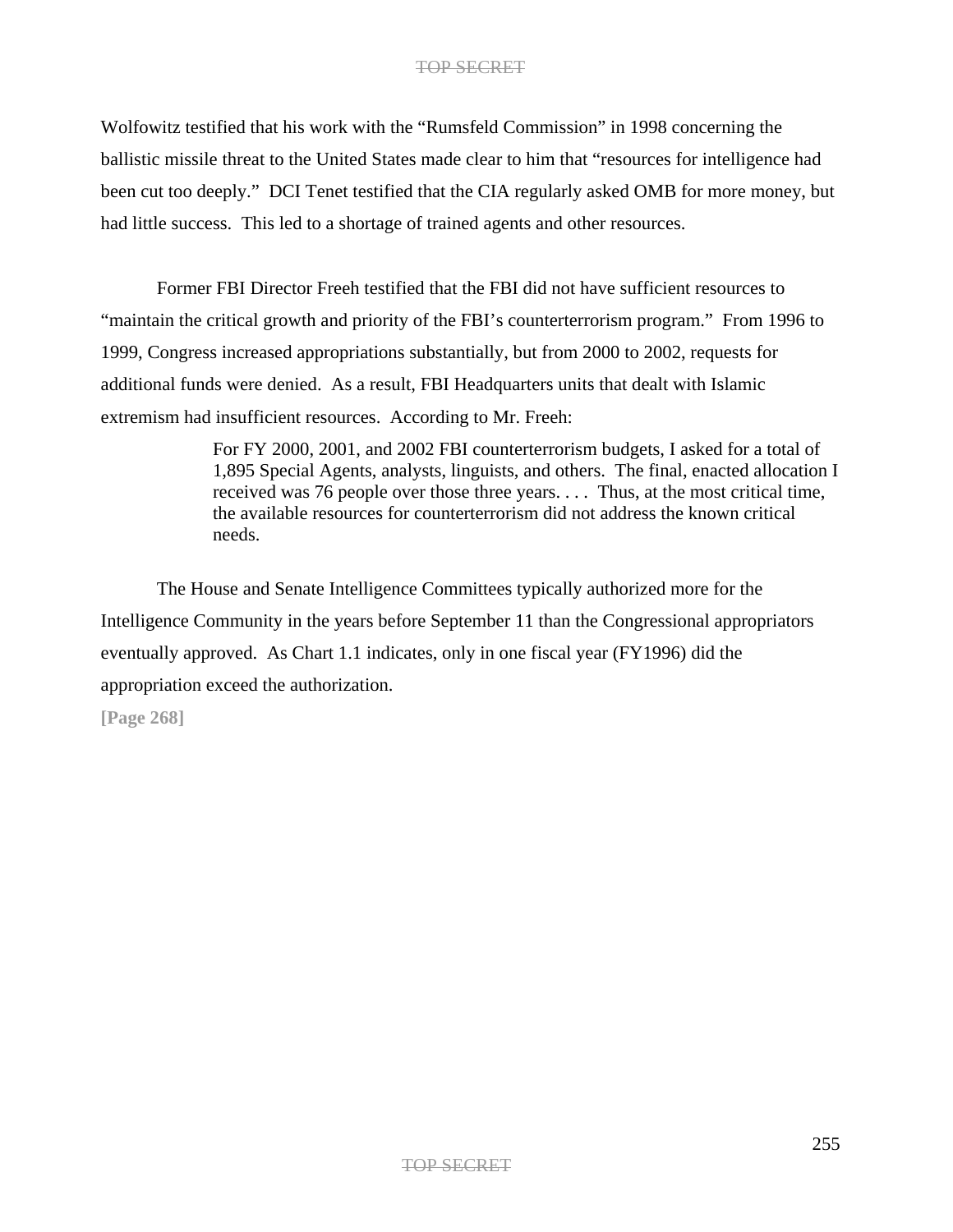

Chart 1.1: NFIP Appropriations and Authorizations, FY1993-FY2001 [Redacted]

#### C. Resources Dedicated To Counterterrorism

[Spending dedicated to counterterrorism grew, however, even as overall resources on intelligence declined. Former National Security Advisor Samuel Berger noted for the record that "working with Congress, [the Clinton administration] more than doubled the counterterrorism budget from 1995 to 2000, during a time of budget stringency – with a 350 % increase in the FBI's counterterrorism funds, and (although classified) substantial increases in CIA's counterterrorism resources." Information from the CIA's Chief Financial Officer shows that funds appropriated to CTC increased from [ ] in FY 1992 to [ ] in FY 2000, excluding supplemental appropriations. Former FBI Director Freeh testified that the number of [page 269] Special Agent and support positions dedicated to terrorism more than doubled from 1993 to 1999. To achieve these increases, the Intelligence Community shielded counterterrorism programs from

TOP-SECRET

256

Source: HPSCI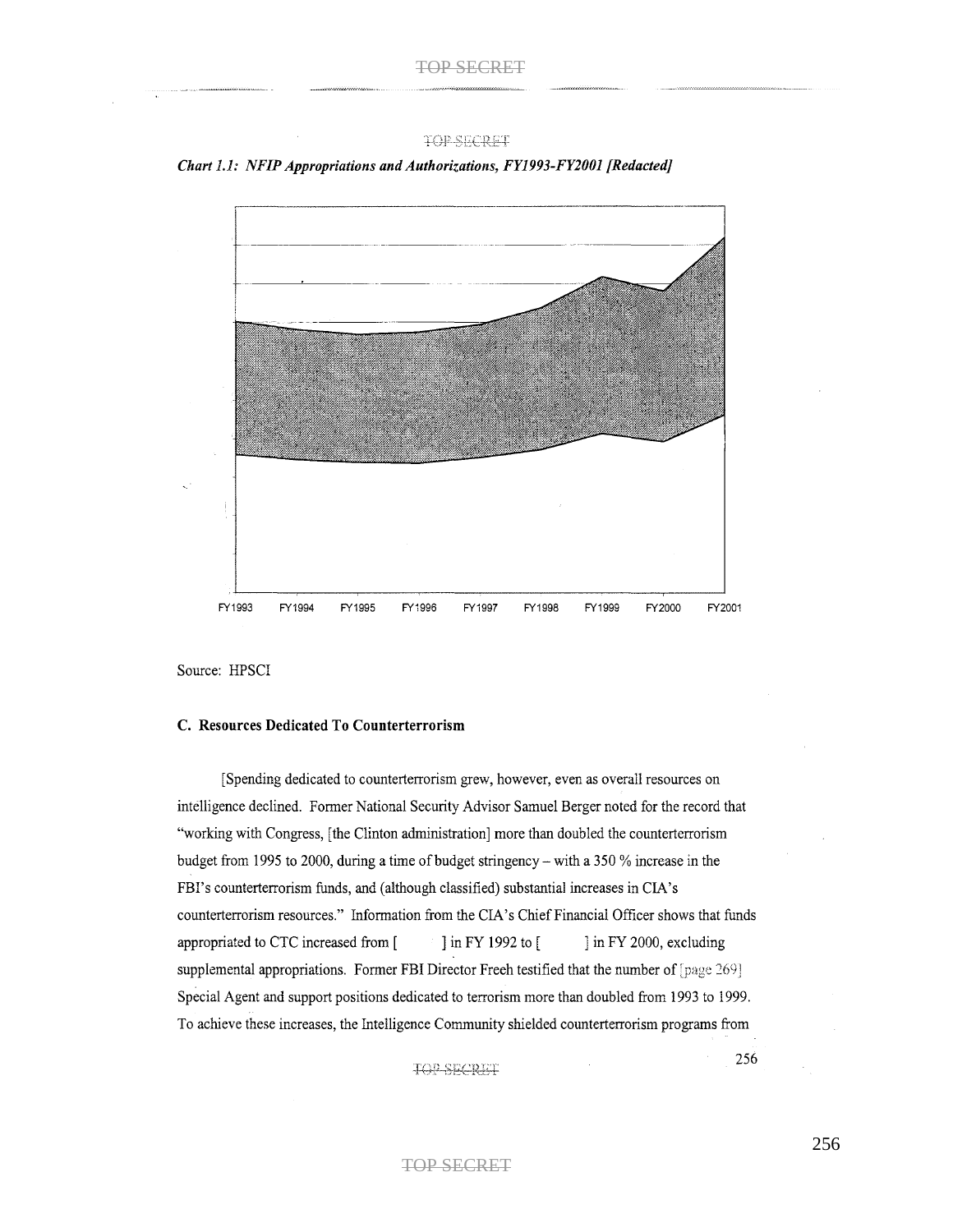budget cuts and, as the terrorist threat grew, increased the number of personnel and the amount of resources dedicated to counterterrorism. However, despite this relative increase in resources, there was no massive increase before September 11, 2001].

Chart 1.2 describes overall trends in the Intelligence Community budget dedicated to counterterrorism before September 11, 2001. As Chart 1.2 shows, in the decade before September 11, direct spending on counterterrorism throughout the Community roughly quintupled in a time of tight budgets.

[Page 270]

Chart 1.2: Intelligence Community Counterterrorism Spending Before September 11 [Redacted]



Source: CMS

**TOP-SECRET** 

257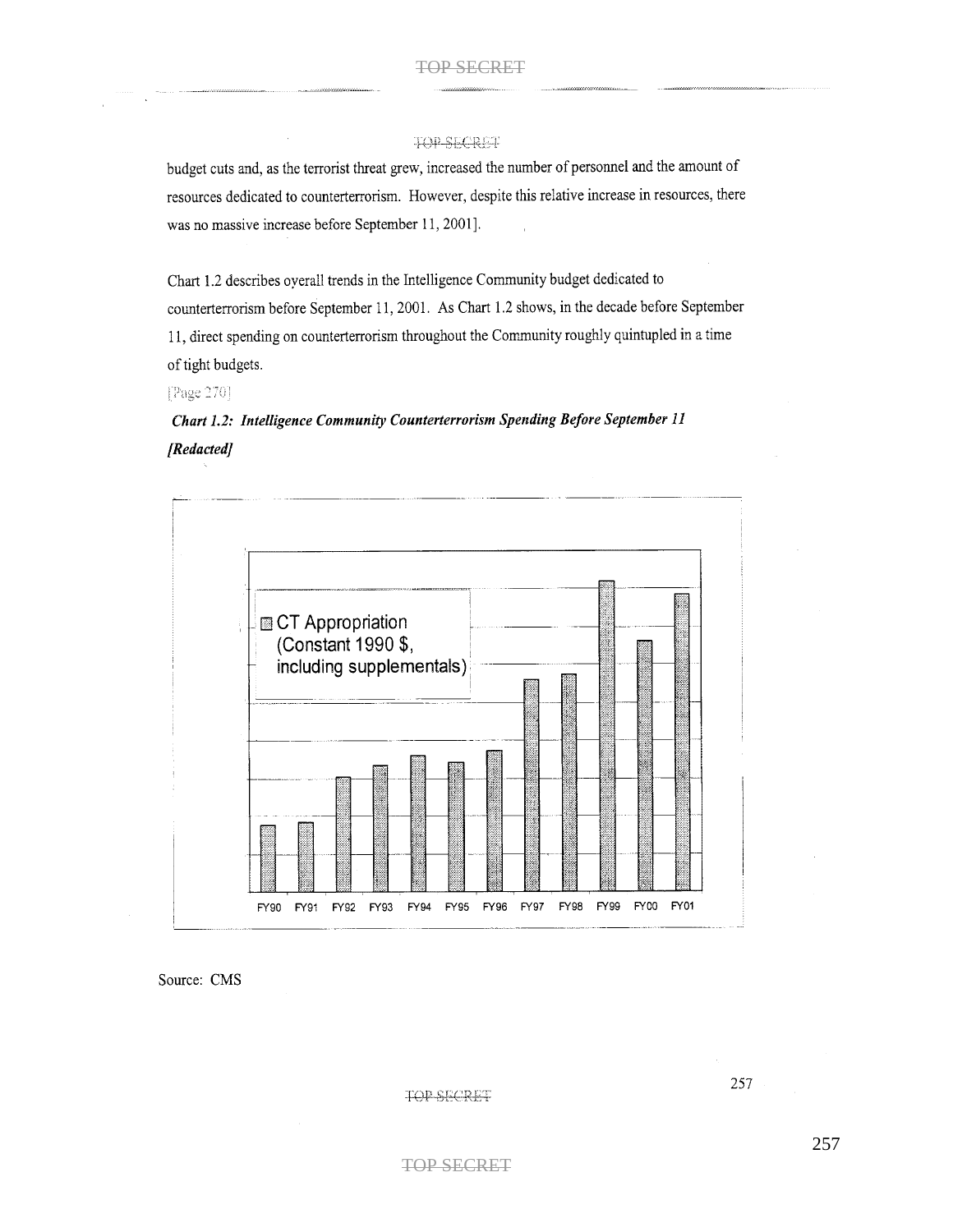Charts 1.3, 1.4, and 1.5 compare the amounts the President requested of Congress for CIA, NSA and the FBI with the amounts, including supplemental appropriations, that were eventually appropriated. Agency leaders testified that their requests for resources were sometimes not satisfied, even though Congress appropriated as much or more than the President requested. This is because OMB often reduces agency requests before transmitting them to Congress. As mentioned earlier, the White House denied the Joint Inquiry access to pre-decisional budget data about what was asked of the White House and what was transmitted to Congress. Thus, the Joint Inquiry was not able to obtain that information for the Intelligence Community agencies, apart from FBI data available to the Senate Intelligence Committee.

#### [Page 271]

 $\ddot{\phantom{0}}$ 





Source: CMS

TOP SECRET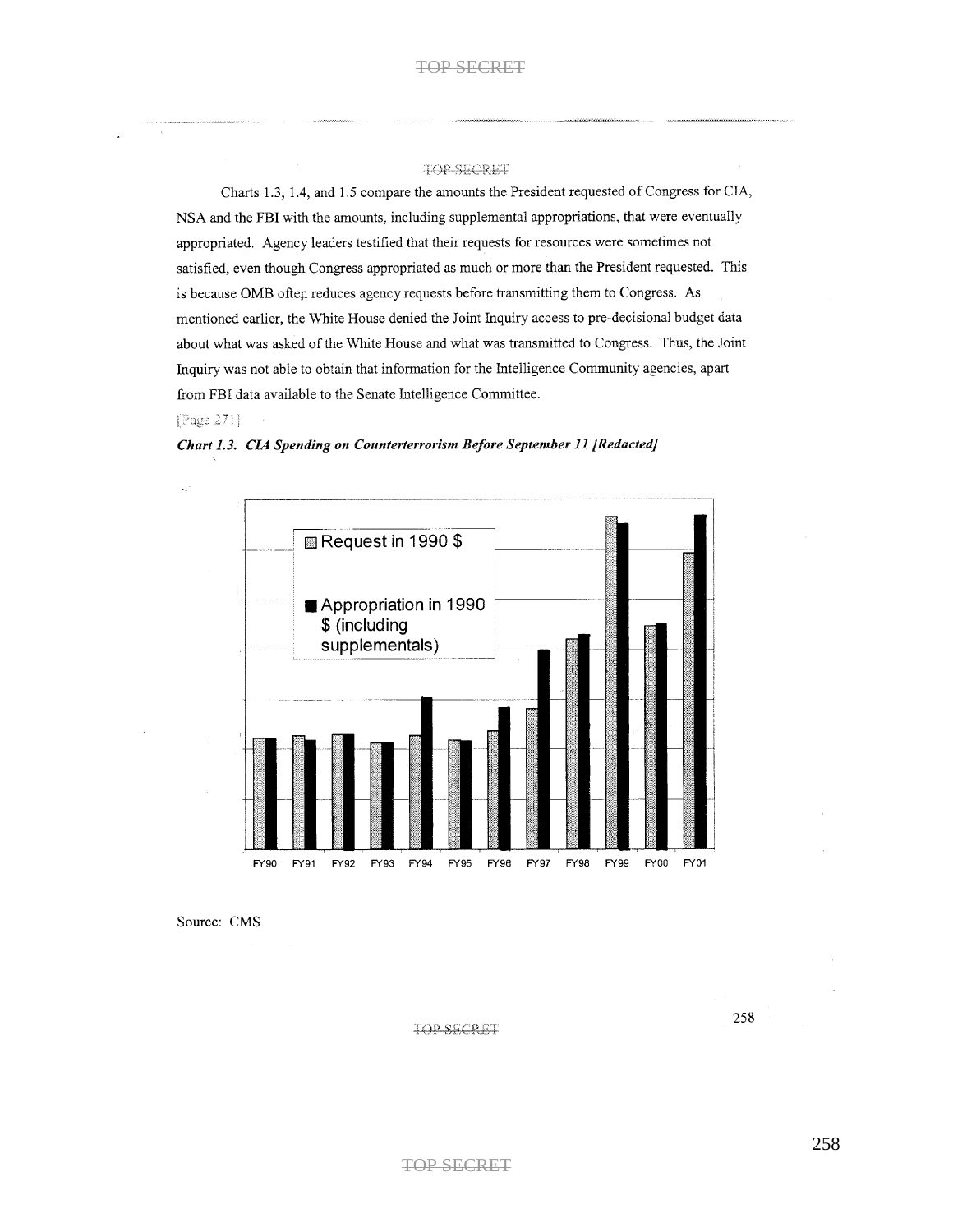#### TOP-SECRET

As Chart 1.3 illustrates, CIA appropriations for counterterrorism increased throughout the 1990s. In general, appropriations for CIA met or exceeded the requests that were submitted by the President to Congress.

[Page 272]

Chart 1.4. FBI Spending On Counterterrorism Before September 11 [Redacted]



Source: FBI (information provided to SSCI)

The FBI usually received more - at times far more - than the amounts the President initially requested from Congress. FBI appropriations for counterterrorism increased dramatically in the mid-1990s and then fell or remained roughly constant in the years before September 11, 2001.

ĵ

[Page 273]

#### TOP SECRET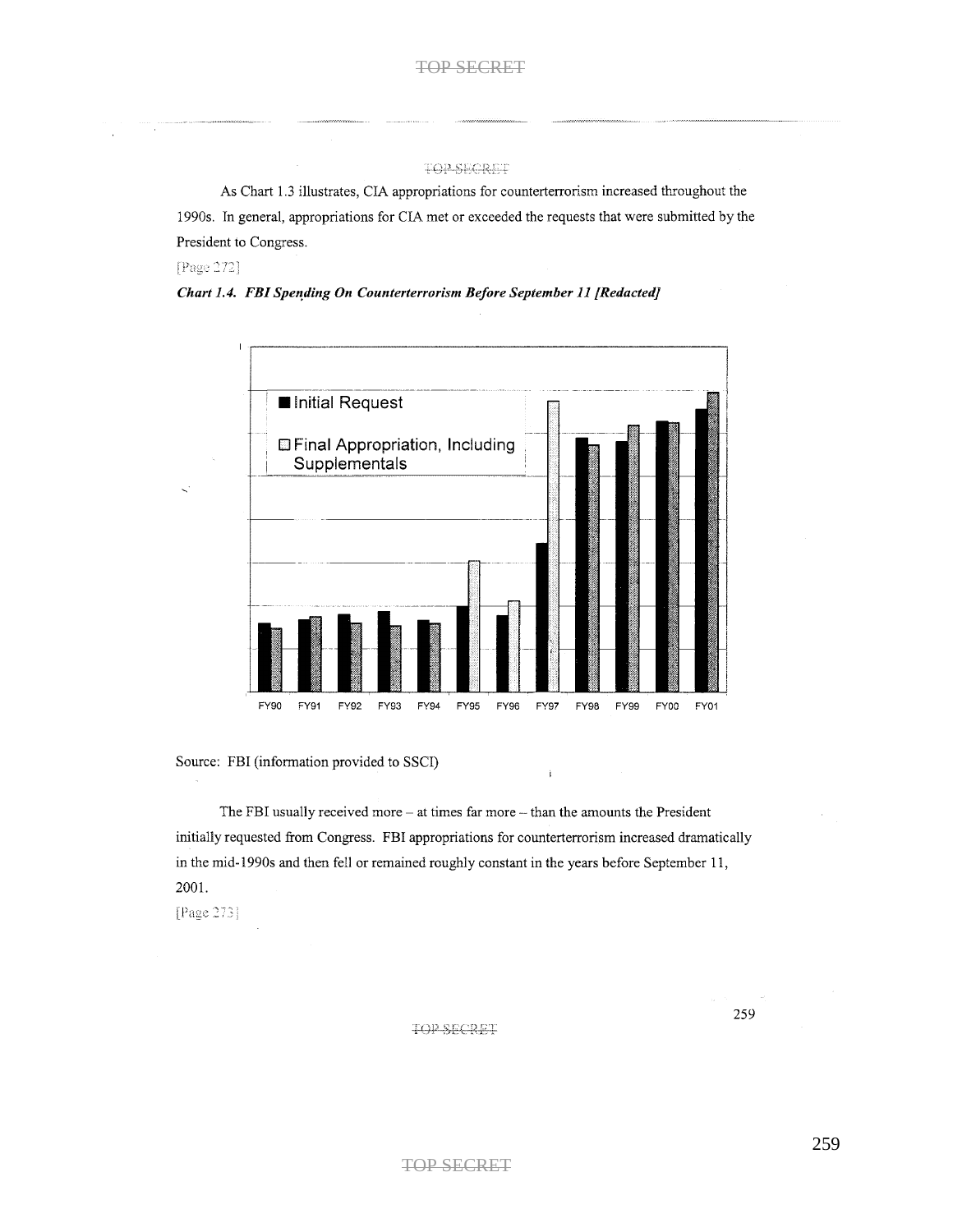Chart 1.5. NSA Spending On Counterterrorism Before September 11 [Redacted]



NSA received increases in counterterrorism funding, consistent with the rest of the Intelligence Community, with dramatic increases throughout the 1990s. Appropriations consistently met or exceeded Presidential requests to Congress.

Intelligence Community officials contend that the increasing resources they received were not sufficient to meet the growing threat. For example, Cofer Black, former CTC Chief, testified that a lack of resources was a major impediment for CTC. Officials at NSA and CIA also stated in Joint Inquiry interviews that resources had been a problem.

#### D. Personnel Shortages [Page 274]

The number of analysts, operations officers, field agents, and other intelligence professionals working on al-Qa'ida was limited, creating personnel shortages that led to important information being overlooked.

TOP SECRET

260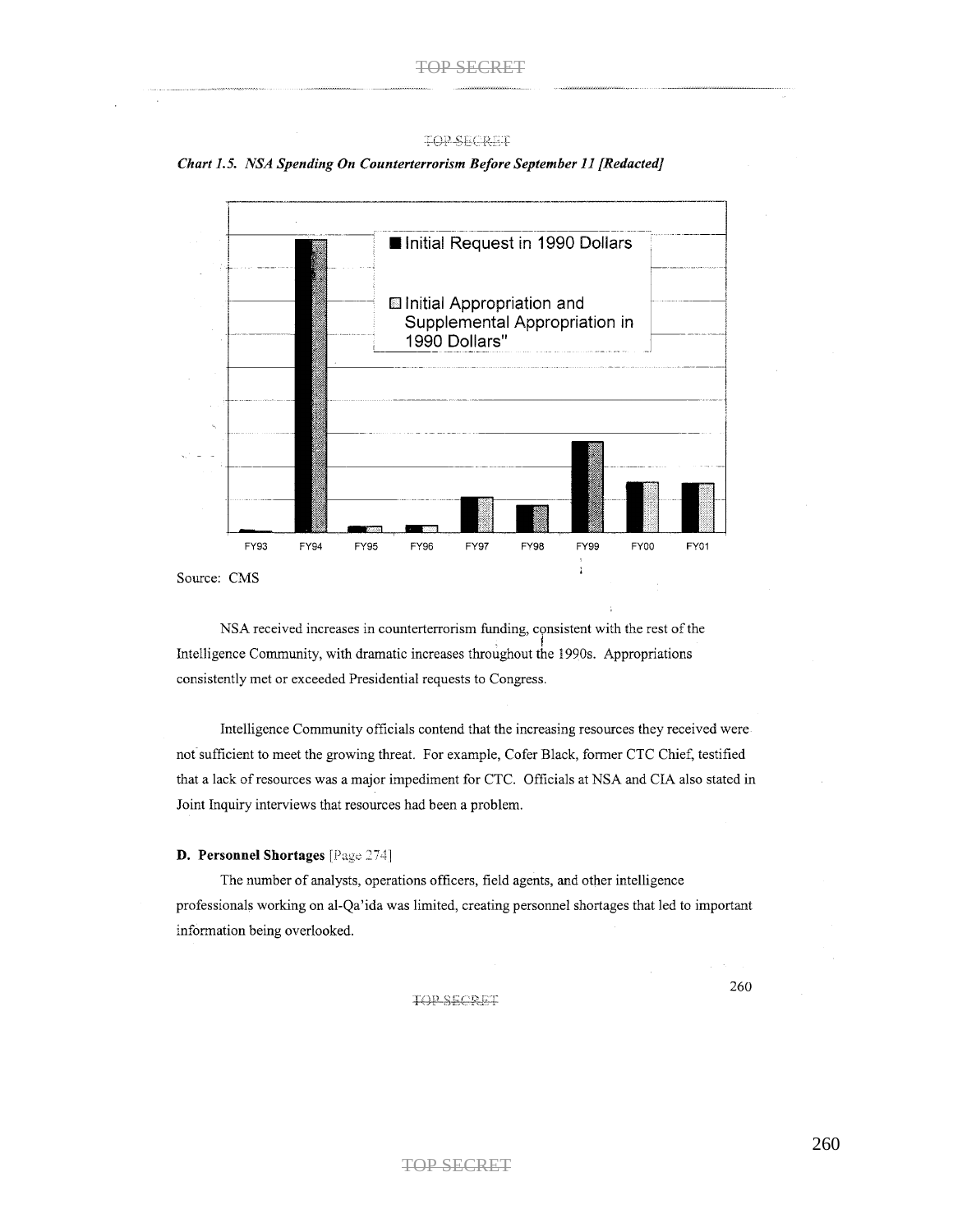# **a. Personnel Concerns At CIA**

At the request of the Joint Inquiry, the CIA reviewed its counterterrorism effort from 1998 to 2002. This included analysts and operators outside CTC, many of whom made important contributions but worked only part time on al-Qa'ida. The review resulted in estimates of total "work-years" (i.e., 2087 labor hours per annum) combining the time expended by analysts focusing exclusively on al-Qa'ida and those working on related issues, such as terrorist financing. The results are summarized in Table 2.0.

|  | Table 2.0. Full-Time Equivalent Personnel Dedicated To Counterterrorism At CIA (Excludes |  |  |  |  |
|--|------------------------------------------------------------------------------------------|--|--|--|--|
|  | <b>CIA Contractors And Detailees From Other Agencies</b> )                               |  |  |  |  |

| September 1998 | <b>August 2001</b> | <b>July 2002</b> |
|----------------|--------------------|------------------|
|                |                    |                  |
|                |                    |                  |
|                |                    |                  |
|                |                    |                  |
|                |                    |                  |
|                |                    |                  |
|                |                    |                  |
|                |                    |                  |
|                |                    |                  |
|                |                    |                  |
|                |                    |                  |
|                |                    |                  |
|                |                    |                  |
|                |                    |                  |

As Table 2.0 indicates, the number of CIA personnel working on al-Qa'ida almost doubled from the August 1998 East Africa U.S. embassy attacks to September 11, 2001. Before [page 275] September 11, the numbers of CTC personnel involved in the effort against terrorism grew, though much of the increase occurred in the field.

Despite these increases, the former Chief of the CTC's Sunni Extremist Group testified that "[w]e always needed more," though he also noted that every other part of the CIA's Directorate of Operations (DO) also believed they needed more resources. DCI Tenet testified

## TOP SECRET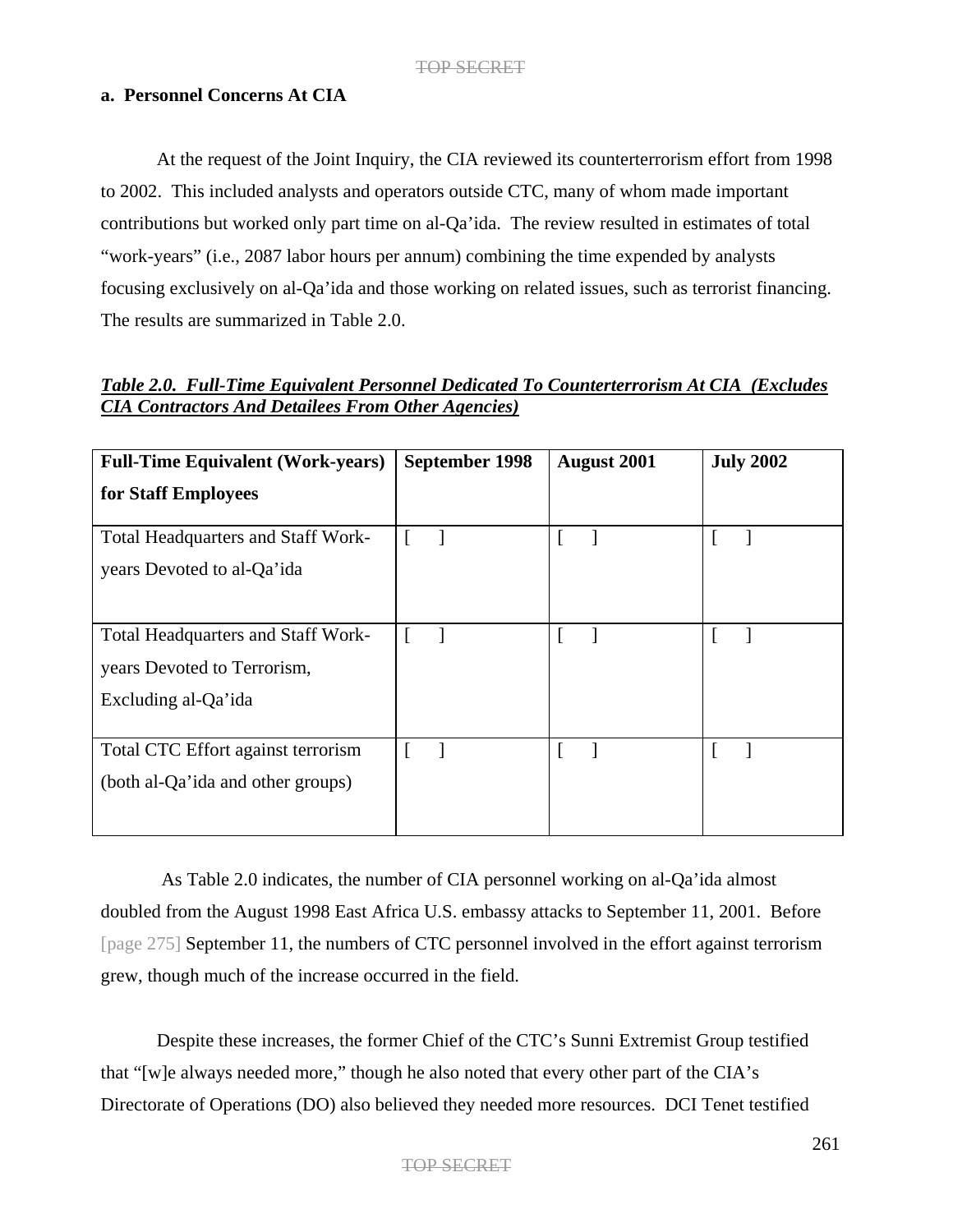that "we never had enough" personnel working on al-Qa'ida." Many CTC personnel asserted in interviews that the number of employees was well below the levels that were necessary, given the volume of information and the growing nature of the threat. One officer claimed she was told when appeals for more resources were rejected: "People [will] have to die for them to get resources."

The lack of adequate resources meant that CTC personnel responsible for al-Qa'ida were required to work extremely long hours without relief. This created morale problems, made retention difficult, and fostered the perception that the DO did not truly support the counterterrorism mission. As the former Chief of the CTC unit focused on Bin Ladin testified:

> We never had enough officers from the [DO]. The officers we had were greatly overworked. And there was always more senior-level concern for [ -1 than for providing more officers to protect the health and welfare of the unit's officers.

[Despite recognition of the menace al-Qai'da posed and the relatively limited understanding of its network, the CIA had relatively few analysts working on the problem. At CTC, the total work-years for terrorism analysis relating to al-Qa'ida inside its analytic group was only nine in September 1998. According to CIA, nine CTC analysts and eight analysts in the Directorate of Intelligence were assigned to UBL and al-Qa'ida in 1999. This was only a fraction of the analytic effort that was to be devoted to al-Qa'ida in July 2002].

# **b. Personnel Concerns At NSA**

[NSA had only a limited number of Arabic linguists. Before September 11, 2001, few were dedicated full-time to al-Qa'ida, which was only one of many priority counterterrorism [page 276] targets at NSA for which Arabic linguists were needed. For example, those linguists were also used to support other important regional topics and to translate intelligence originating in other parts of the world]*.*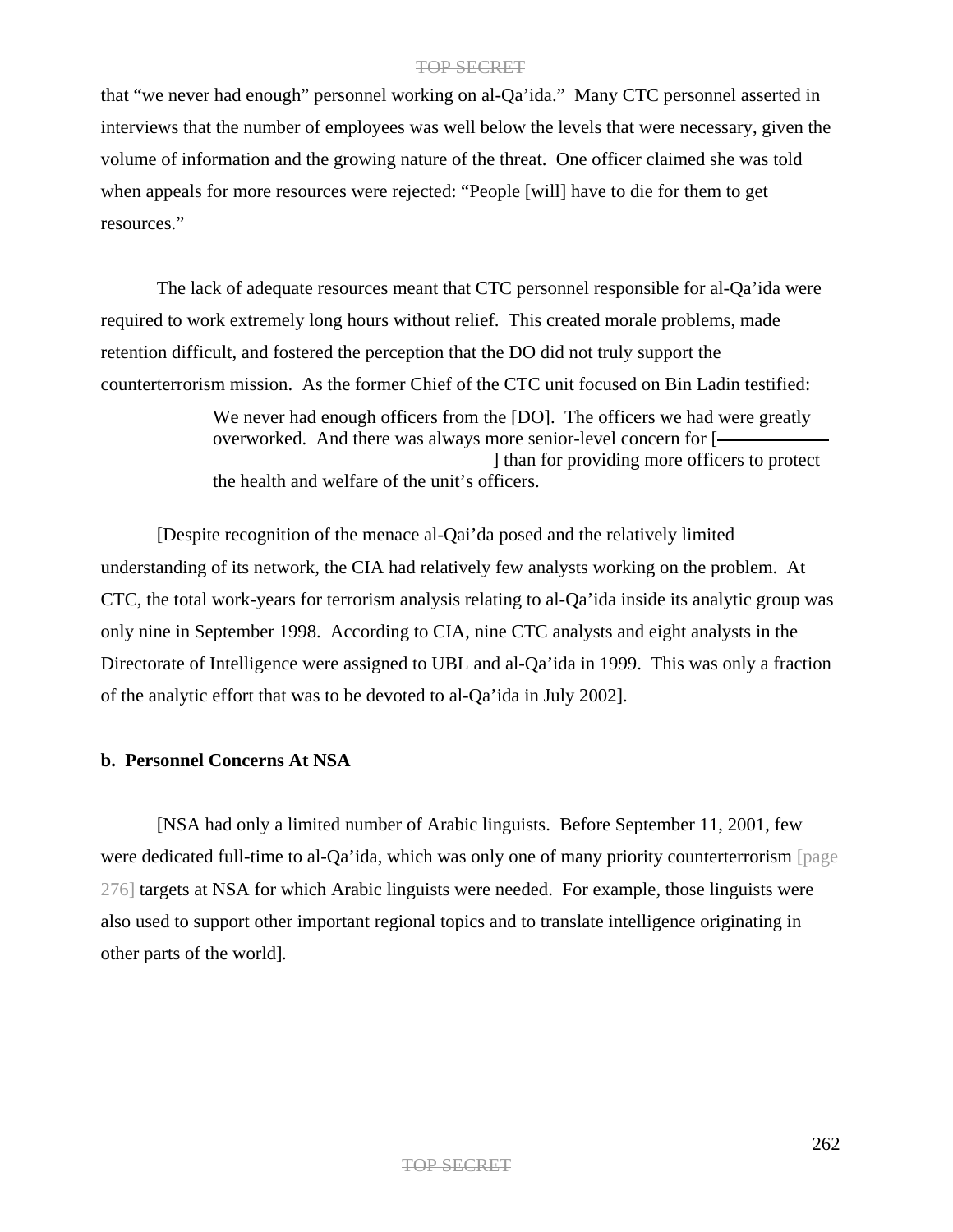#### c. Personnel Concerns At The FBI

The FBI labored under a hiring freeze in the last years of the Clinton Administration. As a result, it did not train new agents, according to an interview of former Director Freeh. Although FBI full-time-equivalent work-years on international terrorism doubled from 1993 to 1998, they fell or remained constant from 1999 to September 2001, according to FBI information. That information also shows that actual work-years of agents and support personnel in the field grew from 482 in 1993 to 1,034 in 2000. Despite this dramatic increase, FBI officials claim they did not receive enough resources to manage the emerging threat. A summary of FBI requests for additional personnel for counterterrorism and the responses from the Department of Justice, Office of Management and Budget, and Congress is presented in Chart 1.6.

### [Page 277]

### Chart 1.6 FBI Resource Requests



TOP SECRET

263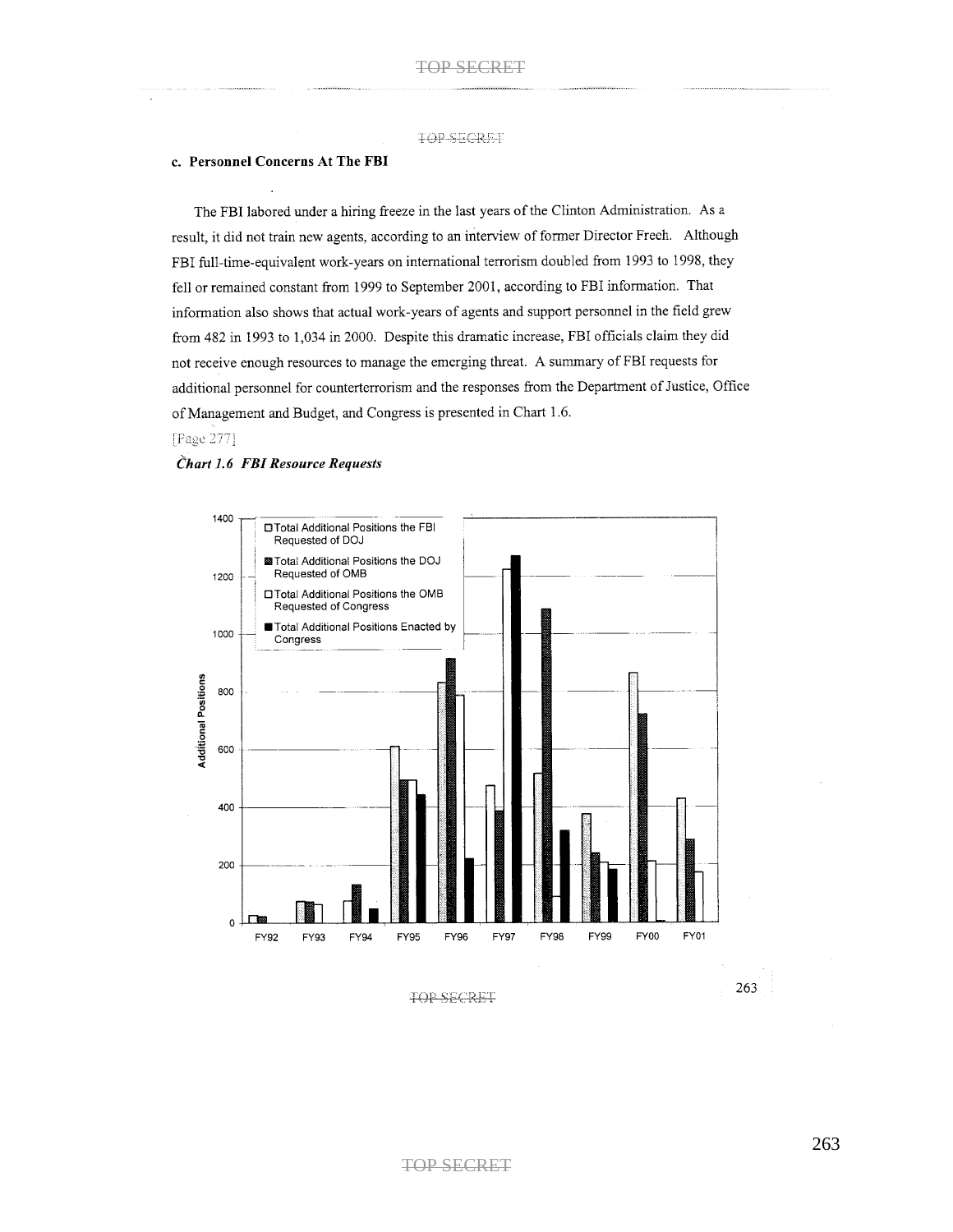# Source: FBI

Chart 1.6 demonstrates that FBI requests for additional personnel were cut or rejected at times by the Department of Justice, the Office of Management and Budget, and the Congress. Sometimes the Bureau received most of its initial request, and its request was exceeded in one instance. Former OMB officials noted in Joint Inquiry interviews that it was rare for any agency to receive more than its initial request during a time of budget stringency. They also pointed out that, while the FBI often did not receive additional personnel for counterterrorism, many other agencies faced significant cuts.

# **E. Counterterrorism and the Competition for Scarce Resources**

# [Page 278]

Because intelligence budgets were shrinking while counterterrorism resources were steadily growing, senior policy and intelligence officials were reluctant to make the additional cuts in other programs that would have been necessary to augment counterterrorism programs further. This would have jeopardized their ability to satisfy other collection priorities within the Intelligence Community. As Director of Central Intelligence George Tenet testified:

> As I "declared war" against al-Qa'ida in 1998 – in the aftermath of the East Africa embassy bombings – we were in our fifth year of round-the-clock support to Operation Southern Watch in Iraq. Just three months earlier, we were embroiled in answering questions on the India and Pakistan nuclear tests and trying to determine how we could surge more people to understanding and countering weapons of mass destruction proliferation. In early 1999, we surged more than 800 analysts and redirected collection assets from across the Intelligence Community to support the NATO bombing campaign against the Federal Republic of Yugoslavia.

[Similarly, NSA Director Hayden testified that his energy was focused heavily on a range of regional and global issues. An FBI budget official told the Joint Inquiry that counterterrorism was not a priority for Attorney General Ashcroft before September 11, 2001 and that the FBI faced pressure to make cuts in counterterrorism to satisfy the Attorney General's other priorities].

The CIA's Associate Deputy Director for Operations (DDO) for Resources recalled some attempt to protect counterterrorism in response to the DCI's declaration of war. However, this did not lead to any change in training, any dramatic increase in the size of CIA's Middle East stations,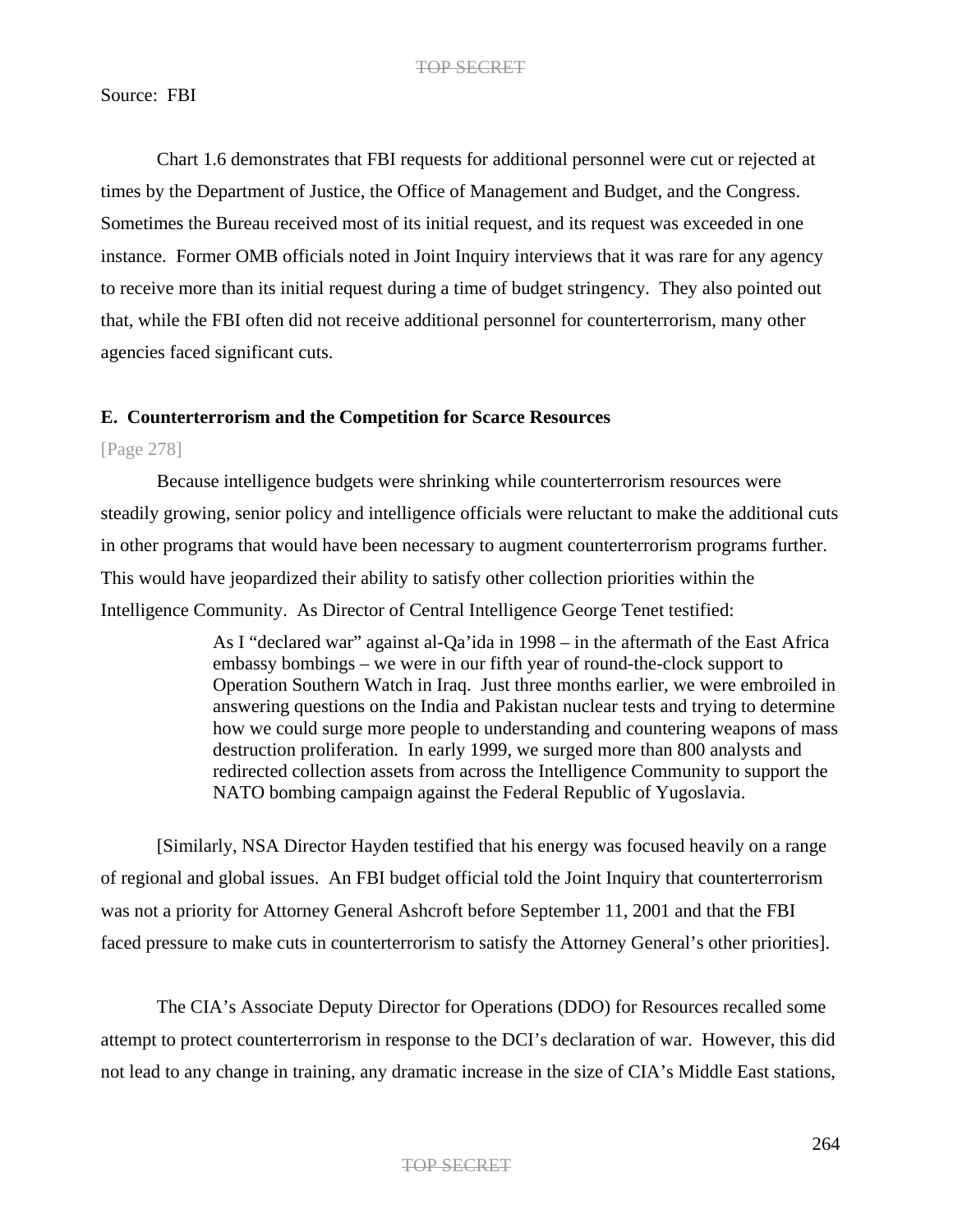or significantly greater numbers of personnel assigned to CTC. A particular problem was that counterterrorism was a worldwide target, and the DO was closing stations in less strategic areas [- | even though al-Qa'ida was active there. This hindered acquisition of information on terrorism in these areas. In interviews, CIA officials explained that they were reluctant to cut entire areas of collection, particularly in the field, because senior U.S. Government policymakers had many requirements for intelligence across a wide variety of issue areas. [Page 279]

By the late 1990s, Intelligence Community coverage of many issues was exceptionally slim, and staffing was skeletal. The CIA's DO cut by almost one-third the number of personnel deployed overseas, according to the DDO. The Associate DDO for Resources noted that the DO often was not able to meet its collection goals, in part because an increased focus on counterterrorism meant that other issues received less attention. At best, the DO could sustain what it had, but could not invest in the future. Communications and training suffered tremendously, DO officials reported.

[The Intelligence Community was unable to reduce requests for collection on other priorities. As NSA Director Hayden testified, "Our efforts in 2000 to churn money internally were not accepted by the Community; its reliance on [signals intelligence] had made it reluctant to give it up." Former CTC Chief Black noted that shifting resources was difficult because the policy community had other demands for intelligence. He stated in an interview that "[w]e could see it coming in Afghanistan, but, for example, couldn't get more Agency slots [within the theater]." In an interview, the CIA official responsible for the Near East noted that, even after September 11, no major issues were deleted, despite the imperatives of the war on terrorism].

As a result, Intelligence Community officials contend they had too many priorities for the resource levels that were available. The NSA Director testified that, "[g]iven all the other intelligence priorities, it would have been difficult at that time within the [Intelligence Community] or the Department of Defense to accept the kind of resource decisions that would have been necessary to make our effort against the target more robust."

Requests for additional assistance by counterterrorism officials often fell on unsympathetic ears because of declining resources. Mr. Black noted in an interview that the DDO told him that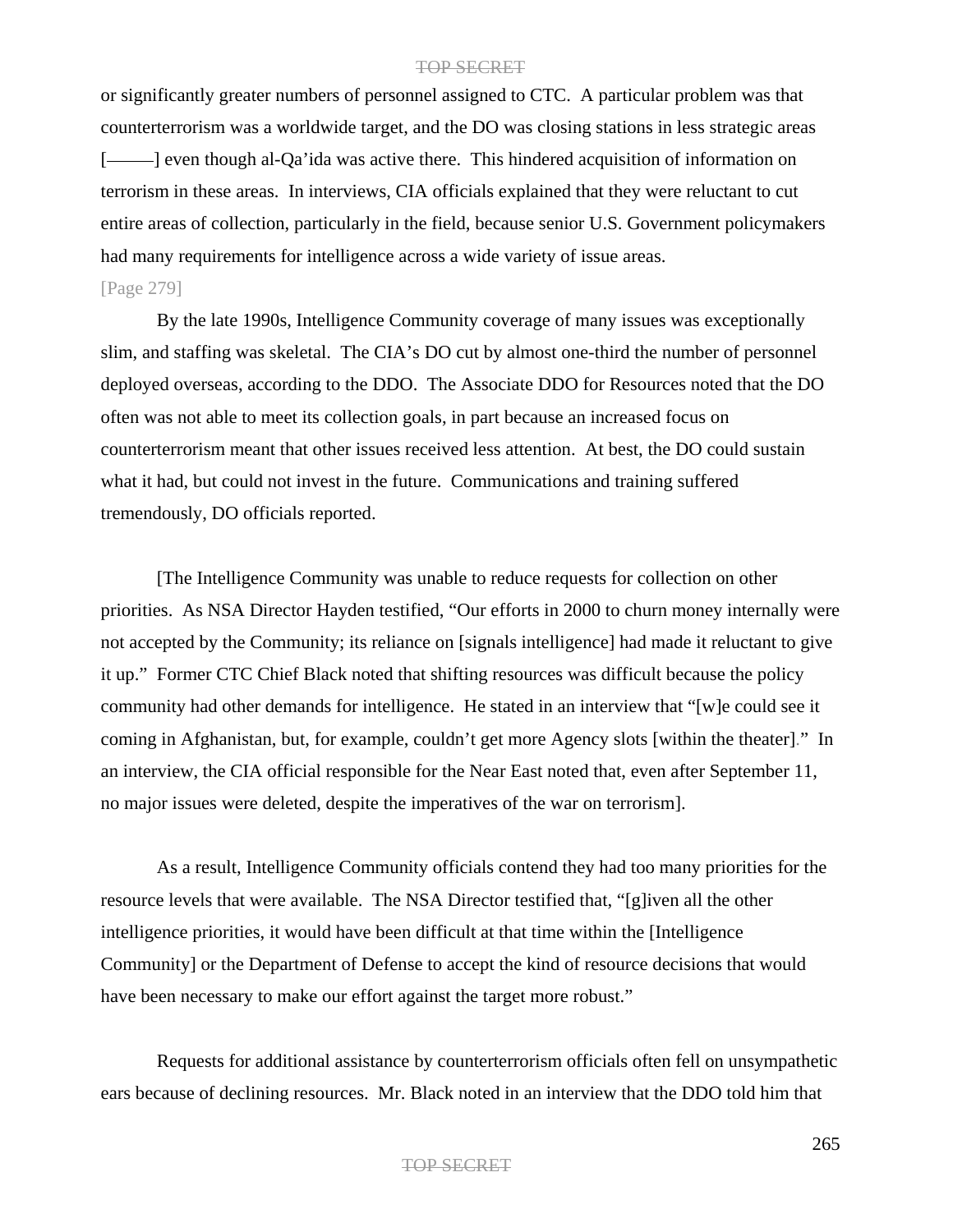the CTC had more than its share of people when compared with other divisions. According to the Associate DDO for Resources, every office in the DO asked for more people and the demand for Arabists was particularly high. In general, requests for additional personnel were small because managers knew that resources were limited.

# [Page 280]

When additional resources did become available, intelligence officials sought to build up overall capabilities, not just those tied to terrorism. According to the Director of the CIA's Office of the Budget, proposals for putting more DO officers in the field, which was a priority for several years, were not specifically tied to counterterrorism. Any additional field officers would be tasked according to current requirements.

## **F. Policymaker Criticism of Intelligence Community Budget Allocations**

Several former OMB and NSC officials asserted in interviews that the FBI and CIA focused too much on protecting overall funding, and not enough on shifting priorities to increase spending on terrorism. Budget requests specifically tied to counterterrorism were generally approved, according to former OMB officials. However, most requests were for overall capabilities, which met with less support.

For example, former National Coordinator for Security, Infrastructure and Counterterrorism Richard Clarke criticized the Intelligence Community and the FBI for not putting aside other priorities to ensure that al-Qa'ida received sufficient coverage. Mr. Clarke explained in a briefing that only a small part of CIA's counterterrorism expenditures was devoted to al-Qa'ida, even though "[w]e in the NSC and we in the OMB asked CIA repeatedly to find programs of lesser priority, either in the CIA budget or the Intelligence Community budget, to increase the size of these activities, and they claimed there was no program anywhere in the intelligence budget where they could get any funding to reprogram." Former OMB officials corroborate Clarke's argument that the Intelligence Community was reluctant to reprogram money to pay for efforts against al-Qa'ida or otherwise re-align overall spending.

The FBI's use of counterterrorism resources received particular criticism. The Bureau assigned fewer than ten tactical analysts and only one strategic analyst to al-Qa'ida before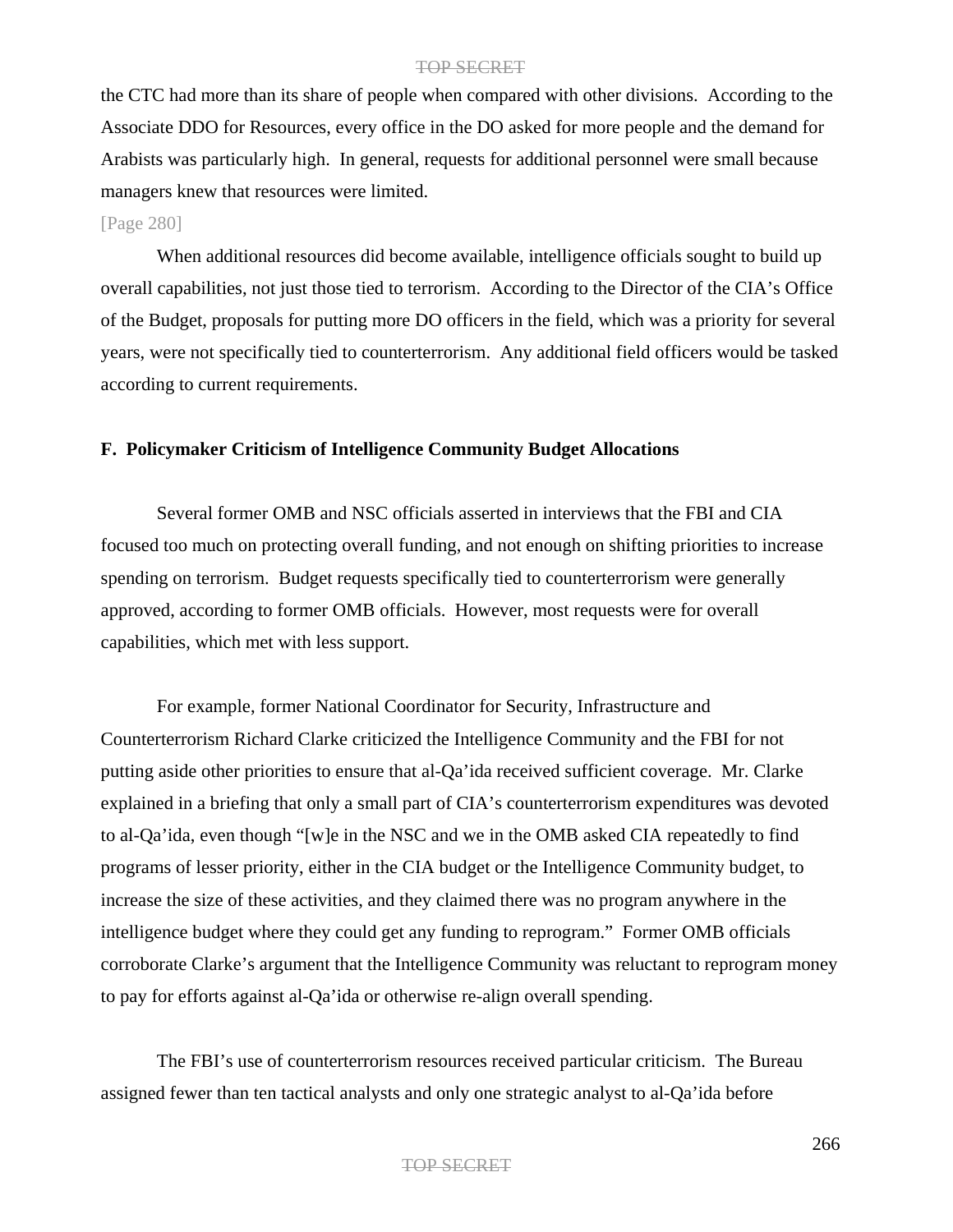September 11. Analysts instead focused on critical infrastructure, case support, and domestic terrorism. FBI officials told the Joint Inquiry that they focused on investigating overseas terrorism, rather than on strategic analysis or on radical activity in the United States. [Page 281]

## **G. Reliance on Supplemental Funding For Counterterrorism**

The President submits to the Congress an annual budget for the Intelligence Community for the coming fiscal year. The budget request includes funding for ongoing and new programs. Programs that are part of the President's request are considered programs of record (also called base programs) and have established and well understood oversight and accountability procedures. Whereas the President's budget request anticipates funding for current priorities, supplemental appropriations are a reaction to unforeseen events and are granted in addition to base funding.

The Intelligence Community relied heavily on supplemental appropriations to finance the effort against terrorism. The Community received large supplementals to fight terrorism following several major al-Qa'ida attacks and as part of the effort during the Millennium celebrations. In particular, most of the CIA's program against al-Qa'ida in later years was funded from supplemental appropriations. This hindered efforts to sustain and plan counterterrorism programs.

Chart 1.7 illustrates the critical importance of supplemental funding in the effort against al-Qa'ida.

[Page 282]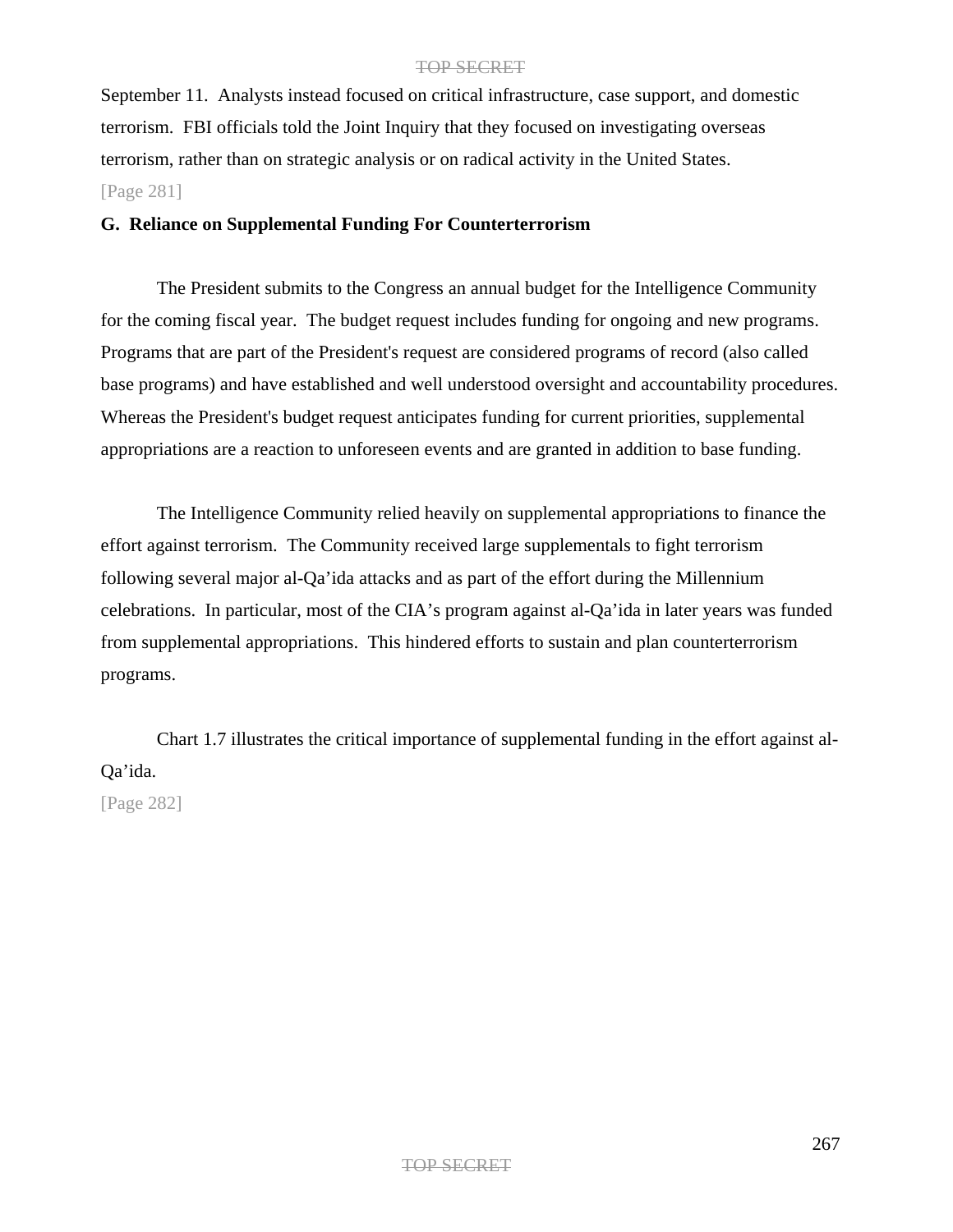

Chart 1.7 Supplemental Appropriations In The Effort Against al-Qa'ida [Redacted]

Source: CIA

•

In interviews, Intelligence Community officials criticized the reliance on supplementals for vital programs such as counterterrorism. Former CTC Chief Black, for example, told the Joint Inquiry that reliance on supplementals made it hard to create a stable program. The Associate DDO for Resources explained several of the challenges supplementals posed:

- $\bullet$ Supplemental funding must be used in the fiscal year in which it is appropriated and is not meant to establish long-term programs, making it difficult to plan for the future;
- $\bullet$ Supplementals were tactically focused and did not pay for additional personnel or infrastructure upgrades (the September 11 supplemental appropriation was an exception to this rule); and  $[page 283]$

**TOP SECRET** 

268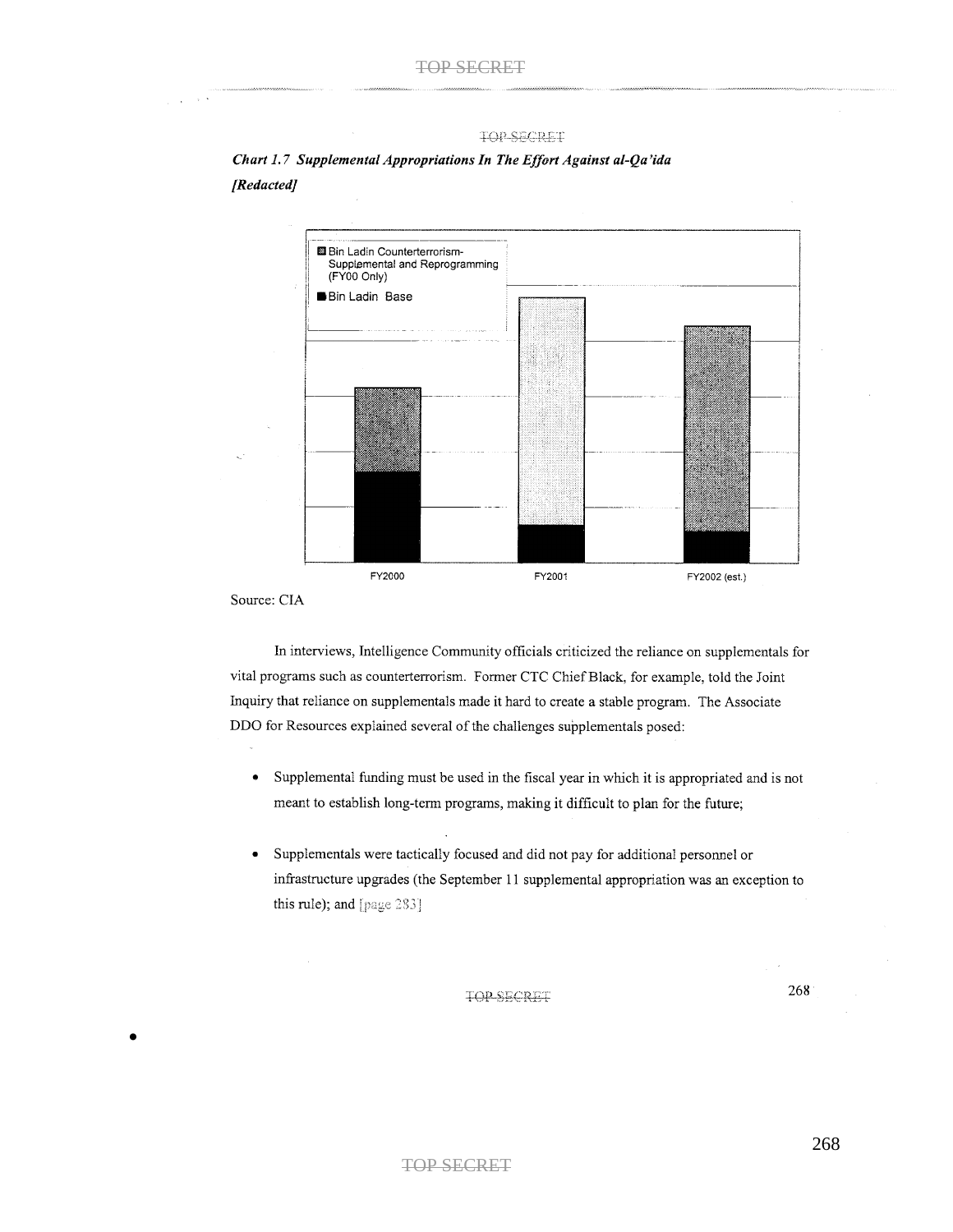• Programs within the DO take years to develop and cannot be "surged" or cut from year to year.

Despite these problems, the Intelligence Community sought additional supplementals to sustain its counterterrorism effort, rather than alter program funds in the President's budget request. DO officials reportedly did not change overall funding patterns because they did not want to lose expertise or capabilities in other areas; they were confident that supplemental funding would be appropriated to sustain their effort; and the overall funding was largely for "target neutral" infrastructure, such as communications, that would also hinder the effort against al-Qa'ida if cut.

The Director of CIA's Office of the Budget noted that, if a supplemental is expected, program managers can plan without changing their base. In his judgment, from late 1998 through 2001, managers reasonably expected supplementals (though the amount was never fixed) and thus could do some planning. If supplemental funding was not appropriated, base funding could have been adjusted to spend more on al-Qa'ida.

## **H. How Easily Can Money Be Moved?**

[The Intelligence Community has limited flexibility in redistributing resources in response to crises. Reallocation can occur within budget categories. For example, operational activities relating to both a foreign country and counterterrorism may fall into "agent operations" or "analysis" and tradeoffs between them are easier to make. According to a senior Community Management Staff (CMS) budget official, there is considerable latitude in re-allocating small sums, though what counts as "small" varies across agencies. To re-allocate larger amounts, approval must be obtained from the Congressional Intelligence Committees].

According to the CMS budget official, CMS tries to influence the budget and agency spending, but has limited authority. CMS tries to use a "bully pulpit" and takes matters up with the DCI when intelligence components do not comply with CMS directives. CMS also has some leverage in these matters because of its influence over future budget proposals. [Page 284]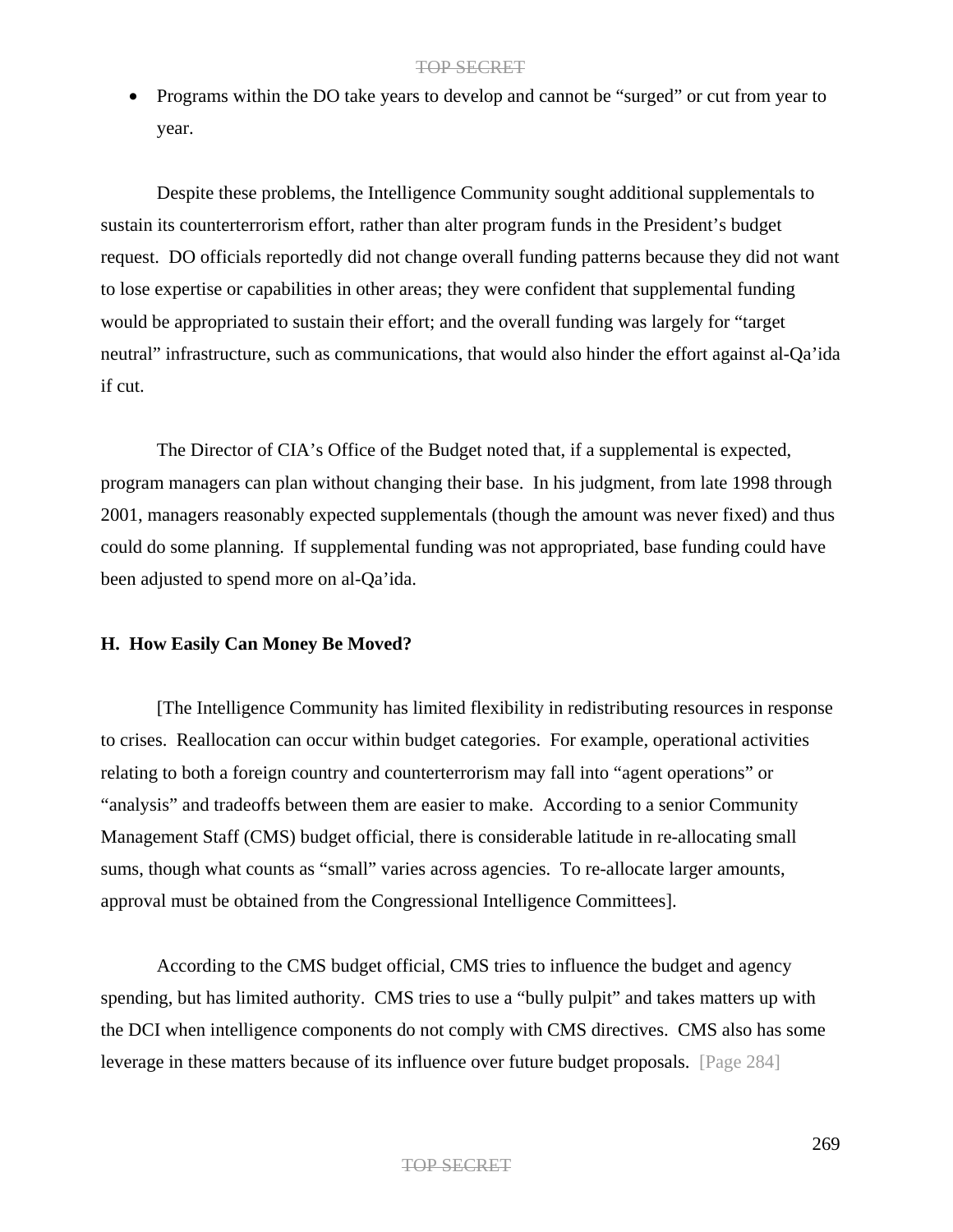However, CMS exerts only limited control over the expenditure process. Unlike agency comptrollers, CMS cannot withhold money from agencies that do not comply with its directives. Agencies may also appeal to the DCI to overturn CMS guidance or inform Congressional staff about their dissatisfaction. The interests of the Secretary of Defense also matter tremendously in the appropriations process, as the Secretary controls the vast majority of the Intelligence Community budget. As a result, CMS is often able to influence only the margins of the process.

Within agencies, resource realignment is also restricted, according to the CIA's Budget Director. Resources cannot be taken out of programs that OMB and Congress have "fenced," i.e., dedicated for only specified activities. National Security Council-mandated [program money is always fenced. To move fenced money, budget office must negotiate with the Congress, CMS, OMB, and others. In addition, personnel services funds cannot be reallocated to pay for non-personnel services costs.

In light of these limits, there has been a call for increasing the budget authority of Intelligence Community managers. For instance, former National Security Advisor Berger testified: "I believe in strengthening the DCI's program to plan, program, and budget for intelligence collection, analysis, and dissemination will permit much more effective integration of our intelligence priorities and efforts, including better concentration on counterterrorism." And former FBI Director Freeh criticized the budget process as taking away discretion from the FBI Director and making it difficult to transfer money to priorities such as terrorism.

## **II. Foreign Liaison**

Al-Qa'ida is engaged in a worldwide struggle against the United States and its allies. Those responsible for the September 11 plot, for example, became radicalized in Germany, held meetings in Malaysia, and received funds channeled through the United Arab Emirates. The September 11 attack is only one example of the global scope of al-Qa'ida's activities. The group has conducted or supported attacks not only in America, but also in the Balkans, the Caucasus, [page 285] France, Ethiopia, Indonesia, Kenya, Saudi Arabia, Somalia, Spain, Tanzania, Tunisia, Uzbekistan, Yemen, and dozens of other countries.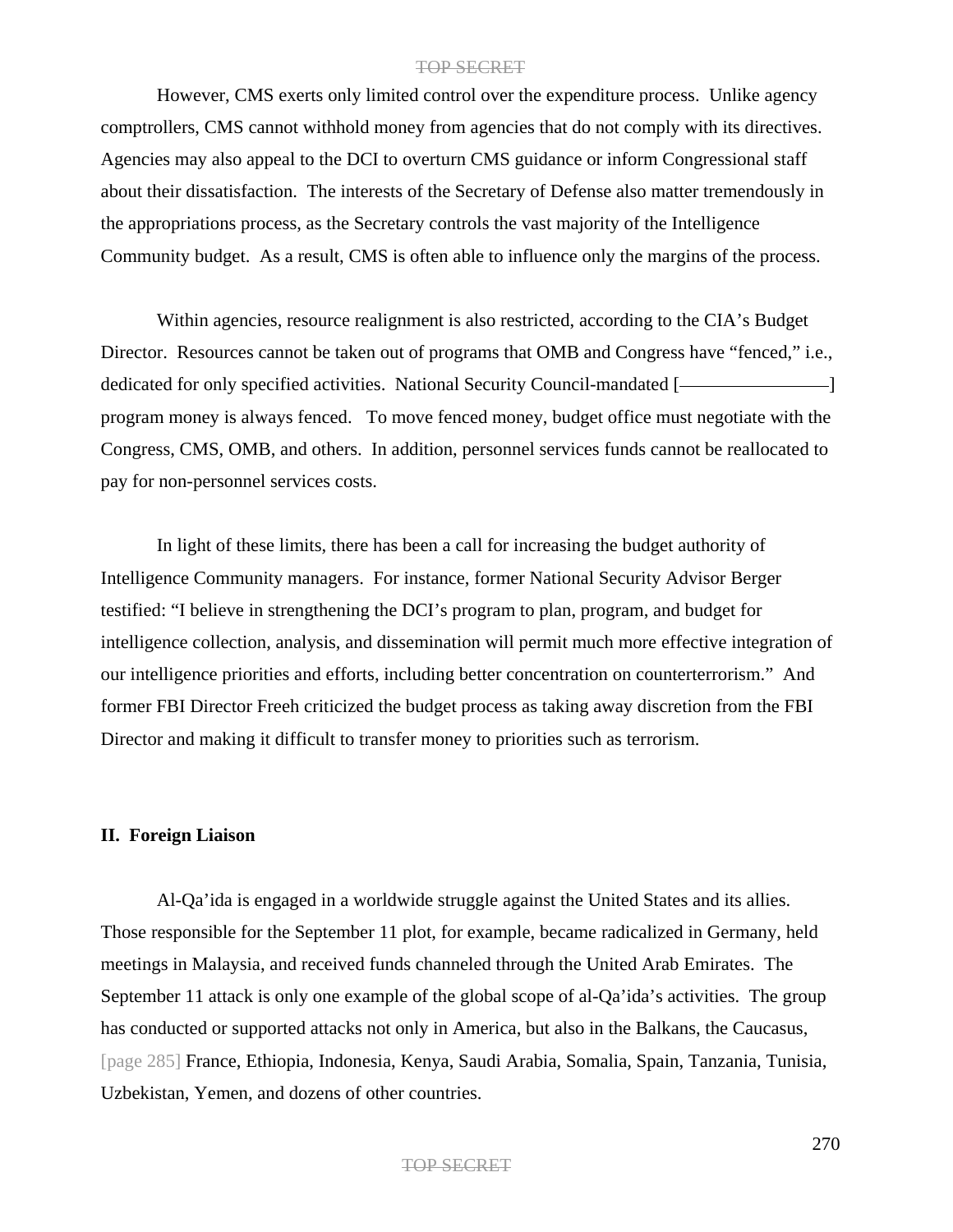The Intelligence Community recognized early on that an effective U.S. response to al-Qa'ida must be global and that foreign intelligence and security services ("liaison services") would be important allies in fighting terrorism. Improving ties to liaison services became increasingly important for the CIA, FBI, NSA, and other agencies, and their efforts helped make foreign countries more effective partners and more willing to assist U.S. counterterrorism efforts.

[Several problems remained, however, some of which are inherent to bilateral relationships. CIA's liaison partners vary in competence and commitment. Others are unwilling to share information and some include individuals believed to have cooperated with terrorist groups. At times, U.S. policies and procedures also hinder successful liaison].

## **A. Efforts to Improve Foreign Liaison**

[In the mid-1990s, CIA counterterrorism officials recognized that unilateral CIA operations alone were not sufficient in penetrating and countering terrorist organizations. For instance, difficulties in unilaterally penetrating [- extremist groups necessitated increased cooperation with liaison services, according to a former CTC Chief. To this end, CIA, NSA, and other Intelligence Community agencies strengthened their liaison relationships with existing partners and forged new relationships to fight al-Qa'ida and other terrorist groups.

Throughout the 1990s, the FBI also greatly expanded its efforts to work with foreign governments against terrorism. Former FBI Director Louis Freeh testified that he met with dozens of foreign leaders to build a global counterterrorism network and greatly expanded the Bureau's presence overseas through its Legal Attache ("Legat") program. As of September 11, 2001, the FBI had agents assigned to 44 U.S. embassies. As Mr. Freeh explained, the FBI began to position itself around the globe "in places that matter in the fight against terrorism," particularly in the Middle East, as Legats were assigned to Cairo, Islamabad, Tel Aviv, Ankara, [page 286] Riyadh, and other sites. As a result, he added, the FBI was often able to expedite access to witnesses and create additional channels for information about terrorism.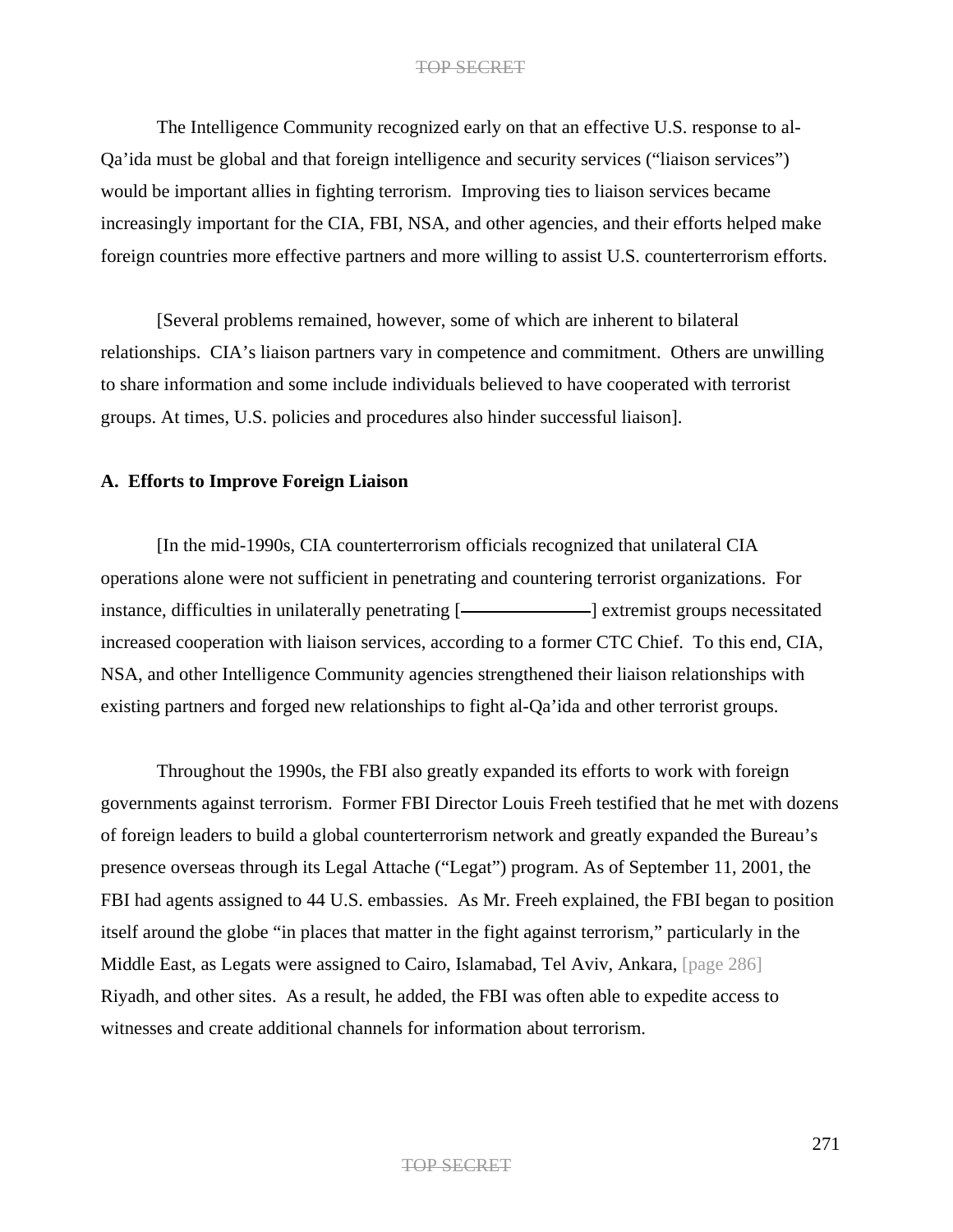[Liaison relationships within a country often vary by agency. For instance, interviews the Joint Inquiry conducted in [

]. Arrangements also vary by location. For example, FBI Legats often have established relationships with liaison services in Europe, but they often coordinate efforts through CIA in certain countries of counterterrorism interest].

[The struggle against al-Qa'ida led U.S. intelligence agencies to work closely with liaison services that were not major partners during the Cold War. The Joint Inquiry received testimony and responses from U.S. Government officials that several foreign liaison services deserved praise for their assistance to the United States. [- The Context of the United States.  $\sim$  1000  $\mu$ 

].

[In the developing world, many liaison services are limited in resources, training and [-**]**, according to CIA officers, and the U.S. may be able to augment their capabilities greatly. According to Joint Inquiry interviews in  $[-]$ , for example, the U.S. has helped pay for and train the [ ], to the point that the [ ] require personnel to take several CIA- taught courses in order to rise above the rank of Major. The CIA support has improved [- | | capabilities and has led to several joint efforts against terrorism, according to the Chief of CIA's Near East Division].

[The CIA has also developed a program that CIA personnel told the Joint Inquiry makes liaison services [page 287] better able and more willing to pursue terrorist groups].

# **B. Benefits Of Foreign Liaison**

[The United States relies heavily on liaison services in the fight against terrorism because they offer many critical advantages. A former CTC Chief described liaison services as a "force multiplier." Their [- [ ], language skills and cultural backgrounds enable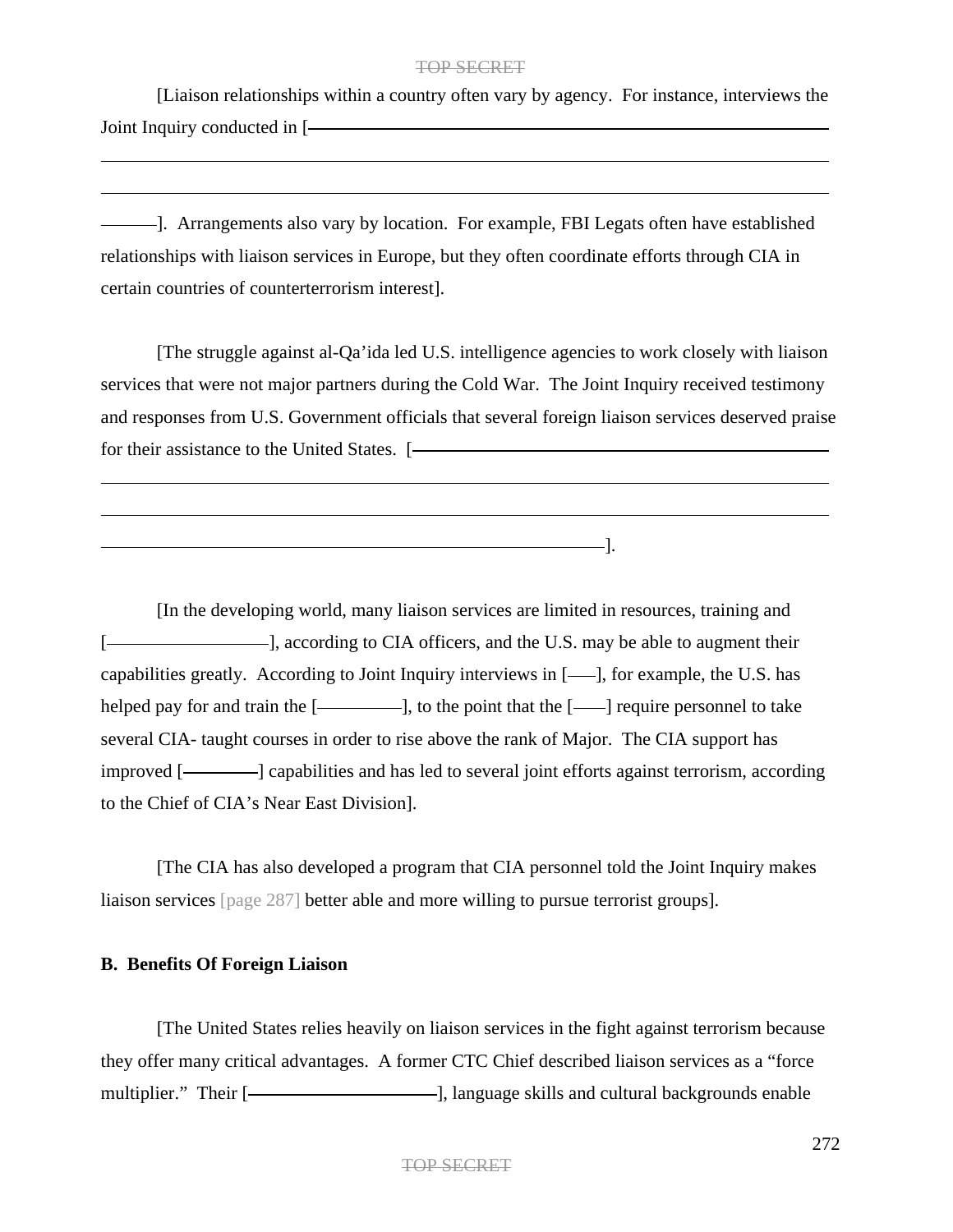them to work more effectively against local terrorism than can most American intelligence officers [ ]. Some liaison services are highly skilled and have operated against these targets for decades].

Liaison services can also provide considerable assistance in human intelligence operations that goes beyond mere information sharing. [

In addition, liaison services have legal jurisdiction in their own countries, which they used before September 11 to support a number of U.S. Government operations against terrorist suspects and otherwise disrupt terrorist activities. Liaison services, particularly those outside the West, can operate more freely in accordance with laws and procedures often less restrictive than those of liberal democracies. [- The matter of the state of the state of the state of the state of the state of the state of the state of the state of the state of the state of the state of the state of the state of the state of th

 $\overline{\phantom{a}}$  .

[Page 288]

**[** 

Liaison operations are often necessary because of the paucity of unilateral Intelligence Community sources, according to CIA's National Intelligence Officer for the Near East and South Asia. This is especially so in remote or hostile parts of the world where U.S. access is limited.

Liaison services are also important for [

].

 $\overline{\phantom{a}}$  .

TOP SECRET

].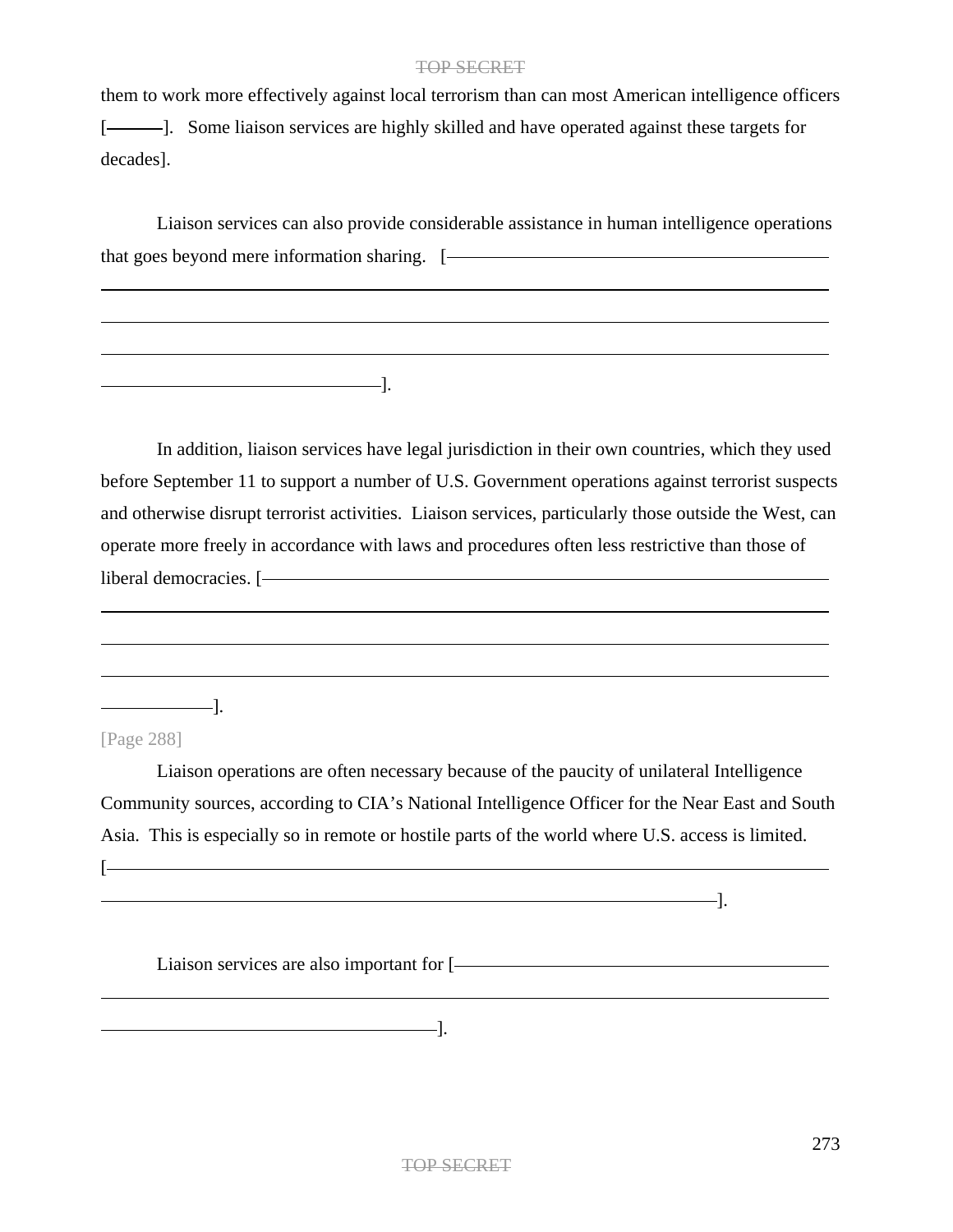# **C. Disadvantages of Relying on Foreign Liaison Services**

[Despite the many advantages of working with foreign liaison services, this approach has several limitations that were manifest before September 11. These limitations can hinder cooperation and possibly be exploited by terrorists].

[On some occasions, individuals in some liaison services are believed to have cooperated with terrorist groups, [ $\overline{\phantom{a}}$ 

]. In addition, the former Chief of CTC's Bin Ladin unit testified that [  $\frac{1}{2}$  . The contract of the contract of the contract of the contract of the contract of the contract of the contract of the contract of the contract of the contract of the contract of the contract of the contract of t

Governments can also be highly sensitive about information that embarrasses them or implicates their citizens in terrorism. The former Chief of CTC's Bin Ladin unit testified that [

[page 289]

Problems are common even with governments that have long been close partners of the United States. Many intelligence services are reluctant to share information. Even the most cooperative services withhold information to protect sources and methods and for other reasons. Several European governments were described as indifferent to the threat al-Qa'ida posed before September 11, while others faced legal restrictions that impeded their ability to disrupt terrorist cells.

].

Former National Security Advisor Sandy Berger told the Joint Inquiry that European governments (except Britain) did not share the U.S. assessment of the al-Qa'ida threat. Joint

## TOP SECRET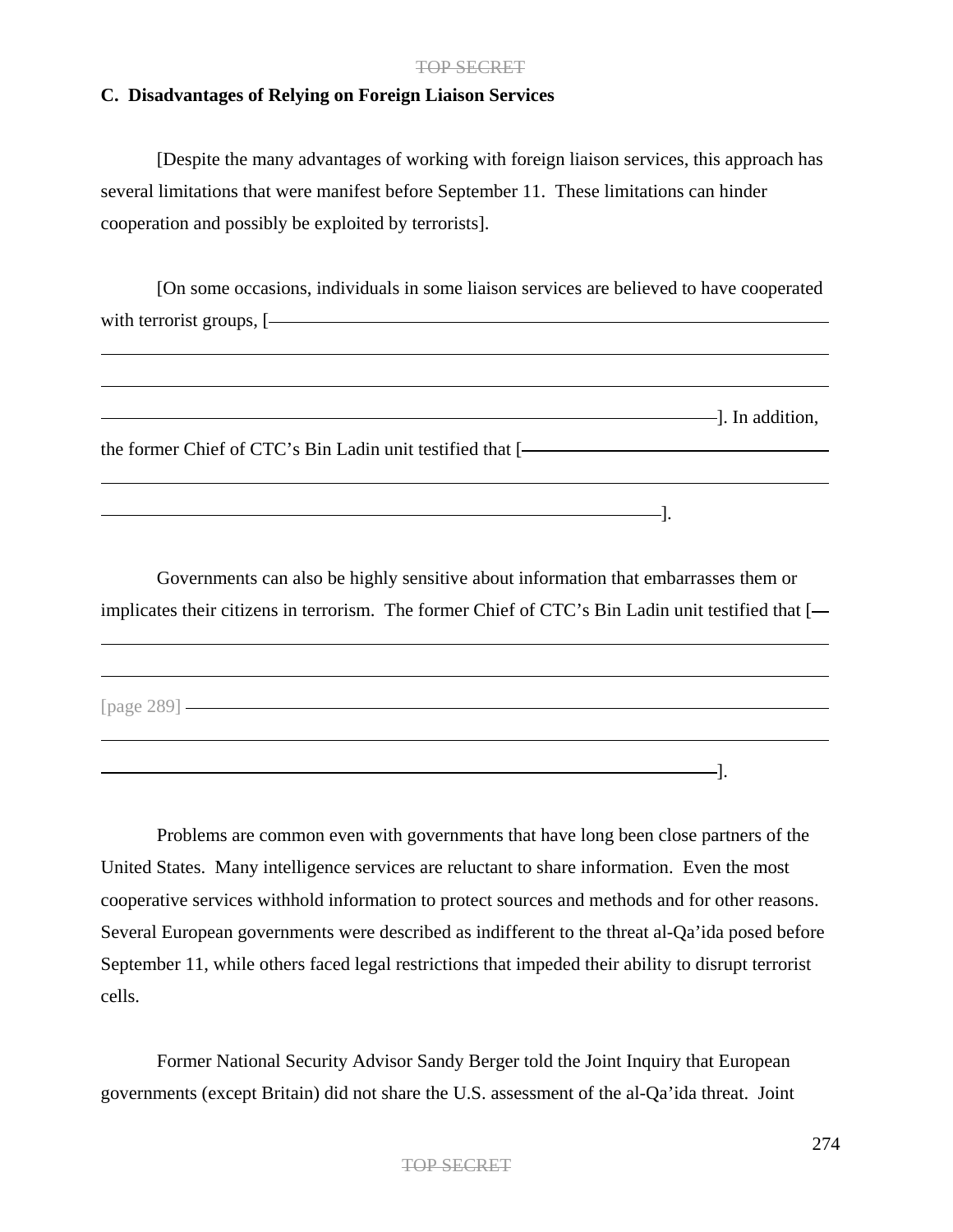Inquiry interviews in Germany showed that the Germans did not see Islamist groups as a significant threat to their interests before September 11. Deputy National Security Advisor Steve Hadley also noted that European support varied according to the perceived threat.

[The former Chief of CTC's Bin Ladin unit testified that some European services had minimal interest in the Bin Ladin target and offered little assistance. [

]." Bin Ladin also was not a priority target for the [ ] until after September 11, according to Joint Inquiry interviews abroad].

Several services are apparently excessively bureaucratic. Interviews in Germany revealed that the intelligence apparatus was deliberately fragmented to make abuses of power more difficult. This fragmentation also made coordination and information sharing more difficult. Furthermore, before September 11, it was not illegal to be a member of foreign terrorist organizations in Germany or to raise funds for them. The Assistant Director for the FBI's [page 290] Counterterrorism Division noted that "the Germans were so restrictive prior to 9/11 with their Constitution about what they can and cannot do, that they could do very little."

[Finally, [-**]** liaison partners have their own equities to consider, and this must be taken into account when working with them and in evaluating information received from them. Some services will try to take advantage of joint operations to seek more information [

 $\overline{\phantom{a}}$ .

# **D. Liaison Service Problems with the United States**

An array of factors can often hinder the degree of liaison services cooperation. Many of these are outside the control of the Intelligence Community.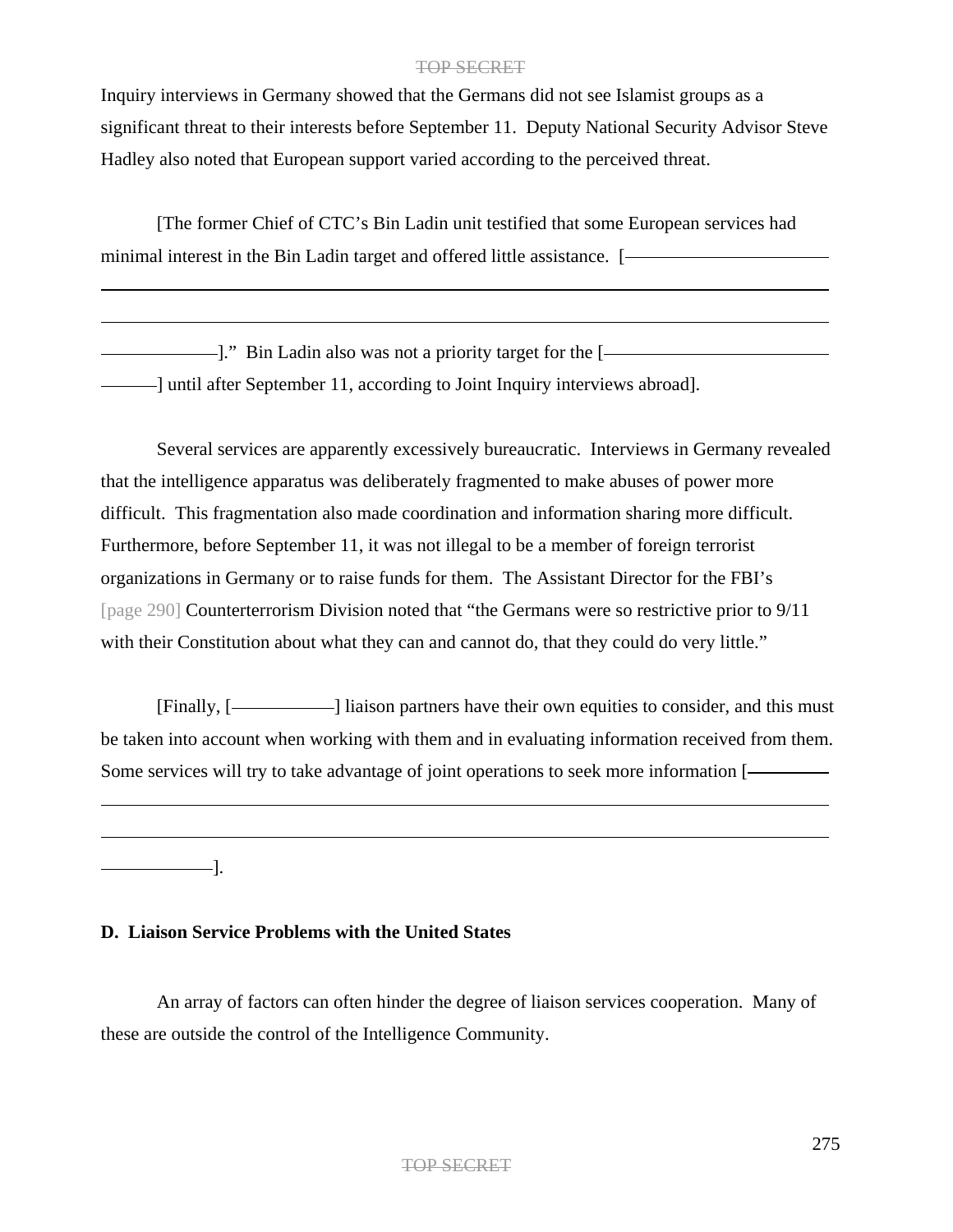Leaks of information revealing a liaison service's role in assisting the United States are a source of frustration cited by almost every expert the Joint Inquiry interviewed. At times, leaks are the result of procedures regarding warnings. For example, the U.S. has issued warnings based on information from liaison services – warnings required by U.S. policies – even though this angered the liaison service by potentially revealing its sources. More commonly, leaks are unauthorized, serve no policy purpose and simply anger liaison services whose sources and methods may be compromised.

[Leaks also hinder cooperation with governments that prefer to minimize public ties to the U.S., and particularly to U.S. intelligence. For example, one foreign government is sensitive to excessive public connections with the United States because they damage its reputation in the area and provide fuel for criticism to  $[-]$  rivals, according to a U.S. Government official.

Interviews with Intelligence Community officials suggest a range of additional problems. The U.S. can easily overwhelm a small liaison service with many demands. For instance, CIA Station personnel in [- - ] maintain that one of their principal responsibilities is to decide on the priorities for requests for information so that the  $[$ ——] do not receive too many. U.S. laws, [page 291] particularly those that attach the death penalty to crimes, make it difficult for several governments to extradite terrorist suspects to, or provide information in support of prosecutions by, the U.S. This has hindered cooperation in the investigations of Zacarias Moussaoui and other suspects. Finally, although intelligence cooperation is often isolated from shifts in bilateral diplomacy, poor bilateral relations can affect intelligence liaison relations in negative ways.

## **E. Coordination of Foreign Liaison**

[Most Intelligence Community officials operating overseas coordinate liaison relations well with DCI representatives who are responsible for intelligence relations with foreign governments. U.S. Ambassadors are always briefed, according to the Chief of the CIA's [ ]. He emphasized that the primary instruction given to the DCI representatives by CIA is: "Recruit the U.S. Ambassador first," that is, gain the good will of the Ambassador. Interviews with several Ambassadors indicate that, in general, the Intelligence Community coordinates well with U.S. embassies].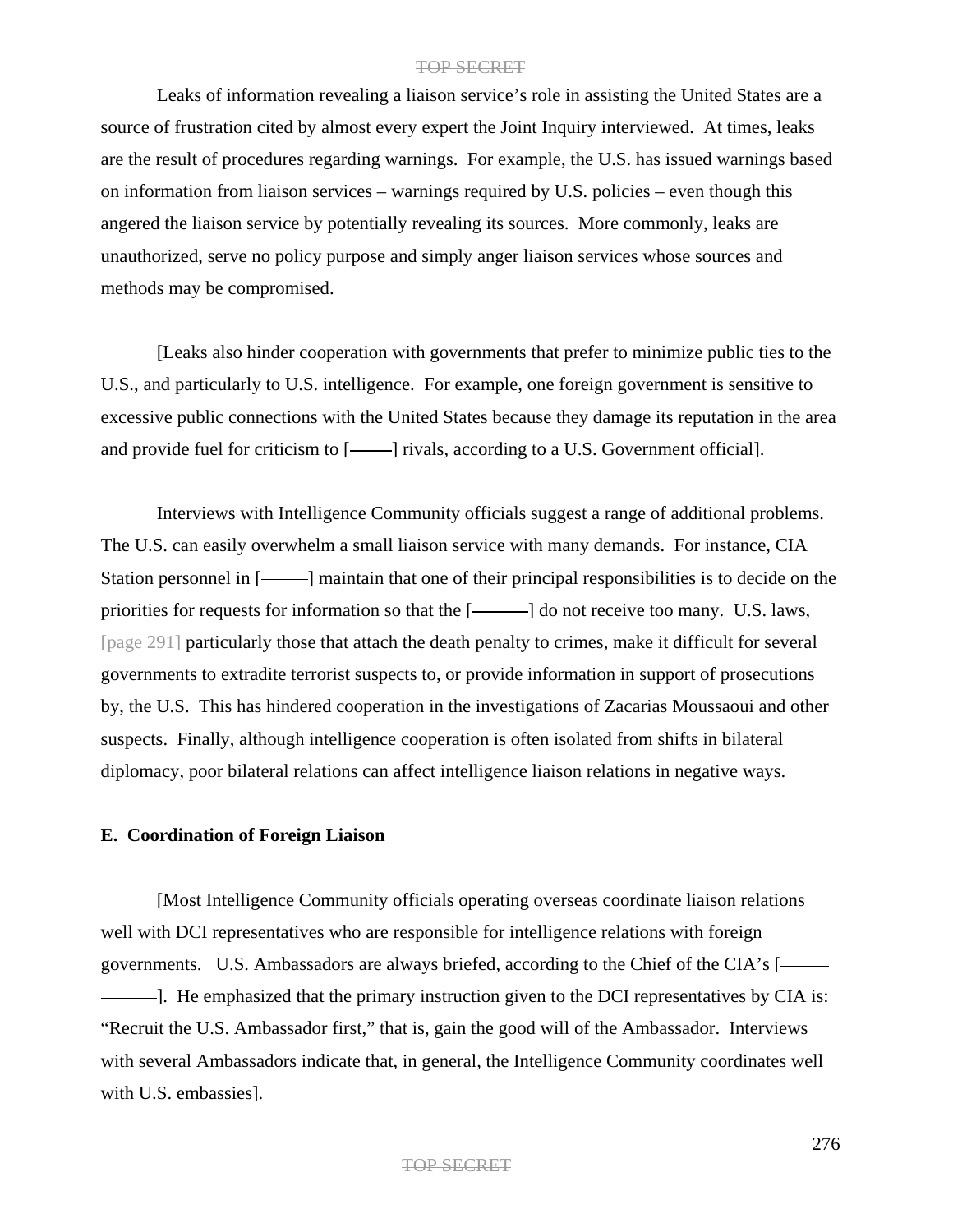Nonetheless, there are challenges to coordinating relations with liaison services. For instance, liaison on counterterrorism has not always been integrated into overall U.S. regional goals. Senior policy makers told the Joint Inquiry that, before September 11, they had not always succeeded in incorporating the struggle against al-Qa'ida into U.S. policy toward key states [- $-$ ]. As a result, other issues often diverted attention from terrorism.

There are also many channels through different agencies for U.S. Government liaison with foreign governments. These range from CIA and FBI to the Agriculture and Commerce Departments. As former National Security Advisor Sandy Berger noted, U.S. ambassadors often lack control over these relationships and, consequently, the U.S. Government does not always properly consider the priorities of all the requests it makes of foreign governments.

Mr. Clarke also noted that there exists a "gentleman's agreement" with friendly liaison services: "you don't spy in the United States and we don't spy in your country." In his view, [page 292] however, this arrangement can put the U.S. at "some disadvantage when [foreign liaison services] are not terribly aggressive on our behalf."

[This disadvantage was compounded by the decision at the end of the Cold War to cut CIA presence in some Western countries dramatically. [

 $\overline{\phantom{a}}$ .

[The CIA is responsible for coordinating the overall intelligence liaison relationship, but FBI Legats and Defense Department attachés do not need CIA permission to interact with their local partners when, for example, a U.S. citizen overseas is involved in terrorism. Weaknesses in inter-agency coordination overseas can also reflect lack of coordination within the United States. For example, during Joint Inquiry interviews abroad, it was determined that a joint planning meeting to target al-Qa'ida leader [- ], which was to include CIA officers and their foreign liaison service counterparts, did not include the local FBI Legat. In fact, he was not aware of the meeting, although the Bureau plays a major role in tracking [---------]. In

## TOP SECRET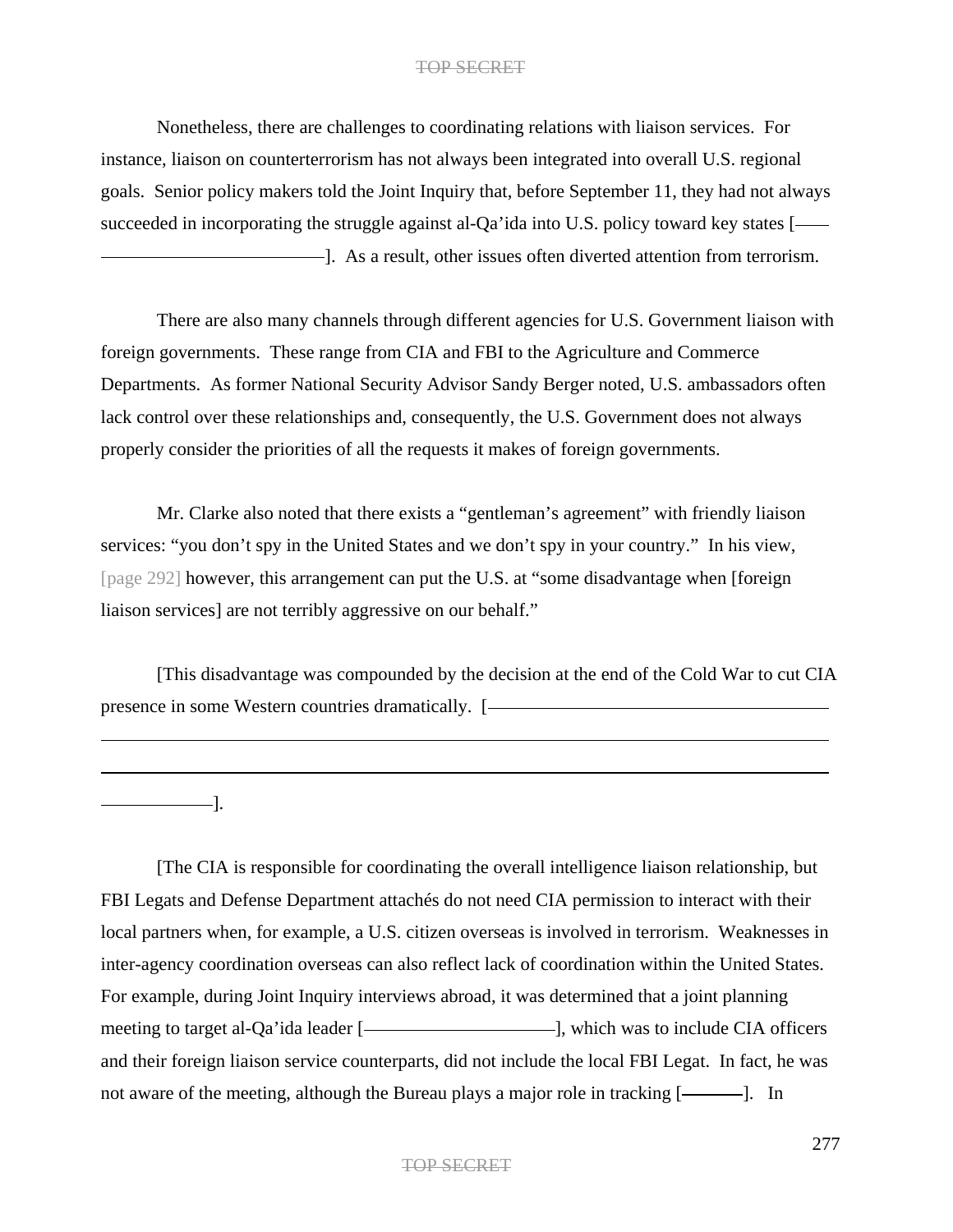general, however, CIA and FBI have come to learn more about each other's procedures and requirements and, as a result, have improved cooperation overseas].

# **F. Additional Challenges for the FBI Overseas**

The FBI's Legat program, which grew rapidly in the 1990s and remains relatively new, faces several additional problems. FBI agents reported to the Joint Inquiry that some offices were responsible for too large an area or for too many countries. As a result, they have little opportunity for the face-to-face meetings with foreign counterparts that are integral to establishing liaison relationships. In addition, Legats have limited funding for interaction with foreign counterparts. One Legat also noted that most FBI agents in the United States have little understanding of how the program works and, therefore, do not use it effectively.

# [Page 293]

In addition, the Joint Inquiry was told in interviews that FBI Headquarters has often been slow in responding to Legat requests for support or information. The FBI Headquarters unit that supports the Legat program appears to be understaffed, since it has the same number of staff to support 45 Legat offices as it did when there were only 20 such offices.

# **G. Progress After September 11**

[The Joint Inquiry did not delve deeply into how liaison relationships changed after the September 11 attacks. However, almost all interviews and testimony that dealt with this subject indicated that cooperation had improved dramatically, particularly in regard to al-Qa'ida. The immediacy and magnitude of the threat impressed governments worldwide. In addition, increased U.S. attention to terrorism increased pressure on other governments to cooperate, and the amount of shared intelligence reporting has greatly increased, as have other types of cooperation, even with some previously recalcitrant or hostile countries [ ].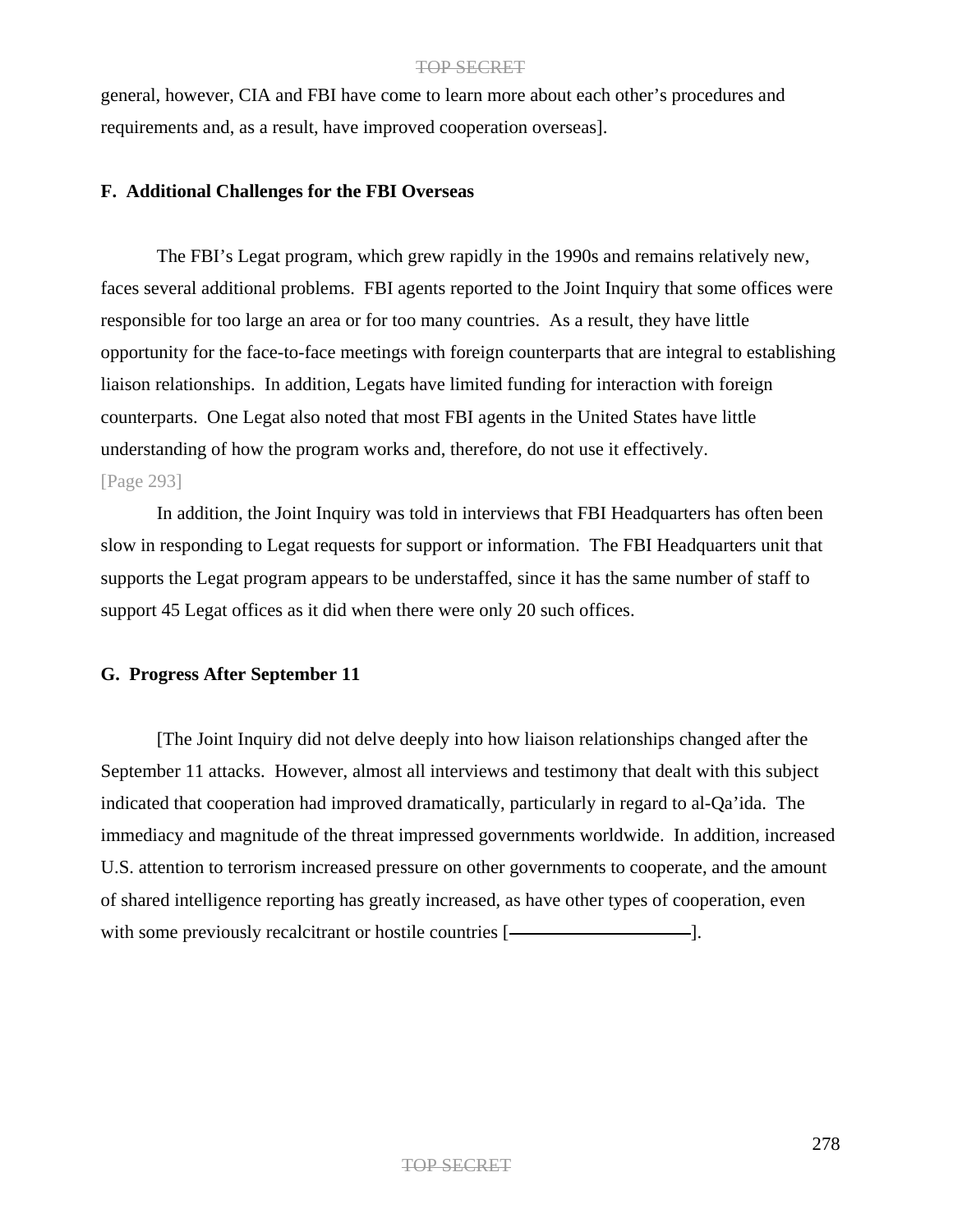## **III. Covert Action and Military Operations Against Bin Ladin**

[The Joint Inquiry examined whether the Intelligence Community might have missed opportunities to disrupt the September 11 attacks through covert action or military operations directed against Usama Bin Ladin. To answer that question, the Joint Inquiry reviewed covert action documents and interviewed twenty-six persons with first-hand knowledge of U.S. efforts to capture Bin Ladin before September 11. The review included documents authorizing covert action

 $\Box$ , and information related to 13 military options formulated by the Chairman of the Joint Chiefs of Staff in late 2000. Interviews included CIA personnel involved in covert action to capture Bin Ladin and his principal lieutenants; senior military officers responsible for planning contingency operations; [

 $\blacksquare$ ; senior CIA and NSC officials and senior military officers involved in [page 294] authorizing and implementing covert action and the use of military force; and State Department counterterrorism officials.

# **A. Background**

[

The National Security Act of 1947, as amended, defines "covert action" as "activities of the United States Government to influence political, economic, or military conditions abroad, where it is intended that the role of the United States Government will not be apparent or acknowledged publicly." Covert action does not include activities whose primary purpose is to acquire intelligence; traditional diplomatic or military activities; traditional law enforcement activities; or routine support to these activities or the activities of other government agencies abroad.

[In spring 1986, President Reagan signed a directive authorizing CIA to conduct certain counterterrorism operations abroad]. [-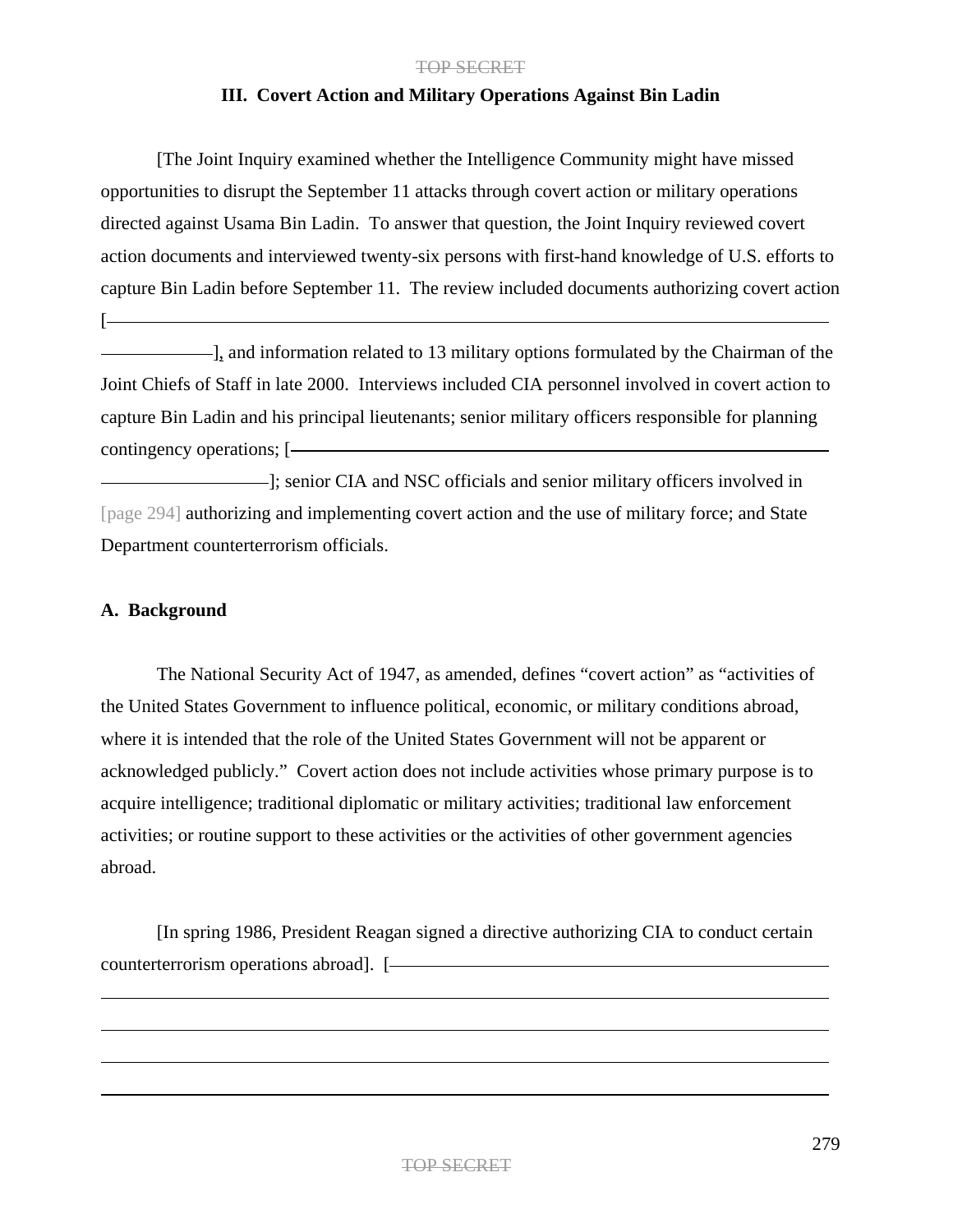| <u> 1989 - Johann Stoff, deutscher Stoffen und der Stoffen und der Stoffen und der Stoffen und der Stoffen und der</u> |  |
|------------------------------------------------------------------------------------------------------------------------|--|
| $[\text{page 295}]$                                                                                                    |  |
|                                                                                                                        |  |
| important to U.S. national security as established in the relevant Presidential Finding. [-                            |  |
|                                                                                                                        |  |
|                                                                                                                        |  |
|                                                                                                                        |  |
|                                                                                                                        |  |
| ————————————— <del>]</del> :                                                                                           |  |
|                                                                                                                        |  |
|                                                                                                                        |  |
|                                                                                                                        |  |
|                                                                                                                        |  |
| J.                                                                                                                     |  |
|                                                                                                                        |  |
|                                                                                                                        |  |
|                                                                                                                        |  |
|                                                                                                                        |  |
|                                                                                                                        |  |
|                                                                                                                        |  |
|                                                                                                                        |  |
|                                                                                                                        |  |
| -].                                                                                                                    |  |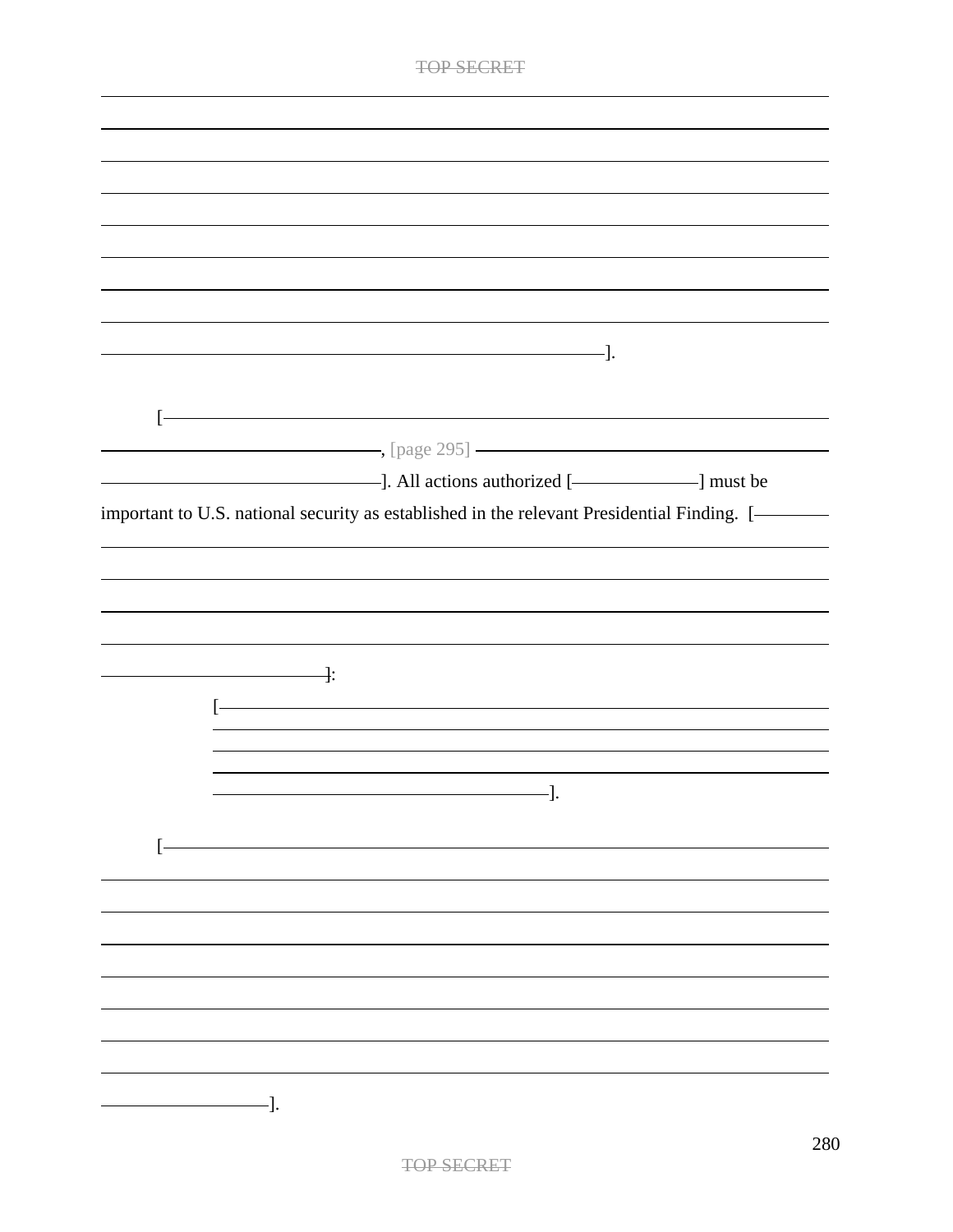The U.S. military does not require [

------]. Thus, a traditional military operation, such as a strike by cruise missile or special operations forces, to kill or capture Bin Ladin would require only an order from the President.

# **B. Authorities to Conduct Covert Action Against Bin Ladin**

[Page 296]

[Former National Security Advisor Sandy Berger testified that "from August 1998 on, . . . [President Clinton] authorized a series of overt and covert actions to try to get Bin Ladin and his principal lieutenants." [

|                                          | $\longrightarrow$ $\vdots$                                                                                                                                                                                                                                                                                                                        |
|------------------------------------------|---------------------------------------------------------------------------------------------------------------------------------------------------------------------------------------------------------------------------------------------------------------------------------------------------------------------------------------------------|
| $\overline{[}$                           |                                                                                                                                                                                                                                                                                                                                                   |
|                                          |                                                                                                                                                                                                                                                                                                                                                   |
|                                          |                                                                                                                                                                                                                                                                                                                                                   |
|                                          | $\overline{\phantom{iiiiiiiiiiiiiii}}$ .                                                                                                                                                                                                                                                                                                          |
| $\overline{[}$                           |                                                                                                                                                                                                                                                                                                                                                   |
|                                          | $\qquad \qquad \qquad$ $\qquad$ $\qquad$ $\qquad$ $\qquad$ $\qquad$ $\qquad$ $\qquad$ $\qquad$ $\qquad$ $\qquad$ $\qquad$ $\qquad$ $\qquad$ $\qquad$ $\qquad$ $\qquad$ $\qquad$ $\qquad$ $\qquad$ $\qquad$ $\qquad$ $\qquad$ $\qquad$ $\qquad$ $\qquad$ $\qquad$ $\qquad$ $\qquad$ $\qquad$ $\qquad$ $\qquad$ $\qquad$ $\qquad$ $\qquad$ $\qquad$ |
|                                          | $\bullet$ [ $\overbrace{\hspace{2.5cm}}$                                                                                                                                                                                                                                                                                                          |
|                                          | $\overline{\phantom{iiiiiiiiiiiiiiiii}}$                                                                                                                                                                                                                                                                                                          |
| $\bullet$ [ $\overbrace{\hspace{2.5cm}}$ |                                                                                                                                                                                                                                                                                                                                                   |
|                                          | $\overline{\phantom{iiiiiiiiiiiiiii}}$                                                                                                                                                                                                                                                                                                            |
|                                          |                                                                                                                                                                                                                                                                                                                                                   |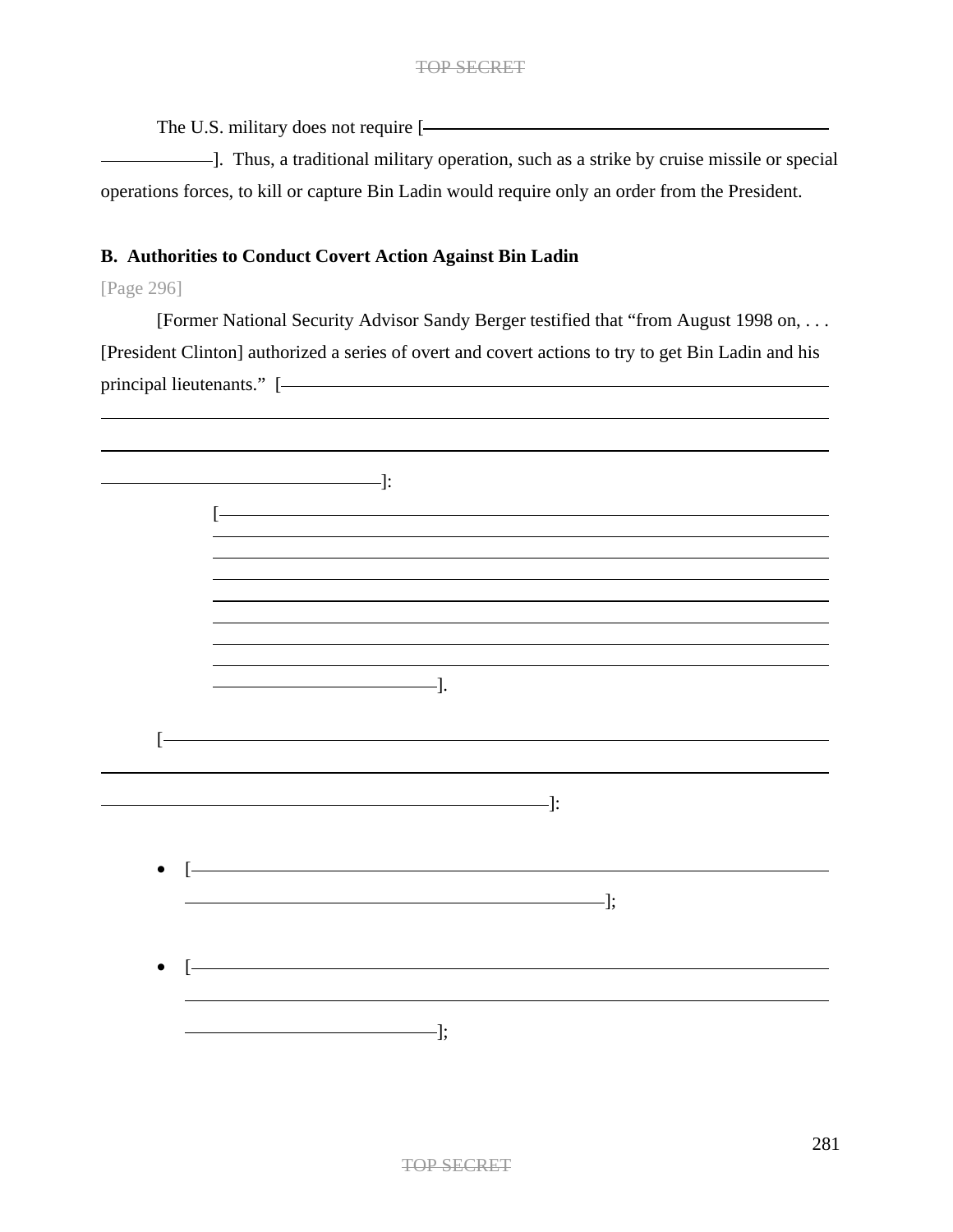| $\bullet$                         |    | <b>TOP SECRET</b> |  |
|-----------------------------------|----|-------------------|--|
|                                   |    |                   |  |
| $\frac{1}{2}$ ; and<br>[Page 297] |    |                   |  |
| $\bullet$                         |    |                   |  |
|                                   |    |                   |  |
|                                   | ٠. |                   |  |

According to CIA personnel and NSC officials interviewed by the Joint Inquiry, Bin Ladin and his associates were expected to resist capture attempts. [  $\qquad \qquad -$ 

The President also ordered the U.S. Navy to fire cruise missiles at targets in Sudan and Afghanistan. Some of the missiles were aimed at a location where Bin Ladin was thought to be, and the Joint Inquiry was told that one of the objectives of the strike was to kill Bin Ladin.

| - The NSC was considering [-   operations: to capture Bin Ladin and                               |  |
|---------------------------------------------------------------------------------------------------|--|
| a U.S. Navy cruise missile strike to kill him. According to a former Chief of CTC's Bin Ladin     |  |
| unit, the NSC decided against a cruise missile strike because of concerns about collateral damage |  |

to a nearby mosque.

NSC and CIA personnel alike have said that [ -]. They differ in their interpretation [-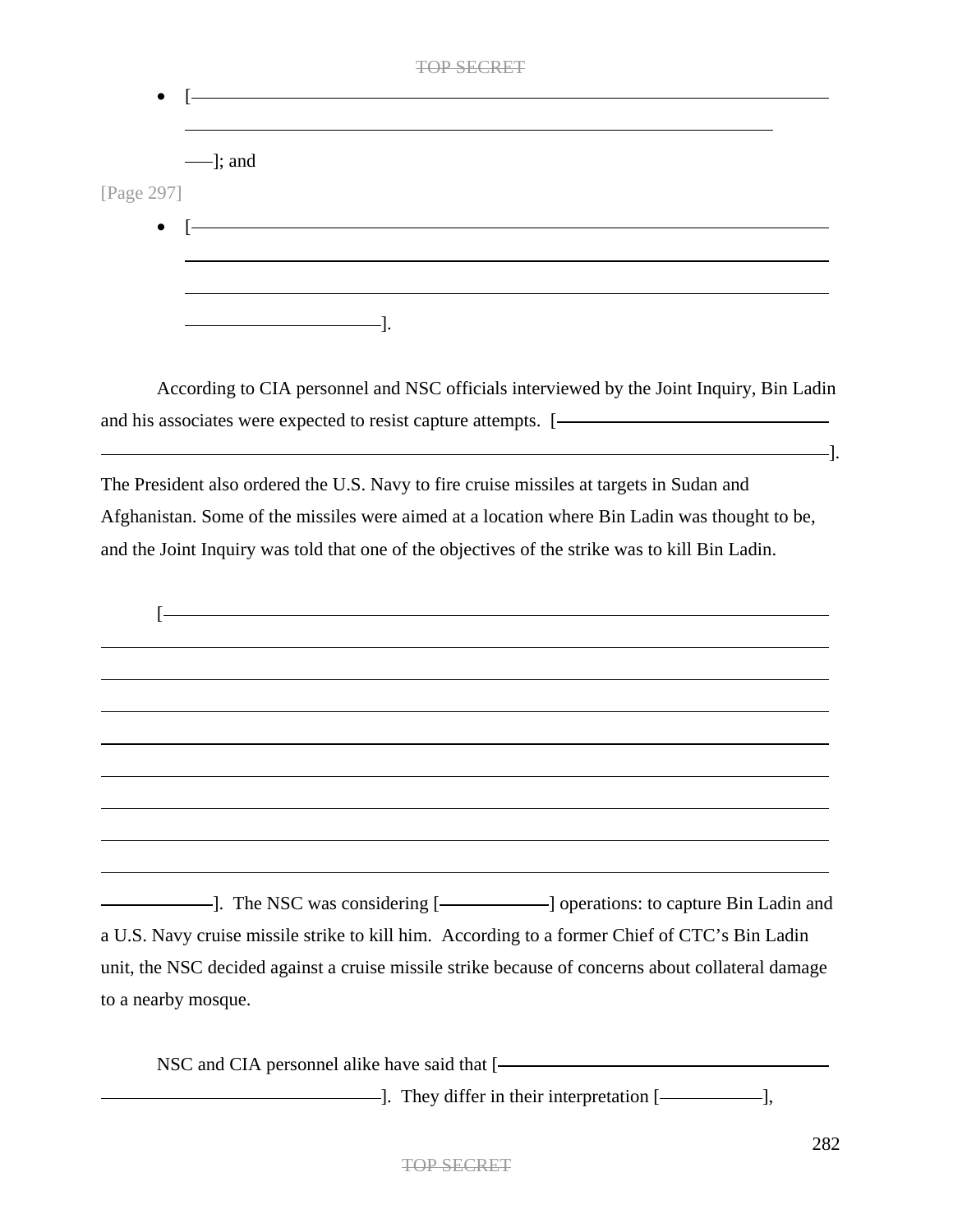| ٦1. |
|-----|
|     |

| however. [-  |  |  |
|--------------|--|--|
|              |  |  |
| [page 298] — |  |  |
|              |  |  |
|              |  |  |

[Former National Security Advisor Sandy Berger testified to the Joint Inquiry on September 19, 2002 that, from the time of the East Africa U.S. Embassy bombings in 1998, the U.S. Government was:

> . . . embarked [on] an very intense effort to get Bin Ladin, to get his lieutenants, through both overt and covert means. . . . We were involved – at that point, our intense focus was to get Bin Ladin, to get his key lieutenants. The President conferred a number of authorities on the Intelligence Community for that purpose.

Senator Shelby: By "get him," that meant kill him if you had to, capture him or kill him?

Mr. Berger: I don't know what I can say in this hearing, but capture and kill. . . . There was no question that the cruise missiles were not trying to capture him. They were not law enforcement techniques. . . ."

[101]. Mr. Berger noted that the Administration was openly and simultaneously trying to kill Bin Ladin with cruise missiles. Mr. Clarke also told the Joint Inquiry in June 2002 that "we wanted to make clear to the people in the field that we preferred arrest, but we recognized that that probably wasn't going to be possible." [

[Later in the September 19, 2002 hearing, Mr. Berger and former National Security Advisor Brent Scowcroft were asked whether the Executive Order 12333 prohibition on assassinations should be reconsidered. They responded:

> Mr. Scowcroft: . . . it gets us into all kinds of complications and drawing legalistic lines. One of the things that we found [in connection with a 1989 coup attempt in Panama] is that CIA personnel who were – I wouldn't say involved, but who knew about it and were meeting with the coup plotters and so on, were concerned about being accessories; because if you mount a coup, . . . it is very likely there are going to be some people killed.

Mr. Berger: . . . we received rulings from the Department of Justice that the Executive Order did not prohibit our ability . . . to try to kill Bin Ladin, because it

–1.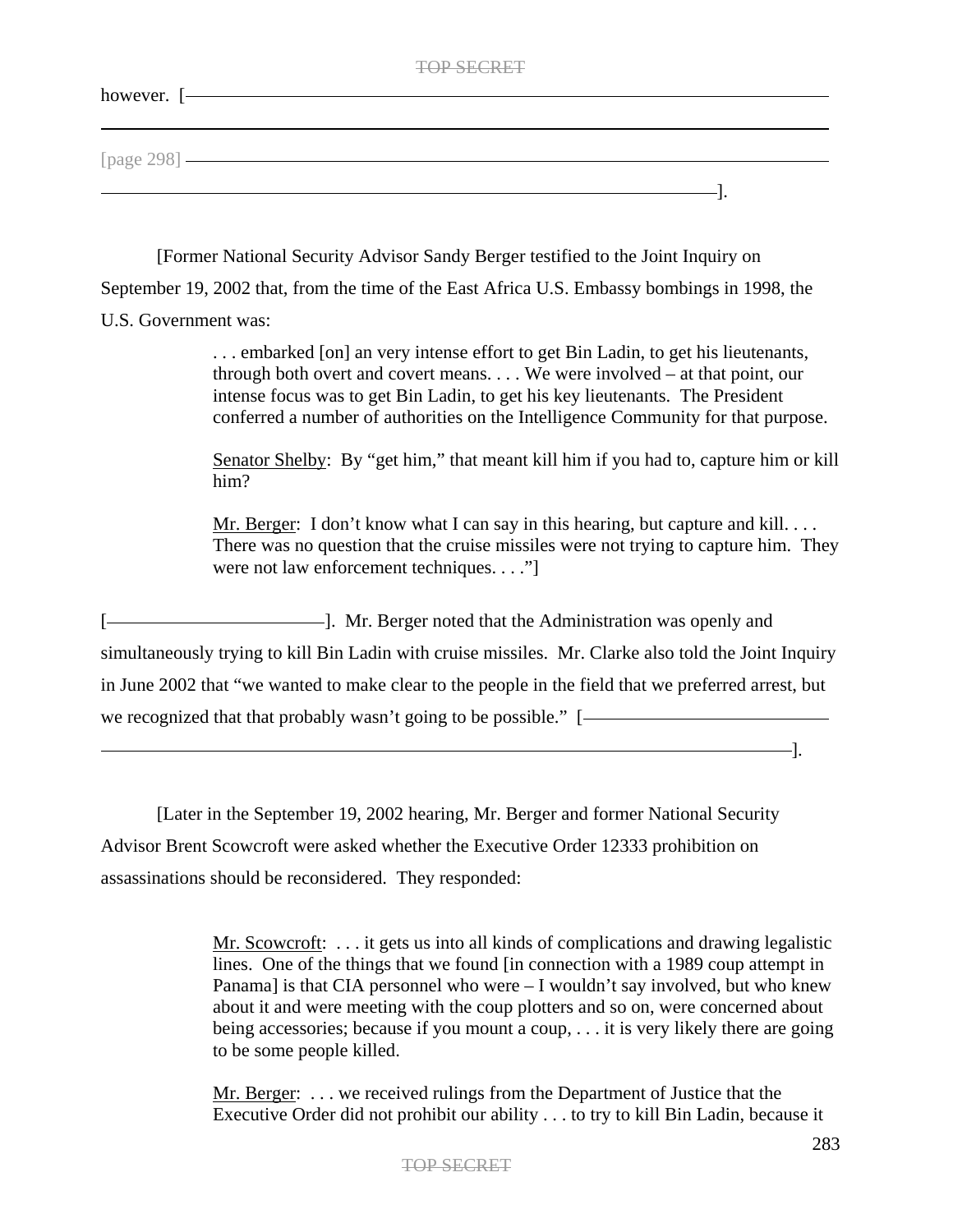did not apply to situations in which you are acting in self-defense or you are acting against command and control targets against an enemy, which he certainly was. . . . [A]s a practical matter, it didn't stop us from doing anything].

. . . .

Senator Bayh: ... we have heard from some of [those] who deal in these kinds of areas. They are pretty reluctant, absent an express authorization, to wander too far down that path for fear of having the wrong legal interpretation and someday being faced with a lawyer who has a different analysis of some kind. . . .

Mr. Berger: They certainly would have to have clarity from the President of the United States or something like that.]

| Ŀ                                                                                                                                                                                                                                                                                                                                      |                                                                                                                                                                                                                                                                                                                                                |                                                                                                                                                                                                                                                                                                                                                   |
|----------------------------------------------------------------------------------------------------------------------------------------------------------------------------------------------------------------------------------------------------------------------------------------------------------------------------------------|------------------------------------------------------------------------------------------------------------------------------------------------------------------------------------------------------------------------------------------------------------------------------------------------------------------------------------------------|---------------------------------------------------------------------------------------------------------------------------------------------------------------------------------------------------------------------------------------------------------------------------------------------------------------------------------------------------|
|                                                                                                                                                                                                                                                                                                                                        |                                                                                                                                                                                                                                                                                                                                                |                                                                                                                                                                                                                                                                                                                                                   |
|                                                                                                                                                                                                                                                                                                                                        |                                                                                                                                                                                                                                                                                                                                                |                                                                                                                                                                                                                                                                                                                                                   |
|                                                                                                                                                                                                                                                                                                                                        | $\qquad \qquad \qquad \qquad \qquad \qquad \qquad \qquad \vdots$                                                                                                                                                                                                                                                                               |                                                                                                                                                                                                                                                                                                                                                   |
| $\bullet$ "[ $\hspace{1.5cm}$ "[ $\hspace{1.5cm}$ $\hspace{1.5cm}$ " $\hspace{1.5cm}$ $\hspace{1.5cm}$ " $\hspace{1.5cm}$ " $\hspace{1.5cm}$ " $\hspace{1.5cm}$ " $\hspace{1.5cm}$ " $\hspace{1.5cm}$ " $\hspace{1.5cm}$ " $\hspace{1.5cm}$ " $\hspace{1.5cm}$ " $\hspace{1.5cm}$ " $\hspace{1.5cm}$ " $\hspace{1.5cm}$ " $\hspace{1.$ |                                                                                                                                                                                                                                                                                                                                                |                                                                                                                                                                                                                                                                                                                                                   |
|                                                                                                                                                                                                                                                                                                                                        |                                                                                                                                                                                                                                                                                                                                                |                                                                                                                                                                                                                                                                                                                                                   |
|                                                                                                                                                                                                                                                                                                                                        |                                                                                                                                                                                                                                                                                                                                                | $\qquad \qquad$ $\qquad \qquad$ $\qquad$ $\qquad$ $\qquad$ $\qquad$ $\qquad$ $\qquad$ $\qquad$ $\qquad$ $\qquad$ $\qquad$ $\qquad$ $\qquad$ $\qquad$ $\qquad$ $\qquad$ $\qquad$ $\qquad$ $\qquad$ $\qquad$ $\qquad$ $\qquad$ $\qquad$ $\qquad$ $\qquad$ $\qquad$ $\qquad$ $\qquad$ $\qquad$ $\qquad$ $\qquad$ $\qquad$ $\qquad$ $\qquad$ $\qquad$ |
| $\bullet$ "[-                                                                                                                                                                                                                                                                                                                          |                                                                                                                                                                                                                                                                                                                                                |                                                                                                                                                                                                                                                                                                                                                   |
|                                                                                                                                                                                                                                                                                                                                        |                                                                                                                                                                                                                                                                                                                                                |                                                                                                                                                                                                                                                                                                                                                   |
|                                                                                                                                                                                                                                                                                                                                        |                                                                                                                                                                                                                                                                                                                                                |                                                                                                                                                                                                                                                                                                                                                   |
|                                                                                                                                                                                                                                                                                                                                        |                                                                                                                                                                                                                                                                                                                                                |                                                                                                                                                                                                                                                                                                                                                   |
|                                                                                                                                                                                                                                                                                                                                        |                                                                                                                                                                                                                                                                                                                                                |                                                                                                                                                                                                                                                                                                                                                   |
|                                                                                                                                                                                                                                                                                                                                        | [page 299] [- <u>[</u>                                                                                                                                                                                                                                                                                                                         |                                                                                                                                                                                                                                                                                                                                                   |
|                                                                                                                                                                                                                                                                                                                                        |                                                                                                                                                                                                                                                                                                                                                |                                                                                                                                                                                                                                                                                                                                                   |
|                                                                                                                                                                                                                                                                                                                                        |                                                                                                                                                                                                                                                                                                                                                |                                                                                                                                                                                                                                                                                                                                                   |
|                                                                                                                                                                                                                                                                                                                                        | $\qquad \qquad$ $\qquad$ $\qquad$ $\qquad$ $\qquad$ $\qquad$ $\qquad$ $\qquad$ $\qquad$ $\qquad$ $\qquad$ $\qquad$ $\qquad$ $\qquad$ $\qquad$ $\qquad$ $\qquad$ $\qquad$ $\qquad$ $\qquad$ $\qquad$ $\qquad$ $\qquad$ $\qquad$ $\qquad$ $\qquad$ $\qquad$ $\qquad$ $\qquad$ $\qquad$ $\qquad$ $\qquad$ $\qquad$ $\qquad$ $\qquad$ $\qquad$ $\$ |                                                                                                                                                                                                                                                                                                                                                   |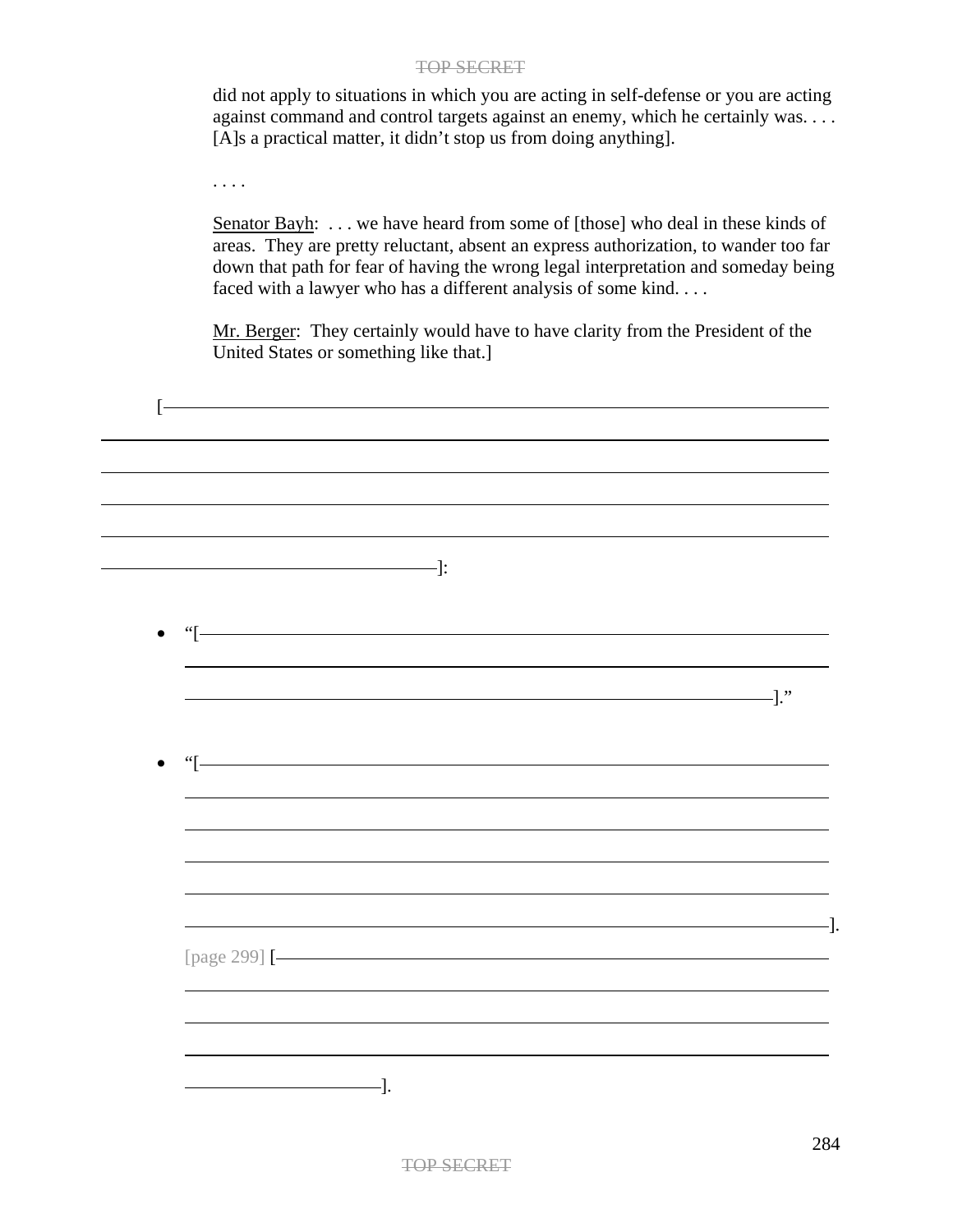| TOP SECRET                                                                                                                                                                                                                                  |
|---------------------------------------------------------------------------------------------------------------------------------------------------------------------------------------------------------------------------------------------|
|                                                                                                                                                                                                                                             |
|                                                                                                                                                                                                                                             |
|                                                                                                                                                                                                                                             |
|                                                                                                                                                                                                                                             |
|                                                                                                                                                                                                                                             |
|                                                                                                                                                                                                                                             |
|                                                                                                                                                                                                                                             |
|                                                                                                                                                                                                                                             |
|                                                                                                                                                                                                                                             |
|                                                                                                                                                                                                                                             |
| "[International contracts of the contracts of the contracts of the contracts of the contracts of the contracts of the contracts of the contracts of the contracts of the contracts of the contracts of the contracts of the co<br>$\bullet$ |
|                                                                                                                                                                                                                                             |
|                                                                                                                                                                                                                                             |
|                                                                                                                                                                                                                                             |
| $-1$ ."                                                                                                                                                                                                                                     |
|                                                                                                                                                                                                                                             |
|                                                                                                                                                                                                                                             |
| $\frac{1}{2}$<br>$\bullet$                                                                                                                                                                                                                  |
| $\overline{\phantom{a}}$ . The contract of the contract of $\overline{\phantom{a}}$ . The contract of $\overline{\phantom{a}}$ .                                                                                                            |
|                                                                                                                                                                                                                                             |
| As former National Security Advisor Berger noted in his interview, "We do not have a rogue                                                                                                                                                  |
| CIA."                                                                                                                                                                                                                                       |
|                                                                                                                                                                                                                                             |
| While NSC officials maintained that [-                                                                                                                                                                                                      |
|                                                                                                                                                                                                                                             |
| personnel interviewed by the Joint Inquiry explained that [- The Contract of the United States of the United States of the United States of the United States of the United States of the United States of the United States o              |
|                                                                                                                                                                                                                                             |
|                                                                                                                                                                                                                                             |
| [page 300] ————————————————————                                                                                                                                                                                                             |

 $[ -$ 

].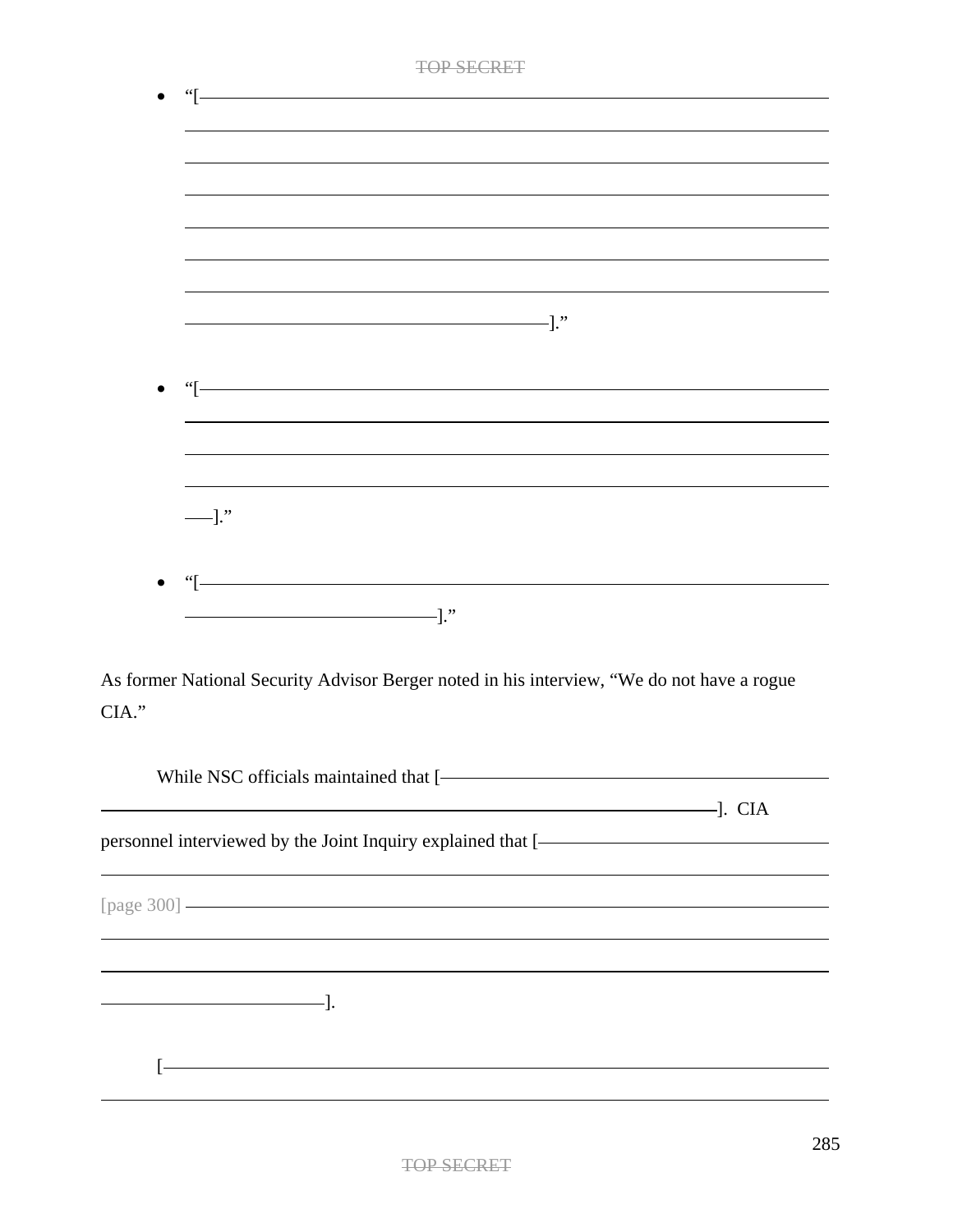| . The contract of the contract of the contract of the contract of the contract of the contract of the contract of the contract of the contract of the contract of the contract of the contract of the contract of the contract | 77 M |
|--------------------------------------------------------------------------------------------------------------------------------------------------------------------------------------------------------------------------------|------|
|                                                                                                                                                                                                                                |      |

| $\longrightarrow$                           |
|---------------------------------------------|
| $\bullet$ [ $\overbrace{\hspace{2.5cm}}$    |
|                                             |
|                                             |
| $\frac{1}{\sqrt{2}}$ ; and                  |
| $\bullet \quad \boxed{\rule{0.5cm}{0.4cm}}$ |
|                                             |
| $\overline{\phantom{iiiiiiiiiiiiiiiii}}$    |
| ŀ                                           |
|                                             |
|                                             |
|                                             |
|                                             |
| [page 301] -                                |
| -].                                         |
|                                             |
|                                             |
|                                             |
|                                             |
|                                             |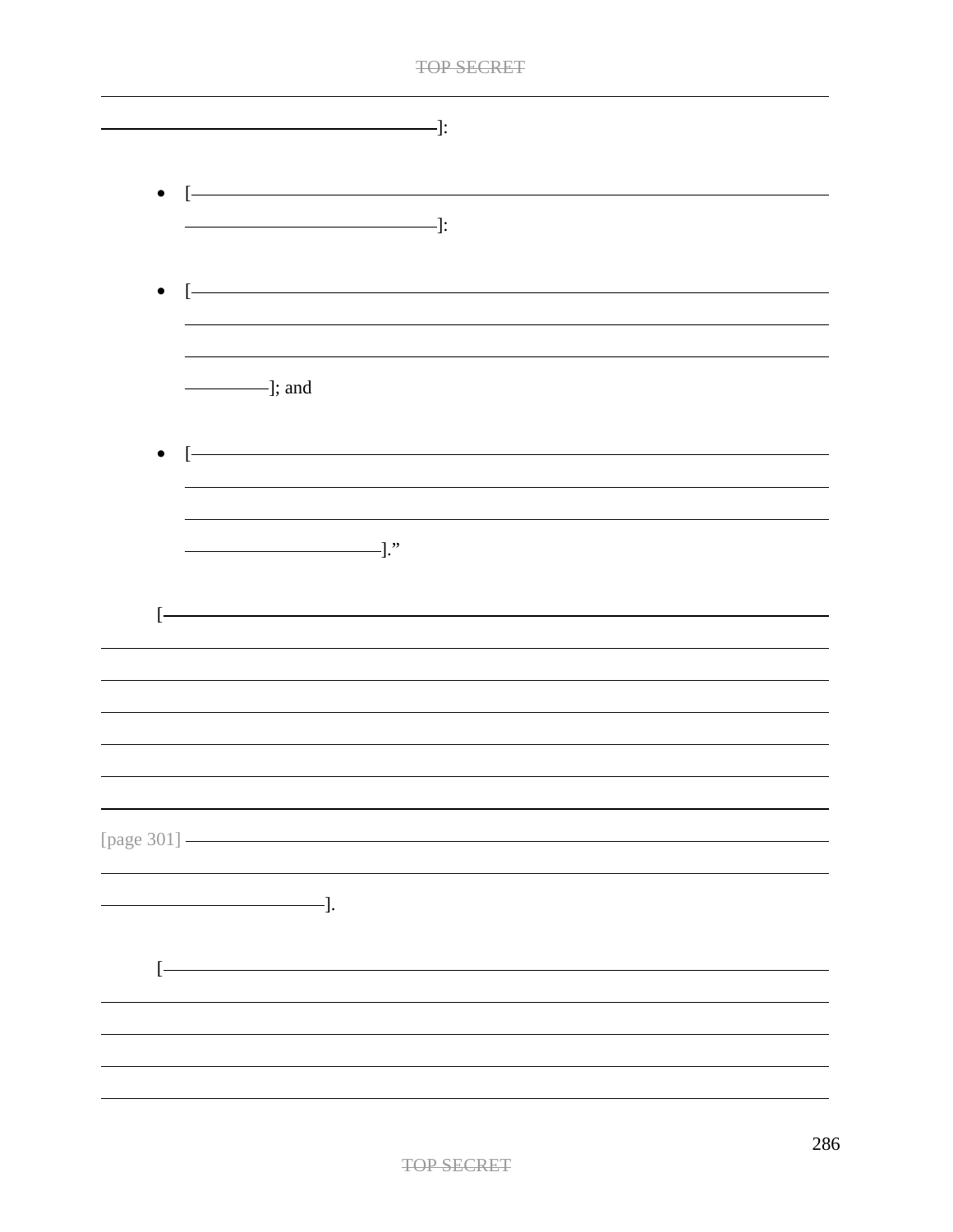| <b>TOP SECRET</b>                                                                                                                                                                                                                                                                                                                                                                                                                             |     |
|-----------------------------------------------------------------------------------------------------------------------------------------------------------------------------------------------------------------------------------------------------------------------------------------------------------------------------------------------------------------------------------------------------------------------------------------------|-----|
|                                                                                                                                                                                                                                                                                                                                                                                                                                               |     |
|                                                                                                                                                                                                                                                                                                                                                                                                                                               |     |
|                                                                                                                                                                                                                                                                                                                                                                                                                                               |     |
|                                                                                                                                                                                                                                                                                                                                                                                                                                               |     |
|                                                                                                                                                                                                                                                                                                                                                                                                                                               |     |
|                                                                                                                                                                                                                                                                                                                                                                                                                                               | -]. |
|                                                                                                                                                                                                                                                                                                                                                                                                                                               |     |
| ŀ                                                                                                                                                                                                                                                                                                                                                                                                                                             |     |
|                                                                                                                                                                                                                                                                                                                                                                                                                                               |     |
|                                                                                                                                                                                                                                                                                                                                                                                                                                               |     |
|                                                                                                                                                                                                                                                                                                                                                                                                                                               |     |
|                                                                                                                                                                                                                                                                                                                                                                                                                                               |     |
|                                                                                                                                                                                                                                                                                                                                                                                                                                               |     |
|                                                                                                                                                                                                                                                                                                                                                                                                                                               |     |
|                                                                                                                                                                                                                                                                                                                                                                                                                                               |     |
|                                                                                                                                                                                                                                                                                                                                                                                                                                               |     |
|                                                                                                                                                                                                                                                                                                                                                                                                                                               |     |
|                                                                                                                                                                                                                                                                                                                                                                                                                                               |     |
|                                                                                                                                                                                                                                                                                                                                                                                                                                               |     |
| -].                                                                                                                                                                                                                                                                                                                                                                                                                                           |     |
|                                                                                                                                                                                                                                                                                                                                                                                                                                               |     |
| ŀ                                                                                                                                                                                                                                                                                                                                                                                                                                             |     |
|                                                                                                                                                                                                                                                                                                                                                                                                                                               |     |
|                                                                                                                                                                                                                                                                                                                                                                                                                                               |     |
|                                                                                                                                                                                                                                                                                                                                                                                                                                               |     |
|                                                                                                                                                                                                                                                                                                                                                                                                                                               |     |
| [Page 302] -                                                                                                                                                                                                                                                                                                                                                                                                                                  |     |
| $\qquad \qquad \qquad \blacksquare$                                                                                                                                                                                                                                                                                                                                                                                                           |     |
|                                                                                                                                                                                                                                                                                                                                                                                                                                               |     |
| ŀ                                                                                                                                                                                                                                                                                                                                                                                                                                             |     |
|                                                                                                                                                                                                                                                                                                                                                                                                                                               |     |
|                                                                                                                                                                                                                                                                                                                                                                                                                                               |     |
|                                                                                                                                                                                                                                                                                                                                                                                                                                               |     |
|                                                                                                                                                                                                                                                                                                                                                                                                                                               |     |
| $\frac{1}{\sqrt{1-\frac{1}{2}}}\cdot\frac{1}{\sqrt{1-\frac{1}{2}}}\cdot\frac{1}{\sqrt{1-\frac{1}{2}}}\cdot\frac{1}{\sqrt{1-\frac{1}{2}}}\cdot\frac{1}{\sqrt{1-\frac{1}{2}}}\cdot\frac{1}{\sqrt{1-\frac{1}{2}}}\cdot\frac{1}{\sqrt{1-\frac{1}{2}}}\cdot\frac{1}{\sqrt{1-\frac{1}{2}}}\cdot\frac{1}{\sqrt{1-\frac{1}{2}}}\cdot\frac{1}{\sqrt{1-\frac{1}{2}}}\cdot\frac{1}{\sqrt{1-\frac{1}{2}}}\cdot\frac{1}{\sqrt{1-\frac{1}{2}}}\cdot\frac{1$ |     |
| .                                                                                                                                                                                                                                                                                                                                                                                                                                             |     |
|                                                                                                                                                                                                                                                                                                                                                                                                                                               |     |
|                                                                                                                                                                                                                                                                                                                                                                                                                                               | -]. |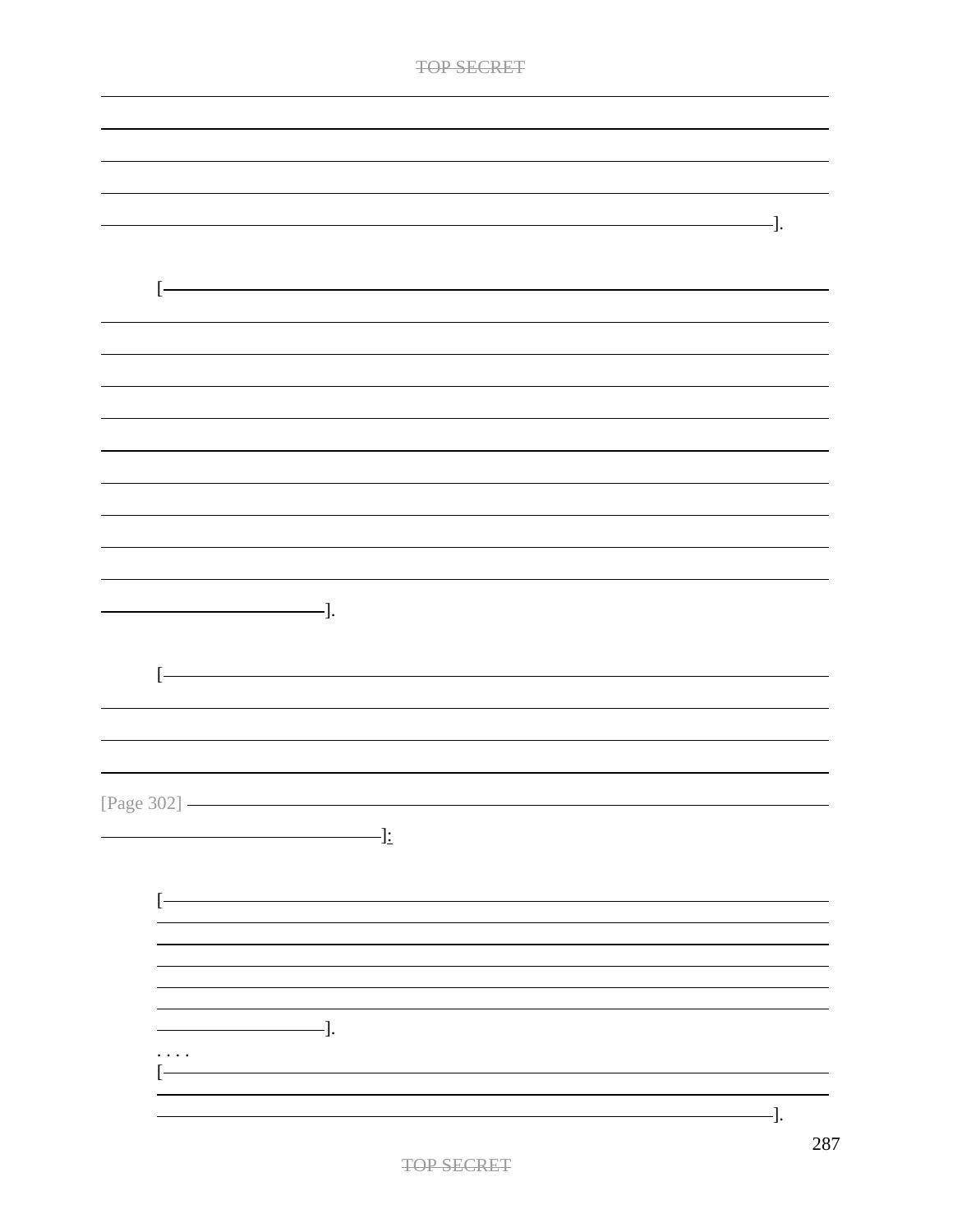| [Page 303]                                                                                                                                            |  |
|-------------------------------------------------------------------------------------------------------------------------------------------------------|--|
|                                                                                                                                                       |  |
|                                                                                                                                                       |  |
|                                                                                                                                                       |  |
|                                                                                                                                                       |  |
|                                                                                                                                                       |  |
|                                                                                                                                                       |  |
|                                                                                                                                                       |  |
|                                                                                                                                                       |  |
| According to individuals interviewed by the Joint Inquiry, [- The Context of the Unit of According to individuals interviewed by the Joint Inquiry, [ |  |
|                                                                                                                                                       |  |
|                                                                                                                                                       |  |
| -]. This idea reflects a tension between two views of counterterrorist efforts.                                                                       |  |
| One view is that the problem is primarily a law enforcement matter, with prosecutions and                                                             |  |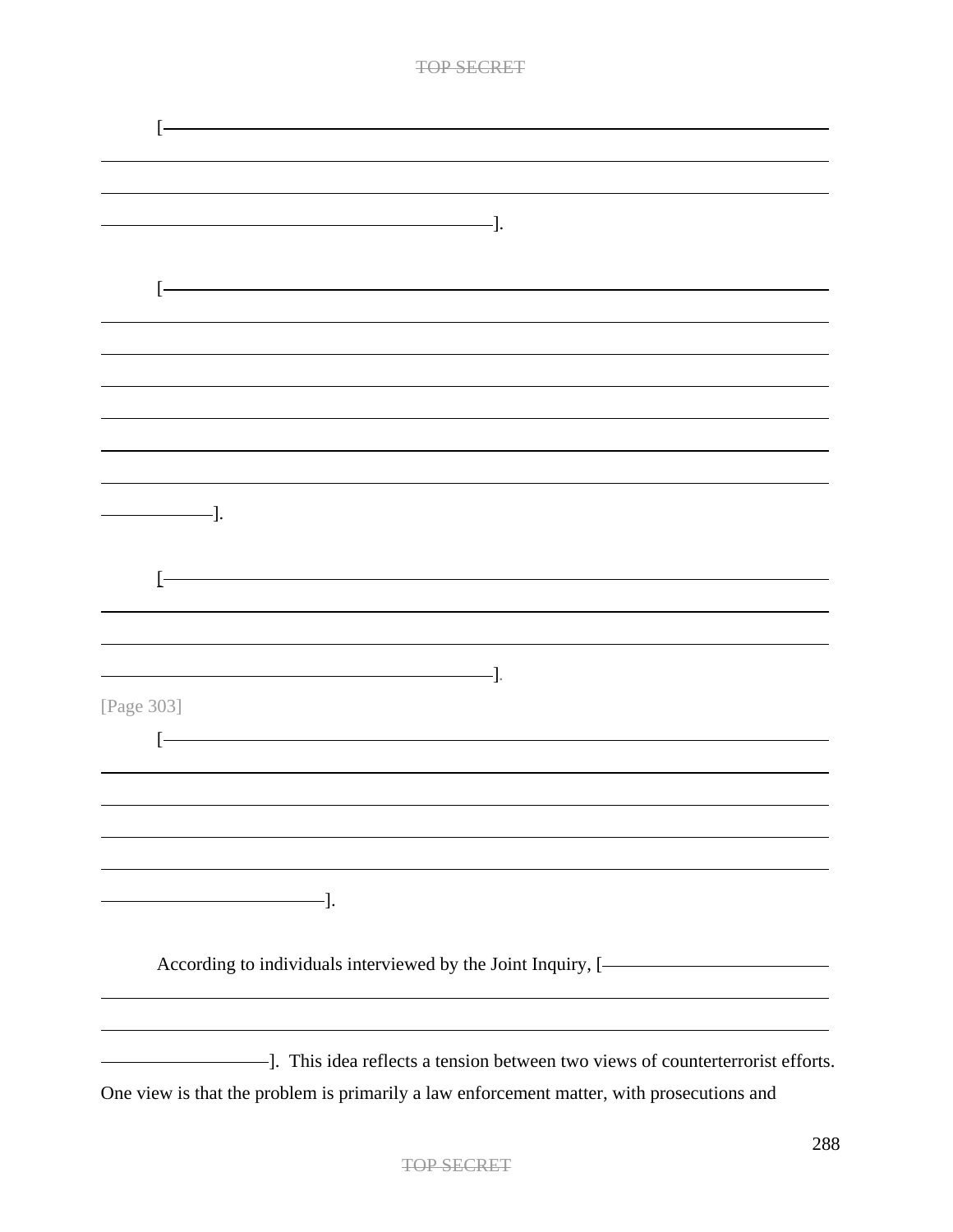convictions as the ultimate goal, while the other is that we are at war and terrorists are combatants in a foreign army who may be detained until the end of the conflict.

| $\lceil - \rceil$ |  |
|-------------------|--|
|                   |  |
|                   |  |

[Deputy Secretary of State Richard Armitage testified to the Joint Inquiry on September 19, 2002 that:

> The National Security Council . . . called for new proposals [in March 2001] on a strategy that would be more aggressive against al-Qa'ida. The first deputies meeting, which is the first decision making body in the administration, met on the  $30<sup>th</sup>$  of April and set off on a trail of initiatives to include financing, getting at financing, to get at increased authorities for the Central Intelligence Agency, sharp end things that the military was asked to do. . . . So, from March through about August, we were preparing a national security Presidential directive, and it was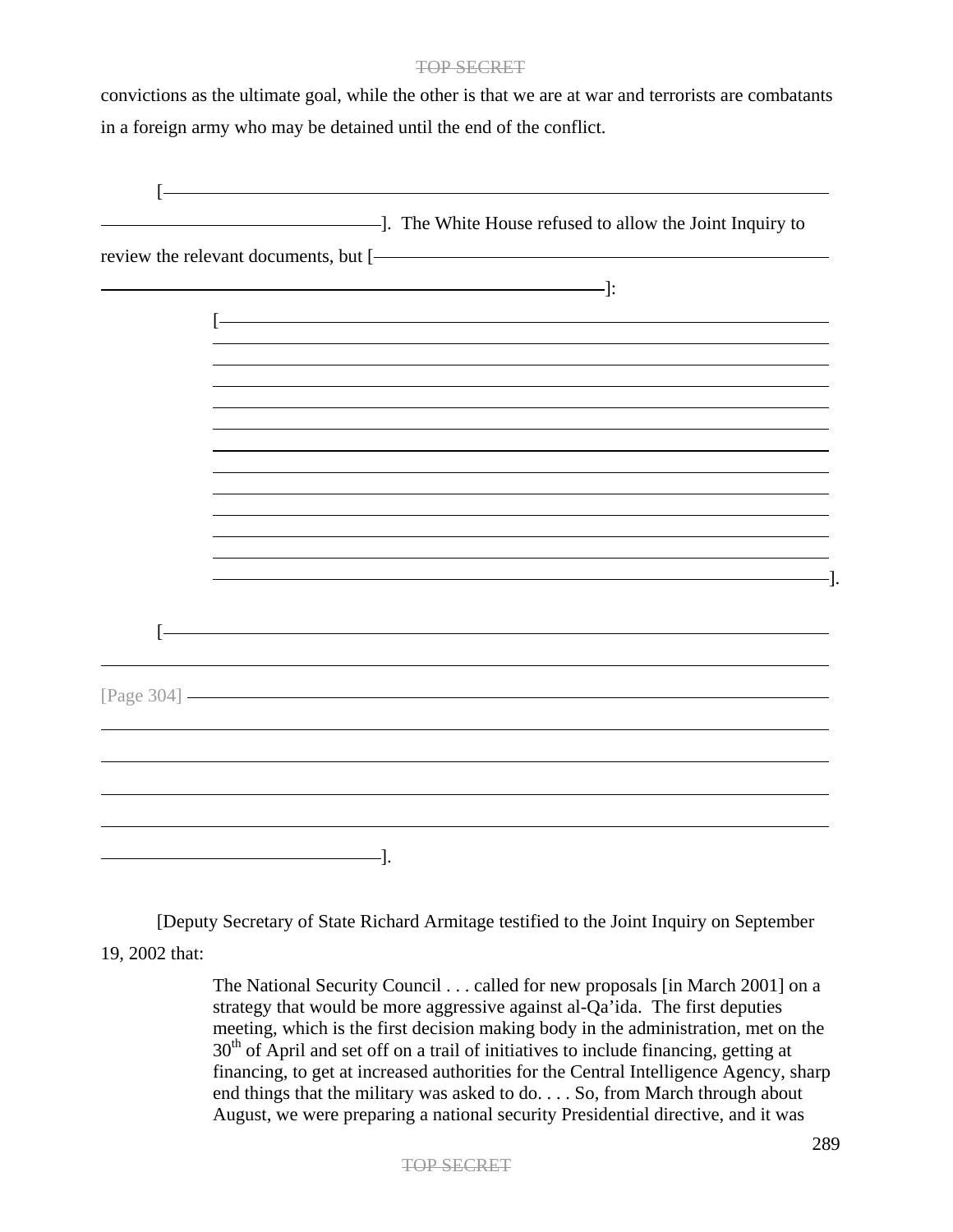distributed on August 13 to the principals for their final comments. And then, of course, we had the events of September 11. . .].

| $\overline{\phantom{a}}$ :                                                                                            |                                                                                                                       |
|-----------------------------------------------------------------------------------------------------------------------|-----------------------------------------------------------------------------------------------------------------------|
|                                                                                                                       |                                                                                                                       |
|                                                                                                                       |                                                                                                                       |
| <u> 1989 - Johann Stoff, Amerikaansk politiker († 1908)</u>                                                           |                                                                                                                       |
| $\frac{1}{\sqrt{1-\frac{1}{2}}\cdot\frac{1}{\sqrt{1-\frac{1}{2}}}}$                                                   |                                                                                                                       |
| <u> 1980 - Johann Barn, mars ann an t-Amhain Aonaich an t-Aonaich an t-Aonaich an t-Aonaich an t-Aonaich an t-Aon</u> |                                                                                                                       |
|                                                                                                                       | <u> 1989 - Johann Stoff, deutscher Stoffen und der Stoffen und der Stoffen und der Stoffen und der Stoffen und de</u> |
|                                                                                                                       |                                                                                                                       |
|                                                                                                                       |                                                                                                                       |
|                                                                                                                       | <u> 1989 - Johann Stoff, deutscher Stoffen und der Stoffen und der Stoffen und der Stoffen und der Stoffen und de</u> |
|                                                                                                                       |                                                                                                                       |
|                                                                                                                       |                                                                                                                       |
|                                                                                                                       |                                                                                                                       |
| The Joint Inquiry was told [-                                                                                         |                                                                                                                       |
| The Joint Inquiry was not able to                                                                                     |                                                                                                                       |
| determine whether senior U.S. Government policymakers or the President reviewed them before                           |                                                                                                                       |
| that date.                                                                                                            |                                                                                                                       |
| Within the Congress distribution of                                                                                   | $l_{\text{w}}$ $l_{\text{m}}$ $t_{\text{e}}$ $t_{\text{e}}$ $t_{\text{e}}$                                            |

Within the Congress, distribution of [- [ ] was limited to the Speaker of the House, the Senate Majority Leader, the Minority Leaders of the [page 305] House and Senate, and the Chairs and Ranking Minority members of the House and Senate Intelligence Committees. Congress did nor receive [-2000].

Senior U.S. military officers involved in planning military operations against Bin Ladin have told Joint Inquiry staff that there were no documents [- ] authorizing the U.S. military to carry out clandestine operations against Bin Ladin. Nor were there efforts to draft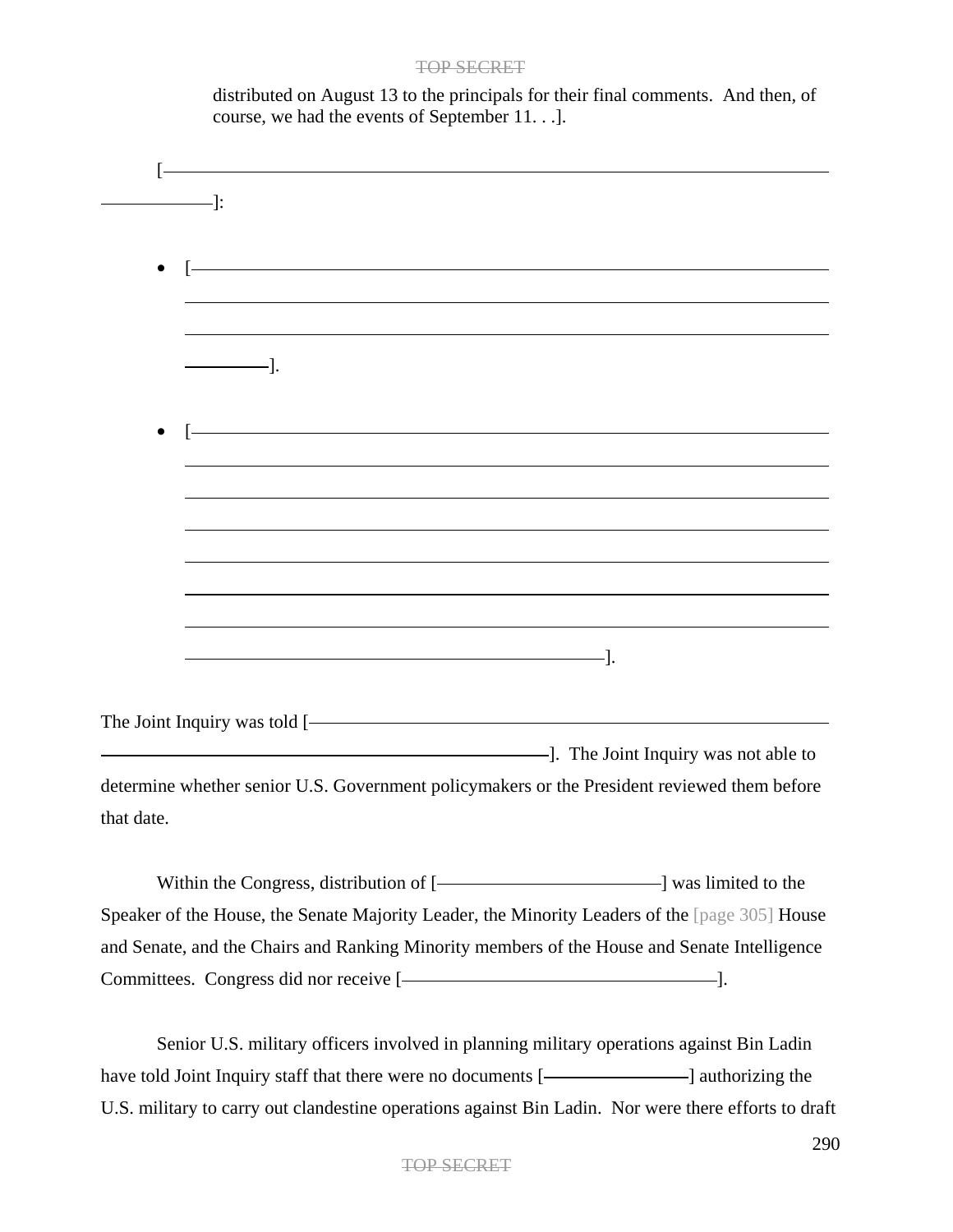such documents, because they were not deemed necessary. However, Presidential approval would have been required for military operations.

# **C. Additional Operational Challenges and Constraints**

In interviews, CTC personnel pointed out numerous operational challenges and constraints they faced in attempting to capture [**interpretenants**: **b** Bin Ladin and his lieutenants:

- Bin Ladin resided in a country suspicious of foreigners and embroiled in a civil war. Thus, determining his whereabouts was exceptionally difficult and dangerous, especially for Western intelligence officers.
- Bin Ladin had a number of enemies, any one of whom might attempt to kill him. As a result, when he traveled inside Afghanistan, he was always in the company of a large security detail. Some of his bodyguards were "hardened killers" who had fought with Bin Ladin against the Soviet invasion of Afghanistan.

|            | and a set of the set of the set of the set of the set of the set of the set of the set of the set of the set of the set of the set of the set of the set of the set of the set of the set of the set of the set of the set of |
|------------|-------------------------------------------------------------------------------------------------------------------------------------------------------------------------------------------------------------------------------|
|            | Bin Ladin and his associates were careful not to reveal operational information [-                                                                                                                                            |
|            |                                                                                                                                                                                                                               |
| [Page 306] |                                                                                                                                                                                                                               |
|            |                                                                                                                                                                                                                               |
|            | $\Box$ and $\Box$ and $\Box$                                                                                                                                                                                                  |
|            |                                                                                                                                                                                                                               |
|            | • The U.S. had limited access to Afghanistan and the countries near it, [-                                                                                                                                                    |
|            |                                                                                                                                                                                                                               |
|            |                                                                                                                                                                                                                               |
|            |                                                                                                                                                                                                                               |
|            |                                                                                                                                                                                                                               |
|            |                                                                                                                                                                                                                               |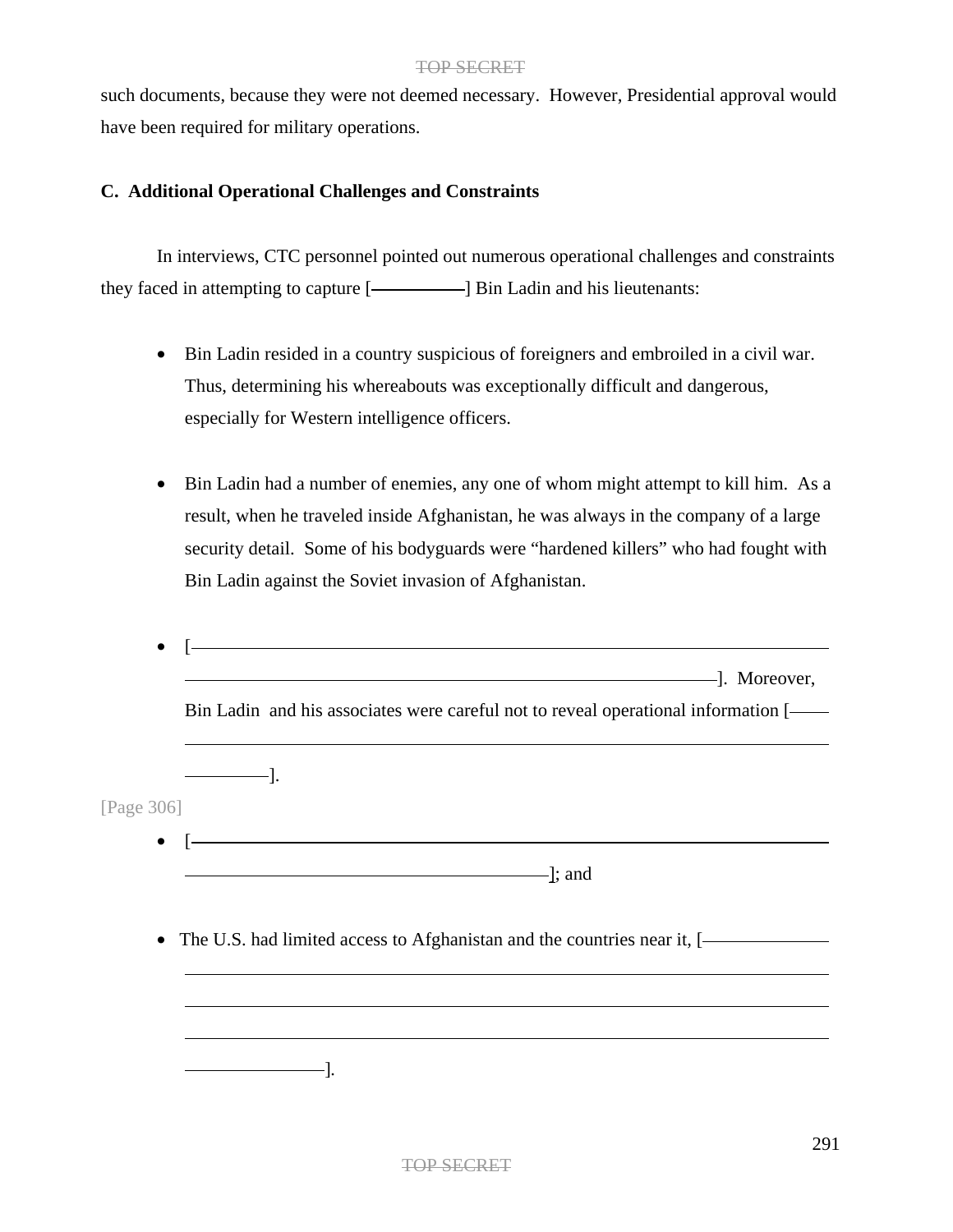In interviews with the Joint Inquiry, a former CTC Chief and a former Chief of the [ ] Extremist Group also described constraints on CIA actions:

- The CIA could not violate the Constitution, U.S. law, or human rights, including Bin Ladin's, during these operations;
- The operations could not violate the prohibition on assassinations in Executive Order 12333;
- $\overline{\phantom{a}}$   $\overline{\phantom{a}}$   $\overline{\phantom{a}}$   $\overline{\phantom{a}}$   $\overline{\phantom{a}}$   $\overline{\phantom{a}}$   $\overline{\phantom{a}}$   $\overline{\phantom{a}}$   $\overline{\phantom{a}}$   $\overline{\phantom{a}}$   $\overline{\phantom{a}}$   $\overline{\phantom{a}}$   $\overline{\phantom{a}}$   $\overline{\phantom{a}}$   $\overline{\phantom{a}}$   $\overline{\phantom{a}}$   $\overline{\phantom{a}}$   $\overline{\phantom{a}}$   $\overline{\$ ]; • [ ];
- The CIA was not authorized to upset the political balance in Afghanistan; and

• The U.S. military did not support putting U.S. "boots on the ground" in Afghanistan. [Page 306]

[In the September 12, 2002 hearing, a CIA official also spoke of the constraints he faced in staging covert action against Bin Ladin:

In a Joint Inquiry interview, a former CTC Chief also offered his opinion that firing cruise missiles based on a single strand of human intelligence was not advisable since the risk of missing Bin Ladin or inflicting excessive collateral damage outweighed the chances of success.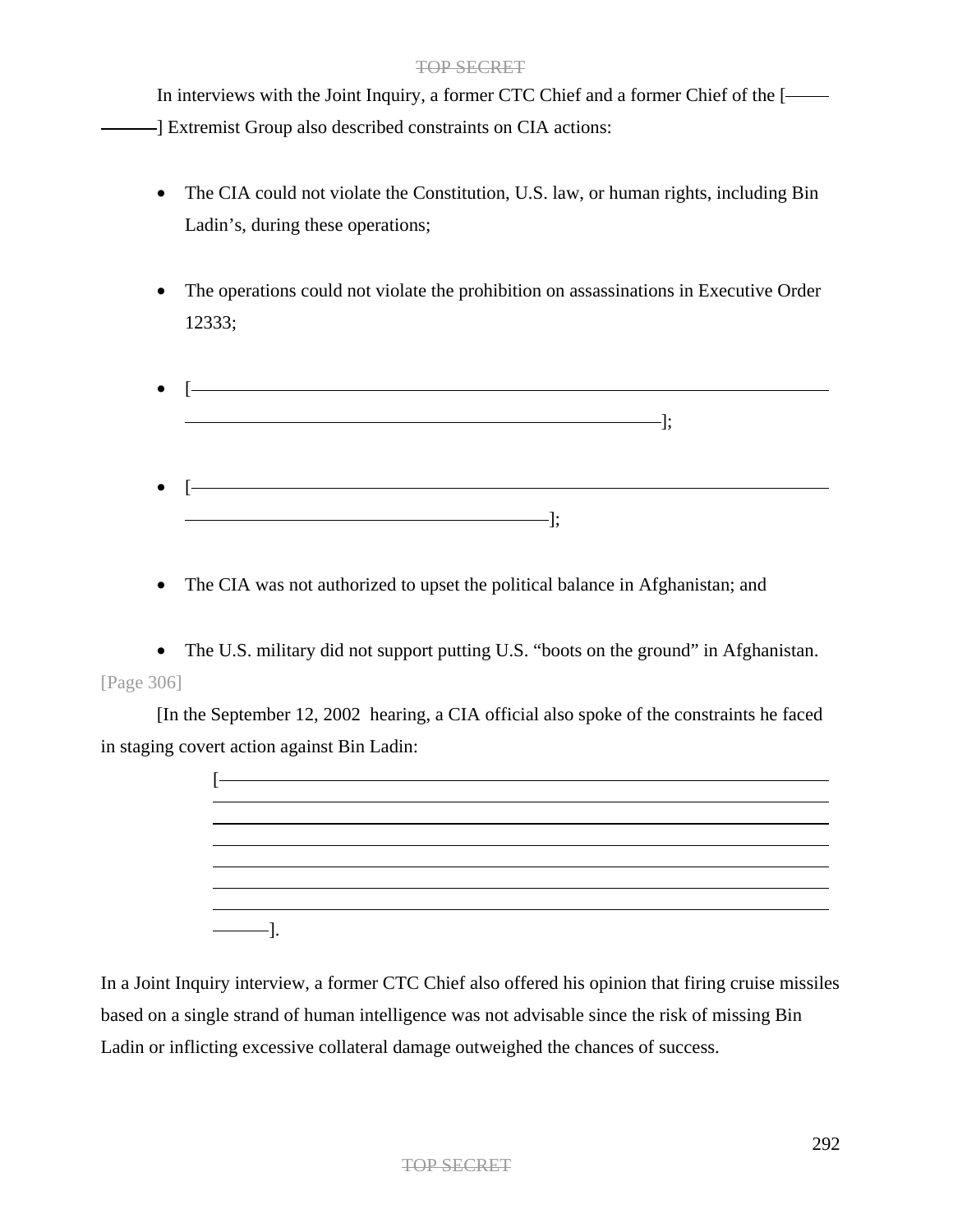In a statement to the Joint Inquiry, a former CTC Chief cited the "international political context of this period" as presenting "an operational environment with major impediments that CIA constantly fought to overcome":

- "The U.S. Government had no official presence in Afghanistan, and relations with the Taliban were seriously strained. Both of these factors made it difficult to get access to Bin Ladin and al-Qa'ida personnel."
- "U.S. policy stopped short of replacing the Taliban regime or providing direct support to others for the specific purpose of overthrowing the Taliban. These realities limited our ability to exert pressure on Bin Ladin."
- "During this period, the Taliban gradually gained control over most of Afghanistan, increasingly limiting the opposition's capabilities and room to maneuver."

[Page 308]

• "U.S. relations with Pakistan, the principal access point to Afghanistan, were strained due to the nuclear tests of 1998 and the military coup in Islamabad in 1999."

He also noted other factors that complicated CIA operations against Bin Ladin:



The former CTC Chief explained that these challenges and operational constraints, [ **Example 2018**, left virtually no room to craft an executable operation. In an interview with the Joint Inquiry, CIA's Deputy Director for Operations also noted that CIA [  $\Box$ September 11 attacks.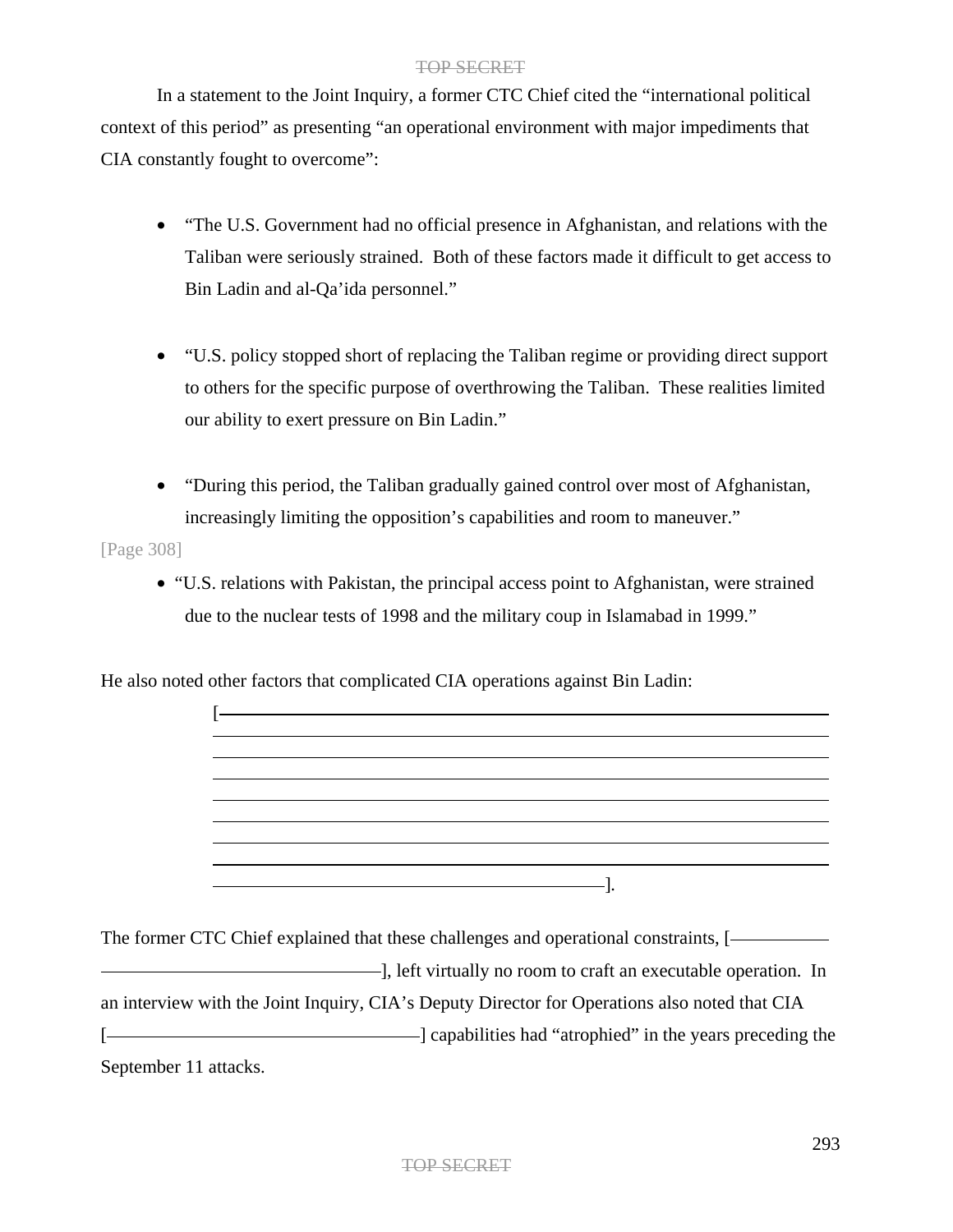General Hugh Shelton, former Chairman of the Joint Chiefs of Staff, and the Joint Staff's current Director of Operations pointed to two additional constraints on military operations against Bin Ladin. The first was the absence of "actionable" intelligence on Bin Ladin's whereabouts: the Intelligence Community never provided a location and time at which a missile strike could be launched. The second was the absence of a declaration of war or some similar declaration indicating that the Taliban was a formal enemy. In General Shelton's view, the absence of such a declaration precluded the United States from sending U.S. soldiers into Afghanistan to capture or kill Bin Ladin. He believes that solving the Afghanistan problem before September 11 required the full range of diplomatic, economic, and military tools available to the U.S. Government. [Page 309]

In contrast, the Chief of CTC's Bin Ladin unit through June 1999, told the Joint Inquiry:

[ ]. A former CTC Chief had a somewhat different view of intelligence support to the military during his tenure  $[$   $]$ : [The military has] exacting criteria that intelligence needs, that needs to be met before they can launch an operation. [-]. Another Chief of CTC's Bin Ladin unit had yet another view on actionable intelligence: I think our swift victory . . . after September  $11<sup>th</sup>$  – underscores the fact that we had an enormous body of actionable intelligence on Bin Ladin's terrorist infrastructure.  $[-]$ 

]*.*

**D. CIA Covert Action Against Bin Ladin [ ]**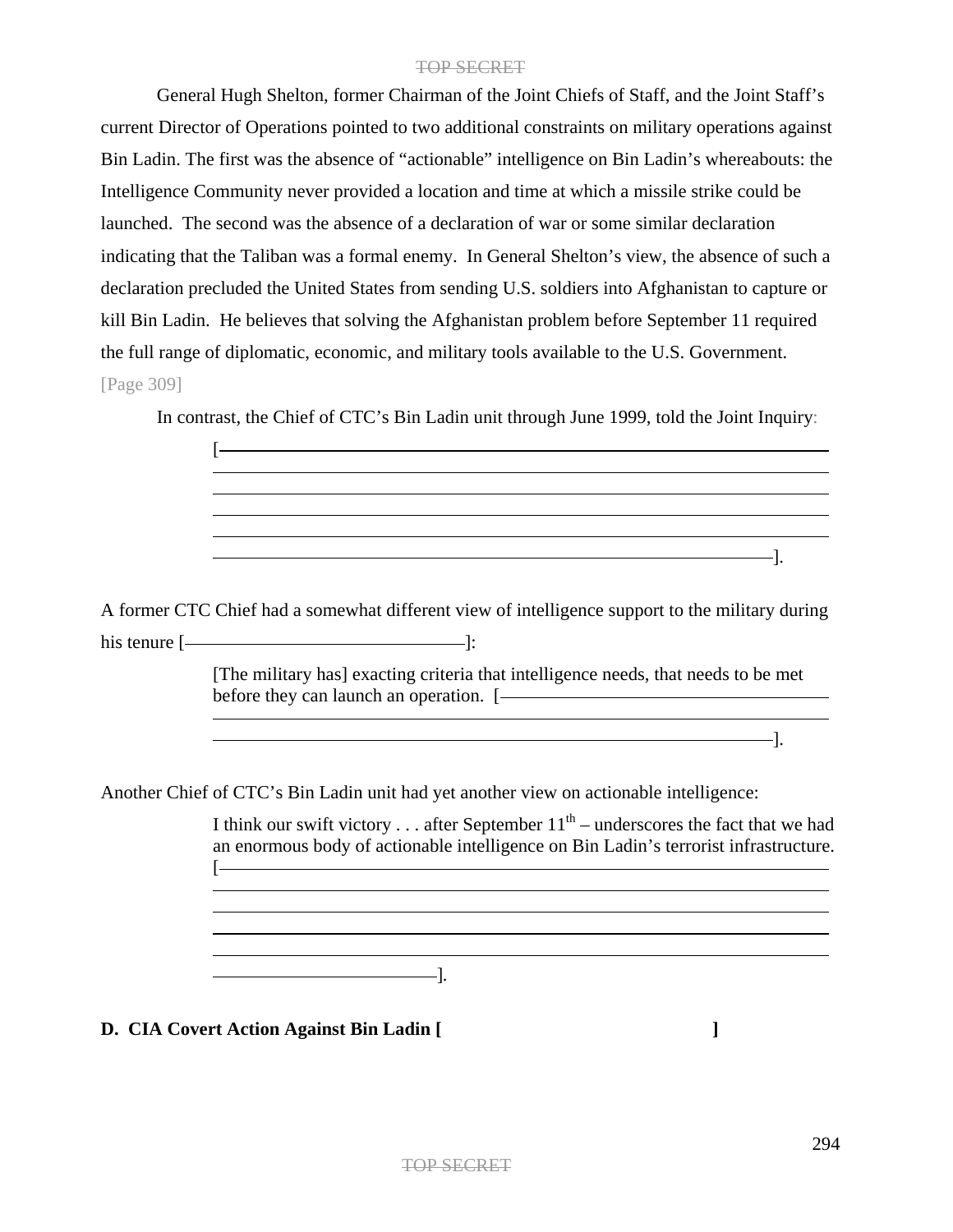[The Joint Inquiry also became aware of the existence of [

--]. The White House declined to provide access, but the Joint Inquiry was able to develop some information about their content.

[Page 310]

]*.*

 $\sqrt{2}$ 

Notwithstanding the extensive efforts [-1] to guide CIA covert action against Bin Ladin, actual efforts to implement covert action and military operations against him in Afghanistan before September 11 were very limited. A central element in these efforts was the CTC unit established in 1996 to focus exclusively on Bin Ladin and his terrorist network. Initially, the unit was created to examine terrorist financing and to determine whether Bin Ladin posed a significant threat. [

]. In February 1998,

Bin Ladin issued his public *fatwa* authorizing attacks on American civilians and military personnel anywhere in the world. His statement and subsequent indictment in the United States added urgency to the effort to formulate a covert action plan against him. [ ].

<u> 1980 - Johann Barn, mars ann an t-Amhain Aonaich an t-Aonaich an t-Aonaich ann an t-Aonaich ann an t-Aonaich</u>  $[-]$ ].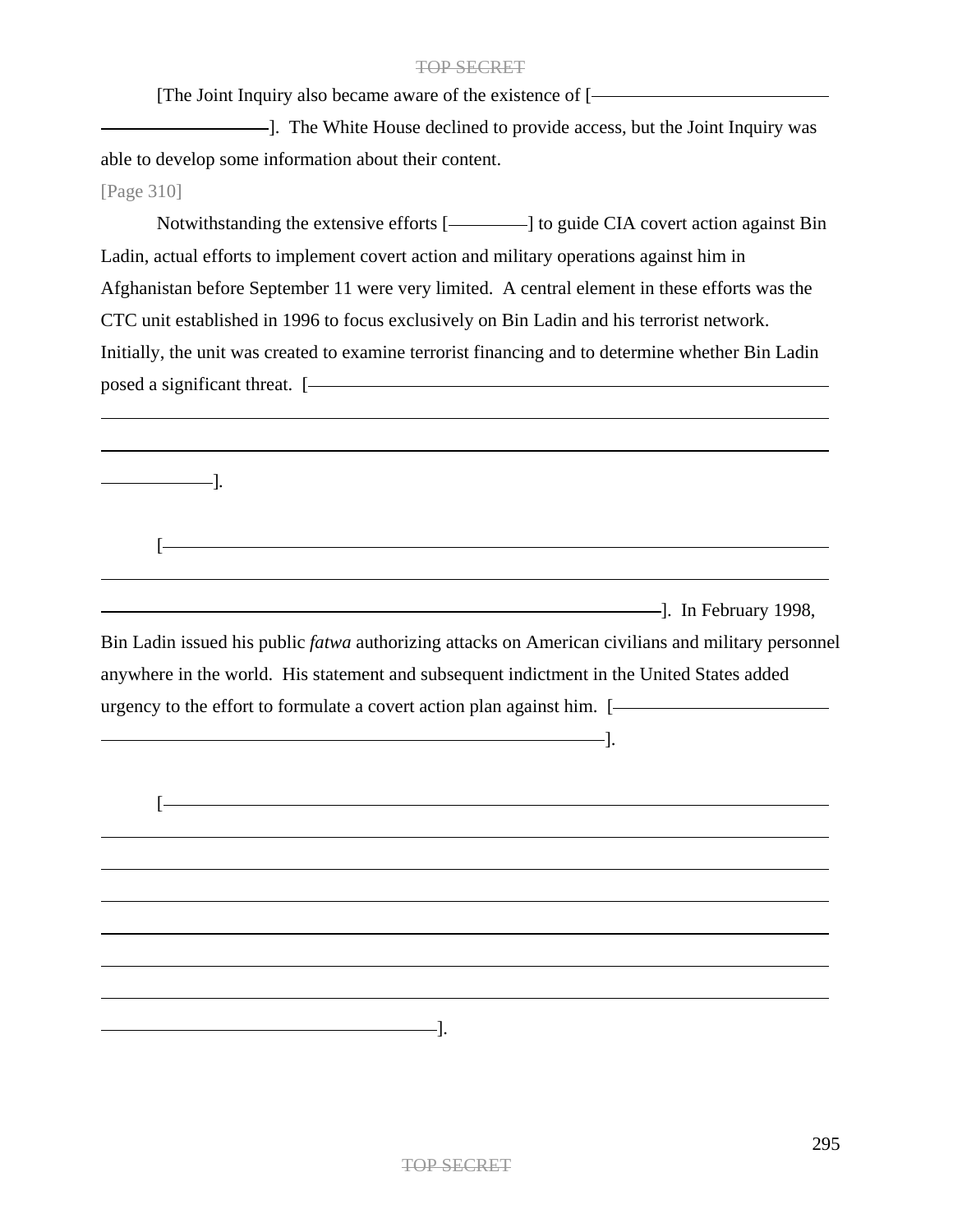| $\Box$ | CEODE |
|--------|-------|
|        |       |

|                                                                                                                       | page |
|-----------------------------------------------------------------------------------------------------------------------|------|
| $311]$ $\longrightarrow$                                                                                              |      |
|                                                                                                                       |      |
|                                                                                                                       |      |
|                                                                                                                       |      |
|                                                                                                                       |      |
|                                                                                                                       |      |
|                                                                                                                       |      |
|                                                                                                                       |      |
|                                                                                                                       |      |
|                                                                                                                       |      |
| $\longrightarrow$ ].                                                                                                  |      |
|                                                                                                                       |      |
| <u> 1989 - Johann Stoff, deutscher Stoff, der Stoff, der Stoff, der Stoff, der Stoff, der Stoff, der Stoff, der S</u> |      |
|                                                                                                                       |      |
|                                                                                                                       |      |
|                                                                                                                       |      |
|                                                                                                                       |      |
|                                                                                                                       |      |
|                                                                                                                       |      |
|                                                                                                                       |      |
|                                                                                                                       |      |
|                                                                                                                       |      |
|                                                                                                                       |      |
|                                                                                                                       |      |
| $\overline{\phantom{a}}$ . The contract of $\overline{\phantom{a}}$ .                                                 |      |
|                                                                                                                       |      |
|                                                                                                                       |      |
|                                                                                                                       |      |
|                                                                                                                       |      |
|                                                                                                                       |      |
|                                                                                                                       |      |
| $\overline{\phantom{a}}$ .                                                                                            |      |
|                                                                                                                       |      |
|                                                                                                                       |      |
|                                                                                                                       |      |
|                                                                                                                       |      |
|                                                                                                                       |      |
|                                                                                                                       |      |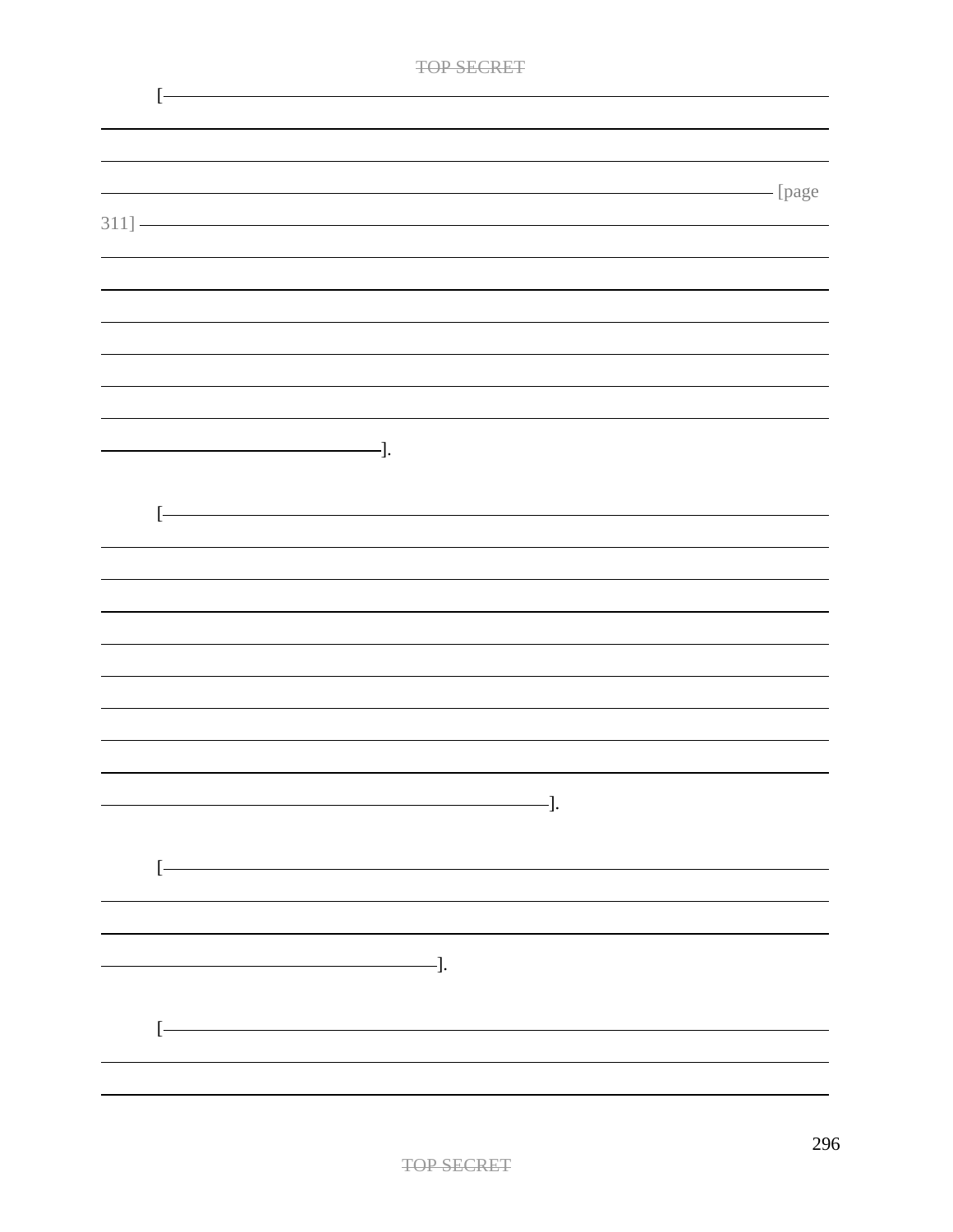| 77 A A A A<br>n. |
|------------------|
|                  |

| [Page 312] ———————————————————— |        |  |
|---------------------------------|--------|--|
|                                 |        |  |
|                                 | $-$ ]: |  |
|                                 |        |  |
|                                 |        |  |
|                                 |        |  |
|                                 |        |  |
| $\cdot$ ].                      |        |  |
|                                 |        |  |
|                                 |        |  |
|                                 |        |  |
|                                 |        |  |

] [The President ordered the U.S. Navy on August 20, 1998 to launch cruise missiles against targets in Afghanistan and Sudan. This is the only instance the Joint Inquiry has been able to identify in which the CIA or U.S. military carried out an operation directly against Bin Ladin before September 11].

According to the President's public statements at the time, the cruise missile strikes were launched in self-defense against groups that had played key roles in the embassy bombings, had executed earlier attacks against Americans, were planning to launch additional attacks, and were attempting to obtain chemical weapons. All personnel interviewed on this matter by the Joint Inquiry concur that one objective of the strikes in Afghanistan was to kill Bin Ladin.

$$
\begin{array}{c}\n[-\n\end{array}
$$
\n
$$
\begin{array}{c}\n\bullet \\
[-\n\end{array}
$$
\n
$$
\begin{array}{c}\n\bullet \\
[-\n\end{array}
$$
\n
$$
\begin{array}{c}\n\bullet \\
[-\n\end{array}
$$
\n
$$
\begin{array}{c}\n\bullet \\
[-\n\end{array}
$$
\n
$$
\begin{array}{c}\n\bullet \\
[-\n\end{array}
$$
\n
$$
\begin{array}{c}\n\bullet \\
[-\n\end{array}
$$
\n
$$
\begin{array}{c}\n\bullet \\
[-\n\end{array}
$$
\n
$$
\begin{array}{c}\n\bullet \\
[-\n\end{array}
$$
\n
$$
\begin{array}{c}\n\bullet \\
[-\n\end{array}
$$
\n
$$
\begin{array}{c}\n\bullet \\
[-\n\end{array}
$$
\n
$$
\begin{array}{c}\n\bullet \\
[-\n\end{array}
$$
\n
$$
\begin{array}{c}\n\bullet \\
[-\n\end{array}
$$
\n
$$
\begin{array}{c}\n\bullet \\
[-\n\end{array}
$$
\n
$$
\begin{array}{c}\n\bullet \\
[-\n\end{array}
$$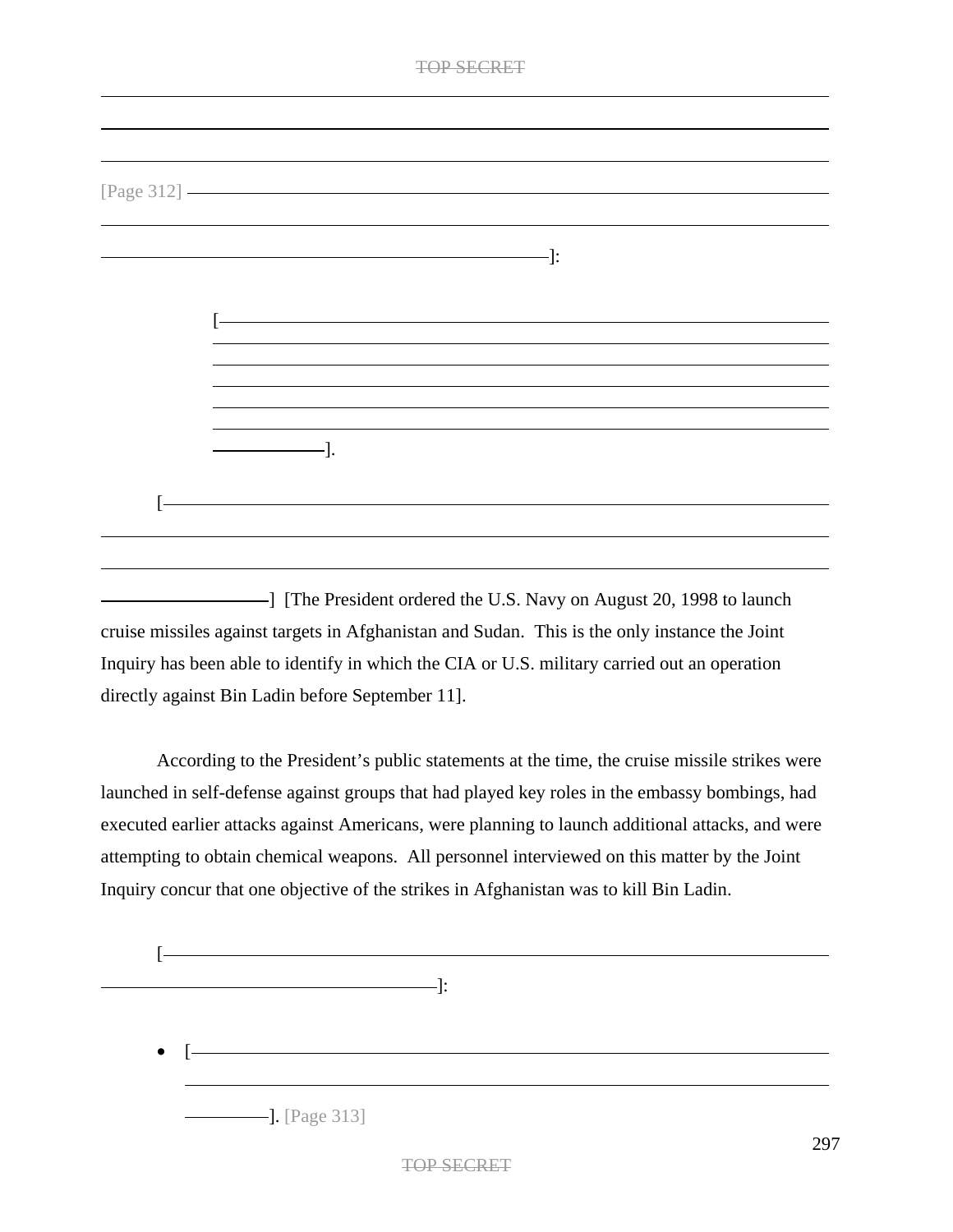| $\bullet$ $\left.\right[-\right.$                                                                 | <u> Alexandria de la contrada de la contrada de la contrada de la contrada de la contrada de la contrada de la c</u> |  |  |  |
|---------------------------------------------------------------------------------------------------|----------------------------------------------------------------------------------------------------------------------|--|--|--|
|                                                                                                   |                                                                                                                      |  |  |  |
|                                                                                                   |                                                                                                                      |  |  |  |
|                                                                                                   |                                                                                                                      |  |  |  |
|                                                                                                   |                                                                                                                      |  |  |  |
| $\bullet$ $\left[\begin{array}{ccc} \rule{0.2cm}{0.15mm} \rule{0.2cm}{0.15mm} \end{array}\right.$ |                                                                                                                      |  |  |  |
|                                                                                                   |                                                                                                                      |  |  |  |
|                                                                                                   |                                                                                                                      |  |  |  |
|                                                                                                   |                                                                                                                      |  |  |  |
|                                                                                                   |                                                                                                                      |  |  |  |
|                                                                                                   |                                                                                                                      |  |  |  |
|                                                                                                   |                                                                                                                      |  |  |  |
|                                                                                                   |                                                                                                                      |  |  |  |
|                                                                                                   |                                                                                                                      |  |  |  |

In the summer and fall of 1999, following the arrival of a new Chief of CTC and a new Chief of the Bin Ladin unit, CTC reviewed its covert action program against Bin Ladin and developed "The Plan." This review was propelled by the DCI's December 1998 memorandum declaring "war" against Bin Ladin. The Plan that resulted in September 1999 contained five main elements, with an estimate of each element's prospects of success:

| $\bullet$ |                                          |
|-----------|------------------------------------------|
|           |                                          |
|           |                                          |
|           | $\longrightarrow$ $\longrightarrow$ $].$ |
|           |                                          |
|           |                                          |
| $\bullet$ |                                          |
|           |                                          |
|           |                                          |
|           | -1.                                      |
|           | [Page 314]                               |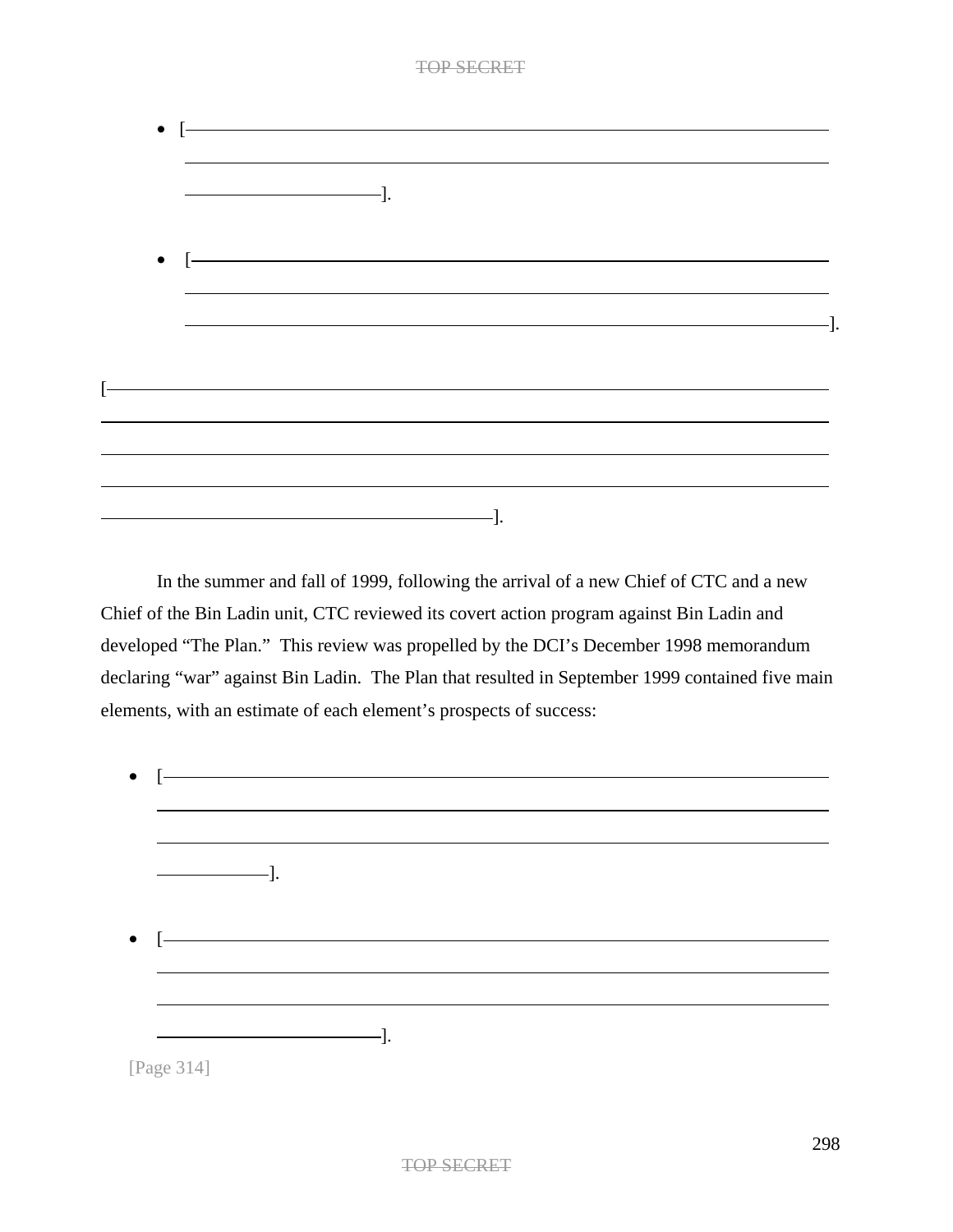| <u> 1989 - Johann Stoff, amerikansk politiker (* 1908)</u>                                                                                                                                                                 |
|----------------------------------------------------------------------------------------------------------------------------------------------------------------------------------------------------------------------------|
|                                                                                                                                                                                                                            |
|                                                                                                                                                                                                                            |
|                                                                                                                                                                                                                            |
|                                                                                                                                                                                                                            |
|                                                                                                                                                                                                                            |
|                                                                                                                                                                                                                            |
|                                                                                                                                                                                                                            |
| -1.                                                                                                                                                                                                                        |
|                                                                                                                                                                                                                            |
|                                                                                                                                                                                                                            |
| <u> 1980 - Johann Barn, fransk politik (f. 1980)</u>                                                                                                                                                                       |
|                                                                                                                                                                                                                            |
|                                                                                                                                                                                                                            |
|                                                                                                                                                                                                                            |
|                                                                                                                                                                                                                            |
|                                                                                                                                                                                                                            |
|                                                                                                                                                                                                                            |
|                                                                                                                                                                                                                            |
|                                                                                                                                                                                                                            |
| A CIA September 1999 briefing presentation outlining these elements concluded:                                                                                                                                             |
| [The Bin Ladin unit] cannot implement "The Plan" without additional resources<br>. Without additional resources, we will continue to be defense [sic]not<br>offensive [The Chief of the CTC is] working on resource issue. |
|                                                                                                                                                                                                                            |
|                                                                                                                                                                                                                            |
| level," there was "reluctance at the political level," and it was "unlikely that JSOC will ever                                                                                                                            |
| deploy under current circumstances."                                                                                                                                                                                       |
| A [-CIA document mentions another option to capture Bin Ladin [-                                                                                                                                                           |
| $315$ [ $\overline{\phantom{1}}$                                                                                                                                                                                           |
|                                                                                                                                                                                                                            |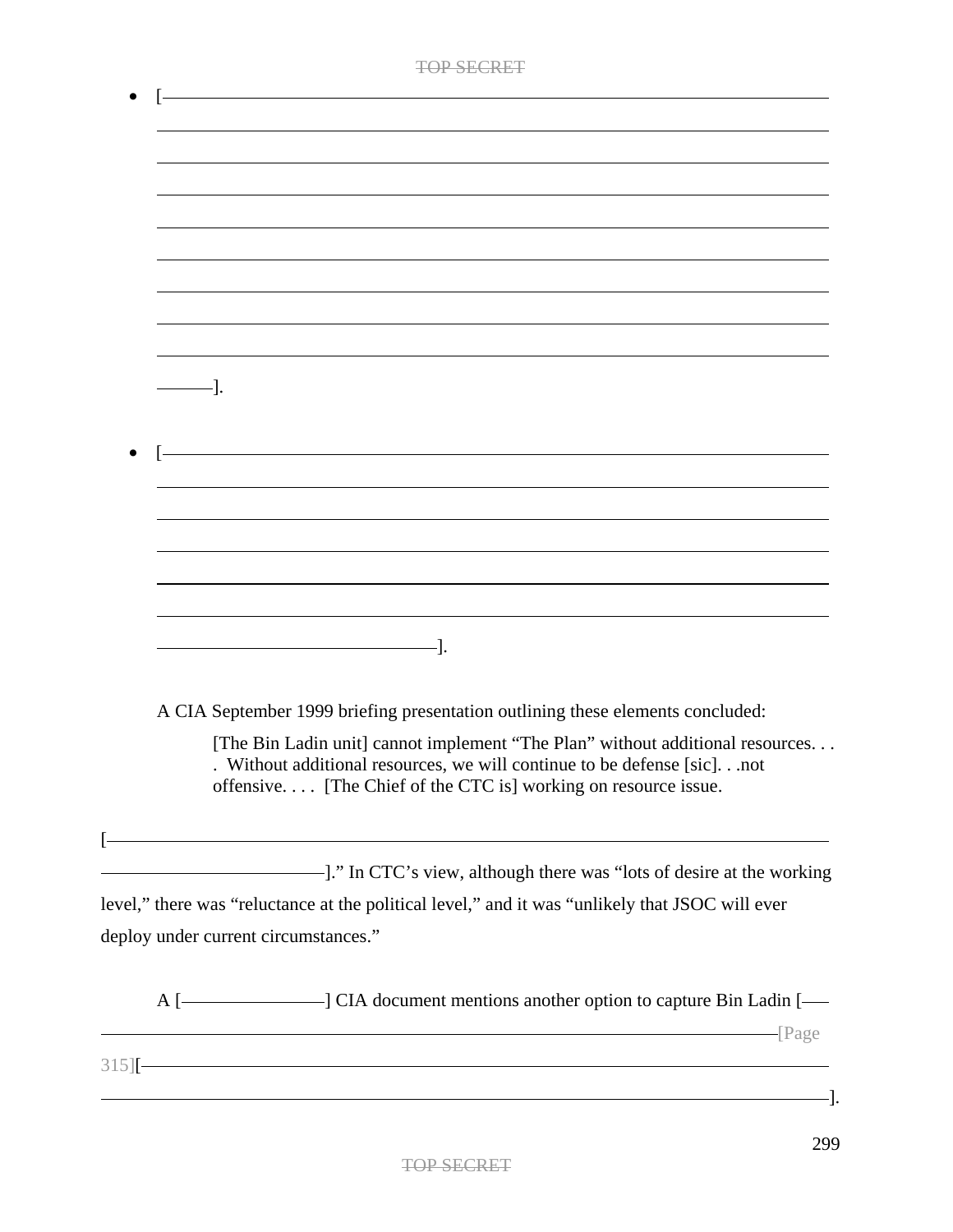In testimony before the Joint Inquiry, the DCI acknowledged impediments to "The Plan":

U.S. policy stopped short of replacing the Taliban regime, limiting the ability of the U.S. Government to exert pressure on Bin Ladin. U.S. relations with Pakistan, the principal access point to Afghanistan were strained by the Pakistani nuclear tests in 1998 and the military coup in 1999. The U.S. Government had no official presence in Afghanistan, and relations with the Taliban were seriously strained. Both factors made it more difficult to gain access to Bin Ladin and al-Qa'ida personnel.

Over time, CTC officers engaged in these covert action efforts concluded that "getting Bin Ladin" required dealing with the Taliban regime first. They believed that the different means of capturing Bin Ladin were unlikely to succeed as long as the Taliban continued to provide Bin Ladin a safehaven. In addition, CIA officers recognized that the entire al-Qa'ida apparatus in Afghanistan, not just Bin Ladin, was a problem. Thus, placing pressure on the Taliban to expel Bin Ladin and end its support for terrorism was necessary.

 $\sqrt{2}$ ]. [The Joint Inquiry was denied access to that document]. While it appears that CIA was not able to mount a single operation against Bin Ladin directly before September 11, CIA [ ] were key factors in U.S. military execution of Operation Enduring Freedom in Afghanistan beginning in October 2001. The DCI alluded to this in his testimony before the Joint Inquiry on June 18-19, 2002. [Page 316] **E.** [Use of  $\left[\frac{1}{2}\right]$  against Bin Ladin **and against** Bin Ladin **and** 

[In June 2002, then-Presidential Advisor for Cybersecurity Richard Clarke told a Congressional forum examining technology that can be used to combat terrorism:

> Because of that development, which was telescoped and done very quickly in six months instead of three years, we were able to launch [-Afghanistan last September].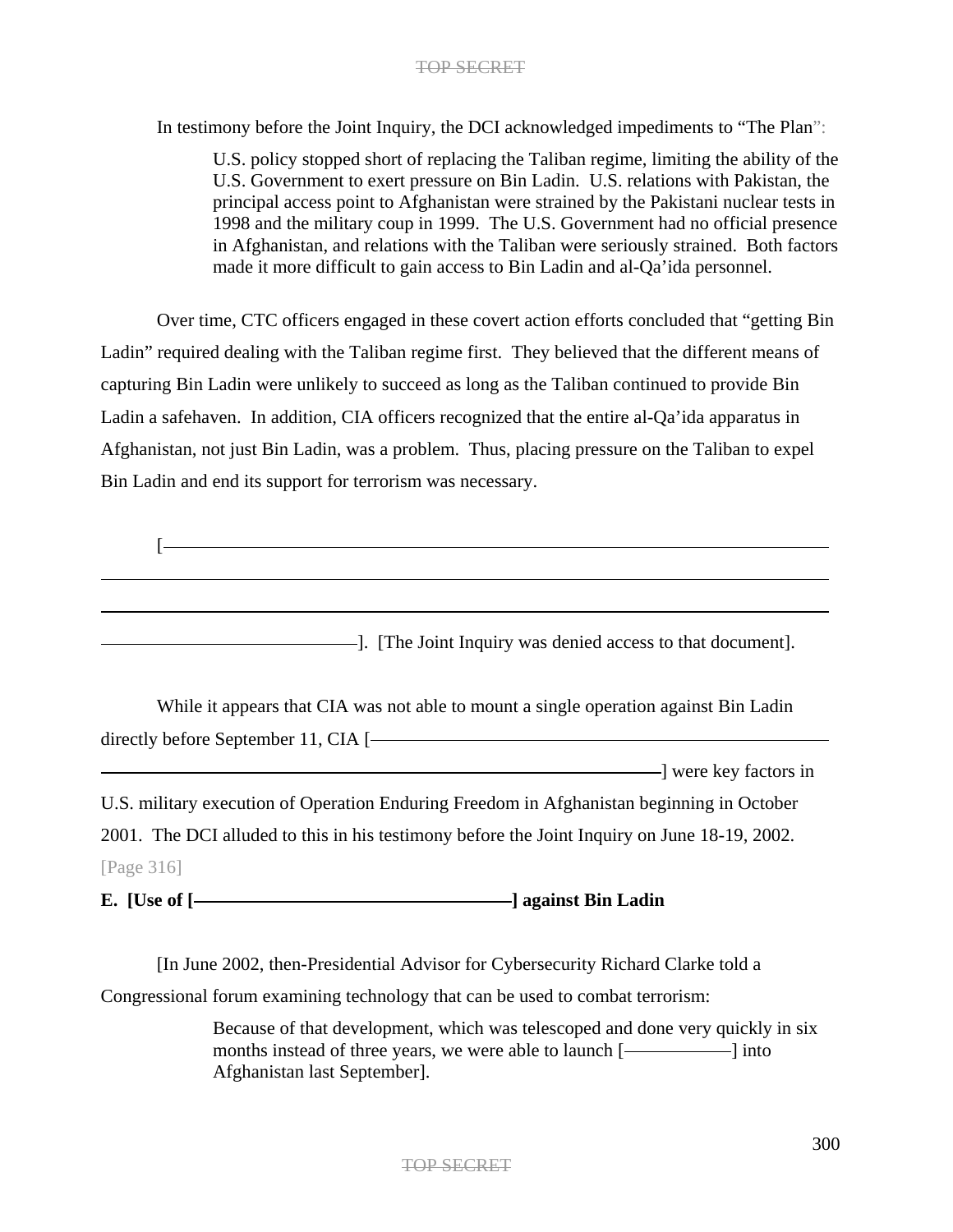[Former National Security Advisor Berger testified that the President demanded more

information on Bin Ladin's location in 2000:

 $\mathbf{r}$ 

We were continually looking at what we were doing, looking at new techniques, looking at new steps we could take. In the fall – in February of 2000, for example, I sent a memo to President Clinton outlining what we were doing. And he wrote back, this is not satisfactory. It was particularly related to how you find this guy. We have got to do more. And that prompted us to work with the Intelligence Community and the military on a new technique for detecting Bin Ladin. . . . Actually it was very promising as a way of determining where he would be if we had one strand of human intelligence].

| T.         |                          |                                                                                                                                                                                                                                                                                                                                                                                                                                               |                                                                                                                                                                                                                                                                                                                                                     |  |
|------------|--------------------------|-----------------------------------------------------------------------------------------------------------------------------------------------------------------------------------------------------------------------------------------------------------------------------------------------------------------------------------------------------------------------------------------------------------------------------------------------|-----------------------------------------------------------------------------------------------------------------------------------------------------------------------------------------------------------------------------------------------------------------------------------------------------------------------------------------------------|--|
|            |                          |                                                                                                                                                                                                                                                                                                                                                                                                                                               |                                                                                                                                                                                                                                                                                                                                                     |  |
|            |                          |                                                                                                                                                                                                                                                                                                                                                                                                                                               |                                                                                                                                                                                                                                                                                                                                                     |  |
|            |                          |                                                                                                                                                                                                                                                                                                                                                                                                                                               |                                                                                                                                                                                                                                                                                                                                                     |  |
|            |                          |                                                                                                                                                                                                                                                                                                                                                                                                                                               |                                                                                                                                                                                                                                                                                                                                                     |  |
|            |                          |                                                                                                                                                                                                                                                                                                                                                                                                                                               |                                                                                                                                                                                                                                                                                                                                                     |  |
|            |                          |                                                                                                                                                                                                                                                                                                                                                                                                                                               |                                                                                                                                                                                                                                                                                                                                                     |  |
|            |                          |                                                                                                                                                                                                                                                                                                                                                                                                                                               |                                                                                                                                                                                                                                                                                                                                                     |  |
|            |                          |                                                                                                                                                                                                                                                                                                                                                                                                                                               | $\qquad \qquad \qquad$ $\qquad \qquad$ $\qquad$ $\qquad$ $\qquad$ $\qquad$ $\qquad$ $\qquad$ $\qquad$ $\qquad$ $\qquad$ $\qquad$ $\qquad$ $\qquad$ $\qquad$ $\qquad$ $\qquad$ $\qquad$ $\qquad$ $\qquad$ $\qquad$ $\qquad$ $\qquad$ $\qquad$ $\qquad$ $\qquad$ $\qquad$ $\qquad$ $\qquad$ $\qquad$ $\qquad$ $\qquad$ $\qquad$ $\qquad$ $\qquad$ $\$ |  |
|            |                          |                                                                                                                                                                                                                                                                                                                                                                                                                                               |                                                                                                                                                                                                                                                                                                                                                     |  |
| $[$        |                          |                                                                                                                                                                                                                                                                                                                                                                                                                                               |                                                                                                                                                                                                                                                                                                                                                     |  |
|            |                          |                                                                                                                                                                                                                                                                                                                                                                                                                                               |                                                                                                                                                                                                                                                                                                                                                     |  |
|            |                          |                                                                                                                                                                                                                                                                                                                                                                                                                                               |                                                                                                                                                                                                                                                                                                                                                     |  |
|            |                          |                                                                                                                                                                                                                                                                                                                                                                                                                                               |                                                                                                                                                                                                                                                                                                                                                     |  |
|            | $\longrightarrow$<br>$[$ |                                                                                                                                                                                                                                                                                                                                                                                                                                               |                                                                                                                                                                                                                                                                                                                                                     |  |
|            |                          |                                                                                                                                                                                                                                                                                                                                                                                                                                               |                                                                                                                                                                                                                                                                                                                                                     |  |
| [Page 317] |                          | $\frac{1}{\sqrt{1-\frac{1}{2}}}\cdot\frac{1}{\sqrt{1-\frac{1}{2}}}\cdot\frac{1}{\sqrt{1-\frac{1}{2}}}\cdot\frac{1}{\sqrt{1-\frac{1}{2}}}\cdot\frac{1}{\sqrt{1-\frac{1}{2}}}\cdot\frac{1}{\sqrt{1-\frac{1}{2}}}\cdot\frac{1}{\sqrt{1-\frac{1}{2}}}\cdot\frac{1}{\sqrt{1-\frac{1}{2}}}\cdot\frac{1}{\sqrt{1-\frac{1}{2}}}\cdot\frac{1}{\sqrt{1-\frac{1}{2}}}\cdot\frac{1}{\sqrt{1-\frac{1}{2}}}\cdot\frac{1}{\sqrt{1-\frac{1}{2}}}\cdot\frac{1$ |                                                                                                                                                                                                                                                                                                                                                     |  |
| $[-$       |                          |                                                                                                                                                                                                                                                                                                                                                                                                                                               |                                                                                                                                                                                                                                                                                                                                                     |  |
|            |                          |                                                                                                                                                                                                                                                                                                                                                                                                                                               |                                                                                                                                                                                                                                                                                                                                                     |  |
| -].        |                          |                                                                                                                                                                                                                                                                                                                                                                                                                                               |                                                                                                                                                                                                                                                                                                                                                     |  |
|            |                          |                                                                                                                                                                                                                                                                                                                                                                                                                                               |                                                                                                                                                                                                                                                                                                                                                     |  |
|            |                          |                                                                                                                                                                                                                                                                                                                                                                                                                                               |                                                                                                                                                                                                                                                                                                                                                     |  |
| Ŀ          |                          |                                                                                                                                                                                                                                                                                                                                                                                                                                               |                                                                                                                                                                                                                                                                                                                                                     |  |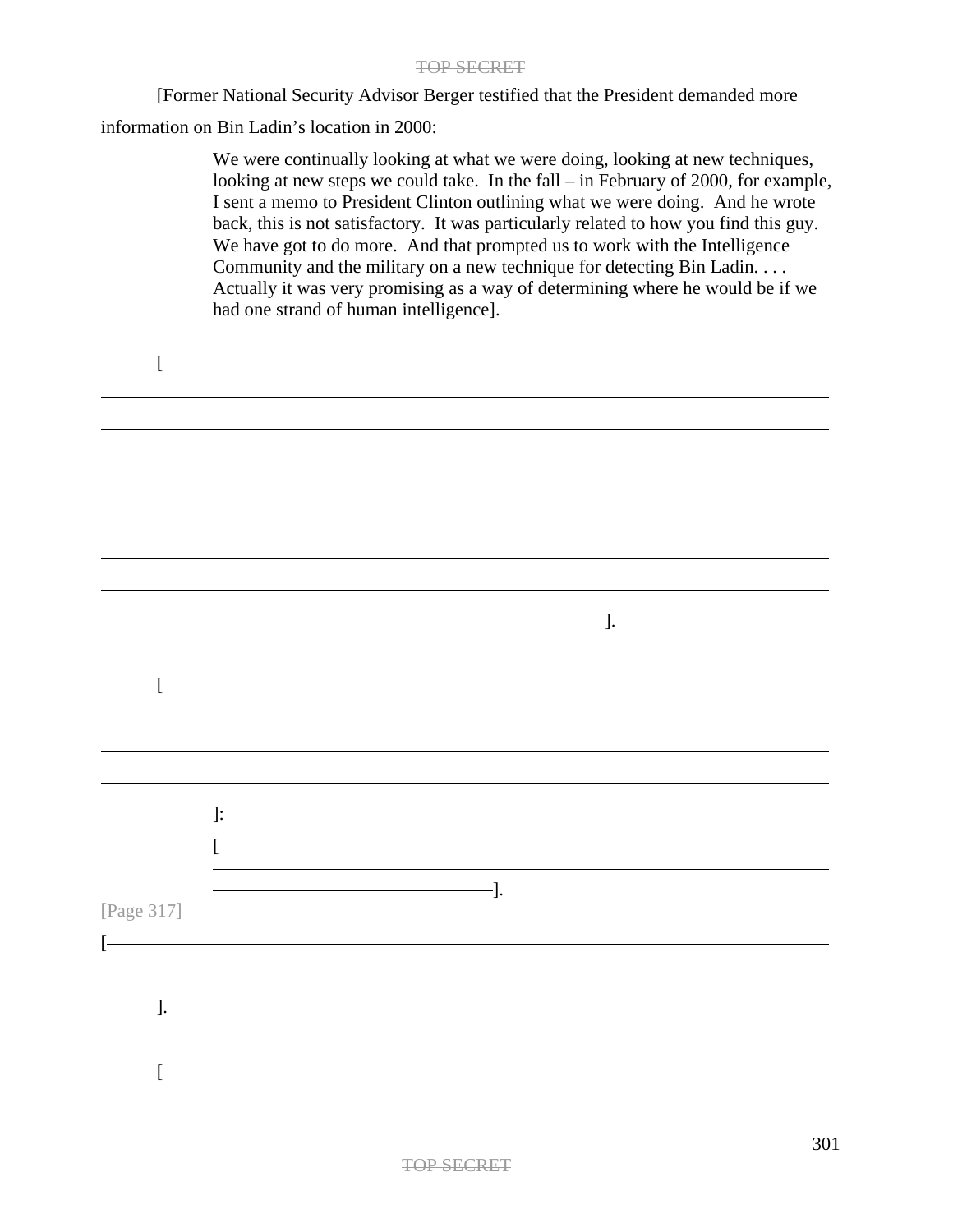| $\qquad \qquad \qquad -].$<br>$\left[ -\right.$<br>$\overline{\phantom{iiiiiiiiiiiiiii}}$ .<br>$\left[ -\right]$<br>$\overline{\phantom{iiiiiiiiiiiiiiiii}}$<br>ŀ<br>-].<br>[Page 318]<br>$[$ | <b>TOP SECKET</b> |  |
|-----------------------------------------------------------------------------------------------------------------------------------------------------------------------------------------------|-------------------|--|
|                                                                                                                                                                                               |                   |  |
|                                                                                                                                                                                               |                   |  |
|                                                                                                                                                                                               |                   |  |
|                                                                                                                                                                                               |                   |  |
|                                                                                                                                                                                               |                   |  |
|                                                                                                                                                                                               |                   |  |
|                                                                                                                                                                                               |                   |  |
|                                                                                                                                                                                               |                   |  |
|                                                                                                                                                                                               |                   |  |
|                                                                                                                                                                                               |                   |  |
|                                                                                                                                                                                               |                   |  |
|                                                                                                                                                                                               |                   |  |
|                                                                                                                                                                                               |                   |  |
|                                                                                                                                                                                               |                   |  |
|                                                                                                                                                                                               |                   |  |
|                                                                                                                                                                                               |                   |  |
|                                                                                                                                                                                               |                   |  |
|                                                                                                                                                                                               |                   |  |
|                                                                                                                                                                                               |                   |  |
|                                                                                                                                                                                               |                   |  |
|                                                                                                                                                                                               |                   |  |
|                                                                                                                                                                                               |                   |  |
|                                                                                                                                                                                               |                   |  |
|                                                                                                                                                                                               |                   |  |
|                                                                                                                                                                                               |                   |  |
|                                                                                                                                                                                               |                   |  |
|                                                                                                                                                                                               |                   |  |
|                                                                                                                                                                                               |                   |  |
|                                                                                                                                                                                               |                   |  |
|                                                                                                                                                                                               |                   |  |
|                                                                                                                                                                                               |                   |  |
|                                                                                                                                                                                               |                   |  |
|                                                                                                                                                                                               |                   |  |
|                                                                                                                                                                                               |                   |  |
|                                                                                                                                                                                               |                   |  |
|                                                                                                                                                                                               |                   |  |
|                                                                                                                                                                                               |                   |  |
|                                                                                                                                                                                               |                   |  |
|                                                                                                                                                                                               |                   |  |
|                                                                                                                                                                                               |                   |  |
|                                                                                                                                                                                               |                   |  |
|                                                                                                                                                                                               |                   |  |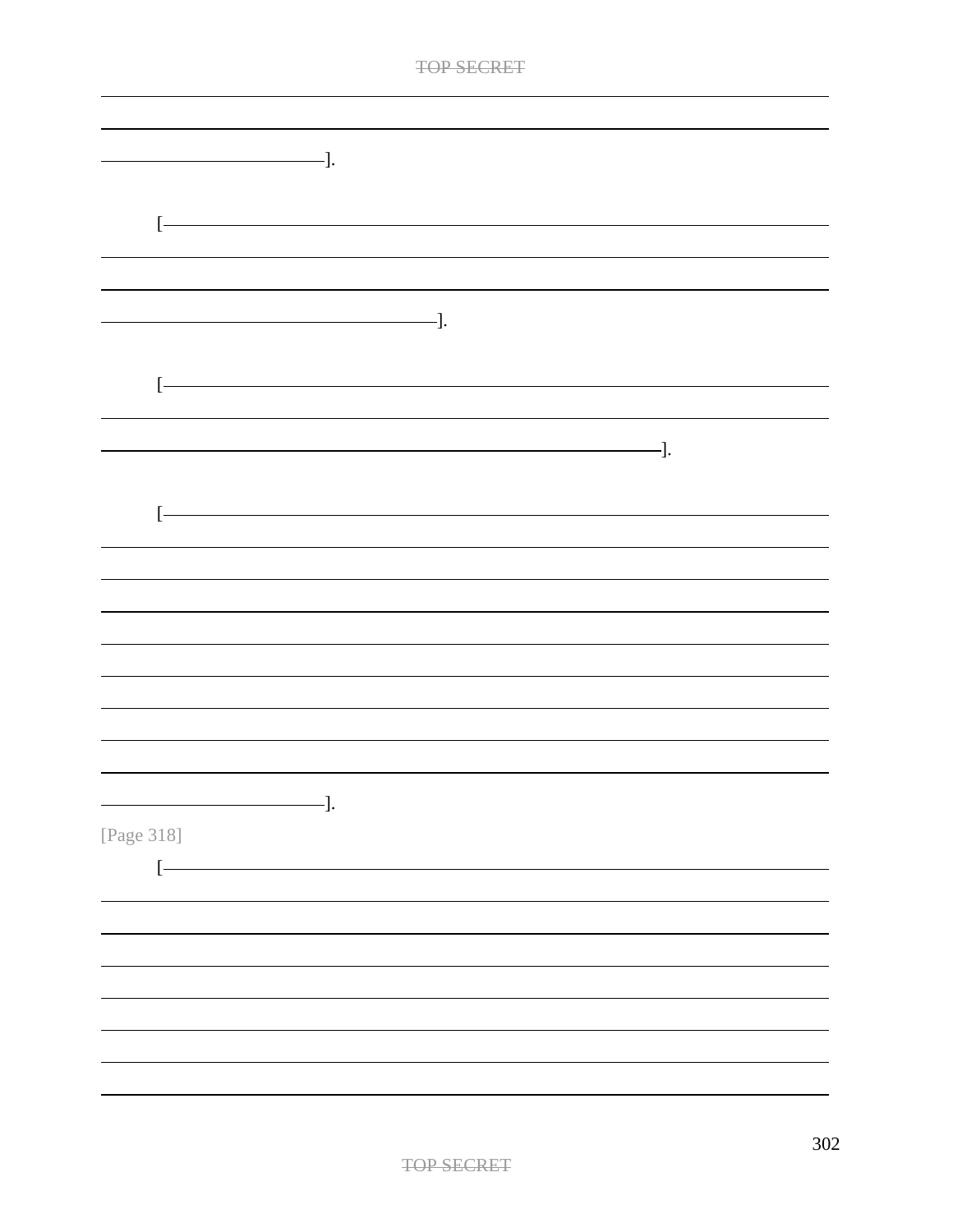|   | <b>TOP SECRET</b>                                                                                                    |
|---|----------------------------------------------------------------------------------------------------------------------|
|   |                                                                                                                      |
|   | <u> 2008 - Andrea State Barbara, amerikan personal di sebagai personal di sebagai personal di sebagai personal d</u> |
|   | $\overline{\phantom{iiiiiiiiiiiiiii}}$ .                                                                             |
|   |                                                                                                                      |
|   | [Beginning in 2001, the U.S. Government embarked on an effort to develop [-                                          |
|   |                                                                                                                      |
|   |                                                                                                                      |
|   |                                                                                                                      |
|   |                                                                                                                      |
|   |                                                                                                                      |
| ŀ |                                                                                                                      |
|   |                                                                                                                      |
|   | $\overline{\phantom{a}}$ . The contract of the contract of $\overline{\phantom{a}}$ .                                |
|   |                                                                                                                      |
|   | <u> 1989 - Johann Stoff, Amerikaansk politiker (</u>                                                                 |
|   |                                                                                                                      |
|   |                                                                                                                      |
|   |                                                                                                                      |
|   |                                                                                                                      |
|   |                                                                                                                      |
|   |                                                                                                                      |
|   |                                                                                                                      |

# [Page 319]

# **F. Use of U.S. Military Force Against Bin Ladin**

According to interviews of current and retired senior military officers and DoD civilians about U.S. military options for capturing or killing Bin Ladin, cruise missile strikes in August 1998, following the embassy bombings in East Africa, were the only use of U.S. military force against Bin Ladin or his terrorist network in Afghanistan prior to September 11, 2001. On [----] occasions in [-Clinton and his advisors contemplated additional missile strikes against Bin Ladin.

•  $[$   $\qquad \qquad$   $\qquad \qquad$   $\qquad$   $[$   $\qquad \qquad$   $\qquad \qquad$   $\qquad \qquad$   $\qquad \qquad$   $\qquad \qquad$   $\qquad \qquad$   $\qquad \qquad$   $\qquad \qquad$   $\qquad \qquad$   $\qquad \qquad$   $\qquad \qquad$   $\qquad \qquad$   $\qquad \qquad$   $\qquad \qquad$   $\qquad \qquad$   $\qquad \qquad$   $\qquad \qquad$   $\qquad \qquad$   $\qquad \qquad \qquad$   $\qquad \qquad$   $\qquad$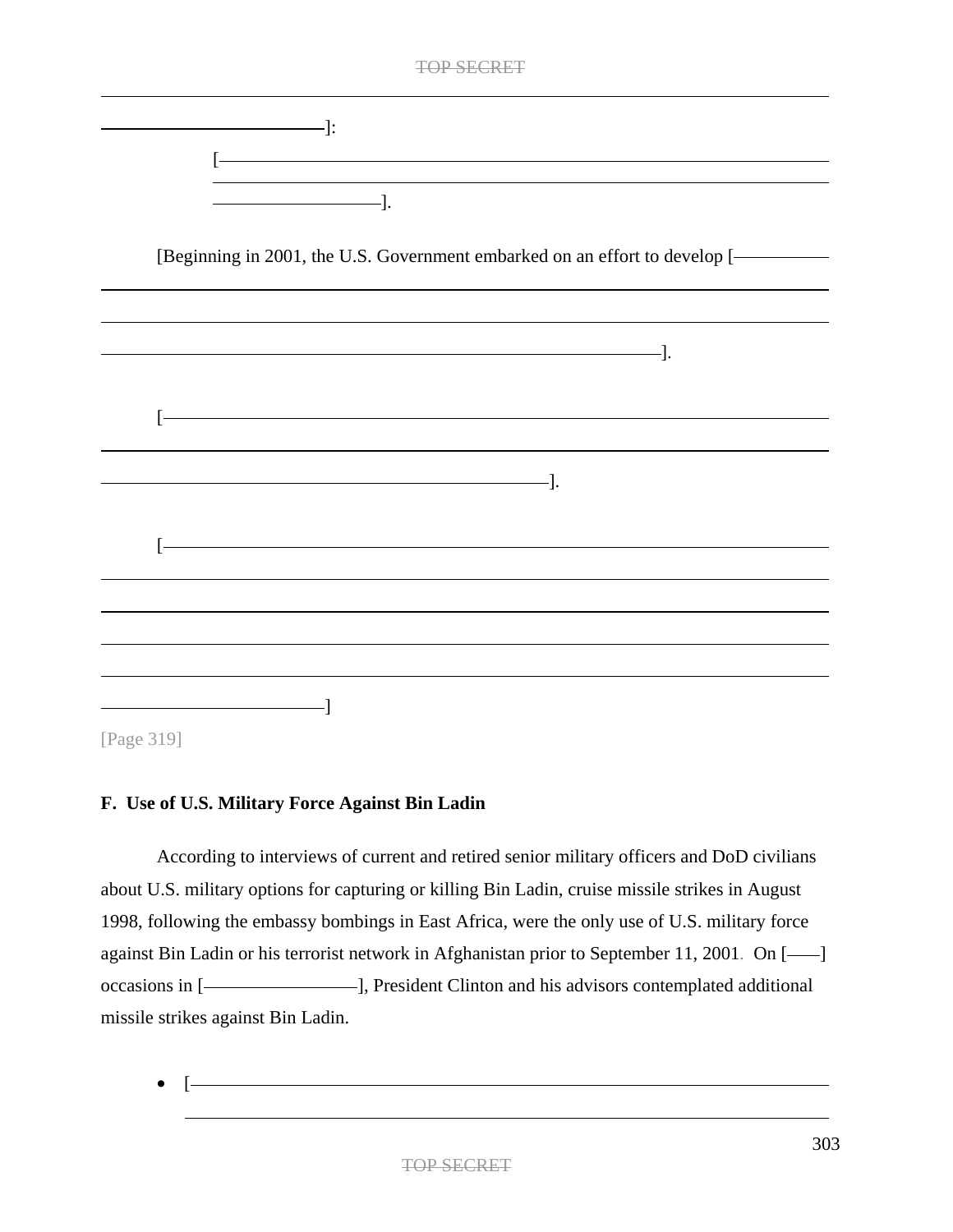| ∍ רד<br>⋯ | EC'DE |
|-----------|-------|
|           |       |

|             | -]. |  |     |     |
|-------------|-----|--|-----|-----|
|             |     |  |     |     |
|             |     |  |     |     |
|             |     |  |     |     |
|             |     |  |     |     |
|             |     |  |     |     |
|             |     |  |     |     |
|             |     |  |     |     |
|             |     |  |     |     |
|             |     |  |     |     |
|             |     |  |     |     |
|             |     |  |     |     |
|             |     |  |     |     |
|             |     |  |     | -]. |
|             |     |  |     |     |
|             |     |  |     |     |
|             |     |  |     |     |
|             |     |  |     |     |
|             |     |  |     |     |
|             |     |  |     |     |
| [page 320]- |     |  |     |     |
|             |     |  |     |     |
|             |     |  |     |     |
|             |     |  |     |     |
|             |     |  |     |     |
|             |     |  |     |     |
|             |     |  |     |     |
|             |     |  | -]. |     |

In each situation, the Intelligence Community lacked "actionable intelligence" for a capture or kill operation by military means. Mr. Clarke described the problem:

The Clinton Administration considered additional military strikes against Afghanistan on [ ] occasions [

I. We now know that on only one of those [ $\qquad$ ] occasions was the intelligence correct.

[Actionable intelligence was particularly difficult to obtain since killing or capturing Bin Ladin required knowing where he would be when cruise missiles arrived at the target area*,* not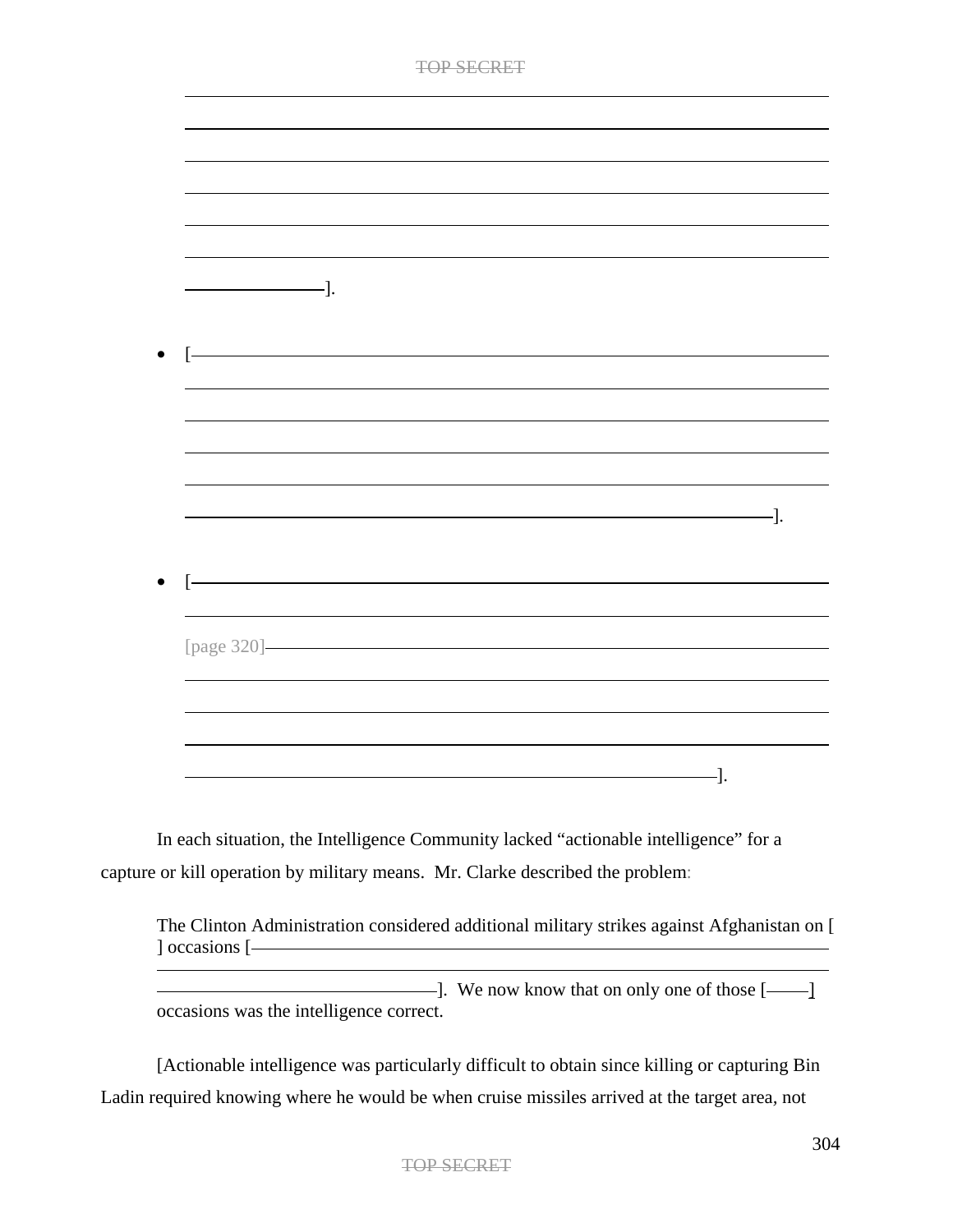where he had been when they were launched. Several senior CIA officers who were interviewed, including the Deputy Director for Operations, two former CTC Chiefs, a former Chief of CTC's Bin Ladin unit, and a [-

]. Thus, CIA's general reluctance to rely on a single source of information or recommend missile launches based on human intelligence alone was compounded by concerns about the reliability of this information. In addition, policymakers sought information on the presence of non-combatants and property that might be damaged in a strike].

[The interviewees also mentioned contingency plans to launch additional cruise missile strikes at Bin Ladin had the Intelligence Community been able to obtain precise information on his location. [Page 321] As former National Security Advisor Sandy Berger explained to the Joint Inquiry:

> Unfortunately, after August 1998, we never again had actionable intelligence information reliable enough to warrant another attack against Bin Ladin or his key lieutenants. If we had, President Clinton would have given the order. The President ordered two submarines loaded with cruise missiles on perpetual deployment off the coast of Pakistan for that very purpose. We also were engaged in a number of covert efforts I cannot discuss in this unclassified format].

According to a CIA document, in December 1999, the U.S. Special Operations Command had been tasked to begin planning and was "working closely" with CIA. The Joint Inquiry did not identify any operations that came about as a result of this planning.

In an interview with the Joint Inquiry, General Shelton, former Chairman of the Joint Chiefs of Staff explained the military options beyond cruise missile strikes. In the fall of 2000, he prepared a paper containing 12 or 13 options for using military force against Bin Ladin. Several options reportedly involved "U.S. boots on the ground" in Afghanistan and were aimed at capturing Bin Ladin, [ ]. General Shelton, along with Secretary of Defense William Cohen, discussed these options with National Security Advisor Berger in late 2000, after Mr. Berger had expressed impatience with U.S. efforts to get Bin Ladin. The military Joint Staff's Director of Operations described the military options paper as an effort to "educate" the National Security Advisor about the "extraordinary complexity of the 'boots-onthe-ground' options." According to this officer, the military did not receive any tasking to develop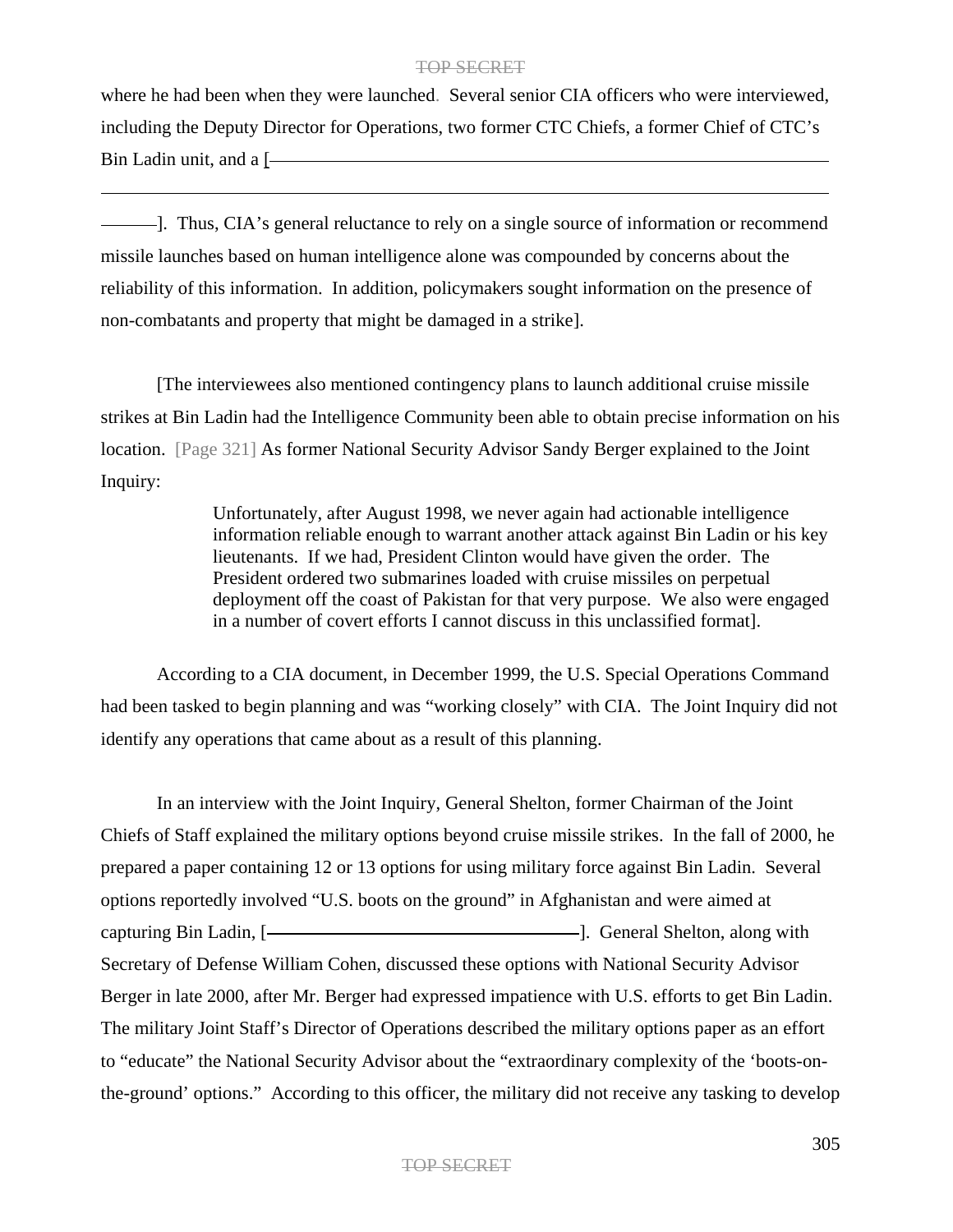these options further. The Joint Inquiry requested a copy of both the paper detailing the military options as well as the military Joint Staff's pre-September 11 strategic plan for Afghanistan that is discussed below. The NSC denied that request, although a senior officer in the military Joint Staff was allowed to brief the Joint Inquiry on those options.

Former Chairman Shelton said the options could have been executed "very quickly," but depended on the Intelligence Community obtaining actionable intelligence. He said CIA never provided such intelligence and the military had never been tasked to obtain it.

Mr. Clarke explained that "the overwhelming message to the White House from the uniformed military leadership was 'we don't want to do this,'  $\lceil$ [Page 322]

]." Mr. Clarke also said that '[t]he military repeatedly came back with recommendations that their capability not be utilized for commando operations in Afghanistan."

According to CTC officers, the military levied so many requirements for highly detailed, actionable intelligence before conducting an operation – far beyond what the Intelligence Community was ever likely to obtain – that U.S. military units were effectively precluded from conducting operations against Bin Ladin's organization on the ground in Afghanistan before September 11. As noted above, the Joint Inquiry heard conflicting testimony from CIA officers about the Intelligence Community obtaining actionable intelligence. For instance, one former CTC officer told the Joint Inquiry:

| A former CTC Chief [-2000] explained:                                             |
|-----------------------------------------------------------------------------------|
| [The military has] exacting criteria that intelligence needs that needs to be met |
|                                                                                   |

].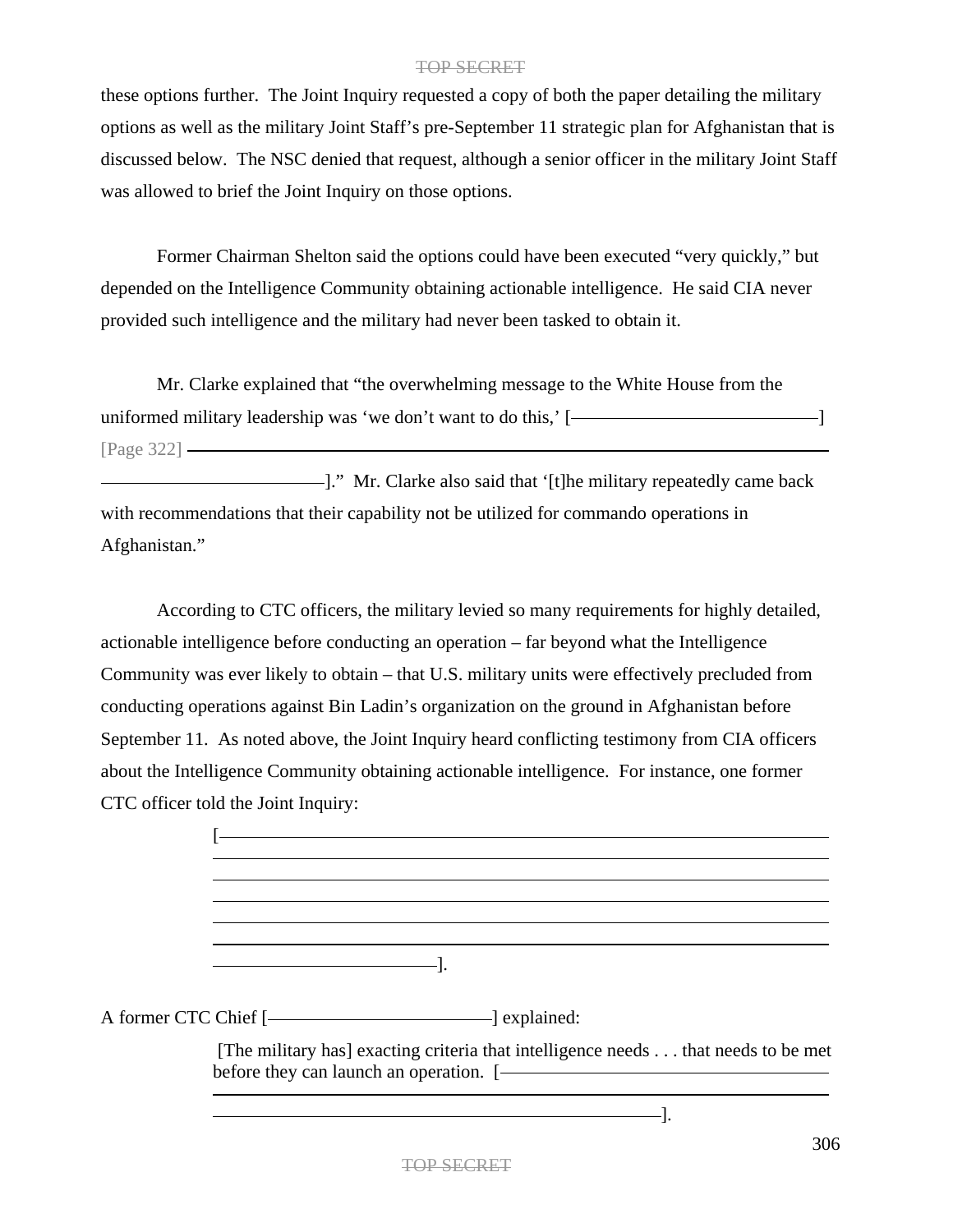The military Joint Staff's Director of Operations also mentioned a strategic plan developed by the Joint Staff in late 2000 for dealing with the Taliban regime. The U.S. military was coming to the same conclusion as the Intelligence Community: getting Bin Ladin meant dealing with the Taliban regime first and shutting down the sanctuary in Afghanistan.

The Joint Inquiry also asked General Shelton whether the military and CIA ever pooled assets or developed plans to conduct a joint operation against Bin Ladin. The former Chairman said that no plans existed, and that, as a general principle, he was opposed to joint CIA-military [page 323] operations. He explained that he did not want U.S. military units to be dependent on the actions of CIA paramilitary units outside the military chain of command. He noted an instance in which CIA and the U.S. military conducted a coordinated operation [**will**  $\sim$  [...] In that case, a "firewall" between CIA and military units allowed the military to proceed even if CIA units did not accomplish their mission. General Shelton said that he would have insisted on similar arrangements for joint operations in Afghanistan against Bin Ladin. In contrast, a former CTC Chief said about joint operations involving CIA and military units:

> I think it is an absolutely great [idea]. This is something we have been advocating for a long time. If you want to go to war, you take the CIA, its clandestinity, its authorities, and you match it up with special operations forces of the U.S. military, you can really – you can really do some damage... This is something that we have tried to advocate at the working level, and we haven't made much progress. But, if this is something that you [the Congress] would like to look into, it would be great for the United States.

Similarly, a former Chief of CTC's Bin Ladin unit commented:

As someone who [ $\longleftarrow$  ] worked with special forces, they want to work with us and we want to work with them. History was made between the CIA and special forces. We need to do that.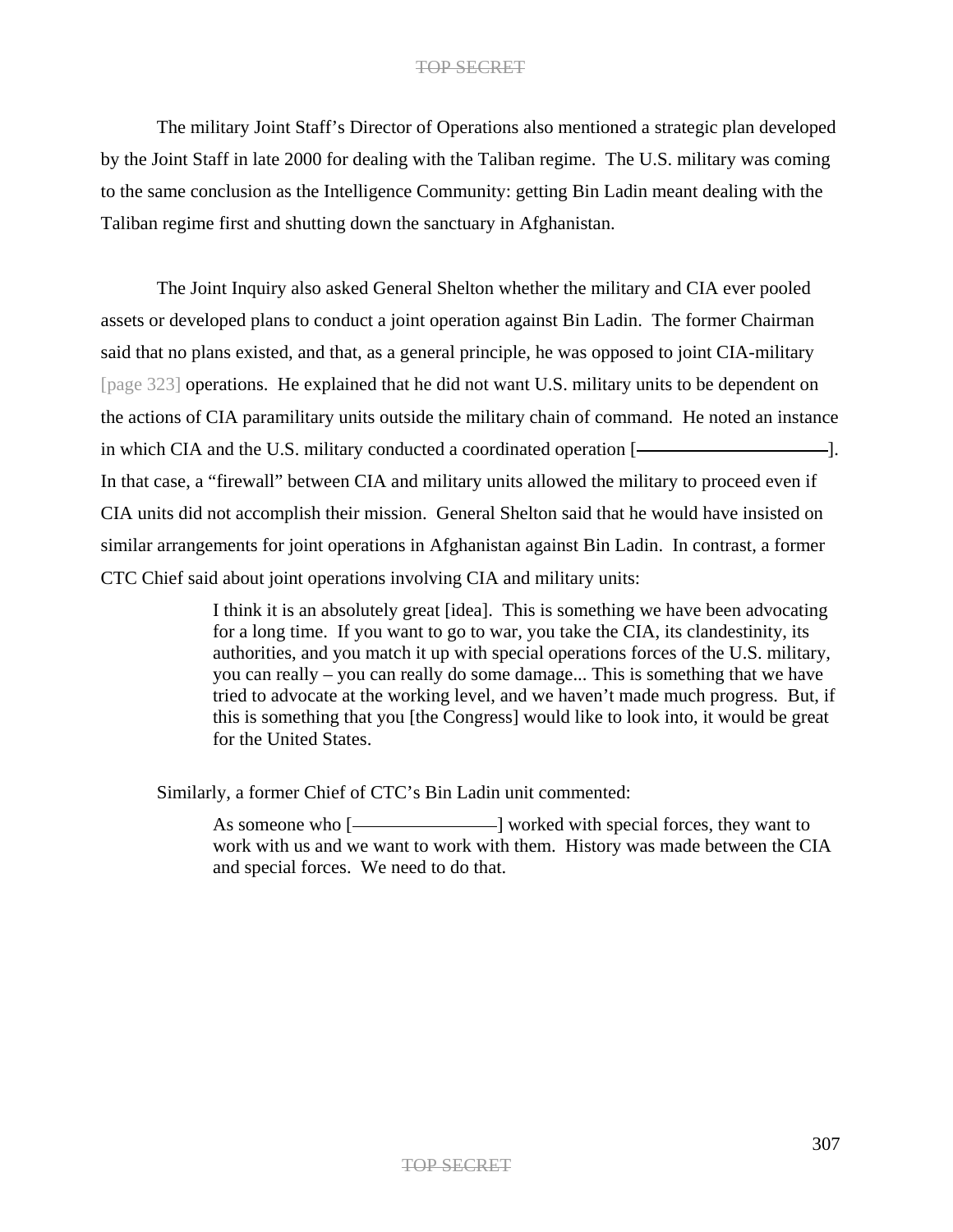# **IV. Strategy to Disrupt Terrorist Funding**

Bin Ladin and al-Qa'ida financial assets and networks are substantial, diverse, and elusive. In addition to Bin Ladin's personal wealth, the al-Qa'ida financial network relies on funds reportedly raised through legitimate and illegitimate businesses and on donations from wealthy Muslims and charitable organizations supporting Muslim causes. Bin Ladin has claimed that he has access to four ways of transferring money: smuggling cash, the global banking system, the Islamic banking system, and hawalas or informal money transfer networks. Bin Ladin once boasted to a Pakistani newspaper that the cracks in the Western financial system were as familiar to him and his al-Qa'ida colleagues as the lines on their own hands.

## [Page 324]

## **A. Financial Tracking before September 11**

Before September 11, no single federal agency was responsible for tracking terrorist funds or coordinating U.S. Government efforts and securing international collaboration to interdict these funds. Some agencies did track terrorist financing, but, for the most part, the effort was disorganized and related to specific cases, and the U.S. Government was generally reluctant to seize assets or make arrests relating to that financing.

The General Counsel of the Department of Treasury explained to the Joint Inquiry that, before September 11, 2001, the financial war on terrorism was "ad-hoc-ism," episodic, and informal, with no mechanism for exchanging information among agencies or for setting priorities. He described errors in perception, focus, and targeting of the Bin Ladin threat and his realization as he watched the World Trade Center Towers disintegrate:

> It was as if we had been looking at the world through the wrong end of a telescope. ... Money had been spirited around the globe by means and measures and in denominations that mocked all of our detection. . . . The most serious threat to our well-being was now clean money intended to kill, not dirty money seeking to be rinsed in a place of hiding.

The fact that, before September 11, no single agency was responsible for coordinating government efforts to attack terrorist funding does not mean that individual agencies were not tracking funds effectively, identifying terrorists and their organizations, and unraveling their plots by targeting assets. The Chief of the FBI's Financial Crimes Section and the Director of

## TOP SECRET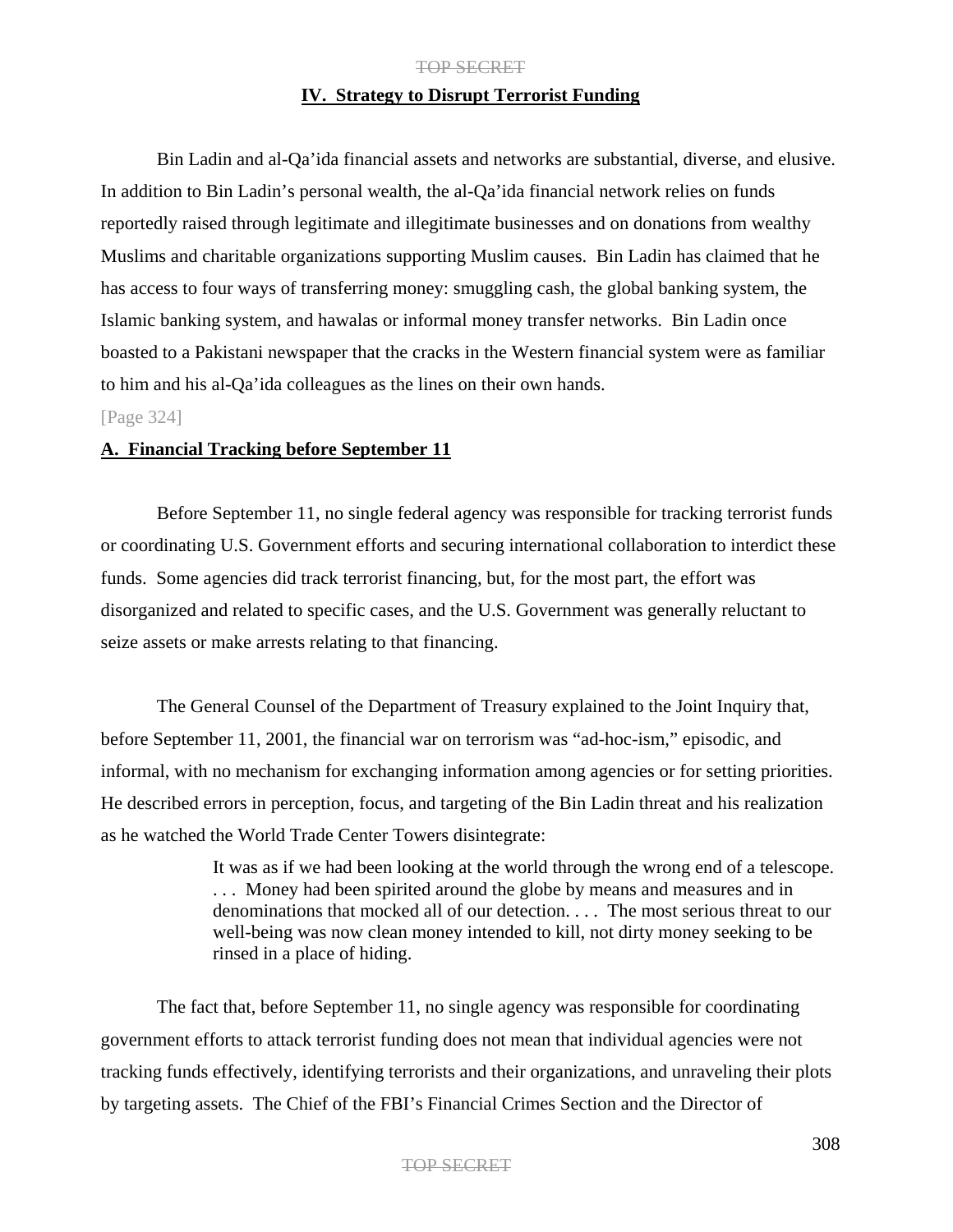Treasury's Financial Crimes Enforcement Network (FinCEN) told the Joint Inquiry that, before September 11, they had the capacity to develop leads on terrorist suspects and link them to other terrorists by examining funding sources. The FBI Financial Crimes Section Chief also explained his belief that he would have been able to locate hijackers Nawaf al-Hazmi and Khalid al-Mihdhar, if asked, through credit card and banking transactions.

FinCEN started doing linkage analysis of terrorist financing in April 1999 and first identified an account with a direct link to Bin Ladin in February 2001. FinCEN has the advantage of being able to work with law enforcement and intelligence information, which it [page 325] combines with Bank Secrecy Act information and commercial data to produce a product useful to the Department of Treasury and others in seizing, blocking, and freezing terrorist assets. These capabilities and databases at FinCEN, the Drug Information Center, and across the Intelligence Community enabled the FBI and FinCEN to connect almost all 19 hijackers within days after September 11 by linking their bank accounts, credit cards, debit cards, addresses, and telephone numbers.

## **B. Financial Tracking after September 11**

Since September 11, 2001, the federal government has taken actions to block and seize terrorist assets such as smuggled cash, to arrest and indict terrorist financiers, and to shut down front companies, charities, banks, and hawala conglomerates that offer financial support to al-Qa'ida. On September 24, 2001, four days after signing an Executive Order blocking terrorist funds, President Bush gave a new priority to the effort: "We will starve the terrorists of funding." The Treasury General Counsel described to the Joint Inquiry the change in the government's strategy: "the difference between the activity before 9/11 and after 9/11 is the difference between a mule and an 8-cylinder Chevy."

## **V. Khalid Shaykh Mohammed: The Mastermind Of September 11**

[Khalid Shaykh Mohammed (KSM) is one of al-Qa'ida's most senior leaders and is believed to be the mastermind behind the September 11 attacks. Although the Intelligence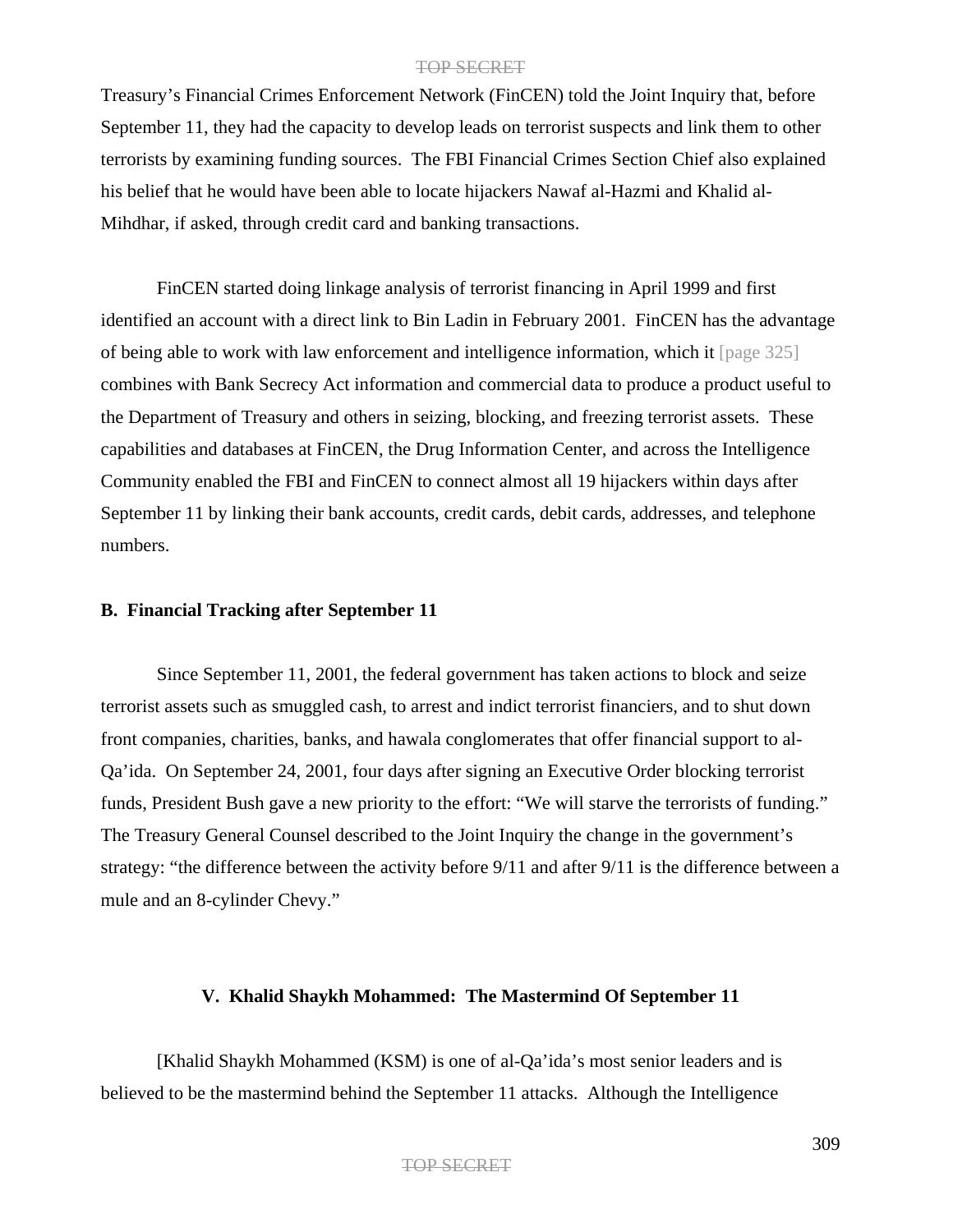Community knew of KSM's support for terrorism since 1995 and later learned of his links to al-Qa'ida, he was not recognized as a senior al-Qa'ida lieutenant. In April 2002, the Intelligence Community learned that KSM and his group conceived the September 11 plot. KSM is also known as Mukhtar or "the Brain]."

The efforts the Intelligence Community took against KSM illustrate the difficulties it had in understanding al-Qa'ida's activities and structure and formulating a coherent response. The Community devoted few analytic or operational resources to tracking KSM or understanding his [page 326] activities. Coordination within the Community was irregular at best, and the little information that was shared was usually forgotten or dismissed.

## **A. KSM's Links to Terrorist Attacks before September 11**

KSM and his followers played a major role in several Islamist extremist plots before September 11. These plots are notable for the large number of casualties they sought to create, the use of airplanes, and focus on symbolic targets such as the World Trade Center and U.S. government facilities, all characteristics of the September 11 attacks.

Investigators determined in 1995 that KSM was linked to the February 1993 bombing of the World Trade Center. Federal prosecutors gave CIA a copy of a financial wire transaction for \$660 between Qatar and the U.S., dated several days before the blast, from "Khaled Shaykh" in Doha to Muhammad Salameh, one of four defendants convicted in the World Trade Center bombing. With additional information that emerged from the Philippines investigation described below, CIA was able to determine that Khaled was KSM, that KSM was an uncle of Ramzi Yousef, the mastermind of the first World Trade Center bombing plot, and that KSM had married the sister of Yousef's wife.

[In 1995, Yousef's plots to bomb twelve U.S. airplanes flying Asian routes, kill the Pope, and crash a plane into CIA Headquarters were thwarted by Philippine police when a fire erupted in an apartment where Yousef was preparing explosives. The police seized a list of names and telephone numbers and found a notation for "Khalid Doha" with telephone and facsimile numbers in Qatar. [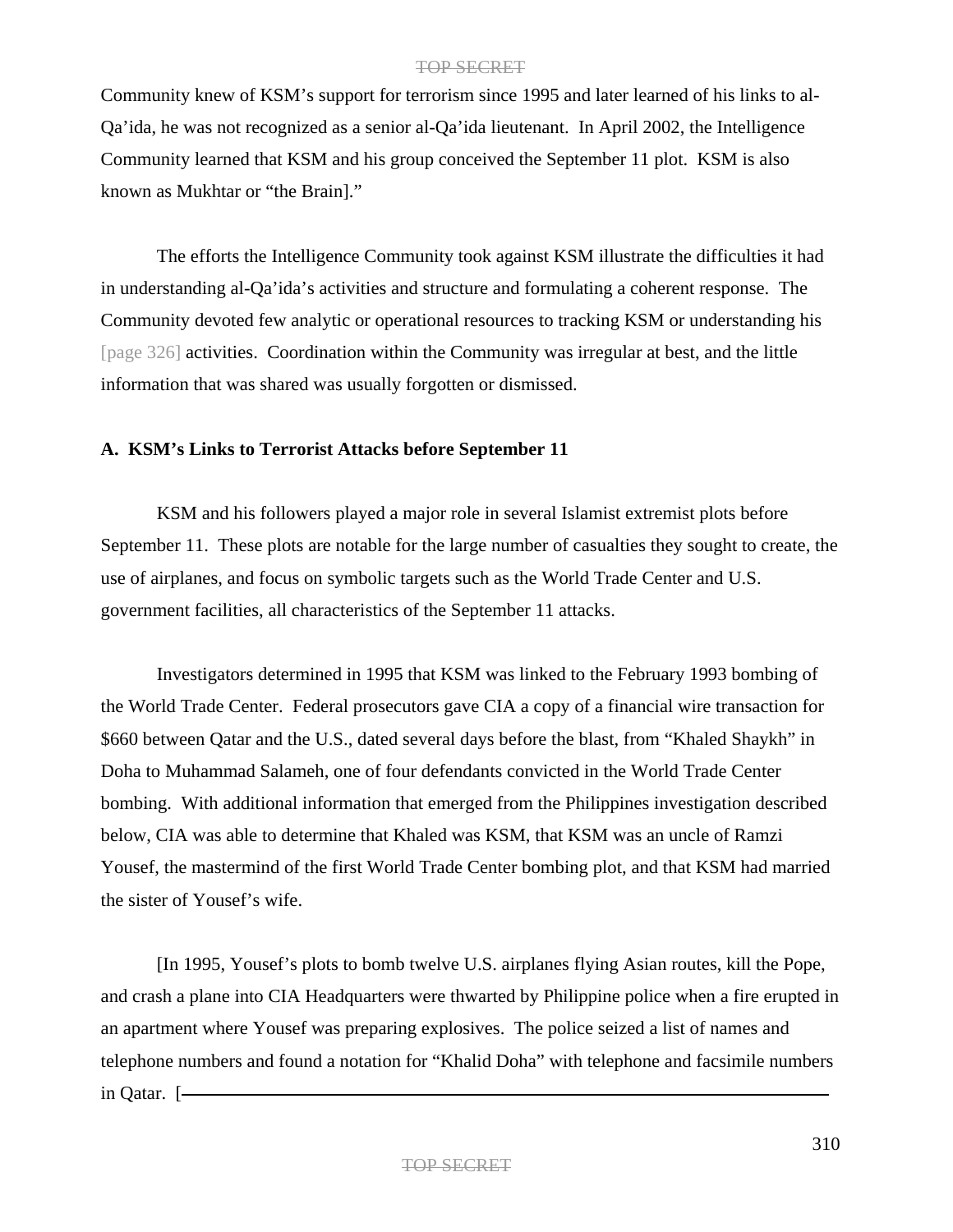**Example 2**. Yet another link to

KSM was made when Yousef, who was apprehended shortly after fleeing the Philippines, made a call from detention to Qatar and asked to speak with "Khalid." This number was similar to the one found by the Philippine police. [

## [Page 327]

## **B. The Hunt for KSM**

The Intelligence Community agencies worked together to apprehend KSM during his time in Qatar and in the Balkans. However, KSM's frequent travels, and the slow pace of efforts to learn his whereabouts, [-2000] [2010].

## **C. Finding KSM and Building the Case**

].

|                                          | ,我们也不会有什么。""我们的人,我们也不会有什么?""我们的人,我们也不会有什么?""我们的人,我们也不会有什么?""我们的人,我们也不会有什么?""我们的人 |
|------------------------------------------|----------------------------------------------------------------------------------|
|                                          |                                                                                  |
|                                          | ,我们也不会有什么。""我们的人,我们也不会有什么?""我们的人,我们也不会有什么?""我们的人,我们也不会有什么?""我们的人,我们也不会有什么?""我们的人 |
|                                          | - [Prosecutors asked that CIA]. [Prosecutors asked that CIA]                     |
|                                          | continue to assist the FBI by using its assets to help establish the case. [-    |
|                                          |                                                                                  |
|                                          |                                                                                  |
|                                          |                                                                                  |
| $\overline{\phantom{iiiiiiiiiiiiiii}}$ . |                                                                                  |
|                                          |                                                                                  |
|                                          | <u> 1989 - Johann Barn, fransk politik (d. 1989)</u>                             |
|                                          |                                                                                  |
|                                          |                                                                                  |
|                                          |                                                                                  |
|                                          |                                                                                  |
|                                          |                                                                                  |
|                                          | <u> 1989 - Andrea Andrew Maria (h. 1989).</u>                                    |

[It was determined that KSM was a top priority. The FBI was poised to take a photograph abroad for identification purposes. If KSM were identified from the photograph, an indictment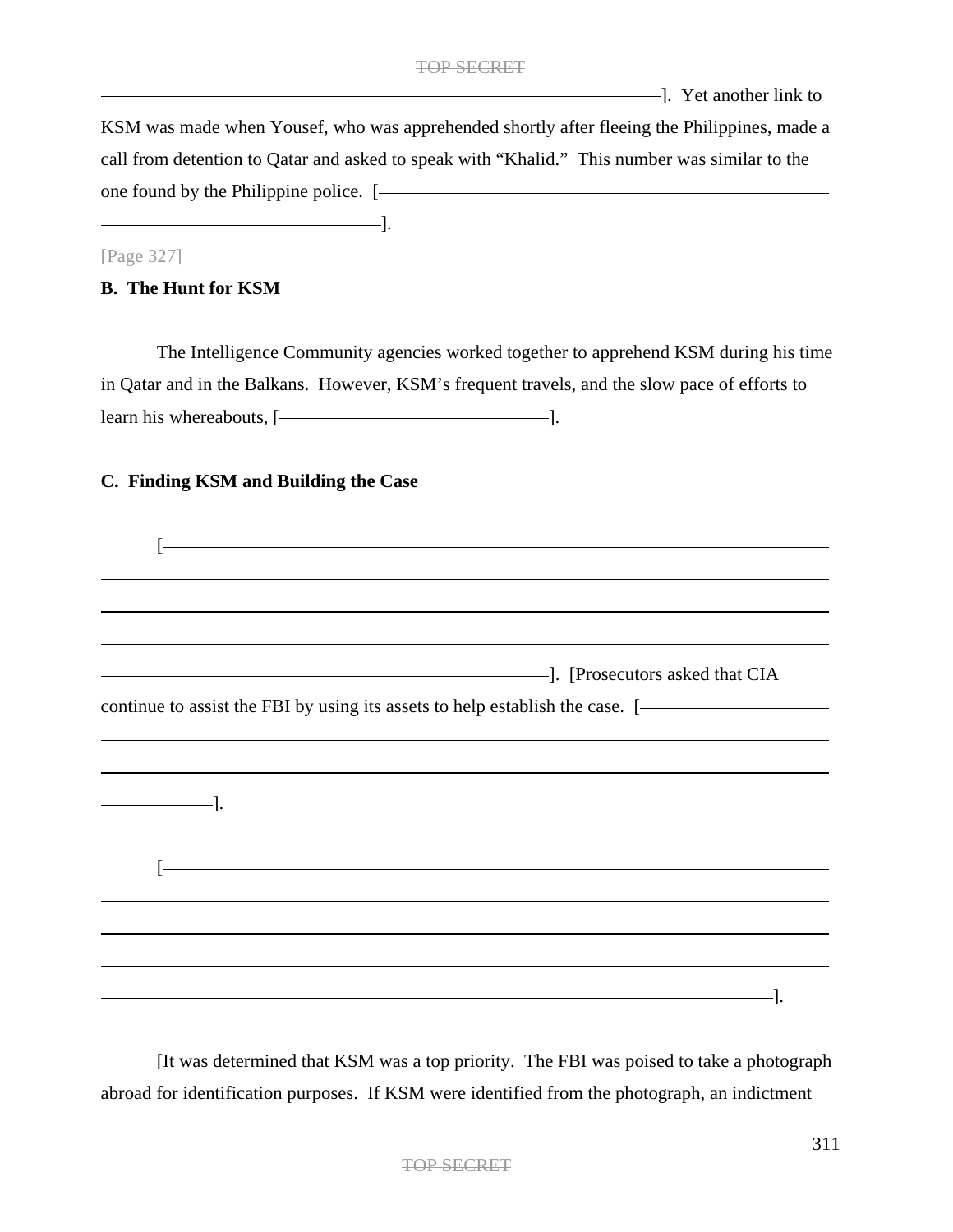|                            | TOP SEC                                                                                                                |
|----------------------------|------------------------------------------------------------------------------------------------------------------------|
| would be sought. [-        | <u> 1980 - Johann Barbara, martxa alemaniar a</u>                                                                      |
|                            | $\sim$ 1995 KSM was<br>identified [page 328] from the photograph, and he was indicted by a New York City grand jury in |
|                            | January 1996. The indictment was sealed and would be opened once KSM was in custody].                                  |
| $D.$ [ $\longrightarrow$   |                                                                                                                        |
| Ŀ                          | <u> 1989 - Johann Barbara, martxa alemaniar argamento de la contrada de la contrada de la contrada de la contrada</u>  |
|                            |                                                                                                                        |
|                            | ,我们也不会有什么。""我们的人,我们也不会有什么?""我们的人,我们也不会有什么?""我们的人,我们也不会有什么?""我们的人,我们也不会有什么?""我们的人                                       |
| $\overline{\phantom{a}}$ . |                                                                                                                        |
|                            | <u> 1980 - Johann Stoff, Amerikaansk politiker (</u>                                                                   |
|                            | $-$ ].                                                                                                                 |
|                            |                                                                                                                        |
|                            | —].                                                                                                                    |
|                            |                                                                                                                        |
|                            |                                                                                                                        |
|                            | -].                                                                                                                    |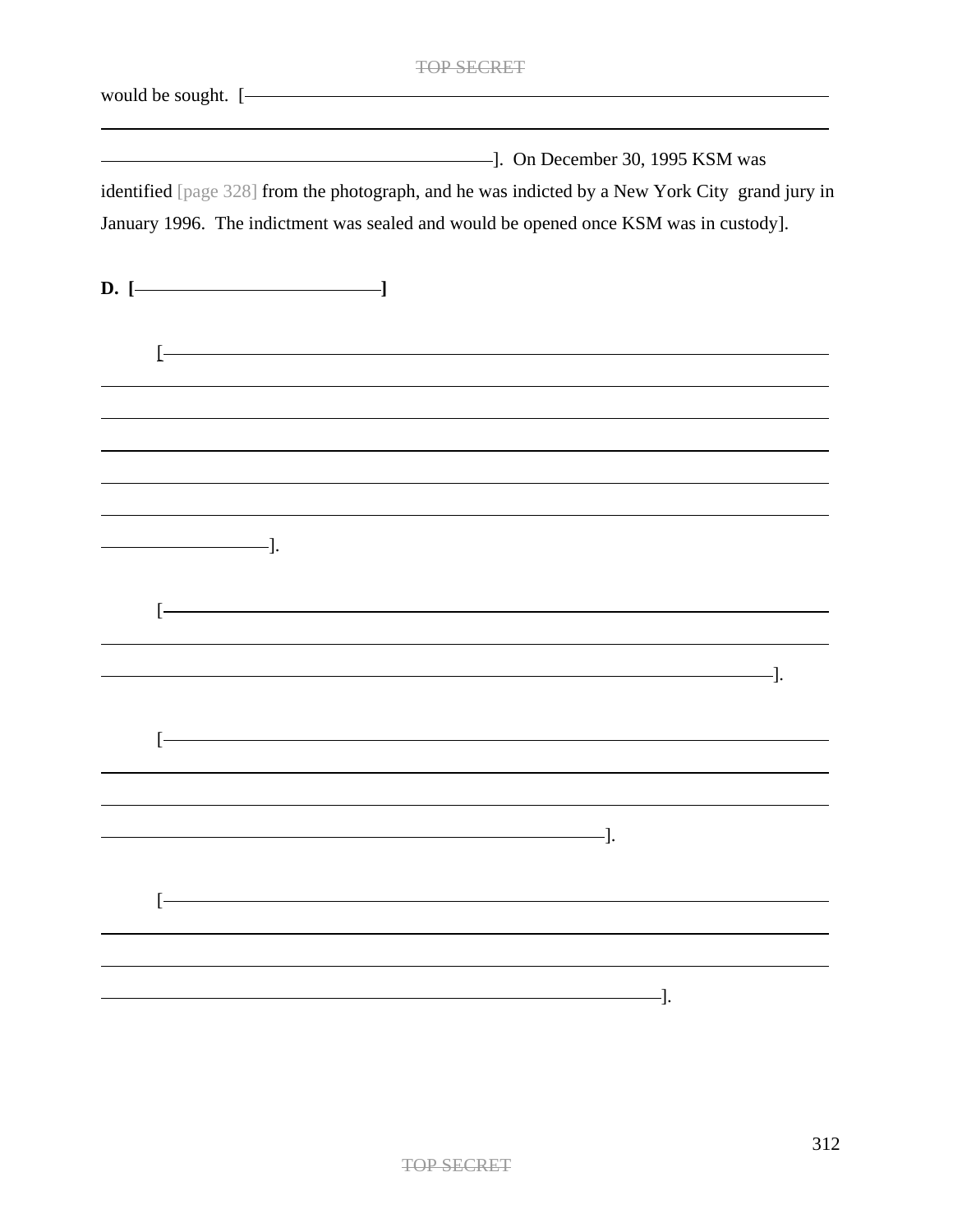# **E. Link to al-Qa'ida Discovered**

The Intelligence Community was not sure of KSM's alliances until after [example, a December 1995 CIA cable stated, "As far as we know, Yousef and his [page 329] confederates – such as [KSM] – are not allied with an organized terrorist group and cannot readily call upon such an organized unit to execute retaliatory strikes against the U.S. or countries that have cooperated with the U.S. in the extradition of Yousef and his associates."

[This assessment changed in 1996 when a foreign government shared information that Bin Ladin and KSM had traveled together to a foreign country the previous year. In August 1998, after the bombing of the U.S. Embassy in Nairobi, another foreign government sent CIA a list of the names of individuals who flew into Nairobi before the attack. Based on information delivered by another liaison service, CIA recognized that one of the passengers' names was an alias for KSM. The liaison report also described KSM as close to Bin Ladin. In an interview, the FBI agent responsible for the KSM case could not remember this information, even though it had been disseminated by CIA. This information and subsequent reporting led the CIA to see KSM as part of Bin Ladin's organization. Several CIA cables indicated that following up on information relevant to KSM was essential, given his past activities and his links to al-Qa'ida].



# **F. The Emphasis on Renditions**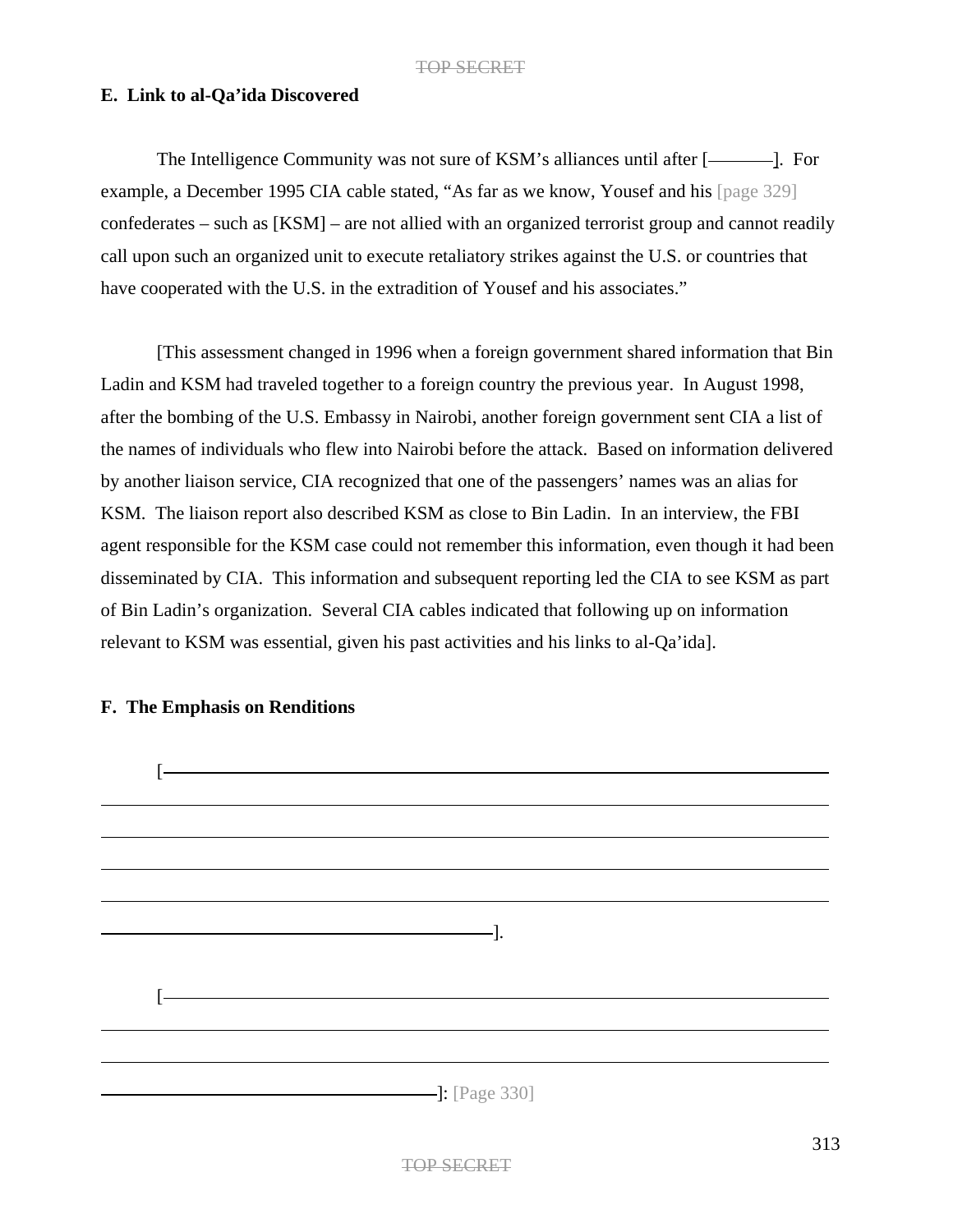# TOP SECRET [ ].

Only once before September 11 did an analyst write requirements that were intended to determine KSM's role in al-Qa'ida, his future plans, or other traditional intelligence concerns.

# **G. KSM's U.S. Connection**

[Though KSM had numerous links to the United States, it appears that information concerning such links was difficult to discover and did not generate an aggressive response. The Intelligence Community knew that KSM had attended college in the United States in the 1980s. Both the CIA and FBI tried to track this down, but they were unsuccessful until the Kuwaitis published information in the media. CIA disseminated a report that KSM had traveled to the United States as recently as May 2001 and was sending recruits to the United States to meet colleagues already in the country did not cause the Intelligence Community to mobilize, even though it contained apparently significant [- information. The report explained that KSM was a relative of convicted World Trade center bomber Ramzi Yousef, appeared to be one of Bin Ladin's most trusted lieutenants and was active in recruiting people to travel outside Afghanistan, including to the United States, to carry out unspecified activities on behalf of Bin Ladin. According to the report, he continued to travel frequently to the United States, including as recently as May 2001, and routinely told others that he could arrange their entry into the United States as well. Reportedly, these individuals were expected to establish contact with colleagues already there. The clear implication of his comments, according to the report, was that they would be engaged in planning terrorist-related activities].

# [Page 331]

The CIA did not find the report credible, but noted that it was worth pursuing in case it was accurate: "if it is KSM, we have both a significant threat and an opportunity to pick him up." The Joint Inquiry requested that CIA review this particular source report and provide information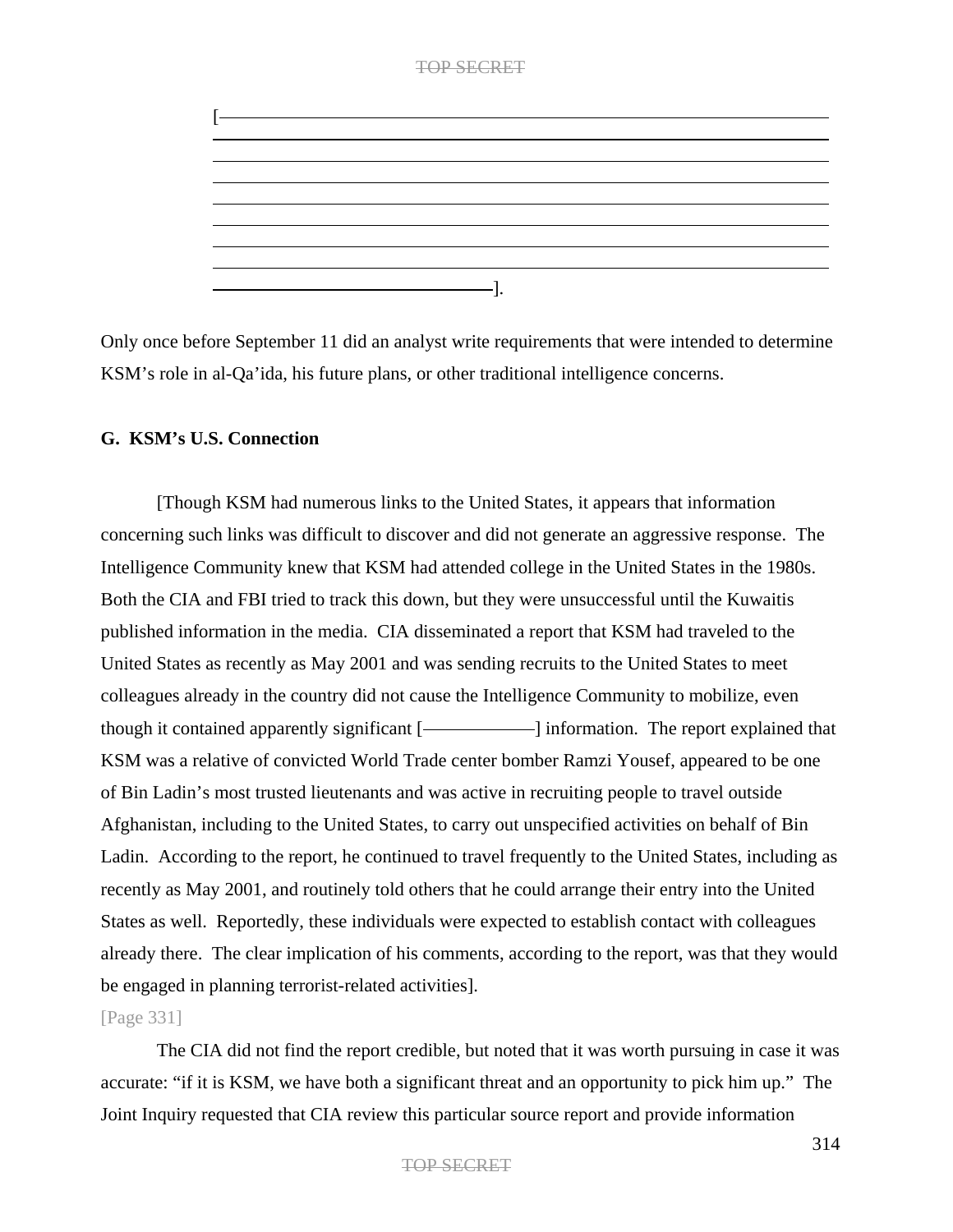concerning how CTC, CIA field personnel, and other agencies reacted to this information. That information has not been received.

## **H. The Hunt for KSM Continues**

[Since September 11, the CIA has come to believe that KSM may have been responsible for all Bin Ladin operations outside Afghanistan. In Spring 2002, intelligence indicated that he played a leading role in the *USS Cole* bombing. In the Summer 2002, CIA created a new High Value Target Team to track and target terrorist masterminds such as KSM. In the summer of 2002, KSM appeared along with Ramzi Bin al-Shibh in a taped al-Jazeera interview. Despite Bin al-Shibh's capture in Pakistan shortly thereafter, KSM has not yet been found].\*

## **VI. The FBI's Investigation of Zacarias Moussaoui Before September 11**

Zacarias Moussaoui came to the attention of the FBI as the Intelligence Community was detecting numerous signs of an impending terrorist attack against U.S. interests somewhere in the world. He was in the custody of the Immigration and Naturalization Service (INS) on September 11, 2001. The Joint Inquiry examined whether information resulting from the FBI's investigation of Moussaoui could have alerted the government to the scope and nature of the attacks on September 11.

From interviews with flight school personnel and with Moussaoui himself in August 2001, the FBI pieced together the details of his arrival in the United States. Moussaoui contacted the Airman Flight School in Oklahoma by e-mail on September 29, 2000 and expressed interest in taking lessons to fly a small Cessna aircraft. On February 23, 2001, he entered the United States at Chicago's O'Hare Airport, traveling on a French passport that allowed him to stay in [page 331] the country without a visa for 90 days until May 22, 2001. On February 26, he began flight lessons at Airman Flight School.

<sup>\*</sup> On March 1, 2003, Khalid Shaykh Mohammed was captured in Rawalpindi, Pakistan as a result of a joint operation by Pakistani and U.S. authorities.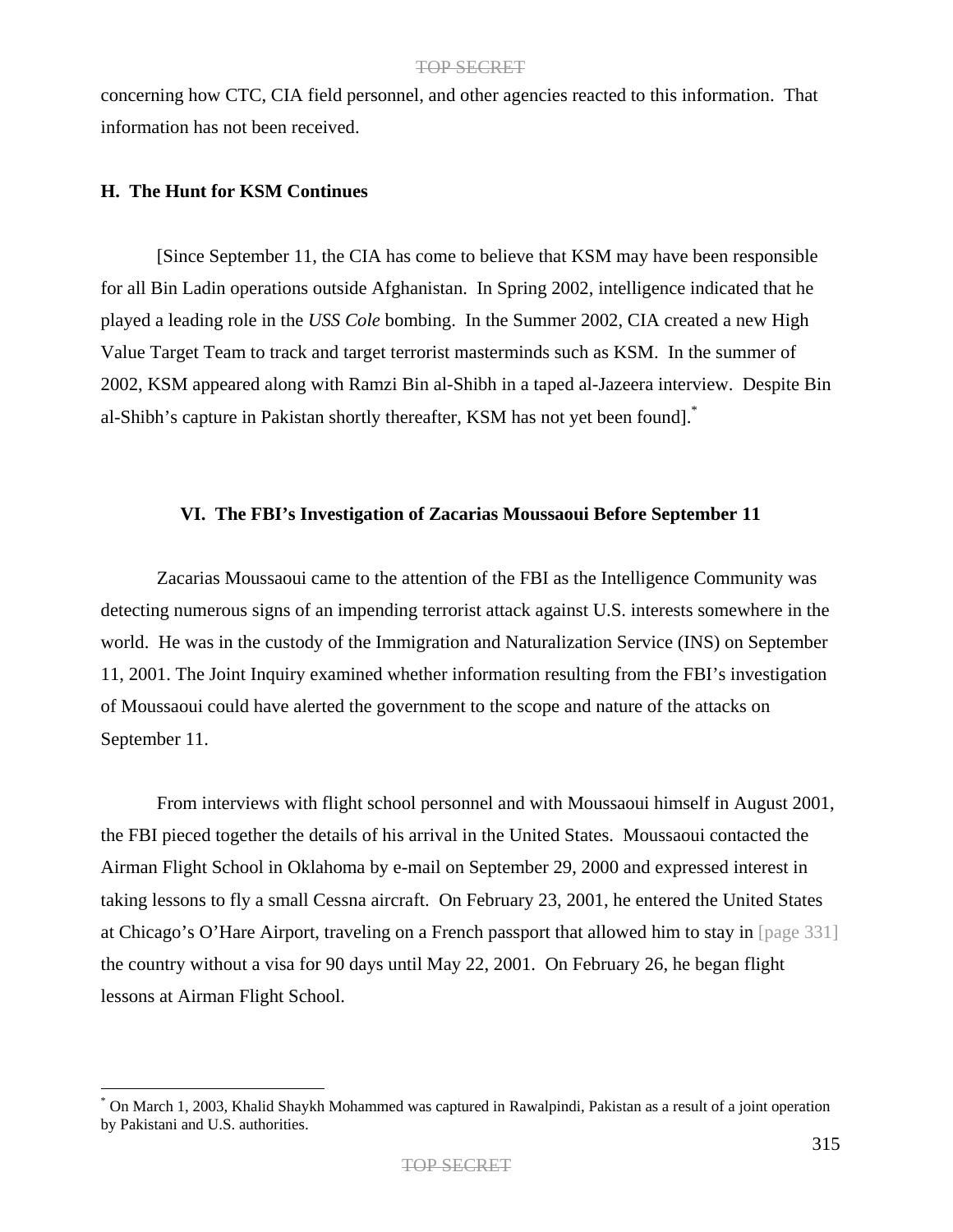Moussaoui was unhappy with the training and, at the end of May, contacted Pan American International Flight School in Minneapolis. While Airman provided flight lessons in piloting Cessnas and similar small aircraft, Pan Am provided ground training and access to a Boeing 747 flight simulator used by professional pilots.

Most of Pan Am's students were newly hired airline pilots, who used the flight simulator for initial training, or active airline pilots, who used the equipment for refresher training. Although anyone can sign up for lessons at Pan Am, the typical student has a pilot's license, is employed by an airline, and has several thousand flight hours. Moussaoui had none of these qualifications.

On August 11, Moussaoui and his roommate, Hussein al-Attas, arrived in Egan, Minnesota and checked into a hotel. Moussaoui began classes at Pan Am on August 13. On Wednesday, August 15, a Pan Am employee called the FBI's Minneapolis Field Office because he and other Pan Am employees had become suspicious of Moussaoui.

Before September 11, the FBI determined that Moussaoui had paid approximately \$6,800 in cash for training on the Boeing 747 simulator, but met none of the usual criteria for students at the flight school. Moussaoui had no aviation background and, apparently, no pilot's license. It was also considered odd that Moussaoui simply wanted to learn the most challenging elements of flying, taking off and landing a 747, which he referred to as an "ego boosting thing."

Based on information from the flight school, the FBI field office opened an international terrorism investigation of Moussaoui. Agents within that office saw him as a threat to national security. Because the FBI field office in Minneapolis hosts and is part of a Joint Terrorism Task Force, INS agents, who share space and work closely with the FBI in Minneapolis, were able to determine immediately that Moussaoui had been authorized to stay in the United States until May 22, 2001 and, thus, was "out of status" when the FBI began to investigate him in August. [Page 333] On the day the Minneapolis field office learned about Moussaoui, it asked both the CIA and the FBI's legal attaché in Paris for information about him. The FBI field office also informed FBI Headquarters about the investigation.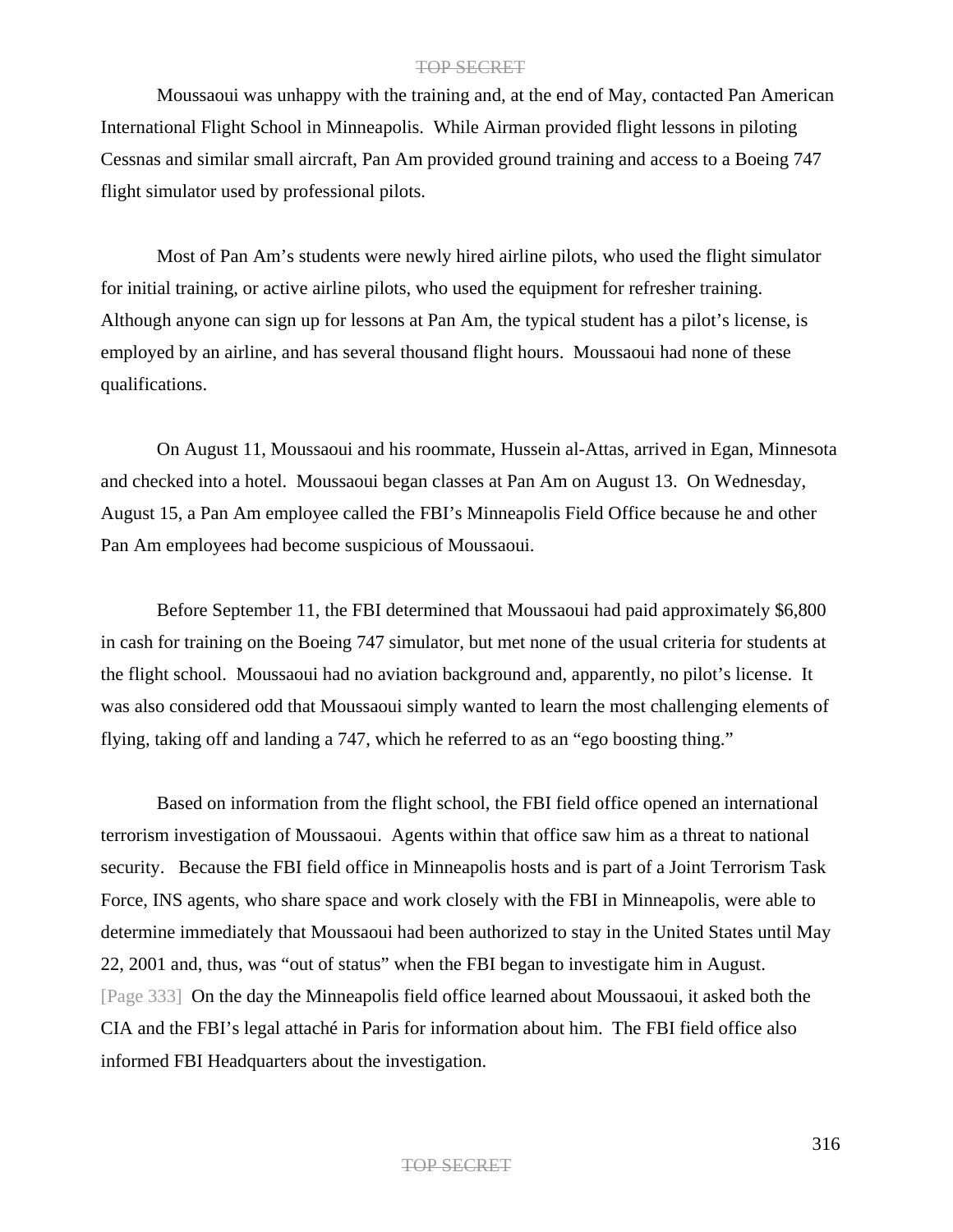FBI documents indicate Moussaoui's instructors thought that he had what they characterized as a "legitimate" interest in aircraft. Nonetheless, he was unlike any other student with whom his flight instructor had worked. Moussaoui began the ground school portion of the training with a Power Point presentation on aircraft systems. The instruction was reportedly useless for Moussaoui, who had no background in sophisticated aircraft systems and, apparently, had only approximately 50 hours of flight training in light civil aircraft. In addition, Moussaoui was extremely interested in the operation of the plane's doors and control panel. Pan Am found that suspicious. Further, Moussaoui reportedly said that he would "love" to fly a simulated flight from Heathrow Airport in England to John F. Kennedy Airport in New York. Thus, the Minneapolis FBI office decided to arrest Moussaoui.

In a Joint Inquiry interview, a Minneapolis FBI field office agent said that a Supervisory Agent at Headquarters had suggested that Moussaoui be put under surveillance, but Minneapolis did not have enough agents to do that. In testimony before the Joint Inquiry, however, the Minneapolis agent said that he had relied on his criminal experience in deciding to arrest Moussaoui, rather than surveilling him:

> The decision on whether or not we were going to put Mr. Moussaoui under surveillance rested with me. And I made the decision that he was going to be arrested because we had a violation. The INS was participating as a member, a full member of our joint terrorism task force. My background in the criminal arena suggests that when a violation occurs and you can stop further or potential criminal activity, you act on that. So that is exactly what I instructed the agents to do. If we had the possibility of arresting him, we were going to arrest him. If we needed to surveil him, we certainly could have instituted a surveillance plan. . . . It was not appropriate to do [so] in this case.

In response to questions, the agent explained in more detail why he decided to arrest Moussaoui, rather than put him under surveillance: [Page 334]

> Because I didn't want him to get any additional time on a flight simulator that would allow him to have the knowledge that we could no longer take back from him to operate an aircraft. This provided us the opportunity to freeze the situation as it was going on right there, prevent him from gaining the knowledge that he could use at some point in the future. And, if ultimately we determined all we could do, after interviewing him and doing some other investigative steps, if all we could do was deport him, then we would be sensitized to the fact that he was interested in doing something else and he could be put in the Tip-off System. He would be put in--the appropriate notifications could have been made if he attempted to reenter the United States. But our focus was on preventing him getting the knowledge that he would have needed. . . .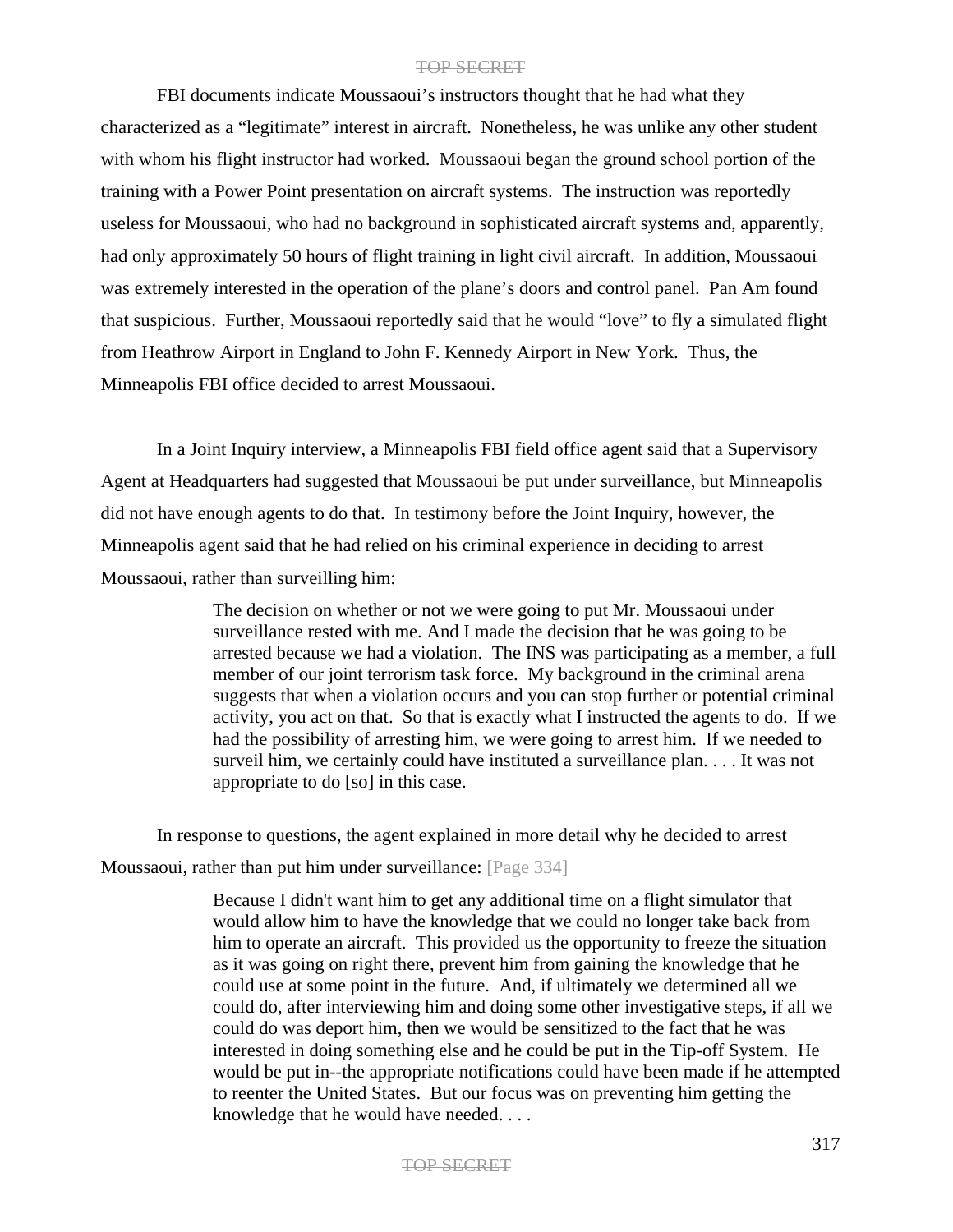[I]t is important to remember the circumstances that were present before September llth. We had no real incidents of airplane hijacking that had happened domestically within the preceding decade. We now have a different perspective, that it is very, very difficult to go back and forget and not acknowledge. But, again, I speak to my criminal background in saying if a violation has occurred, and we can take further steps to stop what could speak to a continued violation, we will act. And those were the circumstances under which I made that decision.

Thus, on August 16, 2001, FBI agents, along with two INS agents, went to Moussaoui's hotel. The INS agents temporarily detained Moussaoui and his roommate, Hussein al-Attas, while checking to determine if they were legally in the United States. Al-Attas showed the INS agents a valid student visa and agreed to allow the agents to search his property in the hotel room.

Moussaoui showed the agents his passport case, which included his passport, a British driver's license, a bank statement showing a deposit of \$32,000 in cash to an Oklahoma account, and a notification from INS acknowledging his request to extend his stay in the United States. The INS agents determined that Moussaoui had not received an extension beyond May 22, 2001, and they therefore took him into custody.

Moussaoui declined to allow the agents to search his belongings. When the agents told him that he would be deported, Moussaoui agreed to let the agents take his belongings to the INS office for safekeeping. In packing those items, the agents noticed that Moussaoui had a laptop computer.

#### [Page 335]

The agents interviewed Moussaoui at the INS office in Minneapolis. He told them that he had traveled to Morocco, Malaysia, and Pakistan for business, although he could not provide details of his employment or convincingly explain the \$32,000 bank balance.

After Moussaoui's detention, the Minneapolis case agent called the field office's legal counsel and asked if there was any way to search Moussaoui's possessions without his consent. He was told that he had to obtain a search warrant. Over the ensuing days, Minneapolis agents considered several alternatives, including a criminal search warrant and a Foreign Intelligence Surveillance Act (FISA) Court search order. They also considered deporting Moussaoui to France, after arranging for French authorities to search his possessions and share their findings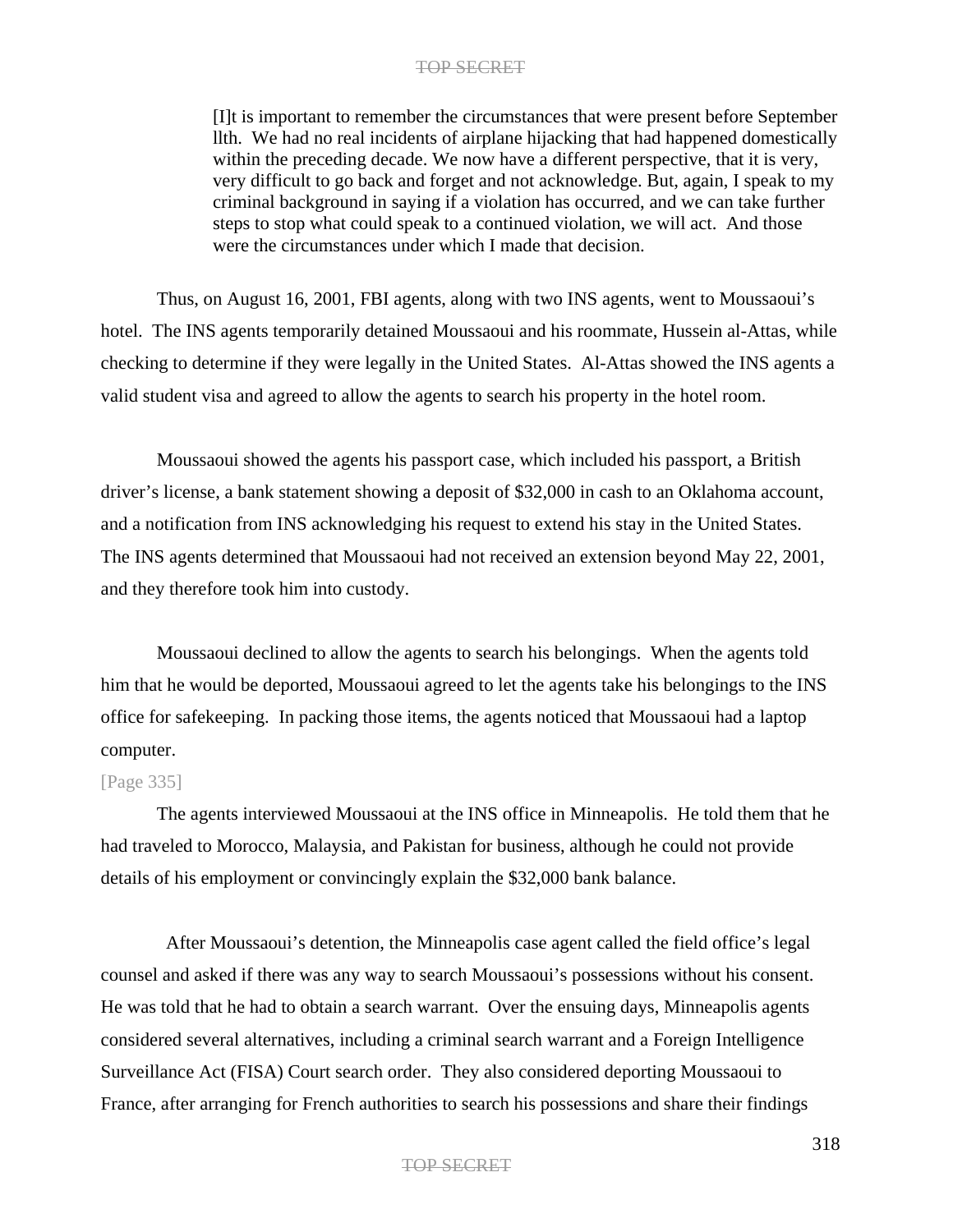with the FBI. Adding to the sense of urgency, a supervisor in the INS Minneapolis office told the FBI that INS typically does not hold visa-waiver violators like Moussaoui for more than 24 hours before returning them to their home countries. Under the circumstances, however, the supervisor said that INS would hold Moussaoui for seven to ten days.

After August 17, the FBI did not conduct additional interviews of Moussaoui. On Saturday, August 18, Minneapolis sent a detailed memorandum to FBI Headquarters describing the Moussaoui investigation and concluding that Minneapolis had reason to believe that Moussaoui, al-Attas "and others yet unknown" were conspiring to seize control of an airplane, based on Moussaoui's "possession of weapons and his preparation through physical training for violent confrontation."

In Joint Inquiry interviews, FBI Minneapolis field office agents said that FBI Headquarters advised against trying to obtain a criminal search warrant as that might prejudice subsequent efforts to obtain a FISA Court order. Under FISA, an order warrant could be obtained if the agents could establish probable cause to believe that Moussaoui was an agent of a foreign power and that he had engaged in international terrorism or was preparing to do so. FBI Headquarters was concerned that if a criminal warrant were denied and the agents then tried to obtain a FISA Court order, the FISA Court would think the agents were trying to use authority for an intelligence investigation to pursue a criminal case.

## [Page 336]

Around this time, an attorney in the National Security Law Unit at FBI Headquarters asked the Chief Division Counsel in the Minneapolis field office whether she had considered trying to obtain a criminal warrant. The Chief Division Counsel replied that a FISA order would be the safer course. Minneapolis also wanted to notify, through the local U.S. Attorney's Office, the Criminal Division within the Department of Justice about Moussaoui, believing it was obligated to do so under Attorney General guidelines that require notification when there is a "reasonable indication" of a felony. FBI Headquarters advised the Minneapolis field office that there was not enough evidence to justify notifying the Criminal Division.

The Minneapolis field office agent became increasingly frustrated with what he perceived as a lack of assistance from the Radical Fundamentalist Unit (RFU) at Headquarters. He had had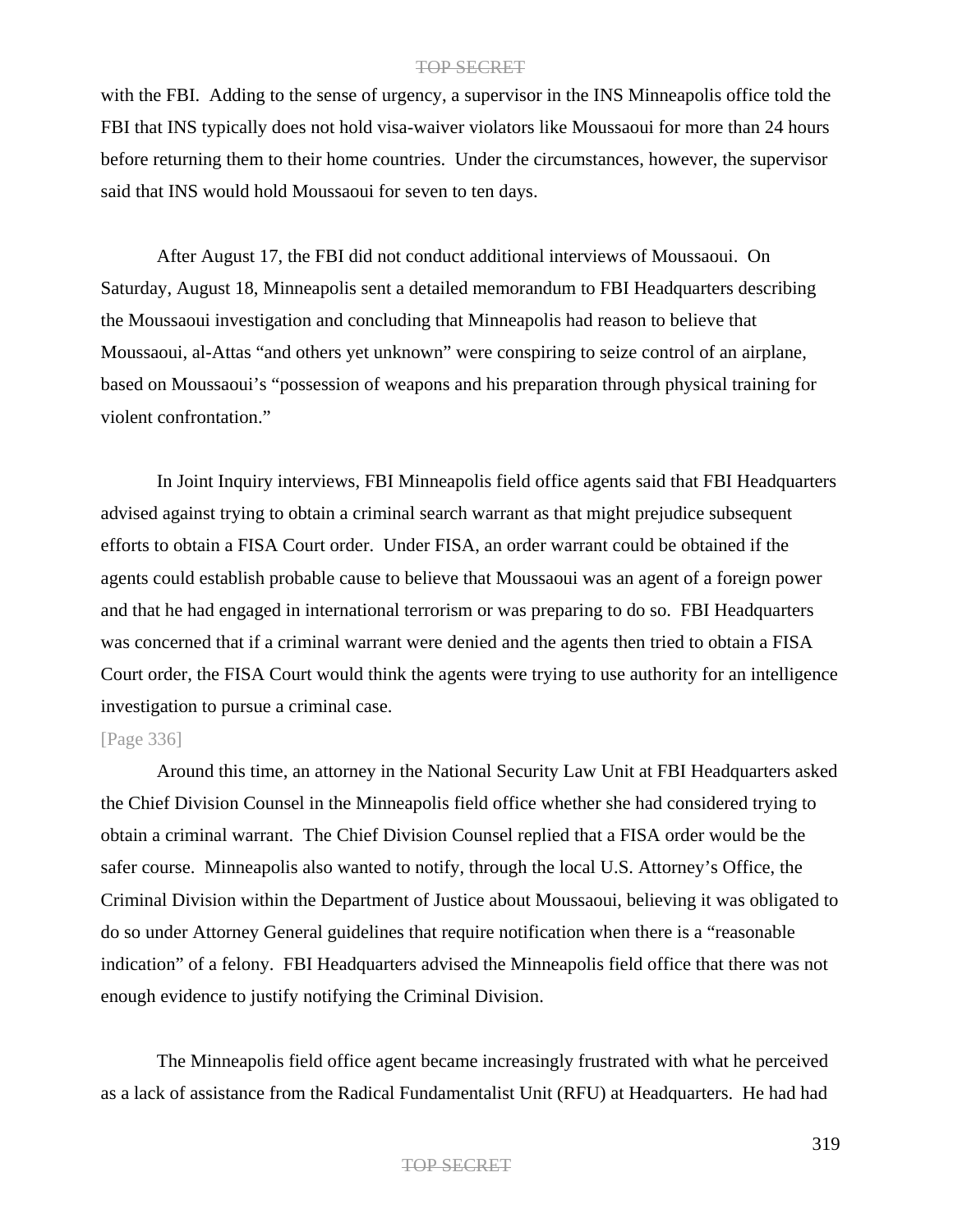conflicts with the RFU agent over FISA issues earlier and believed that Headquarters was not being responsive to the threat Minneapolis had identified. At the suggestion of a Minneapolis supervisor, the agent contacted an FBI officer who had been detailed to the CTC. The agent shared the details of the Moussaoui investigation with the CTC detailee and provided the names of Moussaoui's associates. The agent explained in a Joint Inquiry interview that he was looking for any information CTC could provide to strengthen the case linking Moussaoui to international terrorism.

On August 21, the Minneapolis field office agent sent an e-mail to the RFU Supervisory Special Agent handling this matter:

> [It's] imperative that the [U.S. Secret Service] be apprised of this threat potential indicated by the evidence. . . . If [Moussaoui] seizes an aircraft flying from Heathrow to NYC, it will have the fuel on board to reach D.C.

The RFU supervisory special agent sent a teletype to several U.S. Government agencies on September 4, 2001, recounting the interviews of Moussaoui and al-Attas and other information the FBI had obtained in the meantime. The teletype, however, merely described the investigation. It did not place Moussaoui's actions in the context of the increased level of terrorist threats during the summer of 2001, and it did not analyze Moussaoui's actions or plans or present information about the type of threat he might have presented.

## [Page 337]

A CIA officer detailed to FBI Headquarters learned of the Moussaoui investigation from CTC personnel in the third week of August. The officer was alarmed about Moussaoui for several reasons. First, Moussaoui had denied being a Muslim to the flight instructor, while al-Attas, Moussaoui's companion at the flight school, informed the FBI that Moussaoui was a fundamentalist. Further, the fact that Moussaoui was interested in using the Minneapolis flight school simulator to learn to fly from Heathrow to Kennedy Airport made the CIA officer suspect that Moussaoui was a potential hijacker. As a result of these concerns, CIA Stations were advised by cable of the facts known about Moussaoui and al-Attas and were asked to provide information they had. Based on information received from the FBI, CIA described the two in the cable as "suspect 747 airline attackers" and "suspect airline suicide attacker[s]," who might be "involved in a larger plot to target airlines traveling from Europe to the U.S."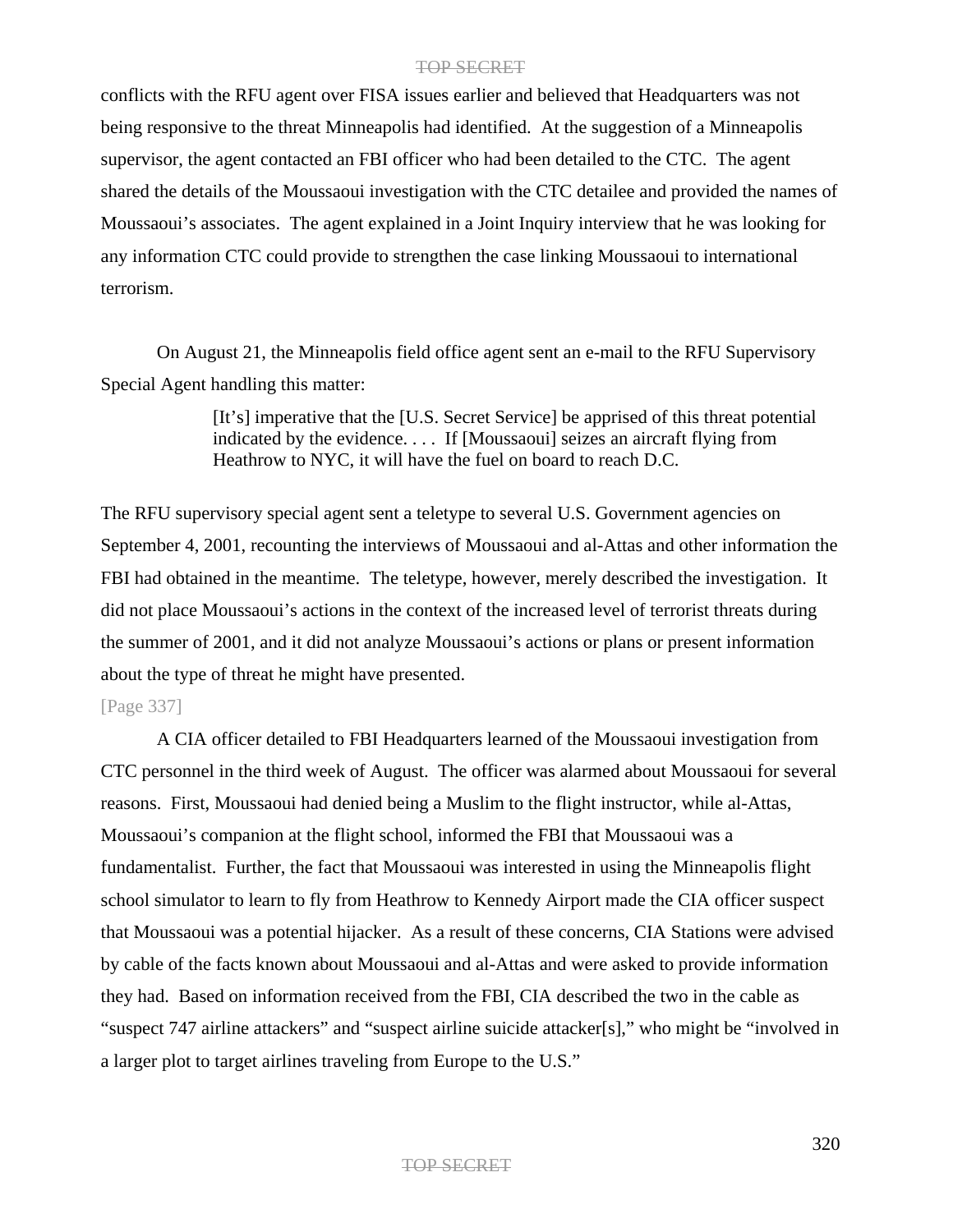On Wednesday, August 22, the FBI Legat in Paris provided a report that [ -1 started a series of discussions between Minneapolis and Headquarters RFU as to whether a specific group of Chechen rebels was a "recognized" foreign power, that is, was on the State Department's list of terrorist groups and for which the FISA Court had previously granted orders.

The RFU agent told Joint Inquiry staff that, based on advice he received from the NSLU, he believed that the Chechen rebels were not a "recognized" foreign power and that, even if Moussaoui were to be linked to them, the FBI could not obtain a search order under FISA. The RFU agent told the Minneapolis agents that they had to connect Moussaoui to al-Qa'ida, which he believed was a "recognized" foreign power. The Minneapolis case agent later testified before the Joint Inquiry that he had had no training in FISA, but that he believed that "we needed to identify a – and the term that was thrown around was 'recognized foreign power' and so that was our operational theory."

As the FBI's Deputy General Counsel would later testify, the agents were incorrect. The FBI can obtain a search warrant under FISA for an agent of any international terrorist group, including Chechen rebels. Because of this misunderstanding, the Minneapolis field office spent [page 338] valuable time and resources trying to connect the Chechen group to al-Qa'ida. The Minneapolis field office agent contacted CTC, asking for additional information regarding connections between the group and al-Qa'ida. The Minneapolis supervisor also suggested that the RFU agent contact CTC for assistance on the issue. The RFU agent responded that he had all the information he needed and requested that Minneapolis work through FBI Headquarters when contacting CTC in the future. Ultimately, the RFU agent agreed to submit Minneapolis' FISA request to attorneys in the FBI's NSLU for review.

In interviews, several FBI attorneys with whom the RFU agent consulted confirmed that they advised the RFU agent that the evidence was insufficient to link Moussaoui to a foreign power. One of the attorneys noted that Chechen rebels were not an international foreign terrorism group under FISA. The Deputy General Counsel, however, testified before the Joint Committee that "no one in the national security law arena said that Chechens were not a power that . . . could qualify as a foreign power under the FISA statute." The FBI attorneys also said that, had they had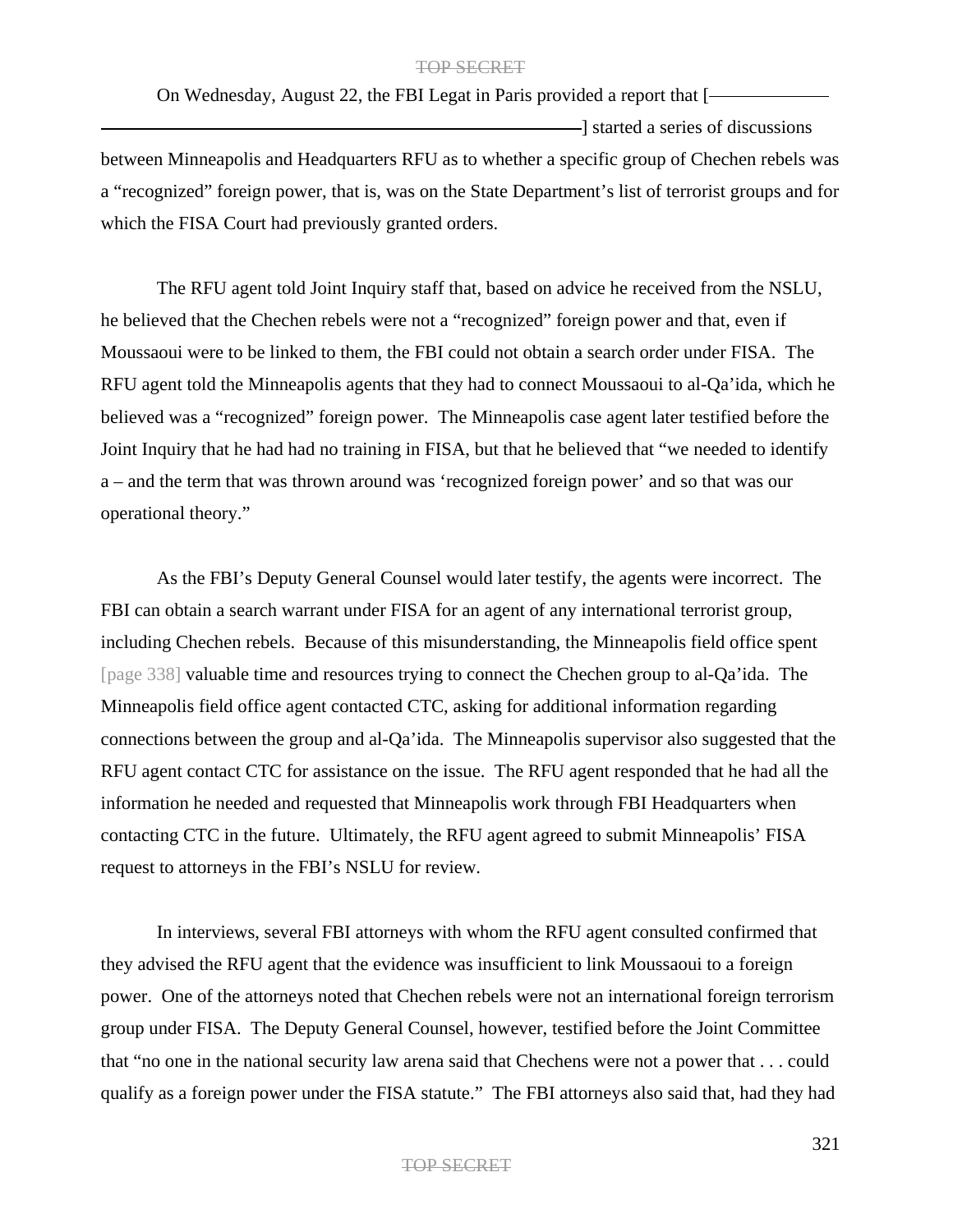been aware of the July 2001 communication from the Phoenix field office raising concerns about al-Qa'ida flight training in the U.S., they would have forwarded the FISA request to the Justice Department's Office of Intelligence Policy and Review.

Two FBI agents assigned to the Oklahoma City field office's international terrorism squad visited Airman Flight School on August 23 as part of the Moussaoui investigation. In September 1999, one of the agents had been assigned a lead from the Orlando field office to inquire at the flight school about another individual, who had been identified as Usama Bin Ladin's personal pilot and who had received flight training at Airman Flight School. The agent had not been given any background information about this individual, and he did not know that the person had cooperated with the Bureau during the East Africa U.S. embassy bombings trial. Although the agent told the Joint Inquiry that this lead had been the most significant terrorism information he had seen in Oklahoma City, he did not remember it when he returned to the flight school two years later to ask questions about Moussaoui. The agent acknowledged that he should have connected the two visits but he did not have time to do so.

### [Page 339]

[The Joint Inquiry also confirmed that an individual, who attempted to post bond for Moussaoui's roommate, had been the subject of a full-field FBI international terrorism investigation in the Oklahoma City Field Office. According to FBI reports, this individual was a Vice President of Overseas Operations and Recruiting for al-Fatah, the Palestinian group, and a member of the Muslim Brotherhood. He was also a close associate of [the imam at the Islamic Center [-**]**, which hijackers al-Hazmi and al-Midhar attended when they lived there. That imam was also a close associate of the imam in San Diego who served as the hijackers' spiritual leader. The Minneapolis field office agent and the head of the RFU both testified that neither of them knew that the individual who had attempted to post bond for Moussaoui's roommate was the subject of a terrorism investigation before September 11].

On August 27, the RFU agent told the Minneapolis supervisor that the supervisor was getting people "spun up" over Moussaoui. According to his notes and his statement to the Joint Inquiry, the supervisor replied that he was trying to get people at FBI Headquarters "spun up" because he was trying to make sure that Moussaoui "did not take control of a plane and fly it into the World Trade Center." The Minneapolis agent said that the Headquarters agent told him: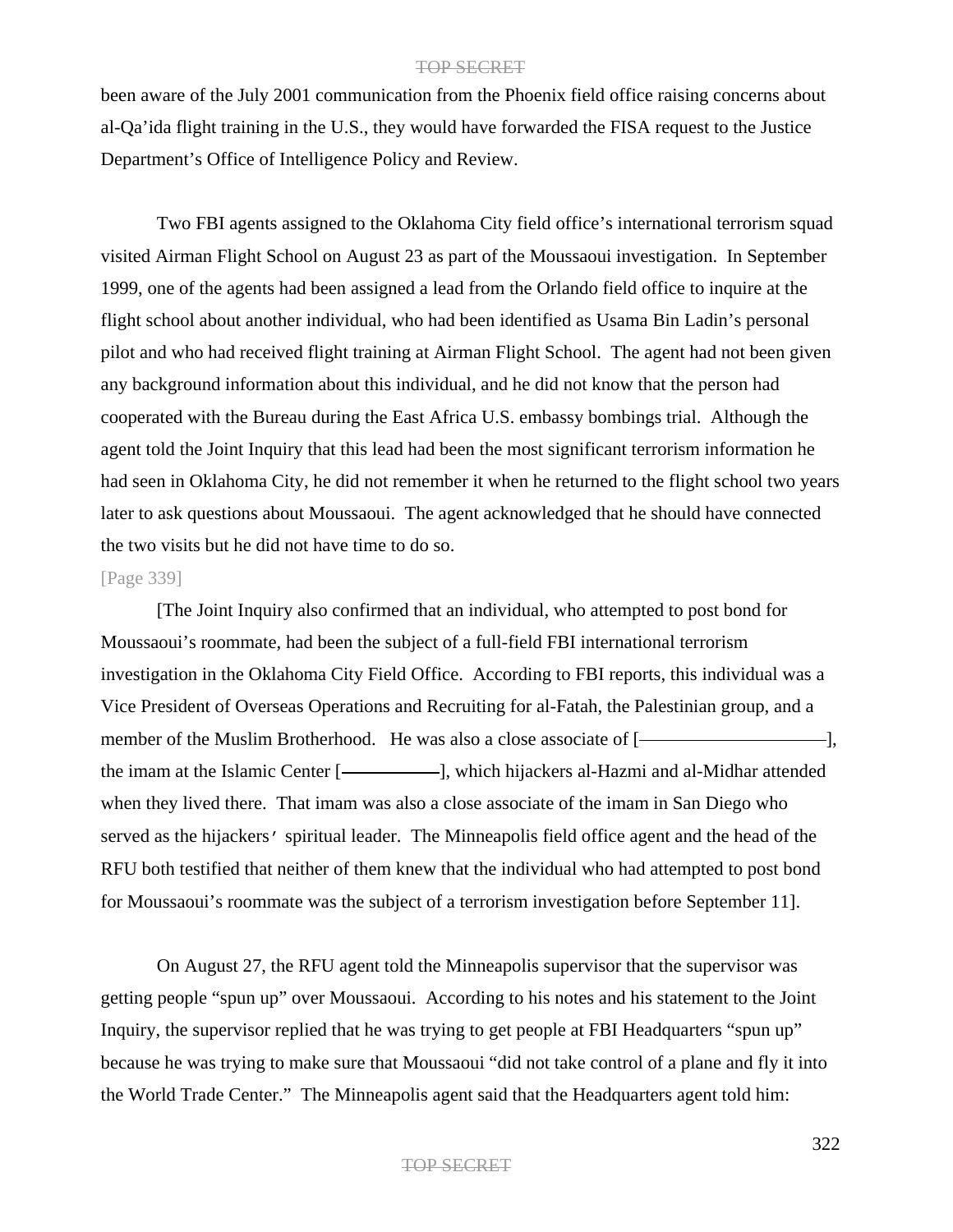[T]hat's not going to happen. We don't know he's a terrorist. You don't have enough to show he is a terrorist. You have a guy interested in this type of aircraft – that is it.

[On August 28, the RFU agent edited, and returned to Minneapolis for comment, the request for a FISA Court order that Minneapolis had prepared. The RFU agent told the Joint Inquiry that it was not unusual for FBI Headquarters agents to make changes to field submissions. The major substantive change was removal of information that tried to make connections between the Chechen rebels and al-Qa'ida. After the edit was complete, the RFU agent briefed the FBI Deputy General Counsel, who told the Joint Inquiry that he agreed with the agent that there was insufficient information to show that Moussaoui was an agent of a foreign power].

The Bureau's focus shifted to arranging for Moussaoui's planned deportation to France, planned for September 17. French officials had agreed to search his belongings and provide the results to the FBI. Although the FBI was no longer considering a FISA Court order, no one [page 340] revisited the idea of attempting to obtain a criminal search warrant, even though the only reason for not attempting to obtain a criminal search warrant earlier – concern that it would prejudice a request under FISA – no longer existed.

On Thursday, September 4, Headquarters sent a teletype to the Intelligence Community and other government agencies, including the Federal Aviation Administration (FAA), providing information about the Moussaoui investigation. The teletype noted that Moussaoui was being held in custody, but did not describe any particular threat that the FBI thought he posed -- for example, that he might be connected to a larger plot. The teletype also did not recommend that the addressees take action or look for additional indicators of a terrorist attack. It also did not provide any analysis of a possible hijacking threat or specific warnings. The following day, the Minneapolis field office agent hand-carried the teletype to two employees of the FAA's Bloomington, Minnesota office and briefed them on the investigation. The two FAA employees told the Joint Inquiry that the agent did not convey any urgency about the teletype and did not ask them to take specific action. The final preparations for Moussaoui's deportation were underway on September 11.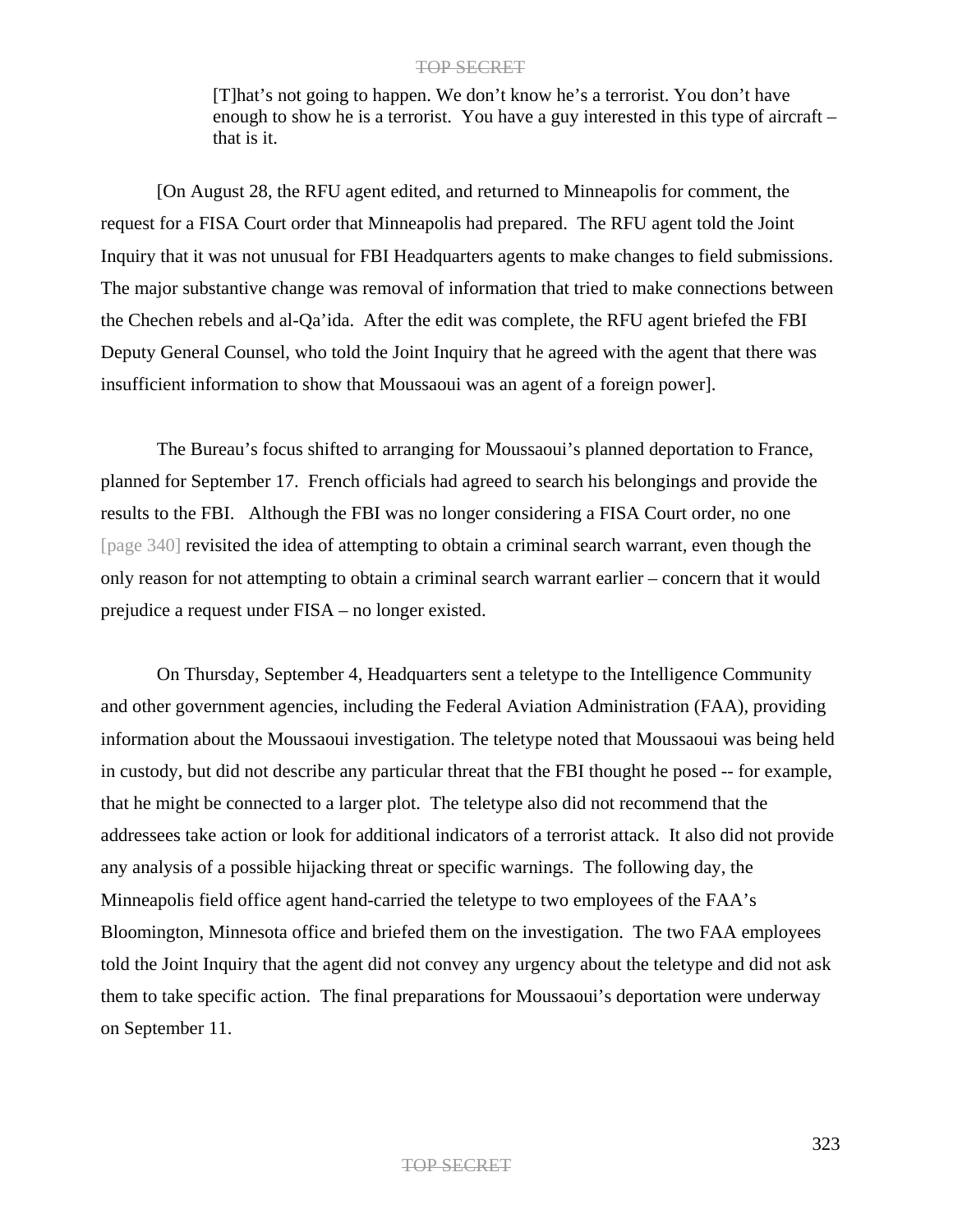The Joint Inquiry record demonstrates that the FBI's focus when Moussaoui was taken into custody appears to have been almost entirely on investigating specific crimes and not on identifying links between investigations or on sharing information with other agencies with counterterrorist responsibilities. The RFU chief testified that no one at Headquarters saw a connection between the Moussaoui case and the Phoenix communication, the possible presence of al-Mihdhar and al-Hazmi in the United States, and the flood of warnings about possible terrorists attacks in the United States, some using airplanes as weapons, all of which developed in the spring and summer of 2001. Moreover, as the RFU Chief testified, before September 11, the FBI did not canvass persons in custody and cooperating with the government in terrorist investigations to see whether they knew Moussaoui. After September 11, FBI agents showed one of those persons a photograph of Moussaoui and asked him what he knew of Moussaoui. He asserted that he had met Moussaoui in an al-Qa'ida terrorist camp in Afghanistan. When asked about this during [page 341] testimony before the Joint Inquiry, the RFU Chief admitted that "[t]he photograph was not shown before 9/11 and it should have been."

[The indictment against Moussaoui, which was filed on December 11, 2001, alleges that Moussaoui possessed a number of items on August 16, 2001. On that day, which is when FBI and INS agents first interviewed him, the INS took Moussaoui's possessions for safekeeping. Absent search authority, however, the possessions were not examined at that time. As it turned out, according to the indictment, Moussaoui's possessions included letters indicating that Moussaoui was a marketing consultant in the United States for Infocus Tech. The letters had been signed in October 2000 by Yazid Sufaat, whom the Intelligence Community was aware was the owner of the Malaysian condominium used for the January 2000 al-Qa'ida meeting attended by hijackers al-Mihdhar and al-Hazmi. The indictment also alleges that Moussaoui possessed a notebook listing two German telephone numbers and the name "Ahad Sabet," which the indictment states was used by Ramzi Bin al-Shibh to send funds to Moussaoui. Bin al-Shibh, who was apprehended in Pakistan in September 2002, is named in the indictment as a supporting conspirator.]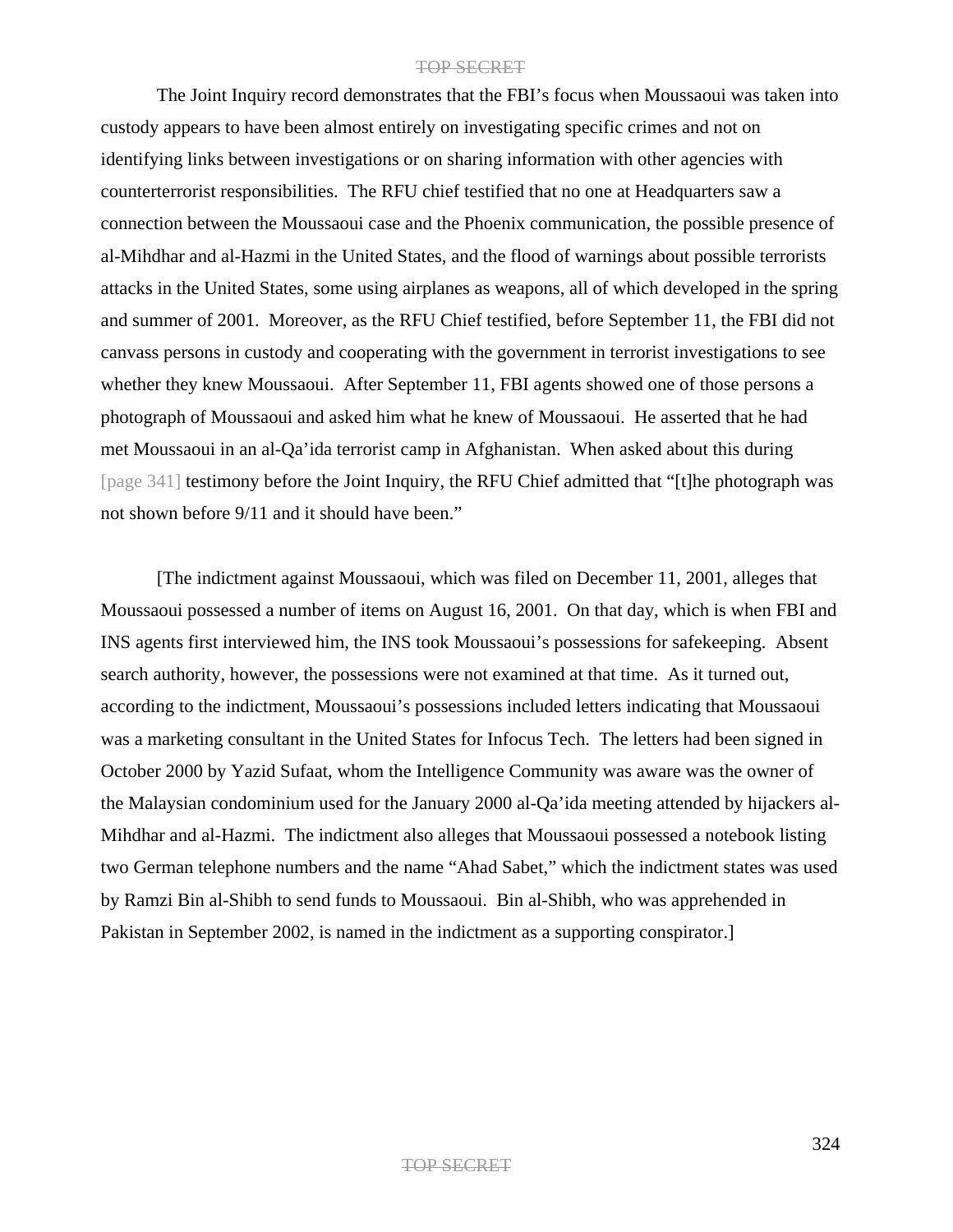### **VII. The Phoenix Electronic Communication**

In July 2001, an FBI agent in the Phoenix field office sent an "Electronic Communication" (EC) to the Usama Bin Ladin and the Radical Fundamentalist Units at Headquarters and to several agents on an International Terrorism squad in the New York field office. The agent outlined his concerns about a coordinated effort by Bin Ladin to send students to the United States for aviation training. He noted an "inordinate number of individuals of investigative interest" taking such training in Arizona and speculated that this was part of an effort to establish a cadre of persons, trained in aviation, who could conduct terrorist activity. The EC contained a number of recommendations the agent asked FBI Headquarters to consider.

The FBI's handling of the Phoenix EC is symptomatic of its focus on short-term operational priorities, often at the expense of long-term strategic analysis. The Bureau's ability to handle strategic analytic products, such as the EC, was limited before September 11, 2001. The EC also highlights inadequate information sharing within the FBI, particularly between operational and analytic units. Several addressees on the EC, especially at the supervisory level, did not receive it before September 11 because of limitations in the electronic dissemination [page 342] system. The Joint Inquiry repeatedly heard such complaints about the FBI's information technology. Finally, the FBI's case-driven approach, while extremely productive in the Bureau's traditional law-enforcement mission, does not generally encourage FBI personnel to pay attention to preventive analysis and strategy, particularly when the matter appears to have no direct, immediate impact on ongoing counterterrorism investigations.

### **A. The Phoenix EC**

The Special Agent in Phoenix who wrote the EC told the Joint inquiry he first became concerned about aviation-related terrorism in the early 1990s, while he was investigating Libyans with suspected terrorist ties who were working for U.S. aviation companies. Possible terrorists with easy access to aircraft conjured up for the agent visions of Pan Am Flight 103, which terrorists had blown up years before. His primary concern was that Islamic extremists, studying aviation subjects ranging from security to piloting, could learn how to hijack or destroy aircraft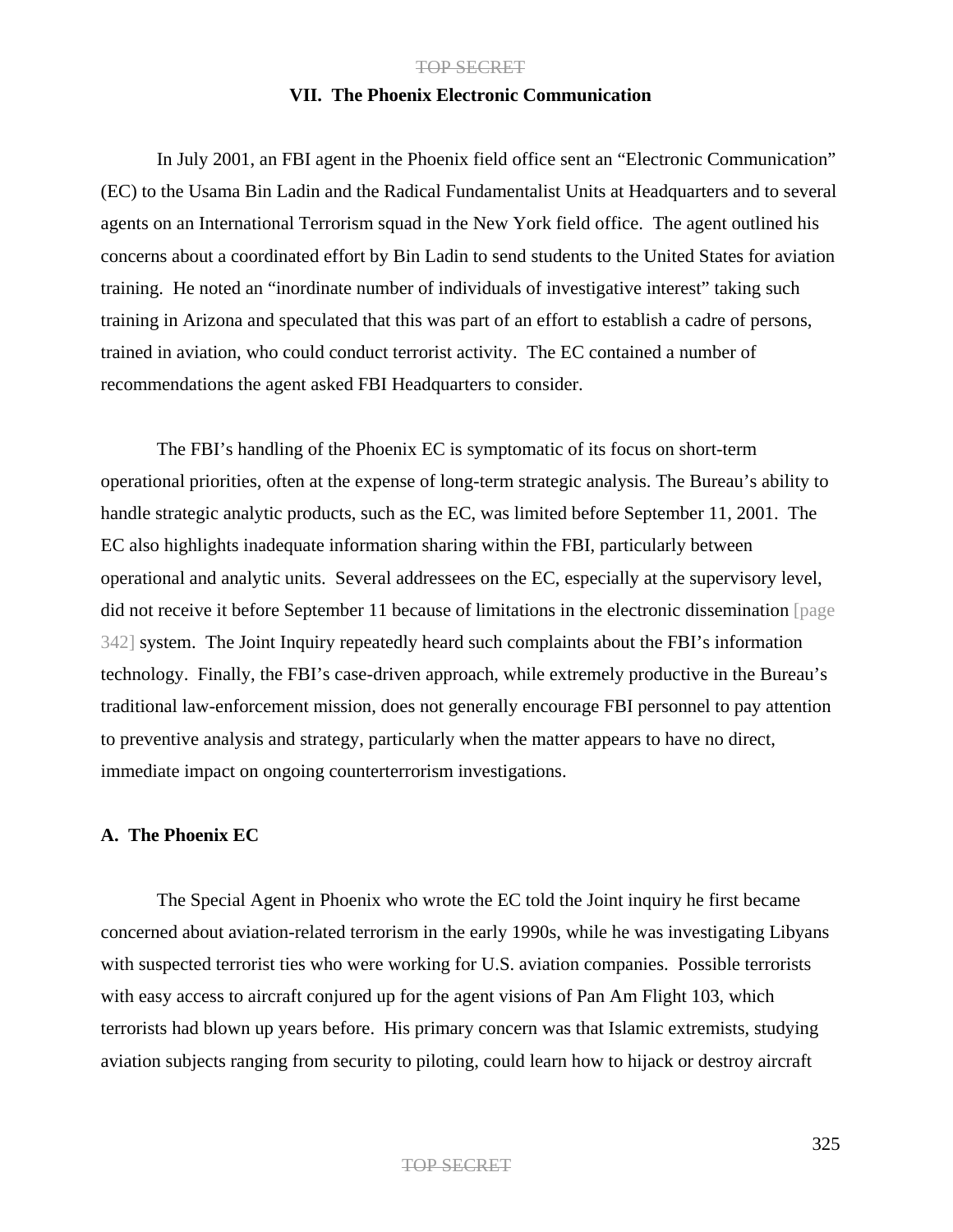and evade airport security. However, the agent told the Joint Inquiry that, in writing the EC, he never imagined terrorists using airplanes as was done on September 11.

The Phoenix EC focused on ten individuals who were subjects of FBI investigations, Sunni Muslims from Kenya, Pakistan, Algeria, the United Arab Emirates, India, and Saudi Arabia. Not all were in flight training; several were aeronautical engineering students, and one was studying international aviation security.

The Phoenix agent testified that in April 2000 he interviewed the primary subject of the EC. In the agent's experience, young foreign nationals who are subjects of interviews tend to be somewhat intimidated in their first contact with the FBI. By contrast, this subject told the agent that he considered the U.S. Government and military to be legitimate targets of Islam. The agent noticed a poster of Bin Ladin and another poster of wounded Chechen mujahideen fighters in the subject's apartment. He was also concerned that the subject, who was taking expensive aviation training, was from a poor Middle Eastern country and had not studied aviation before his arrival in the United States.

## [Page 343]

The agent described to the Joint Inquiry another incident that increased his suspicion about Middle Eastern flight students in the Phoenix area. During a physical surveillance, the agent determined that the primary subject of the Phoenix EC was using a vehicle registered to another person, who in 1999 had been detained with a third person after trying to gain access to the cockpit of a commercial airliner on a domestic flight. The two told FBI agents who questioned them that they thought the cockpit was the bathroom, and they accused the Bureau of racism. After an investigation, they were released and the case was closed. In November 2000, the subject's name was added to the State Department's watchlist after intelligence information was received that he may have received explosive and car bomb training in Afghanistan. In August 2001, the same person applied for a visa to re-enter the United States and, as a result of the watchlisting, was denied entry.

Finally, the Phoenix agent's concern about Middle Eastern flight students in Arizona was fueled by suspicion that al-Qa'ida had an active presence in Arizona. Several Bin Ladin operatives had lived and traveled to the Phoenix area, and one of them -- Wadih El-Hage, a Bin

#### TOP SECRET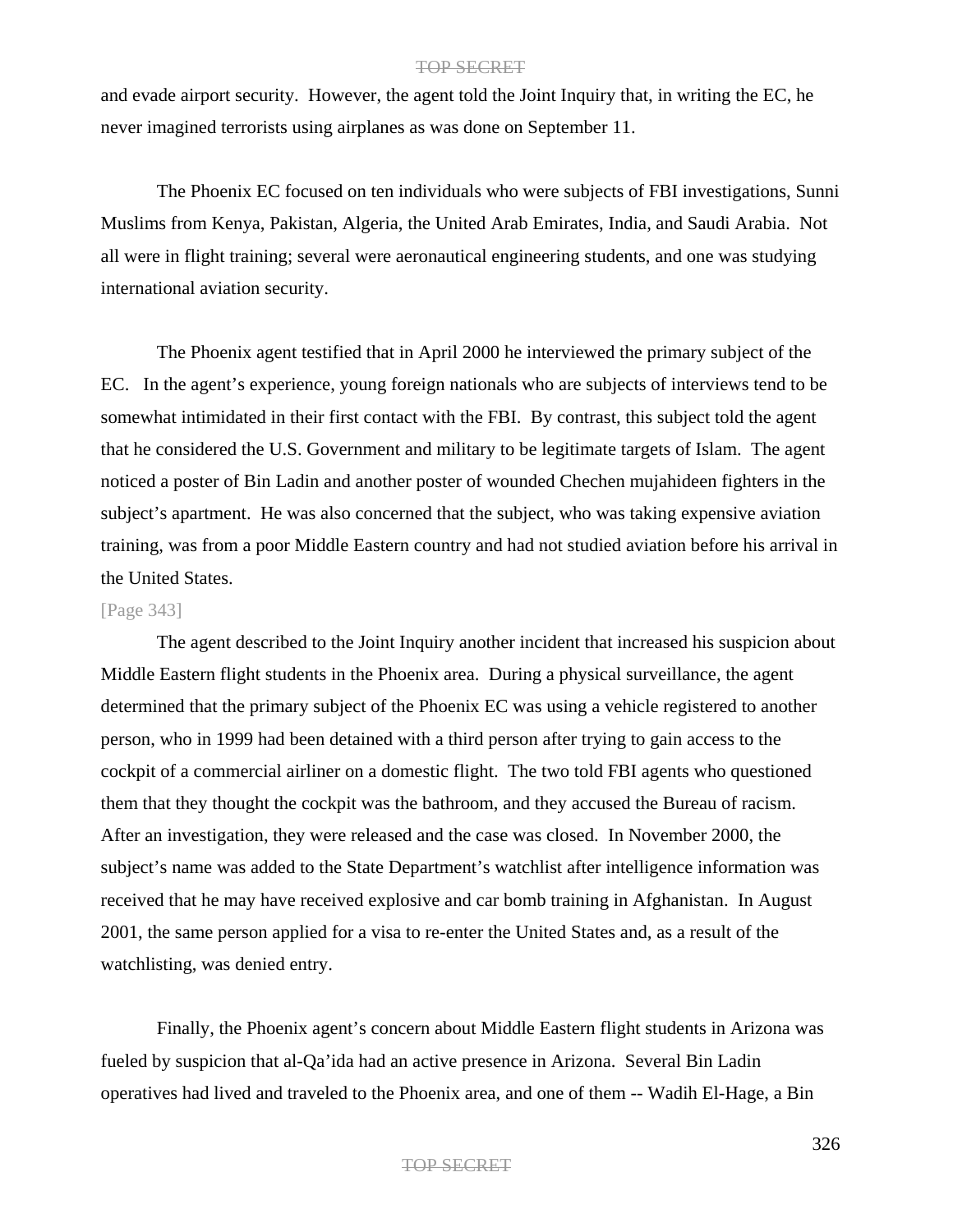Ladin lieutenant -- had been convicted for his role in the 1998 East Africa U.S. embassy bombings. The agent believes that El-Hage established a Bin Ladin support network in Arizona that is still in place.

The Phoenix EC requested that FBI Headquarters consider four recommendations:

- Headquarters should accumulate a list of civil aviation university and colleges around the country;
- FBI offices should establish liaison with these schools;
- Headquarters should discuss the theories in the EC with the Intelligence Community; and
- Headquarters should consider seeking authority to obtain visa information on persons seeking to attend flight schools.

[Page 344]

## **B. Headquarters' Response to the Phoenix EC**

When the Phoenix agent sent the EC to FBI Headquarters, he requested that the Radical Fundamentalist Unit (RFU) and the Usama Bin Ladin Unit (UBLU) consider implementing the suggested actions. The Phoenix agent explained in testimony to the Joint Inquiry that:

> Basically what I wanted was an analytic product. I wanted this discussed with the Intelligence Community. I wanted to see if my hunches were correct.

The EC was initially assigned to an Intelligence Operations Specialist (IOS) in the RFU, who worked on it with a Intelligence Operations Specialist in the UBLU. The latter consulted two IOSs in her unit, mentioning specifically the paragraph in the EC about obtaining visa information. Their discussion centered on the legality of the proposal and whether it raised profiling issues. The IOS also decided to forward the EC to the Portland FBI field office because a person named in the EC, with ties to suspected terrorists arrested in the Middle East in early 2001, was an employee of an airline and had previously lived and studied in the northwestern United States. Portland did not take action on the communication or disseminate it because it was sent to the field for "informational purposes" only.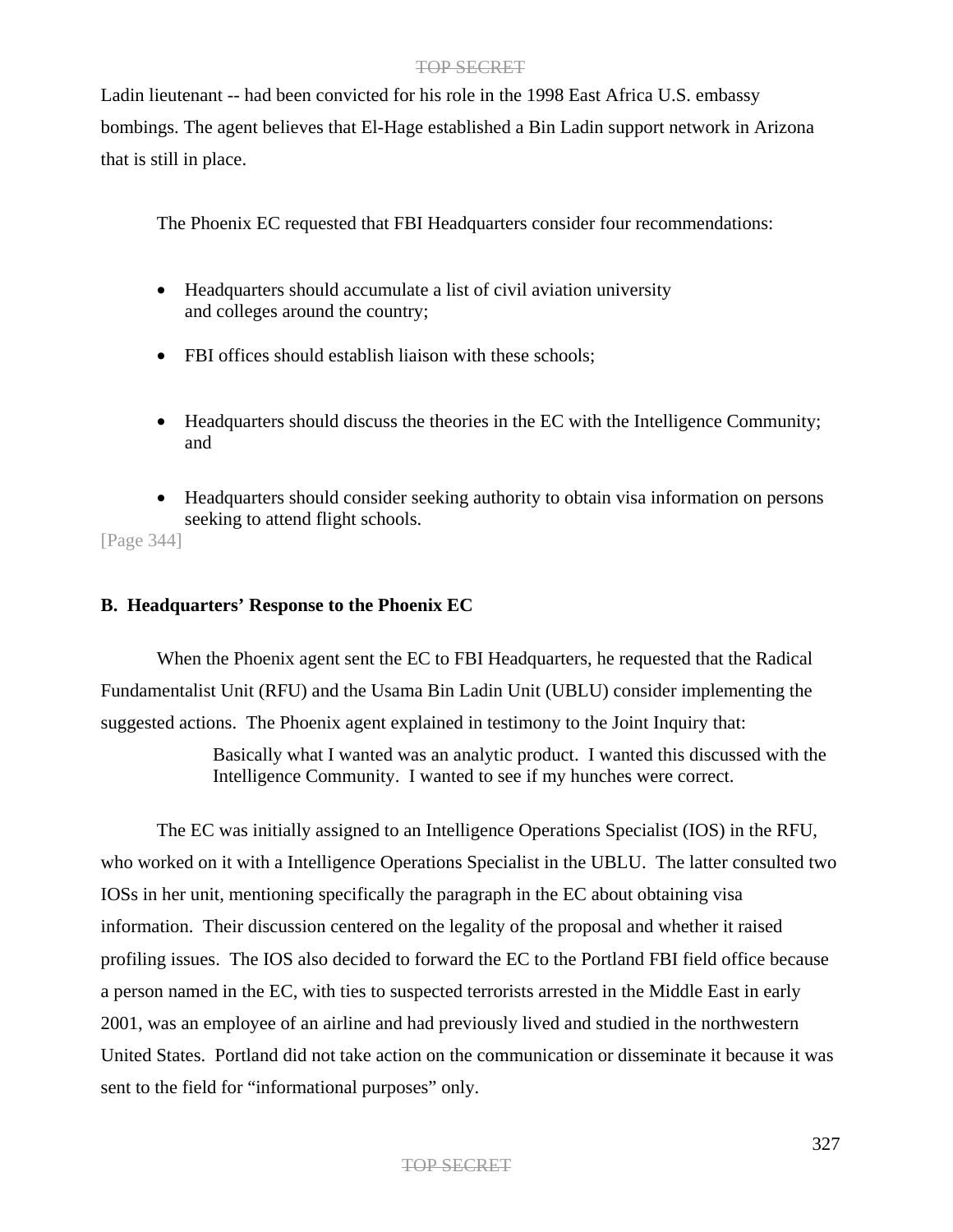On August 7, 2001, the Specialists in the two units decided that the matter should be closed. The Specialist in the UBLU told the Joint inquiry that she intended to return to the project once she had time to do additional research, but on September 11, she had not yet had an opportunity to do so. Both Specialists also said that they had considered assigning the Phoenix communication to a Headquarters analytic unit, but had decided against it.

The Chiefs of both the RFU and UBLU informed the Joint Inquiry that they did not see the Phoenix EC before September 11. They do not remember even hearing about the flight school issue until after September 11. An FBI audit of the central records system requested by the Joint Inquiry supports their statements.

### [Page 345]

The Phoenix EC was also not shared with other agencies before September 11, although the former Chief of the FBI's International Terrorism Operations Section explained in testimony to the Joint Inquiry:

> One of the great frustrations is that [the Phoenix Communication] talks about airlines—we have FAA people in the [International Terrorism Operations Section]; it talks about intelligence—we have CIA people; it talks about visas—there are State Department people and immigration people in that unit. That information should have been shared, if only for [informational] purposes, with all those people at our Headquarters. And it wasn't done, and it should have been done.

In fact, Transportation Security Administration Assistant Undersecretary for Intelligence Claudio Manno testified at a Joint Inquiry hearing that "the first time that we saw [the Phoenix EC] was when it was brought to our attention by [the Joint Inquiry Staff]. Had the FAA received the memo before September 11, Mr. Manno believes that:

> [W]e would have started to ask a lot more probing questions of FBI as to what this was all about, to start with. There were a number of things that were done later to try to determine what connections these people may have had to flight schools by going back [to information] maintained by the FAA to try to identify additional people. . . . [I]n fact our process is whenever we get a threat, we open . . . an intelligence case file, and that is so we segregate that issue from the hundreds and hundreds and hundreds of other intelligence reports that we get and that we focus on it. And the work that may entail in trying to determine whether this is a credible threat, something that needs to be acted upon, maybe going back and working with FBI to try and get additional information. In some cases it can be working with the State Department or the CIA if it requires overseas work. So we make all efforts to try to get to the bottom of what this is all about.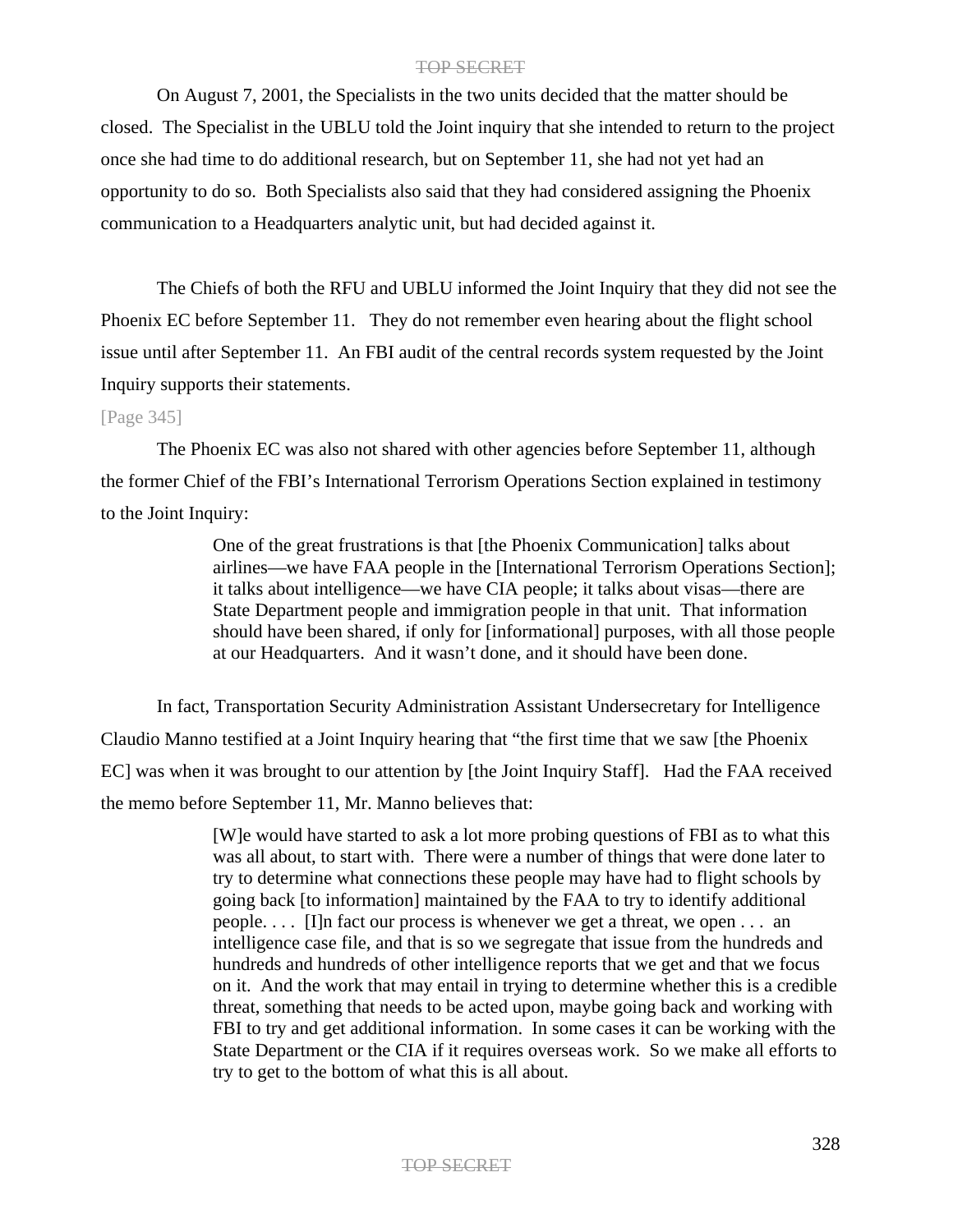### **C. New York FBI Office Action in Connection with the Phoenix EC**

The Phoenix EC was sent to two FBI New York field agents who specialize in Bin Ladin cases. They were asked to "read and clear" the memorandum, but were not asked to take follow-up action. A Joint Inquiry audit of electronic records shows that at least three people in New York saw the EC before September 11. Two of the three do not recall seeing the communication [page 346] before September 11; the third remembers reading it, but said that it did not resonate with him because he found it speculative.

The New York agents stated in Joint Inquiry interviews that they had been aware that Middle Eastern men frequently came to the United States for flight training because the United States was considered the best and most reasonably priced venue for such training. In the agents' view, information about Middle Eastern men with ties to Usama Bin Ladin receiving flight training in the United States would not necessarily be alarming because the agents knew that persons connected to al-Qa'ida had already received training in the United States. Before September 11, many agents believed that Bin Ladin needed pilots to operate aircraft he had purchased in the United States to move men and material. Two pilots with al-Qa'ida ties testified for the government during the East African embassy bombing trial.

Nonetheless, the FBI had also received reports not entirely consistent with this view of Bin Ladin pilots. One of those who testified and one other pilot had been trained in al-Qa'ida camps in Afghanistan to conduct terrorist operations. One who had received training in surveillance and intelligence apparently was selected for the course because of his aviation skills. In addition, the FBI's New York field office was one of the recipients of the 1997 communication from FBI Headquarters, asking that the field office identify Islamic students from certain countries who were studying aviation within its area of responsibility.

## **D. Handling of Phoenix EC Indicates FBI Headquarters Weaknesses**

The manner in which FBI Headquarters handled the Phoenix EC provides valuable insight into the Bureau's operational environment before September 11, 2001. A number of FBI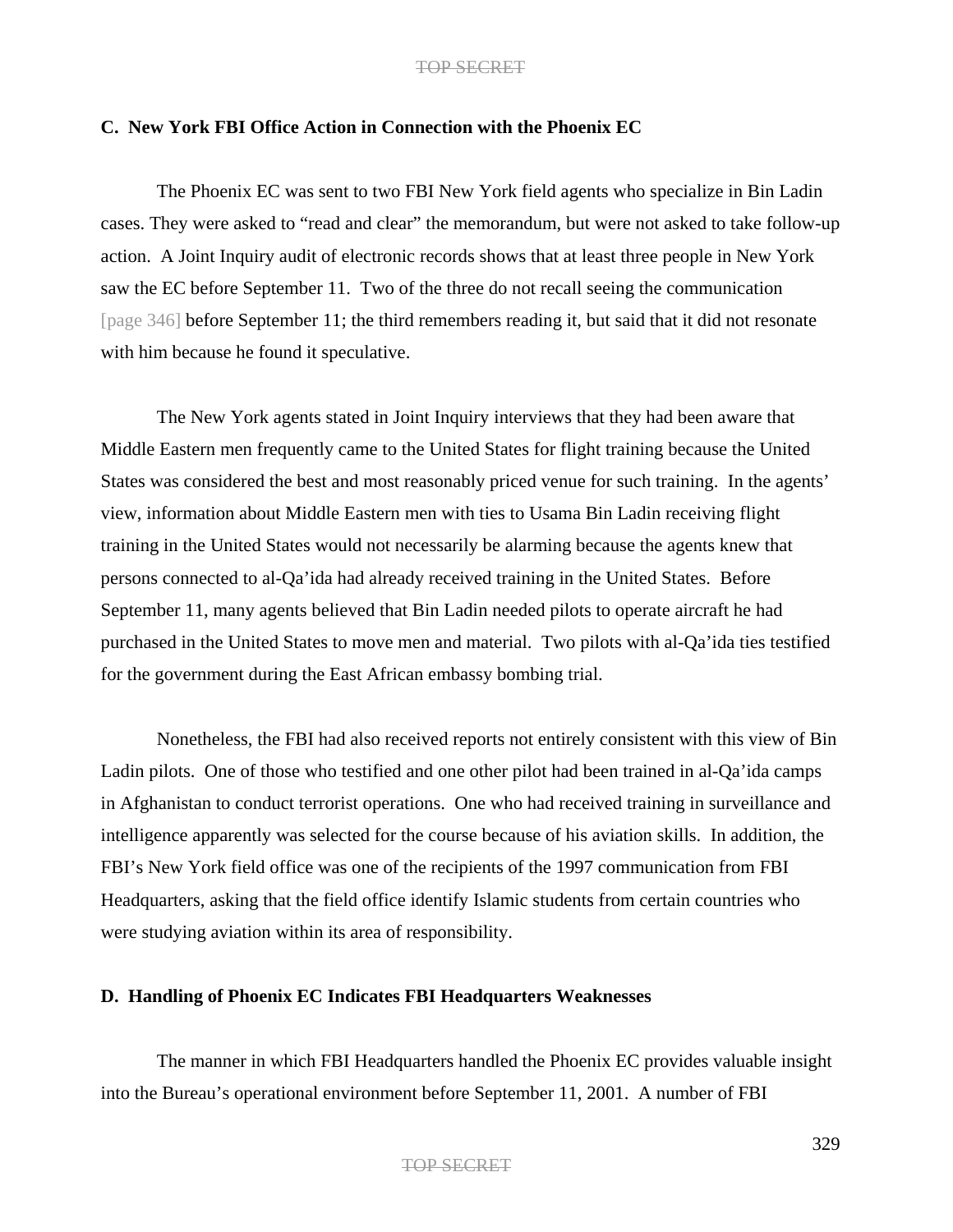executives have acknowledged that the handling of the EC illustrates important weaknesses before September 11. For example, Director Mueller told the Joint Inquiry:

> . . . the Phoenix memo should have been disseminated to all field offices and to our sister agencies, and it should have triggered a broader analytical approach.... These incidents . . . have informed us on needed changes, particularly the need to improve accountability, analytic capacity and resources, information sharing and technology, to name but a few.

## [Page 347]

The Joint Inquiry found that the FBI's strategic, analytic, and technological problems were the primary weaknesses demonstrated by the handling of the Phoenix EC. As a supervisory Headquarters agent testified: "when you want to look at systemic problems, . . . clearly you are going to be focused in on strategic analysis and you are going to be focused in on technology; and to run a national program you have to do both."

The Phoenix EC demonstrates how strategic analysis took a back seat to operational priorities at the Bureau before September 11. Many people throughout the government and the FBI believed that an attack was imminent in Summer 2001, but this led only to further deemphasis of strategic analysis. For example, the Specialist in the UBL unit who handled the Phoenix EC was primarily concerned with a person in the EC connected to persons arrested overseas and paid less attention to the flight school theories.

The RFU Chief told the Joint Inquiry that because he could not keep up with the approximately one hundred pieces of mail he saw daily, he assigned responsibility for reviewing intelligence reports to an Intelligence Operations Specialist in the unit. Even the FBI analytic unit responsible for strategic analysis was largely producing tactical products to satisfy the operational section. There was no system for handling projects with nationwide impact, such as the Phoenix EC, differently than other matters. In fact, the Phoenix agent testified that he recognized the possibility that his EC might not receive a great deal of attention.

> I am also a realist. I understand that the people at FBI Headquarters are terribly overworked and understaffed, and they have been for years. And at the time that I am sending this in, having worked this stuff for thirteen years, and watched the unit in action over the years, I knew that this was going to be at the bottom of the pile, so to speak, because they were dealing with real-time threats, real-time issues trying to render fugitives back to the United States from overseas for justice.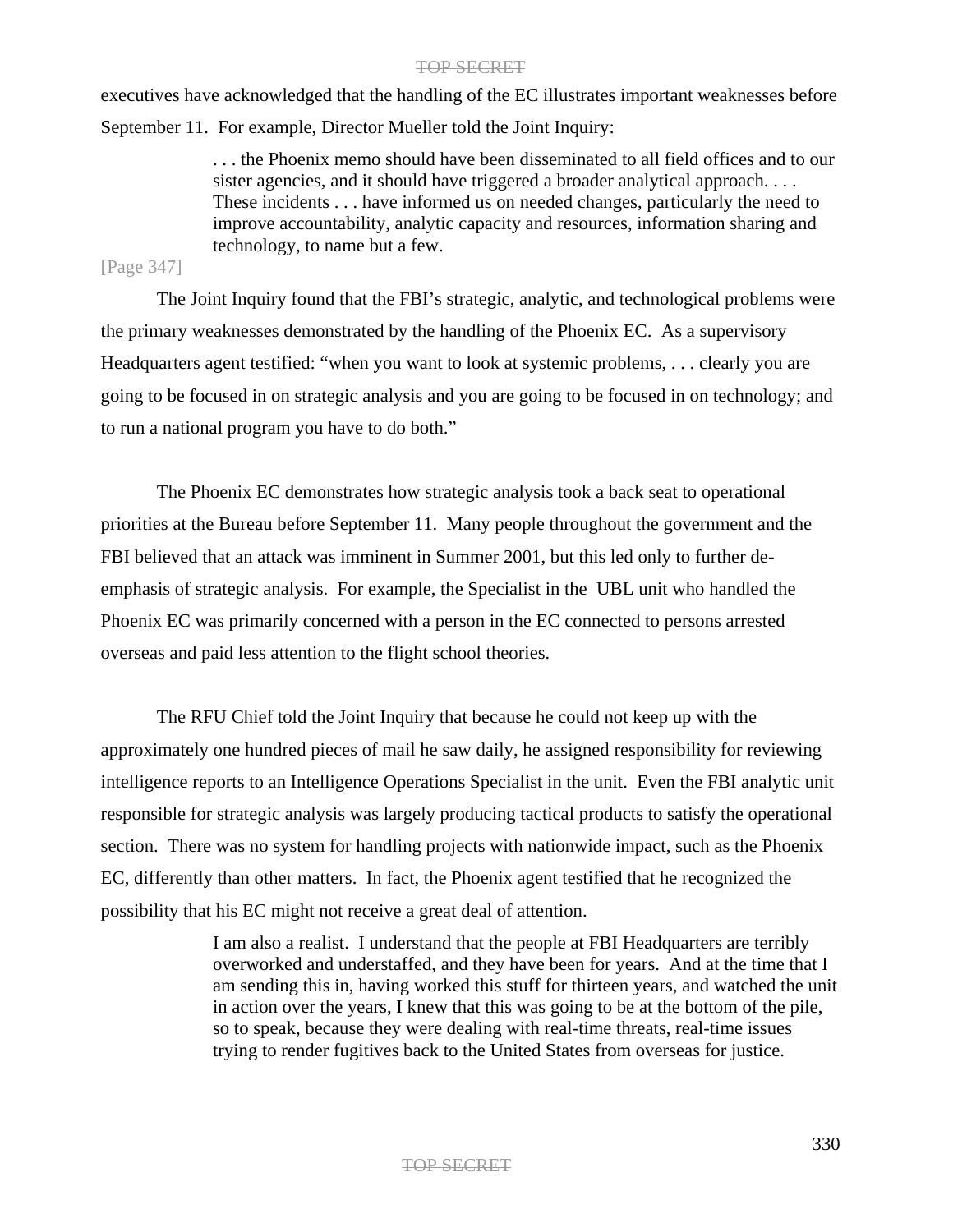The handling of the Phoenix EC also exposed information sharing problems among FBI Headquarters elements. A number of analysts commented in Joint Inquiry interviews that the UBLU and RFU frequently do not share information with the International Terrorism analytic unit. A UBLU supervisor explained that the Investigative Services Division, of which the [page 348] analytic unit is a part, was not a "major player" and that information was often not shared with it. In testimony before the Joint Inquiry, the FBI's Deputy Assistant Director for Counterterrorism Analysis referred to strategic analysis as the Bureau's "poor stepchild" before September 11. As a result, strategic analysts were often marginalized by the operational units and rarely if ever received requests from those units for assessments of pending al-Qa'ida cases.

Even if the Phoenix EC had been transmitted to the International Terrorism Analytic Unit, its capacity to conduct strategic analysis on al-Qa'ida was limited because five of the unit's analysts had been transferred to operational units. According to the Chief of the National Security Intelligence Section, the Bureau had no personnel dedicated solely to strategic analysis before September 11. The Joint Inquiry has also been told that, as competent new analysts arrived, UBLU and RFU would recruit them as operational support analysts or refuse to share information with them if they remain in the analytic unit.

Due to the FBI's technological limitations, operational units, such as UBLU and RFU, controlled information flow. Strategic analysts often had to rely on operational units for incoming intelligence, a problem the FBI's Deputy Assistant Director for Counterterrorism Analysis acknowledged before the Joint Inquiry: "[because] the FBI lacked effective data mining capabilities and analytical tools, it has often been unable to retrieve key information and analyze it in a timely manner—and a lot has probably slipped through the cracks as a result." Thus, even if the project had been assigned to an al-Qa'ida analyst in the analytic unit, there can be no guarantee that the several reports the FBI had received about airplanes as weapons and terrorist networks sending students to flight schools in the United States would have been drawn together.

The handling of the Phoenix EC also illustrates the extent to which technological limitations affected information flow because most EC addressees have told the Joint Inquiry that they had not seen the EC before September 11. The FBI's electronic system is not designed to ensure that all addressees receive communications, a point a Headquarters supervisory agent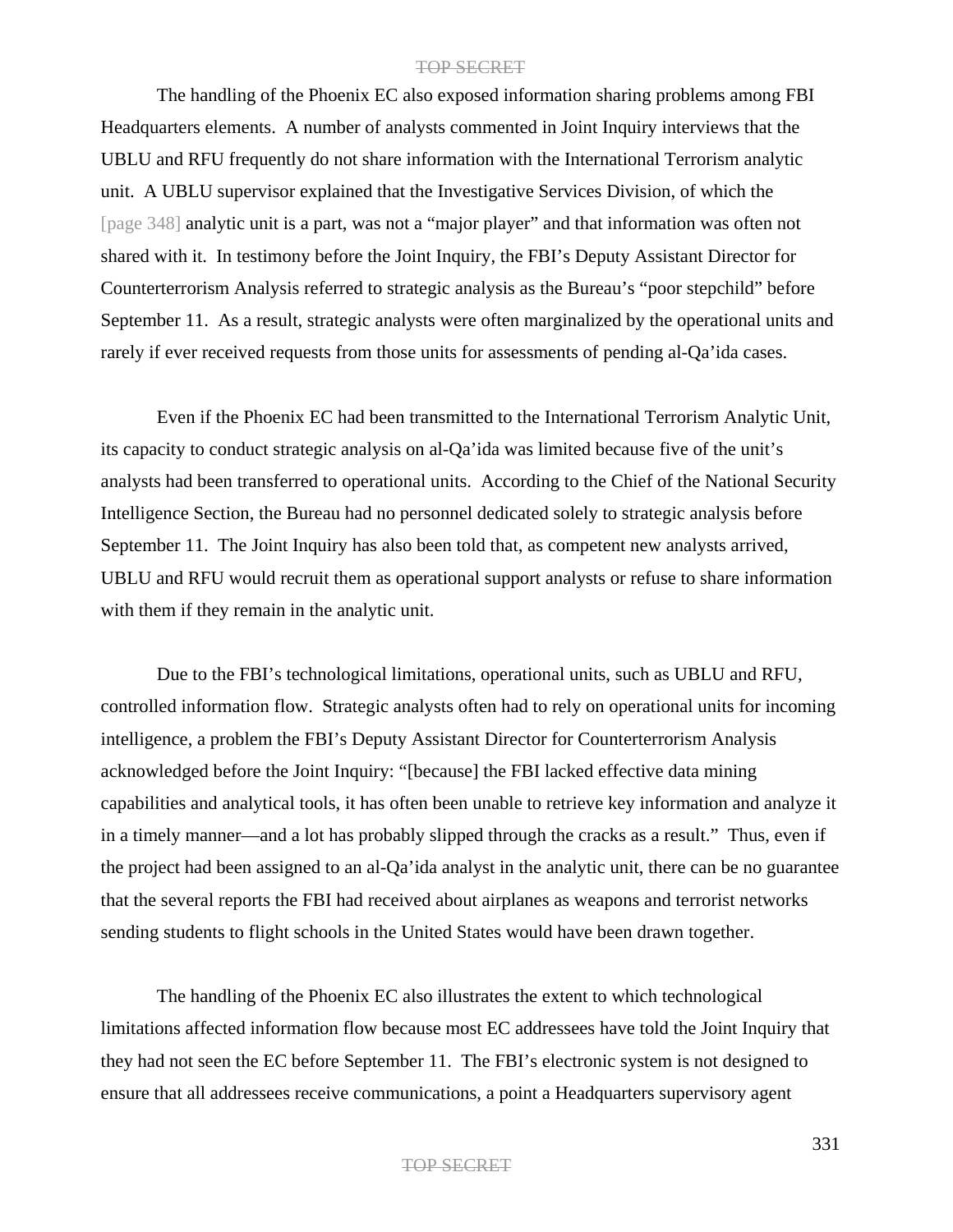addressed in testimony before the Joint Inquiry: "I can tell you that, based on my position, that my name is on hundreds, if not thousands of documents in that building that will probably not be brought to my attention." In fact, the electronic system was considered so unreliable that many [page 349] personnel in the field and at Headquarters used e-mail and followed up personally on important communications to ensure that they were not neglected. The same supervisory agent described the FBI's information systems as "a setup for failure in terms of keeping a strategic picture of what we are up against." He went on to conclude that, "the technology problems . . . are still there."

RFU and UBLU policies at the time of the Phoenix EC gave the person to whom the matter was assigned discretion to determine which people in the unit would see the report. One FBI employee said that he was not certain why the Phoenix agent put all the addressees on the EC but believes the Intelligence Operations Specialist probably decided that the EC was more relevant to UBLU and therefore did not route the communication to all addressees within the RFU.

### **E. Links from the Phoenix EC to September 11**

FBI officials have noted in public statements and Joint Inquiry testimony that the September 11 hijackers did not associate with anyone of "investigative interest." However, there are indications that hijacker Hani Hanjour, who was unknown to the Intelligence Community and law enforcement agencies before September 11, associated with [-**]**, an individual who was mentioned in the Phoenix EC, had taken flight training in the United States, and was possibly a radical fundamentalist. There are several reasons why [- \caps>>>>>>>> 's association with Hanjour did not bring Hanjour to the FBI's attention before September 11.

FBI personnel believe that, beginning in 1997, Hanjour and the person named in the Phoenix EC trained together at a flight school in Arizona and may also have known each other through a religious center. The Bureau attempted to investigate this person in May 2001, but discovered that he was out of the country. The Phoenix office generally did not open investigations on persons they believed had permanently left the United States. Although there were no legal bars to opening an investigation, Headquarters discouraged this practice. The Phoenix office did not notify INS, the State Department, or CIA of its interest in this person. The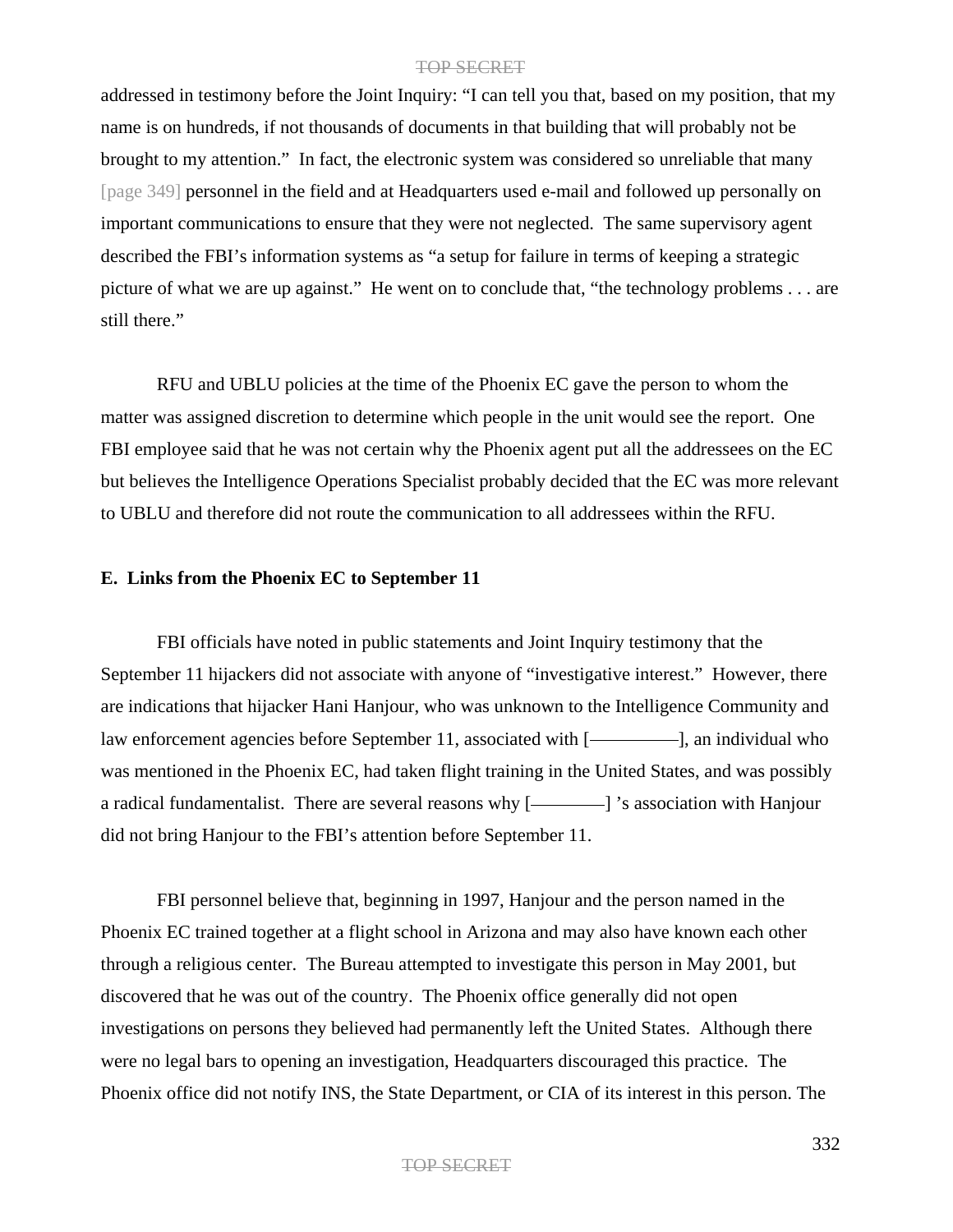[page 350] FBI was apparently unaware that the person returned to the United States soon thereafter and may have associated with Hanjour and several other Islamic extremists.

For the FBI to be aware that persons of investigative interest have returned to the United States, close contact must be maintained with INS and CIA. Unfortunately, before September 11, no system was in place to ensure coordination. In this case, the FBI did not notify the INS, State Department, or CIA of its interest in the Phoenix subject. Therefore, this person was able to get back into the United States without any notification to the FBI.

The FBI has confirmed since September 11, 2001, that another individual mentioned in the Phoenix EC is also connected to the al-Qa'ida network. This individual was arrested [- $\Box$  in Pakistan in 2002 with  $\Box$ , one of the most prominent al-Qa'ida figures and one of the primary al-Qa'ida facilitators.

## **F. Previous FBI Focus on Suspected Terrorists at U.S. Flight Schools**

The Phoenix EC must be understood in a broader context: it was not the first occasion that the FBI was concerned about terrorist groups sending persons to the United States for aviation study. The agents involved in drafting the Phoenix EC and the Headquarters personnel who worked on it were unaware of this context.

In 1981, as the U.S. military was involved in hostilities with Libya, President Reagan decided to revoke visas held by Libyan students in the United States involved in aviation or nuclear studies. In March 1983, the INS published a rule in the Federal Register, terminating the non-immigrant status of Libyan nationals or persons acting on behalf of Libyan entities engaged in aviation or nuclear studies. The INS turned to the FBI for assistance in locating such persons. In May 1983, FBI Headquarters sent a "priority" communication to all field offices, asking for assistance in complying with the INS request.

In 1998, the Chief Pilot in the FBI's Oklahoma City Field Office informed an agent on the office's counterterrorism squad that he had observed many Middle Eastern men at Oklahoma [page 351] flight schools. An intra-office communication to the counterterrorism squad supervisor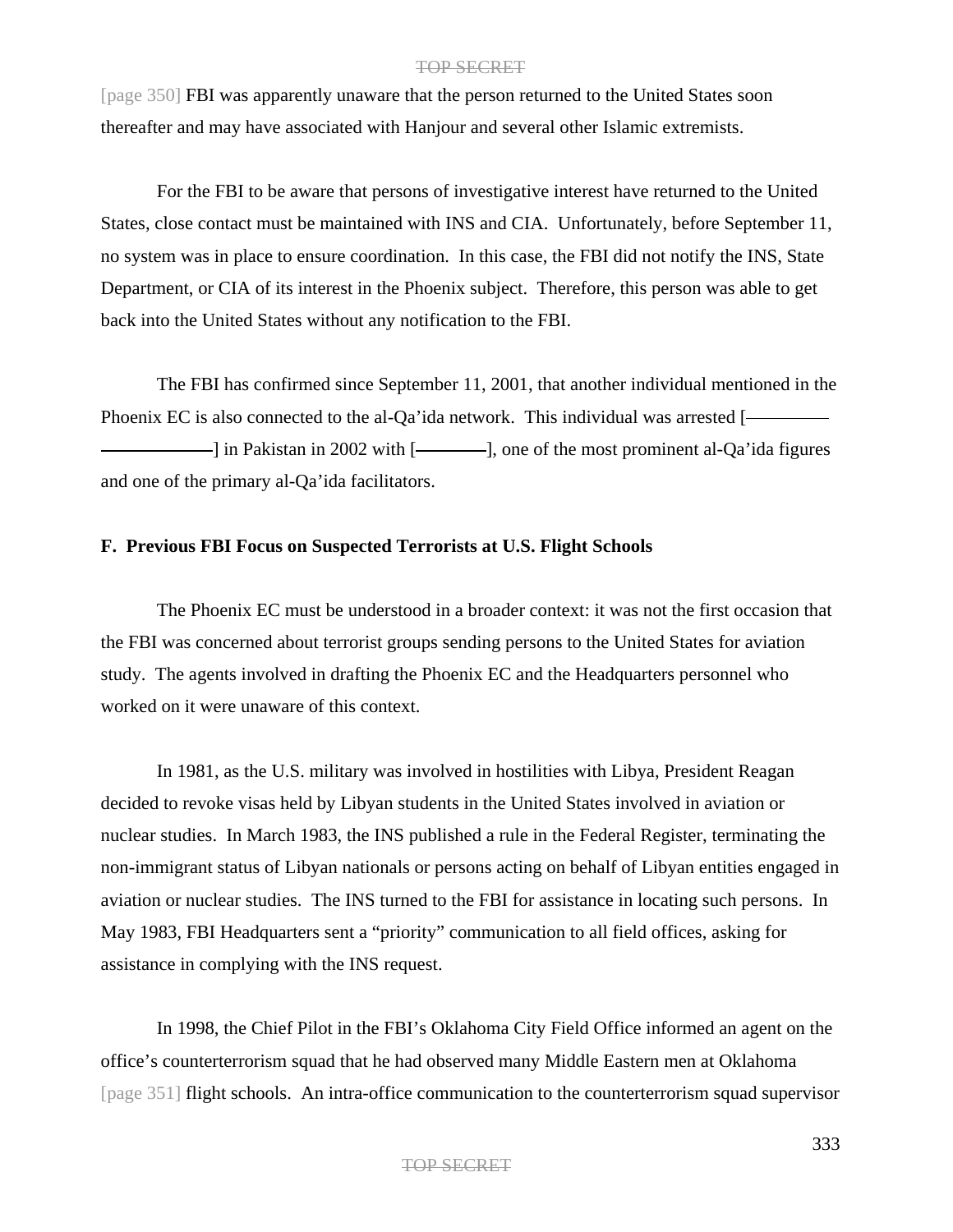was drafted noting the Chief Pilot's concern that the aviation education might be related to terrorist activity and his speculation that light planes would be an ideal means to spread chemical or biological agents. The communication was sent to the office's "Weapons of Mass Destruction" control file, apparently for informational purposes only with no follow-up requested or conducted.

The FBI also received reports in 1998 that a terrorist organization might be planning to bring students to the United States for flight training. The FBI was aware that persons connected to the organization had performed surveillance and security tests at airports in the United States and had made comments suggesting an intention to target civil aviation.

In 1999, the FBI received reports that another terrorist organization was planning to send students to the United States for aviation training. The purpose of this training was unknown, but organization leaders viewed the plan as "particularly important" and reportedly approved openended funding for it. An operational unit in the Counterterrorism Section at Headquarters instructed 24 field offices to pay close attention to Islamic students from the target country engaged in aviation training. This communication was sent to the Phoenix Office's International Terrorism squad, but the agent who wrote the Phoenix EC does not recall it. The communication requested that field offices "task sources, coordinate with the INS, and conduct other logical inquiries, in an effort to develop an intelligence baseline" regarding the terrorist group's involvement with students. There is no indication that field offices conducted any investigation after receiving the communication. The analyst who drafted it explained that he received several calls from the field for guidance since it raised concerns about the Buckley Amendment, which bars post-secondary educational institutions that receive federal funding from releasing personal information without written student consent.

The project was subsequently assigned to the International Terrorism Analytic Unit at Headquarters, where an analyst determined that 75 academic and more than 1000 non-academic institutions offered flight education in the United States. In November 2000, the analyst informed field offices that no information had been uncovered about the terrorist group [page 352] recruiting students and stated that "further investigation by FBI field offices is deemed imprudent" by FBI Headquarters.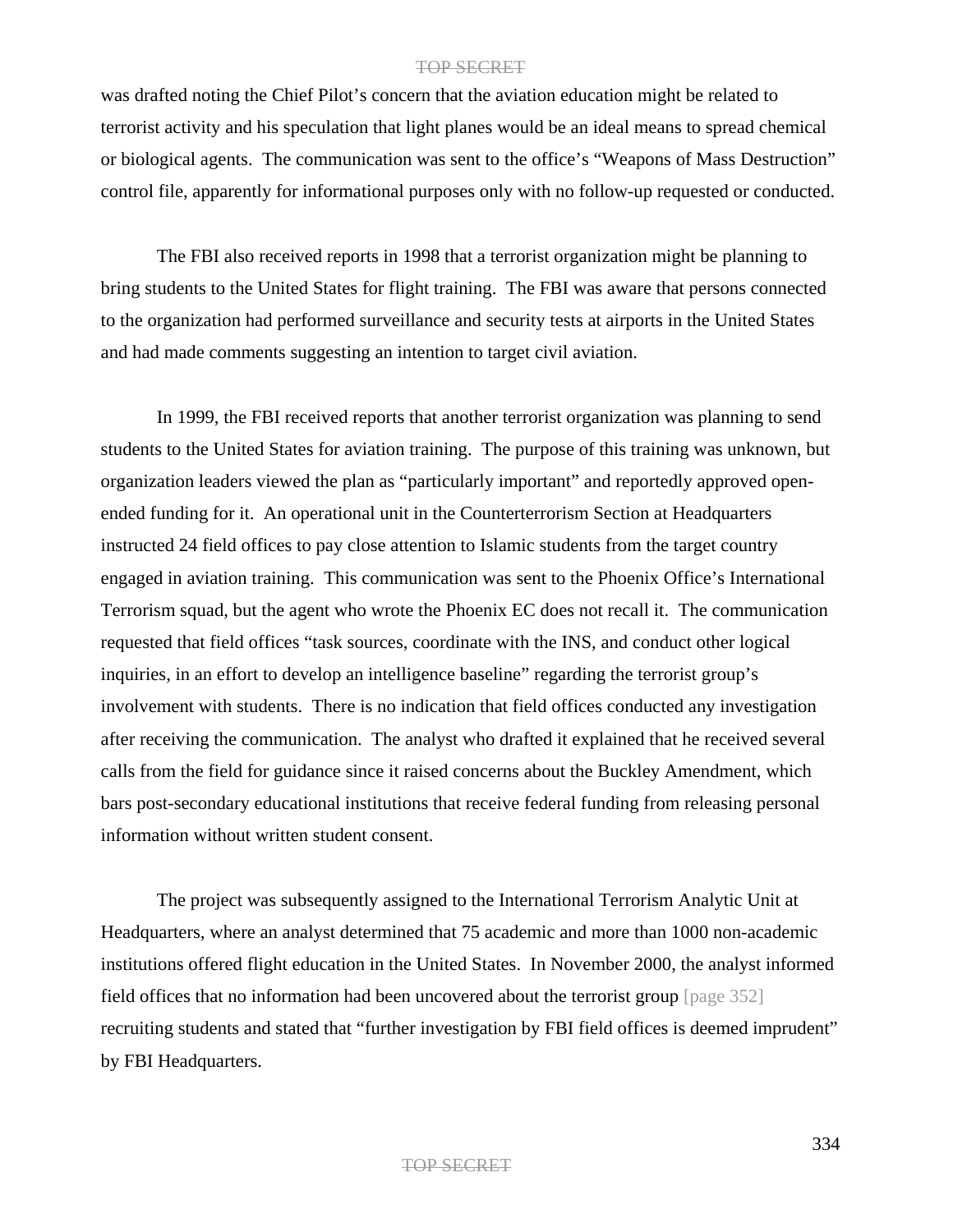The former chief of the operational unit involved in this project told the Joint Inquiry that he was not surprised by the apparent lack of vigorous investigative action by the field offices. The FBI's structure often prevented Headquarters from forcing field offices to take investigative action they were unwilling to take. The FBI was so decentralized, he said, and Special Agents in Charge of field offices wielded such power that when field agents complained to a supervisor about a request from Headquarters, the latter would generally back down.

Personnel working on the Phoenix EC at Headquarters were not aware of these earlier reports on terrorist groups sending aviation students to the United States and did not know that Headquarters had undertaken a systematic effort in 1999 to identify Middle Eastern flight students in the United States. This example demonstrates the lack of information sharing in the FBI. According to interviewees, this is a problem not only at Headquarters, but also in the field. Agents often will be familiar only with cases in their own squad. The FBI's Deputy Assistant Director for Counterterrorism Analysis, recently detailed from CIA to improve the FBI's analytic capability, testified before the Joint Inquiry that the Bureau "didn't have analysts dedicated to sort of looking at the big picture and trying to connect the dots, say between the Phoenix memo . . . and some other information that might have come in that might have suggested that there were persons there who might be preparing to hijack aircraft."

The Phoenix agent also testified that he was unaware of most of the earlier reports on the potential use of airplanes as weapons. He explained that after a downsizing at Headquarters "we in the field . . . saw a decreased amount of analytical material that came out of Headquarters that could assist someone like myself in Arizona." In an interview, the agent noted that he often felt "out on an island" investigating counterterrorism in Phoenix. In his words, before September 11 counterterrorism and counterintelligence were the "bastard stepchild" of the FBI because these programs do not generate career-enhancing statistics like other programs, such as Violent Crimes/Major Offenders or drugs.

[Page 353]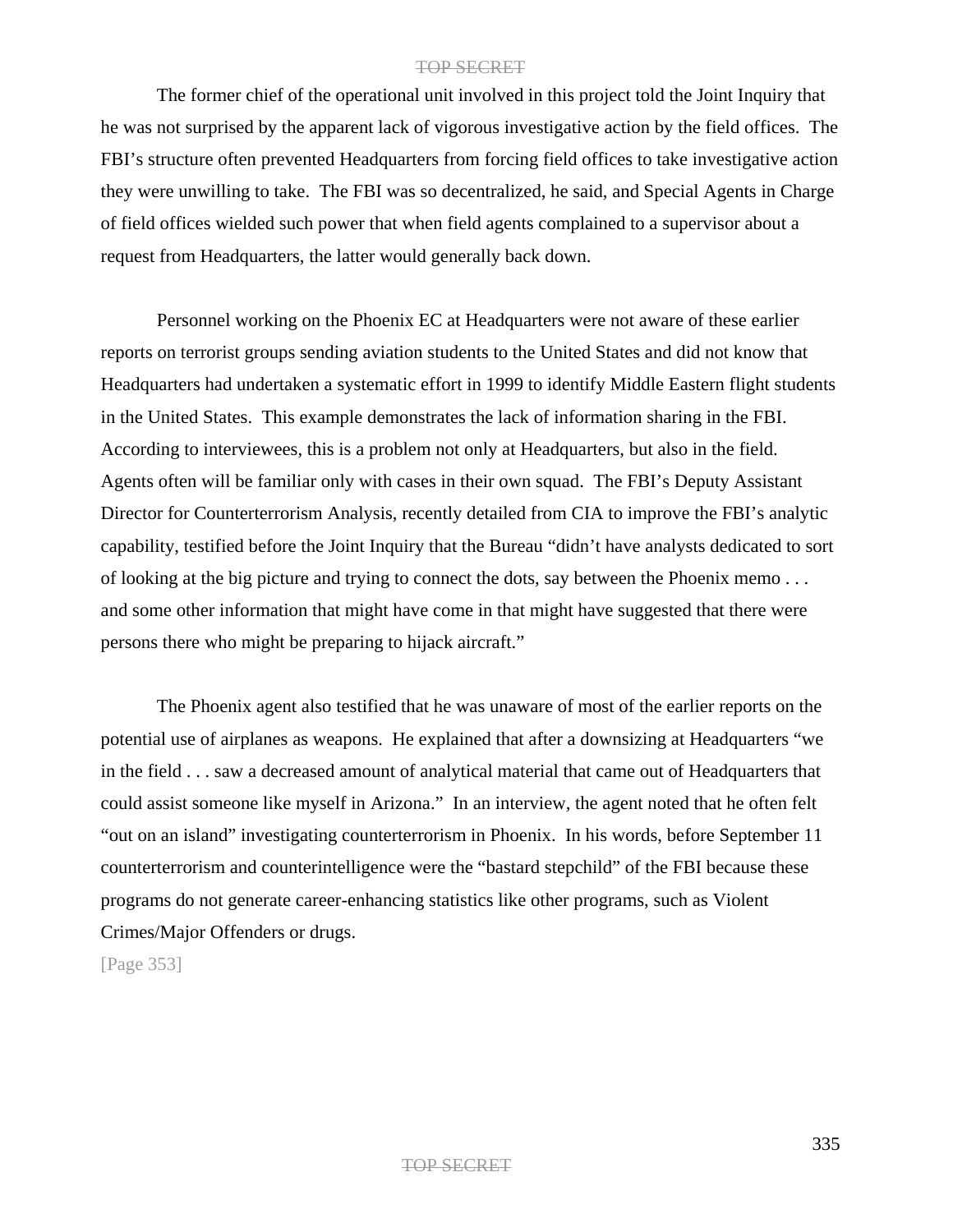## **VIII. Strategic Analysis**

A recurrent theme throughout this Joint Inquiry has been the need for stronger, more focused analytic capability throughout the Intelligence Community. The FBI had fewer than ten tactical analysts and only one strategic analyst assigned to al-Qa'ida before September 11. At CTC, only three analysts were assigned to al-Qa'ida full time between 1998 and 2000, and five analysts between 2000 and September 11, 2001. Including analysts from other CIA components in CIA who focused on al-Qa'ida to some degree, the total was fewer than 40 analysts. DCI Tenet acknowledged at a Joint Inquiry hearing that the number of analysts in the CTC analytic unit working on Bin Ladin and al-Qa'ida was "too small" and "we should have had more analysts than we did."

NSA had, in all, approximately [- ] analysts in its Counterterrorism "Product Line," supported by analysts in other lines. Throughout 2001, the Counterterrorism Product Line had a standing request for an additional [- ] SIGINT analysts, but there was little expectation that such a large request would be satisfied. Moreover, requirements for NSA's Arabic linguists were substantial. Before September 11, only [-**]** language analysts were working "campaign languages," such as Arabic, Pashto, and Dari. Today that number is almost  $[-]$ , but requirements continue to increase.

When CTC was created in 1986, DIA's analytic capability remained as a parallel analytic organization. In 1993 or 1994, DIA began a concerted effort against Bin Ladin, with a total authorized strength of 80 terrorism analysts.

# **A. The Intelligence Community's Lack of Strategic Analysis**

The Intelligence Community's analytic focus on al-Qai'da was far more oriented toward tactical analysis in support of operations than on strategic analysis intended to develop a broader understanding of the threat and the organization. For example, the DCI's National Intelligence Council never produced a National Intelligence Estimate on the threat al-Qa'ida posed to the United States. According to an August 2001 CIA Inspector General report, CTC analysts only had time to focus on crises or short-term demands and "did not have the time to spot trends or to [page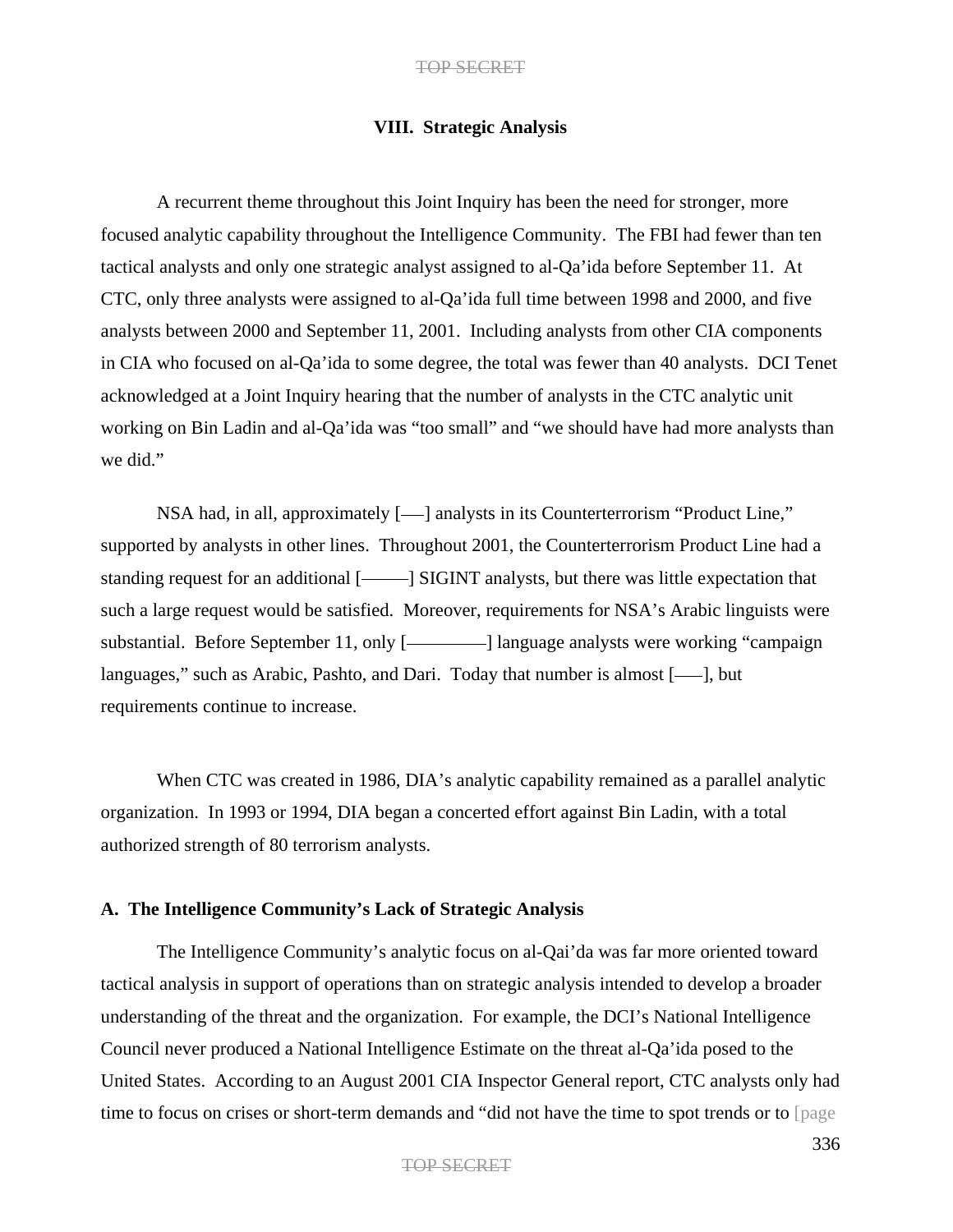354] knit together the threads from the flood of information." Commenting on the CTC's analytic record, the Director of Terrorism Analysis explained during a Joint Inquiry hearing:

> [W]hile the unit's production had gone up dramatically—particularly in the area of current intelligence where the increase had been more than double—production of strategic research had, in fact, remained flat. Earlier correction of these shortcomings would not have enabled us to produce explicit tactical warning of the September 11 plot—the available data was only sufficient to support the strategic warning we indeed provided – but we did recognize our shortcomings and took several steps to address them.

In a Joint Inquiry hearing, DCI Tenet explained the importance of strategic analysis:

[T]he single lesson learned from all of this is the strategic analytical piece of this has to be big and vibrant to give you the chance to be predictive, even when you don't have much information to go on. I think it's a very important point. We've made a lot of progress.

FBI witnesses identified little, if any, strategic analysis against domestic al-Qa'ida activities before September 11, 2001. The Chief of the FBI's National Security Intelligence Section testified to the Joint Inquiry that the FBI had "no analysts" dedicated to strategic analysis before September 11. In fact, as of that date, the FBI had only one analyst working on al-Qa'ida. FBI Assistant Director for Counterterrorism Dale Watson testified that he could not recall any instance where the FBI Headquarters analytical unit produced "an actual product that helped out."

In regard to the September 11 attacks, witnesses confirmed the Bureau's failure to connect information on al-Mihdhar, al-Hazmi, Moussaoui, and the FBI Phoenix memorandum in the summer of 2001. The FBI's Deputy Assistant Director for Counterterrorism Analysis, recently detailed from the CIA to improve the FBI's analytic capability, testified before the Joint Inquiry that the Bureau "didn't have analysts dedicated to sort of looking at the big picture and trying to connect the dots, say between the Phoenix memo and Moussaoui and some other information that might have . . . suggested that there were individuals there who might be preparing to hijack aircraft."

One of the primary reasons there was so little focus on strategic analysis in the Intelligence Community may have been the perception that operational matters were more [page 355] important to counterterrorism missions than analysis. Consistent with its traditional law enforcement mission, the FBI was, before September 11, a reactive, operationally-driven

#### TOP SECRET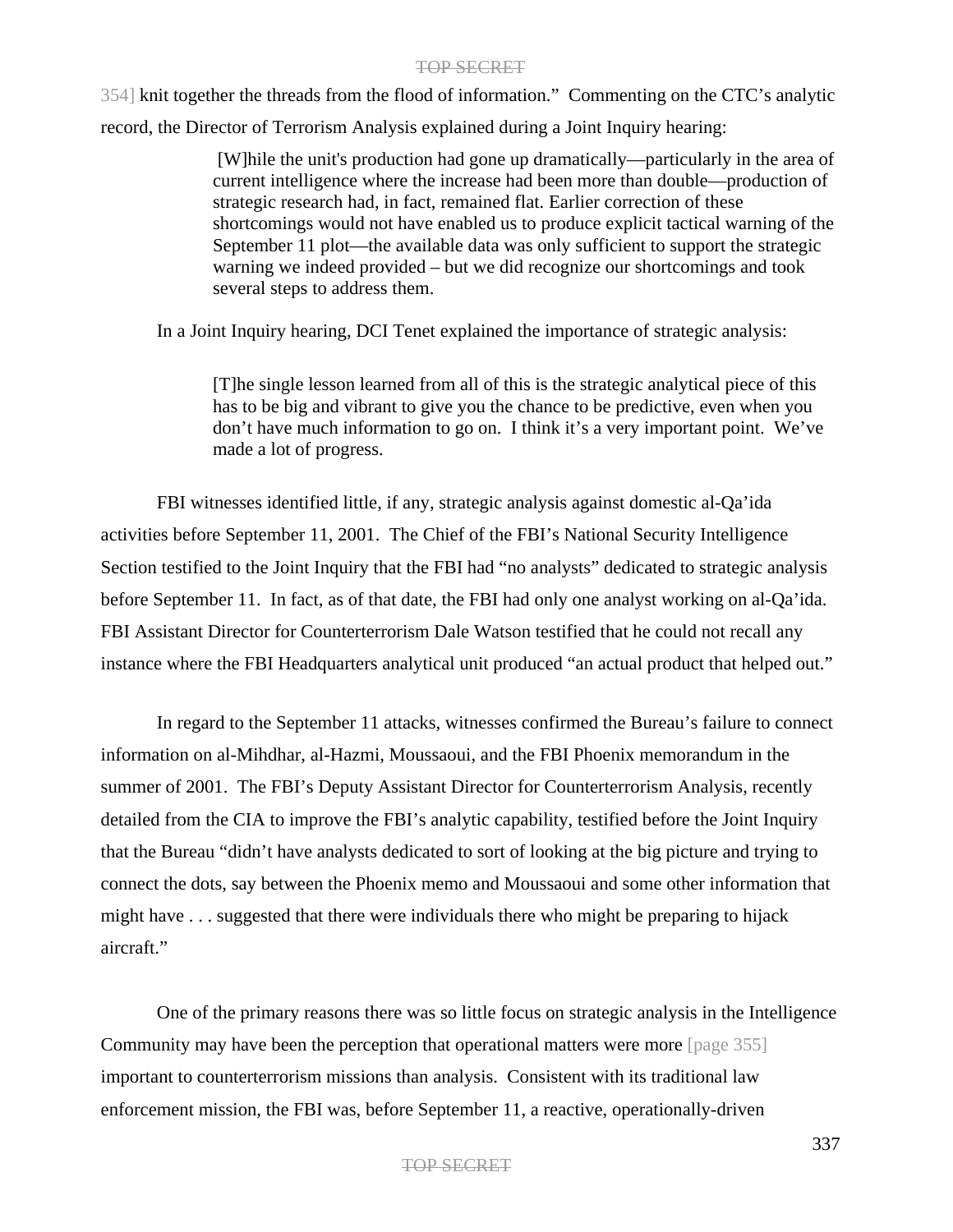organization that did not value strategic analysis. While FBI personnel appreciated case-specific analysis, most viewed strategic analytic products as academic and of little use in on-going operations. The FBI's Assistant Director for Counterterrorism acknowledged in Joint Inquiry testimony that the reactive nature of the FBI was not conducive to success in counterterrorism:

> No one was thinking about the counterterrorism program what the threat was and what we were trying to do about it. And when that light came on, I realized that, hey, we are a reactive bunch of people, and reactive will never get us to a prevention and what we do. . . . Is there anybody thinking and where's al-Qa'ida's next target? And no one was really looking at that.

The Assistant Director also acknowledged the difficulty of going beyond the FBI's traditional case-oriented approach:

> We will never move away from being reactive. We understand that. And that's what people want to talk about most of the time is how's that case going in East Africa, or how's the *USS Cole* investigation going? But if you step back and look at it strategically you need to have people thinking beyond the horizon and that's very difficult for all of us. It's particularly difficult for law enforcement people.

A former CTC Chief also told the Joint Inquiry that in CTC:

We have underinvested in the strategic only because we've had such near-term threats. The trend is always toward the tactical. . . . The tactical is where lives are saved. And it is not necessarily commonly accepted, but strategic analysis does not … get you to saving lives.

In Joint Inquiry testimony, the FBI's Deputy Assistant Director for Counterterrorism Analysis explained that, before September 11, strategic analysis was the FBI's "poor stepchild." As a result, strategic analysts were often marginalized by operational units and rarely, if ever, received requests from operational sections for assessments of pending al-Qa'ida cases.

In 2000, FBI management aggravated this situation by transferring five strategic analysts, who had been working on al-Qa'ida matters, to operational units to assist with ongoing cases. [Page 356] According to a former Chief of the International Terrorism Analytic Unit, this "gutted" the analytic unit's al-Qa'ida expertise and left it with little capacity to perform strategic analysis.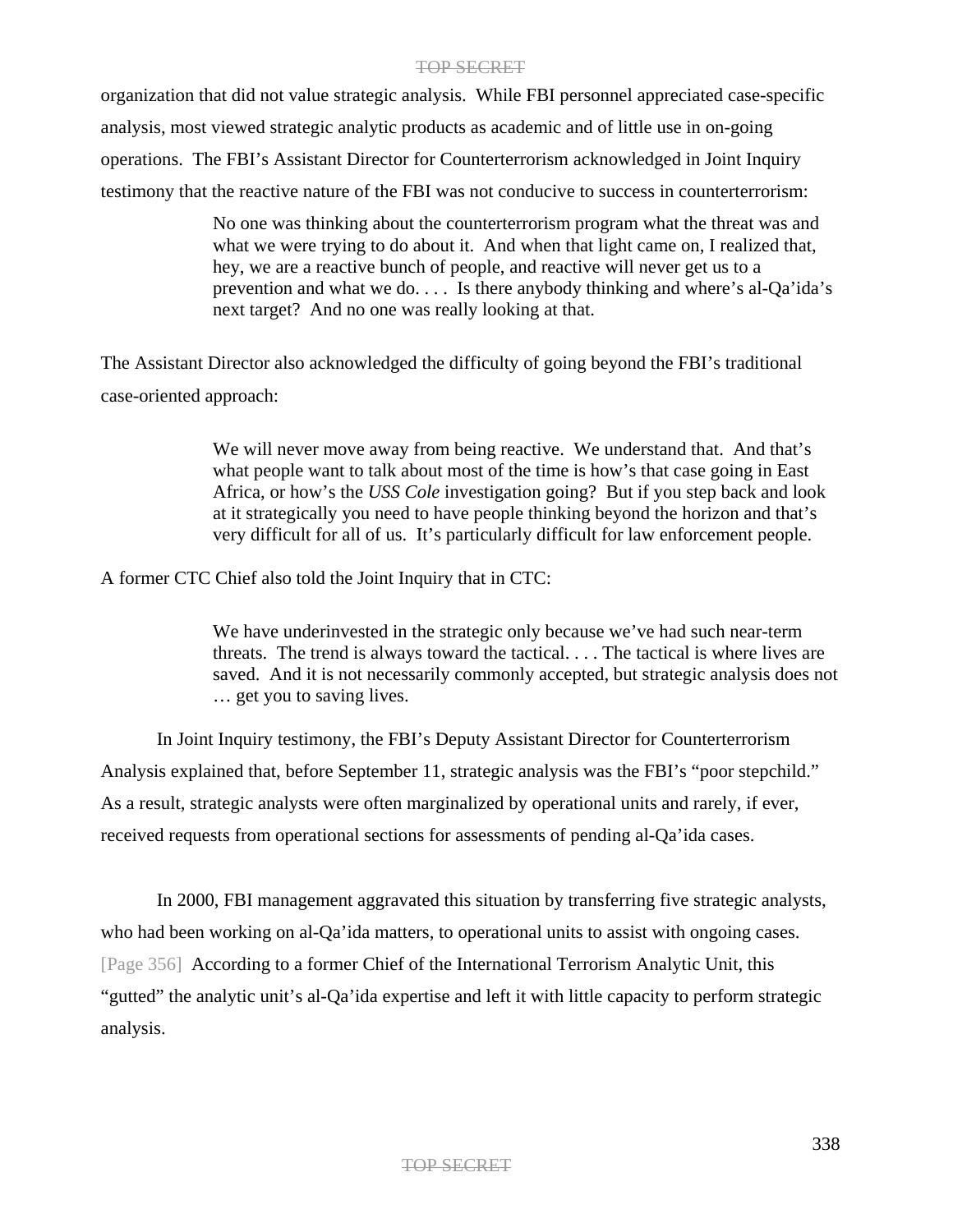Concerns about protecting criminal prosecutions also limited the FBI's ability to utilize strategic analytic products. In interviews, some analysts said they frequently were told not to produce written analyses, lest they be included in discovery during criminal prosecutions. FBI analysts were further hindered because of the limitations of the FBI's information technology.

The Bureau has had little success in building a strategic analytic capability, despite numerous attempts before September 11 to do so. For example, in 1996, the FBI hired approximately 50 strategic analysts, many with advanced degrees. Most of those analysts left the Bureau within two years because they were dissatisfied with the role of strategic analysis at the FBI.

CTC analysts also expressed concern that their opinions were not given sufficient weight. A CTC manager confirmed that CIA operations officers in the field resented tasks from analysts because they did not like to take direction from the Directorate of Intelligence. Despite the need for increased analytic capability, CTC reportedly refused to accept analytic support from other agencies in at least two instances before September 11. Both FAA and DIA informed the Joint Inquiry that CTC management rebuffed offers of analytic assistance because the agencies wanted in return greater access to CTC intelligence, particularly intelligence about CIA operations.

NSA analysts told Joint Inquiry staff that the CTC viewed them as subordinate, like an "ATM" for signals intelligence. The analysts attempted to accommodate CTC requests for information by focusing on short-term operational requirements, sometimes at the expense of more thorough analysis, even changing reporting formats because CTC did not like NSA analyst comments to be embedded in the text of the reports. Several NSA analysts also stated their belief that the DCI will always side with the CIA's CTC operational personnel over NSA analysts in the event of agency disagreements.

## [Page 357]

### **B. Analyst Qualifications and Training**

The Joint Inquiry explored the extent to which analysts were inexperienced, undertrained, and, in some cases, unqualified for the responsibilities they were given. At the CTC, analysts were a relatively junior group before September 11 with three years experience on the average, in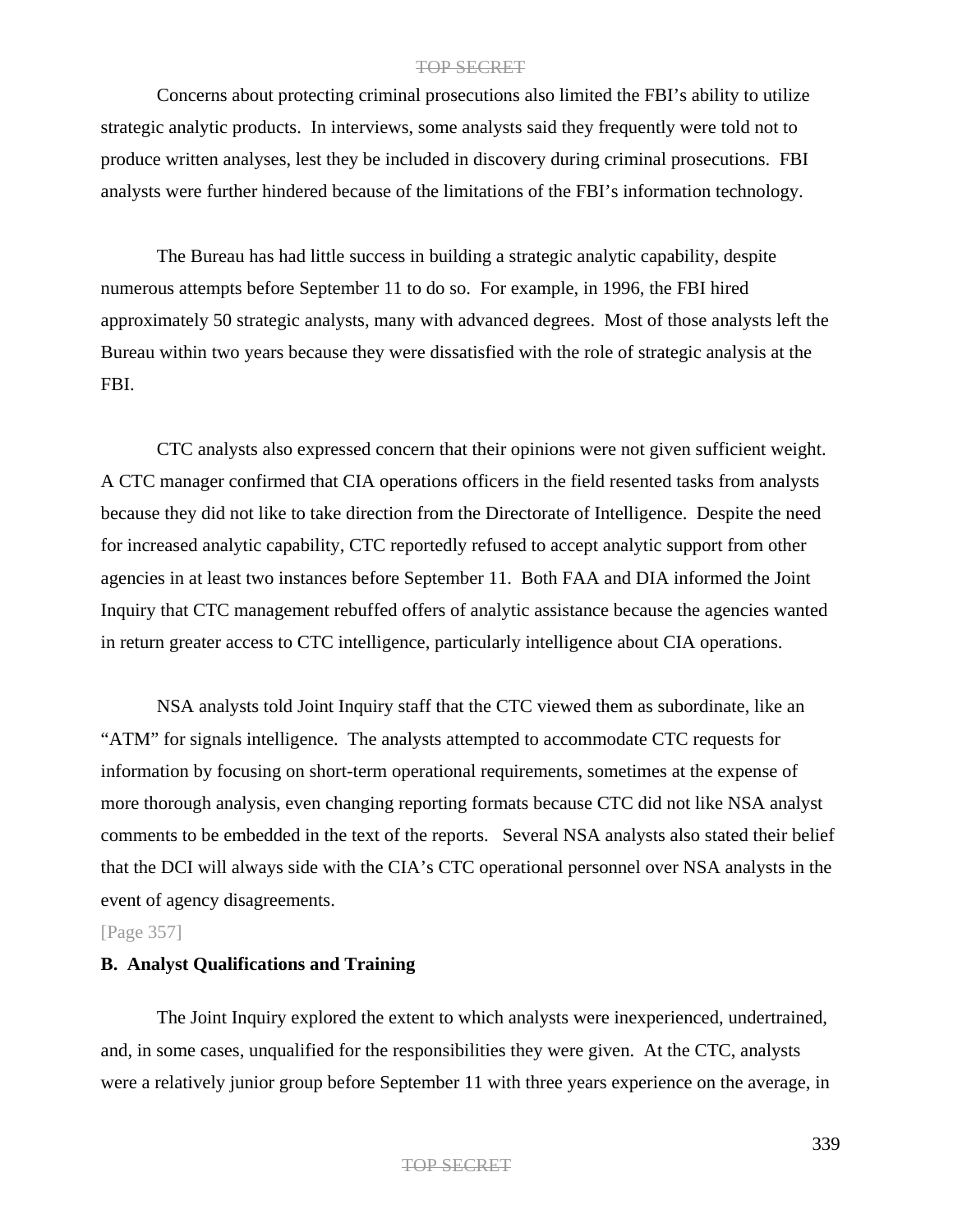contrast to eight years for analysts in the CIA's Directorate of Intelligence. The Director of

Terrorism Analysis explained during a closed hearing:

We had some analysts who had been on the terrorism target for some time, but . . . our biggest concentration was people at about the three to four years of experience, so we had a few senior analysts, a large cadre of very good, very experienced when we hired them, but nevertheless they hadn't had the ten years, fifteen years on the account that you would want. There's a historical reason for that. In the Counterterrorist Center, when it was founded, people were brought in on a rotational basis and worked there for two years, and then they went back to their home office. So you hadn't built up that skill back in the late eighties and nineties. Starting in about '97 the Counterterrorist Center had a career service, a nurturing expertise-building service. So by 2000, when I arrived in the Center, what you had is the new people who had been hired into that career service who were reaching their own, but still in the beginning part of their careers.

A January 2002 FBI internal study found that 66% of the FBI's 1200 "Intelligence Research Specialists," or analysts, were unqualified. This problem was compounded by the fact that newly assigned analysts received little counterterrorism training. As the Chief of the FBI's National Security Intelligence Section told the Joint Inquiry:

> While there was no standardized training regimen, other than a two-week basic analytical course, training was available on an ad hoc basis and guidance was provided by both the unit chiefs of the analytical units and the FBI's Administrative Services Division. The development of a standardized curriculum, linked to job skills, and career advancement was being planned . . . , but it was never implemented.

A senior CTC supervisor testified at a Joint Inquiry hearing that CTC did not have enough analysts with sufficient experience to produce sophisticated, in-depth analysis in the quantities needed. In the same hearing, the FBI's Deputy Assistant Director for Counterterrorism Analysis testified that FBI analysts "had great expertise on investigations, [but] were not in a position to see the big picture [or] connect the dots." As a result, the FBI's [page 358] Counterterrorism Division had great difficulty in producing integrated intelligence assessments that provided early warning of emerging threats. Finally, the Chief of DIA's Joint Intelligence Task Force for Combating Terrorism concluded, "We are probably still in the business of describing potentials more than we are able to really render predictive analysis." That testimony reinforces an observation by a DIA senior official with broad experience in counterterrorism that Intelligence Community analysts largely perform descriptive analysis, and interpretive analysis skills have not been encouraged or built into the workforce.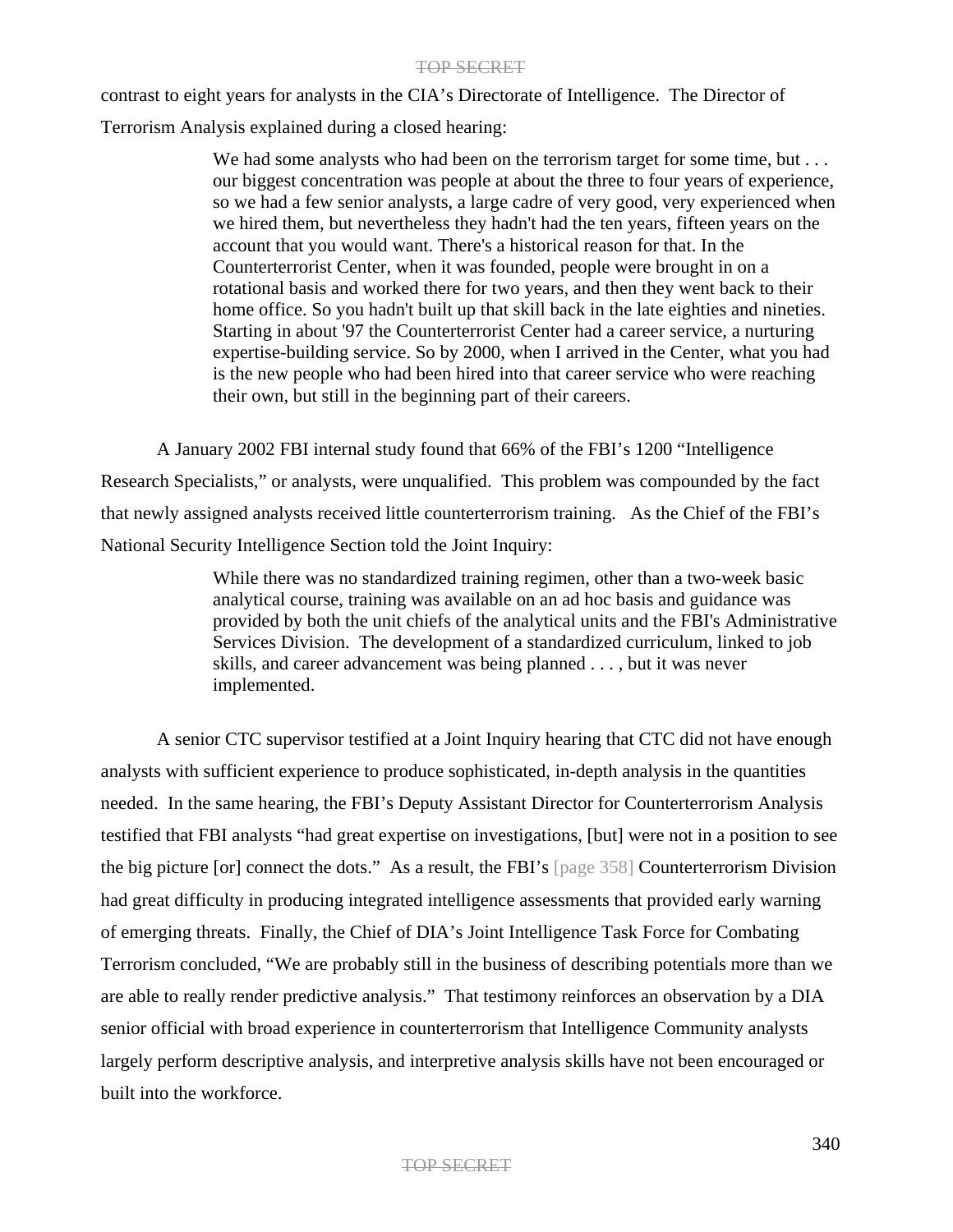Former NSA Director William Odom also focused on training in materials he submitted to the Joint Inquiry:

> [Although] the Intelligence Community's system of education and training is extensive, diverse, specialized — and fragmented . . . it lacks three key elements. First, nowhere is a common doctrinal understanding of intelligence functions and processes documented and taught to all Intelligence Community management and executive leadership personnel. Second, the teaching of Community-wide resource management has been generally neglected. Third, there is no educational emphasis on senior executive leadership and staff training.

## **C. Analysts' Access to Information**

The Joint Inquiry was also told that all-source counterterrorism analysis suffered because analysts not located at CTC had limited access to "raw material" in FBI counterterrorism investigations, including Foreign Intelligence Surveillance Act information, unpublished NSA information and CIA operations cables. The Special Assistant for Intelligence at DIA testified about the extent of these problems:

> In my opinion, one of the most prolonged and troubling trends in the Intelligence Community is the degree to which analysts, while being expected to incorporate all sources of information into their assessments, have been systematically separated from the raw material of their trade. . . . At least for a few highly complex high stakes issues, such as terrorism, where information by its nature is fragmentary, ambiguous and episodic, we need to find ways to emphatically put the "all" back in the discipline of all-source analysis.

At the FBI, information access continues to be frustrated by serious technology shortfalls.

The Bureau's Deputy Assistant Director for Counterterrorism Analysis told the Joint Inquiry:

[page 359]

There were a variety of problems in sharing information, not only with other agencies, but within the Bureau itself. This was and is largely attributable to inadequate information technology. In a nutshell, because the Bureau lacks effective data mining capabilities and analytical tools, it has often been unable to retrieve key information and analyze it in a timely manner - and a lot probably has slipped through the cracks as a result.

Following the attack on the *USS Cole*, DIA recognized the need for better information sharing and initiated the Joint Terrorism Analysis Center. The DIA Special Assistant for Intelligence testified: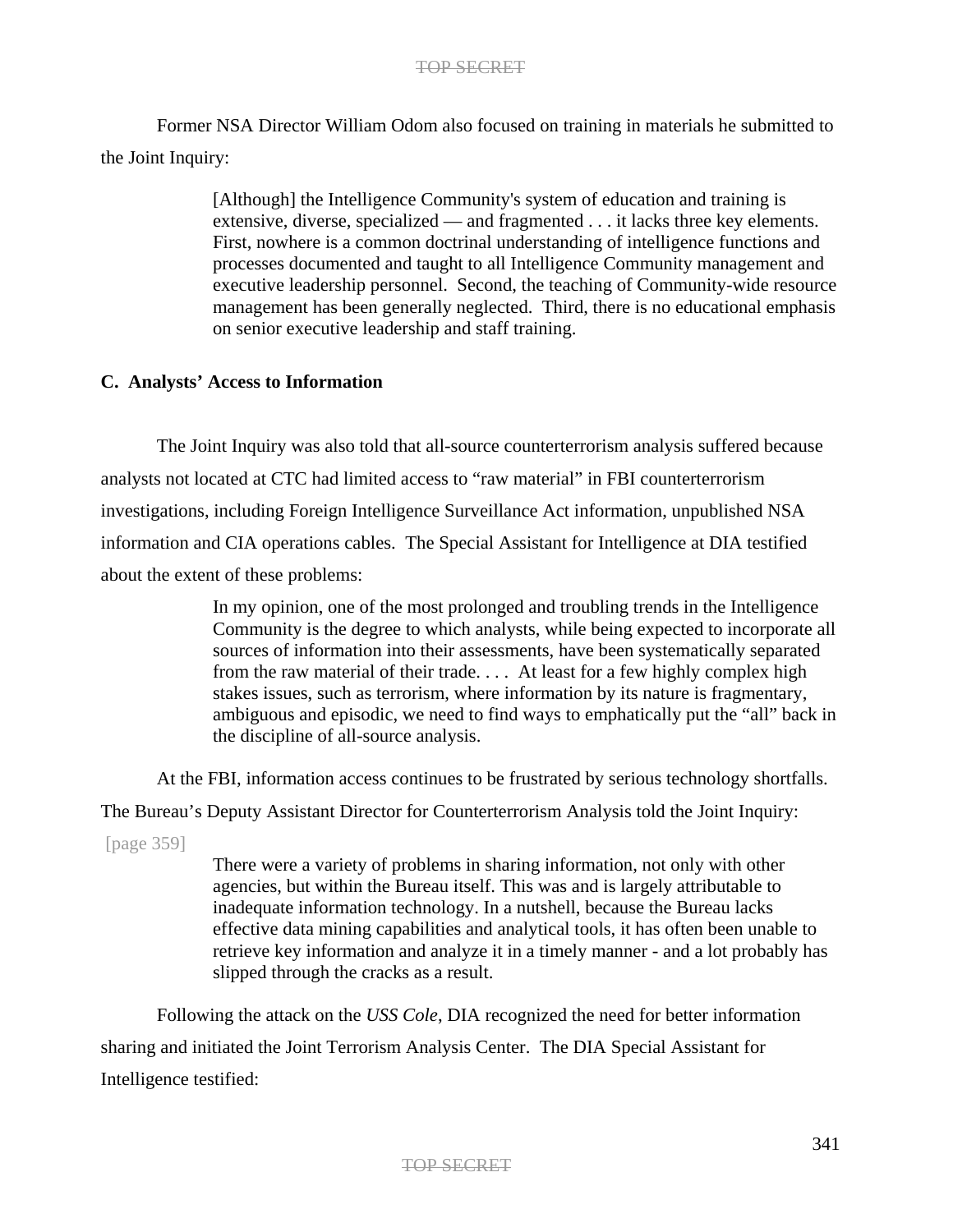. . . a specific aspect of the concept of operations was its provisions for a highlyprotected merged data base containing all U.S. intelligence on terrorism, regardless of sensitivity, sourcing or collection methods. This was a Director of DIA initiative to overcome the evident vulnerabilities posed by insufficient intelligence sharing within the U.S. Intelligence Community. Although Intelligence Community principals endorsed the idea at the time and since, it has so far not been implemented. . . . Legacy rules, policies, interpretation of regulations, and agency cultures continue to impede information and data sharing. As a result, we cannot bring our full analytical power to bear on the terrorist threat, nor can we provide the best possible support to military planners, operators, decision makers or to other consumers of intelligence. . . . [P]rogress is being made and there are positive developments under way. But so far remedies remain insufficient to the magnitude of the problem.

Witnesses also described a lack of collaboration among analysts within the Intelligence Community. Terrorist-related intelligence often consists of small fragments of seemingly disparate information. Information that may seem unimportant to one agency may be critical to another. Capitalizing on the analytical strengths of each intelligence agency to understand the terrorist target from different angles should be paramount. Unfortunately, there was no mechanism in place to enable inter-agency collaboration. A former CTC Director of Terrorism Analysis described the problem:

> I think the only way to overcome the various cultures of the various agencies is to force the interaction . . . where you're putting people together and getting the understanding. You do find out there are real concerns. People aren't trying to be jerks on purpose. They have problems and you start finding out about those and learning how to work with those.

#### [Page 360]

Although it was established with the intention that it would be the Intelligence Community's hub for counterterrorism activities, some suggested that CTC's operational focus significantly overshadowed collaborative strategic analysis. In interviews, NSA analysts, for example, said that CTC viewed them as subordinate, despite the value of their products. Constructive CTC feedback on their reports was rare. A positive step was taken in early 2001 when NSA and CTC analysts began holding bi-weekly video teleconferences, but these were suspended following September 11 due to workload demands.

DIA analysts reported that their efforts are not fully appreciated by CIA. According to a senior DIA official, a lack of trust on the part of collectors and all-source analysts underlay the failure of the CIA to share information with the rest of the Intelligence Community concerning the January 2000 Malaysia meeting that involved at least two of the September 11 hijackers.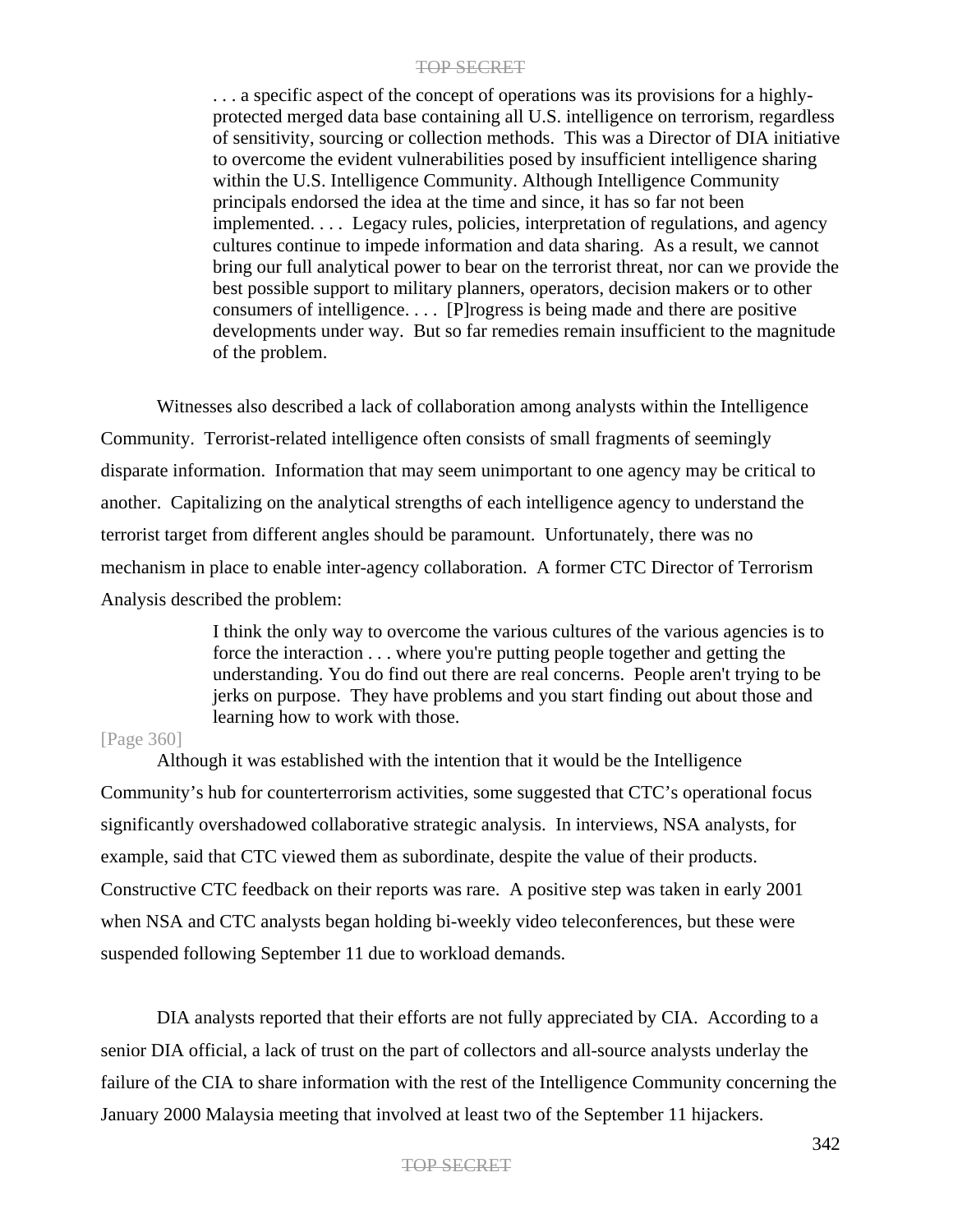Another component of collaboration is understanding the culture and information requirements of other intelligence agencies. NSA regularly sends liaison personnel to other intelligence agencies to help NSA customers better understand its products. Currently there are [-| NSA analysts assigned to CTC; before September 11, there were [-| ]. There also are [-NSA analysts at the FBI; before September 11, there were [--]. These analysts often do double duty as NSA liaison and by working on projects for the offices to which they are assigned.

Conversely, no CIA analyst and only one FBI analyst works in NSA's Counterterrorism Product Line. The lack of Intelligence Community representation at NSA reportedly prevents collaboration and insight into how customers use NSA products. Over a year ago, for example, a CIA analyst agreed to an assignment at NSA. While there, she was able to scour unpublished NSA transcripts for lead information, such as [-**]**, of utility to CTC operations. She left after four months without a replacement, despite CTC's increasing need for leads. While the CIA analyst was at NSA, she had access to the CIA computer network, which is not otherwise available to NSA analysts. The CIA detailee conducted searches of CIA operational cables to determine how NSA products were being used by CTC and to check lead information relevant to NSA. These NSA analysts found the information very useful. When the detailee left, the CIA computer access left as well. A senior NSA analyst said that, if her office had daily [page 361] access to CIA [ $\longleftarrow$ ] cable traffic, its productivity could increase dramatically with immediate insight into [- ] requirements and lead information. Currently, the responsibility for reviewing CTC [- | | cables for lead information falls to overworked NSA analysts assigned to CTC who usually conduct these searches "when they have the time."

## **D. Language Skills**

[Witnesses emphasized for the Joint Inquiry the critical importance of language skills in counterterrorism analysis. The linguistic expertise needed to identify, analyze, and disseminate intelligence relating to the al-Qa'ida threat includes an understanding of colloquial expression in [--] "terrorist languages" and dialects. [-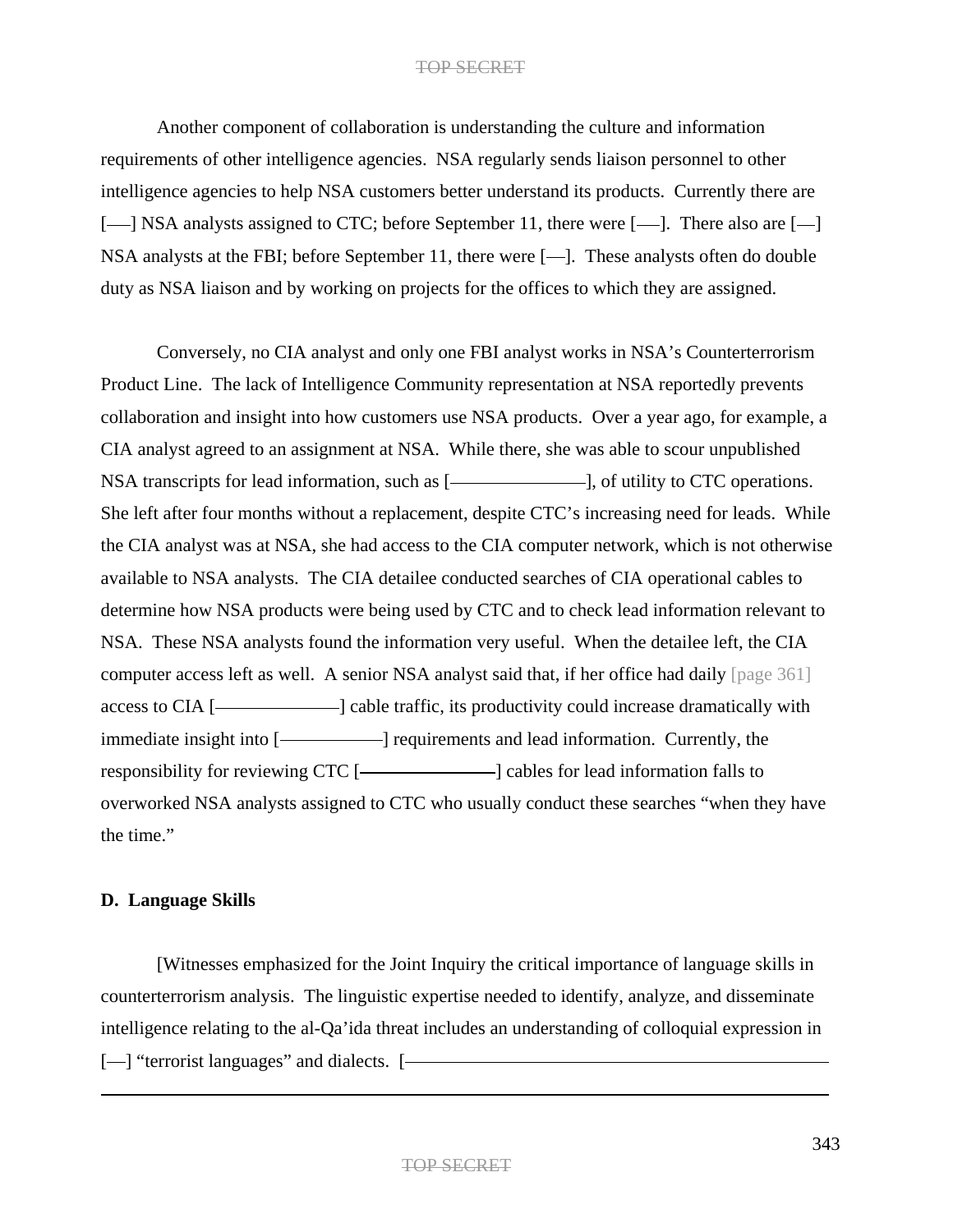-. The majority of Intelligence Community language employees, however, do not have the skills necessary to understand terrorist communications.

[According to NSA's Deputy Director for Analysis and Reporting, "[a]nalyzing, processing, translating, and reporting al-Qa'ida related [-**]** communications requires the highest levels of language and target knowledge expertise that exists." Communicants speak all major Arabic dialects, making analysis linguistically and conceptually challenging. Evaluating these communications requires considerable subject-matter expertise in Islam in general and Islamic extremist thought in particular to ensure accurate interpretation. Very few NSA Arabic language analysts have done any graduate work in Islamic Studies, [

 $\frac{1}{2}$ . The

targeted person lives in and understands life in a thoroughly Islamic milieu that is reflected in that person's communications].

[The level of language expertise needed to work on the counterterrorist threat is very high. Subject-matter knowledge is necessary in explosives, chemistry, technical communications, [-**]**, paramilitary operations, weaponry and tactics. Moreover, speakers of Arabic [page 362] and other languages used by al-Qa'ida are in demand: Arabic linguists are also sought for such important issues [-ign] as other regional and terrorist intelligence targets].

The pool of qualified persons from which the Intelligence Community can draw to meet this challenge is very small and includes persons with military experience, university students, and those with native background or extensive experience in particular countries. Very few U.S. college graduates have more than a limited capability in Arabic. According to the 2002 Integrated Postsecondary Education Data System statistics, American colleges granted only six degrees in Arabic in the survey year, 183 in Chinese, and 339 in Russian. U.S. colleges or universities offer degrees in languages that are critical in countering the terrorist threat, such as Dari, Pashto, Punjabi, Persian-Farsi, Hindi, Urdu, Turkmen, Tadjik, Tagalog, Somali, Kurdish, Chechen, or Uzbek.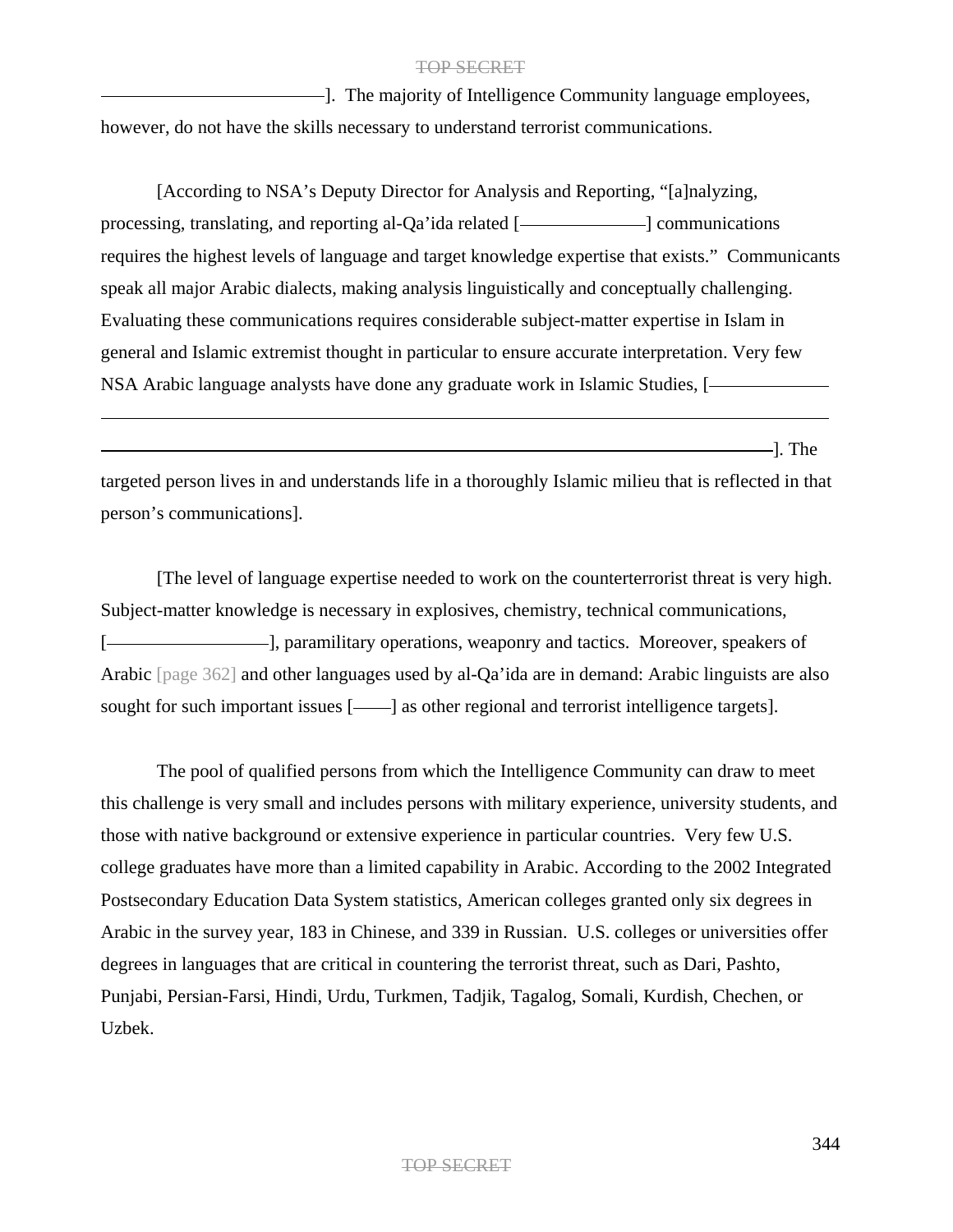In sum, the Joint Inquiry was told that the quality of Intelligence Community counterterrorism analysis affected not only its strategy and operations, but also the ability of U.S. Government policymakers to understand threats and make informed decisions. Several current and former policymakers provided testimony underlining the importance of intelligence analysis. For example, Mr. Clarke, former National Coordinator for Counterterrorism, explained:

> The FBI did not provide analysis. The FBI, as far as I could tell, didn't have an analytical shop. They never provided analysis to us, even when we asked for it, and I don't think that throughout that ten-year period we really had an analytical capability of what was going on in this country.

Former National Security Advisor Sandy Berger implied in his testimony that the U.S.

Government has often relied too heavily on analytic expertise within its own ranks:

I think we live in a world, Congressman, in which expertise increasingly does not exist in the government. It's a very complicated world. And the five people who know Afghanistan the best or Sierra Leone the best are probably located either in academia, think tanks or in companies, not to devalue the people of the government. So we have to find a way in my judgment to integrate the expertise that exists on the outside with the information that exists on the inside.

[Page 363]

## **IX. Views of Outside Experts on the Intelligence Community**

The Joint Inquiry interviewed and took testimony from many leading experts on the Intelligence Community. The experts touched on a wide array of topics, but much of the discussion revolved around four issues: setting priorities, strategy against international terrorism, reform of the Intelligence Community, and counterterrorism within the United States. Included in the record are, for example, the testimony and statements of several seasoned observers: Lee Hamilton, former chairman of the House Permanent Select Committee on Intelligence, Judge William Webster, former Director of the Federal Bureau of Investigation and the Central Intelligence Agency, General William Odom, former Director of the National Security Agency; Frederick Hitz, former CIA Inspector General; former Senator Warren Rudman, co-chairman of the U.S. Commission on National Security/21<sup>st</sup> Century; and former Governor James Gilmore, chairman of the Advisory Panel to Assess Domestic Response Capabilities for Terrorism Involving Weapons of Mass Destruction.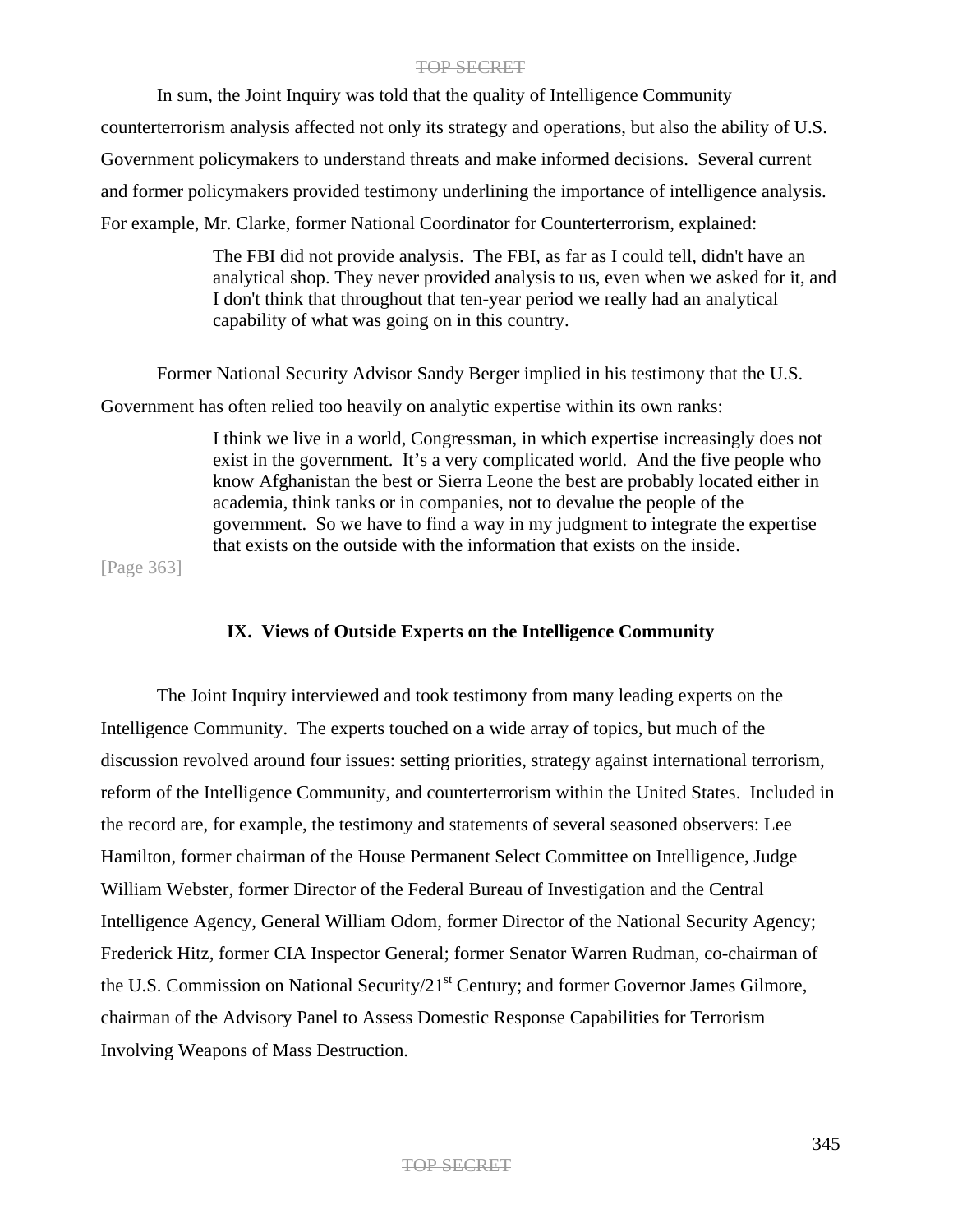## **A. Setting Priorities**

Former Congressman Hamilton placed "first" on his list of reforms setting "clear priorities for the Intelligence Community." Because demand for intelligence by policymakers has become "insatiable," the Congressman argued, the Intelligence Community has become "demand driven" and "there are simply too many intelligence targets, products, and consumers." Since the end of the Cold War, there has not been a "clear set of priorities" within the Intelligence Community and, consequently, there has not been an ordered allocation of resources.

In addition, Former Congressman Hamilton noted that generally "responsibility [has been] on the consumer of the intelligence in both the Legislative and the Executive branches to set forward in some orderly manner the priorities," and he called on the National Security Council to provide guidelines for "long-term strategic planning." The two most important [page 364] priorities, he urged, should be "combating and preventing terrorism" and "preventing the proliferation of weapons of mass destruction."

### **B. Strategy And Organization**

Senator Rudman brought to the Joint Inquiry's attention a 1996 recommendation of the Aspin/Brown Commission on Roles and Capabilities of the United States Intelligence Community, "a distinguished group of Americans who spent a lot of time looking in advance of 9/11 at precisely the things that [the Joint Inquiry is] looking at post-9/11." Under the heading, "The Need for a Coordinated Response to Global Crime," the Aspin/Brown Commission recommended that, in responding to terrorism and other transnational criminal dangers to the American people, the U.S. Government may have to develop "strategies which employ diplomatic, economic, military, or intelligence measures . . . instead of, or in collaboration with, law enforcement response." This made it essential "that there be overall direction and coordination of U.S. response to global crime." Senator Rudman reflected, "I will tell you that nobody evidently read it."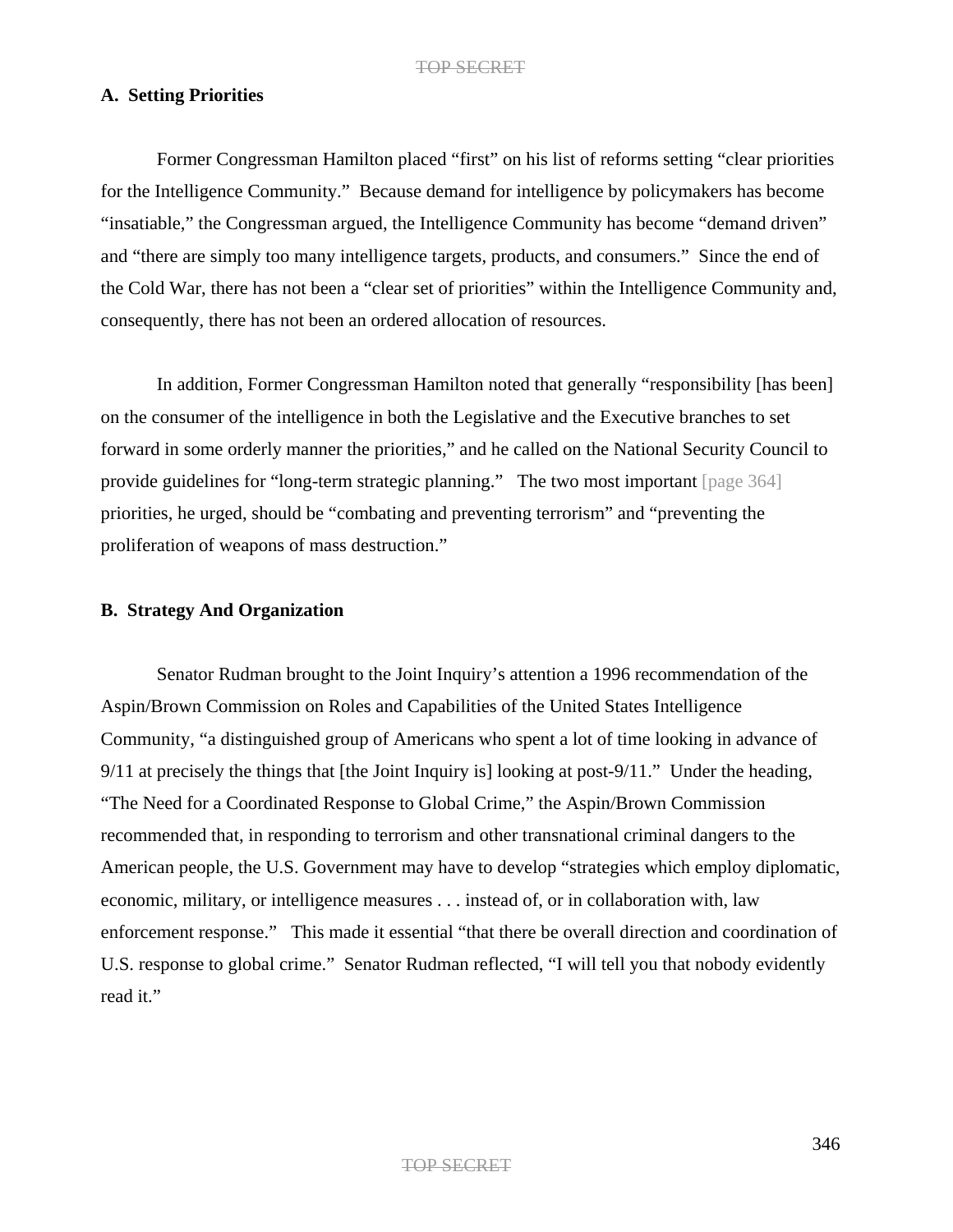Congressman Hamilton stated the broad case for reorganizing the Intelligence Community, which he described as now a "loose confederation" with redundant efforts, imbalances between collection and analysis, and coordination problems:

> The very phrase 'Intelligence Community' is intriguing. It demonstrates how decentralized and fragmented our intelligence capabilities are. . . . New intelligence priorities demand a reorganization of the Intelligence Community. . . . [W]e really are in a new era, and we must think anew.

Joint Inquiry witnesses expressed a range of views on two interrelated questions about the organization of the Intelligence Community:

- -- whether Community leadership should be vested in a new, cabinet-level Director of National Intelligence (DNI) with Community-wide responsibilities beyond those now vested in the Director of Central Intelligence (DCI), particularly with regard to budget planning and execution; and [page 365]
- -- whether the "double-hatting," by which the DCI is also the Director of the Central Intelligence Agency, should be ended so that the DNI becomes the President's principal intelligence advisor with authority to lead the Community, while a separate Director oversees the CIA.

# **C. Should a Strong Director of National Intelligence be Established?**

# Congressman Hamilton testified that:

[w]e need a single cabinet-level official who is fully in charge of the Intelligence Community, a Director of National Intelligence or DNI." To fulfill that role, the DNI "must be in frequent and candid contact with the President[,] have his full confidence . . . have control over much, if not most of, the Intelligence Community budget, and the power to manage key appointments. [Presently, the DCI] does not have this control, and thus [the DCI] lacks authority.

Former National Security Advisor Sandy Berger also stated:

. . . [S]trengthening the DCI's authority to plan, program and budget for intelligence collection, analysis and dissemination will permit much more effective integration of our intelligence priorities and efforts, including better concentration on counterterrorism.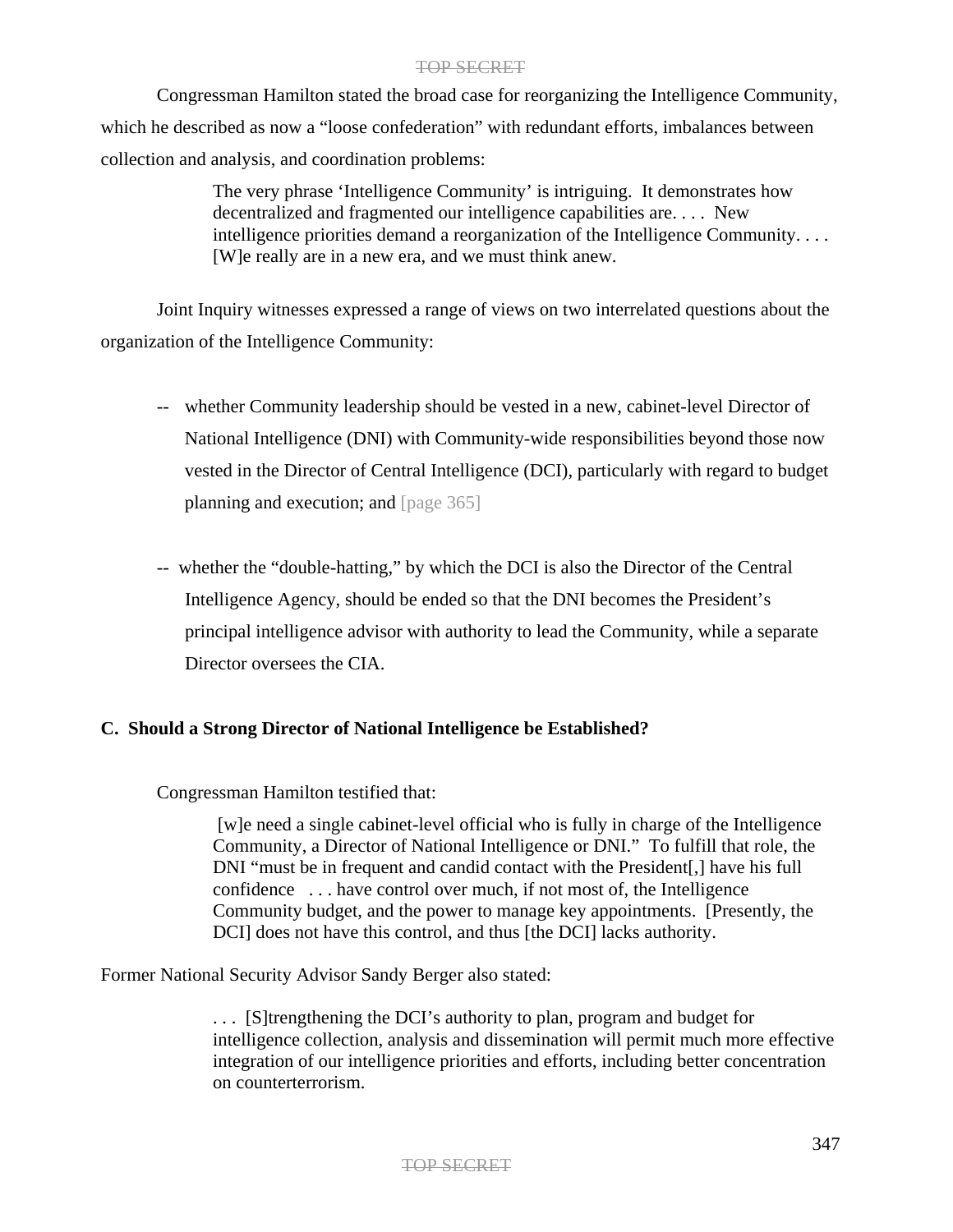A DNI with authority over management and particularly budget, Congressman Hamilton concluded, is important for "responsibility and accountability":

> The person who controls the budget controls the operation. And if you don't have budget authority, you are dramatically undercut in your ability to manage the operation. That's why the bureaucrats fight so hard over budget. Budget is power.

General Odom expressed a limited difference on the extent of the proposed Director of National Intelligence's budget authority: "I think Congressman Hamilton wants more executive budget authority than I do, but otherwise I think we overlap enormously." The General would give the DNI the planning power necessary to take "an overall comprehensive look" at the intelligence budget and assess whether intelligence agencies are adequately funded. He would not give the DNI budget "execution" or "spending" power, which would require that Congress [page 366] rewrite regulations governing Department of Defense spending because NSA, a principal member of the Intelligence Community, is a component of the Department of Defense.

## **D. Should the Same Person be both DNI and Director of the CIA?**

Several experts called for separate heads of the Intelligence Community and the CIA. Former National Security Advisor Sandy Berger "encourage[d] the Committees to consider proposals to separate the DCI and CIA Director positions, so the DCI can focus primarily on Community issues and not just CIA concerns." Congressman Hamilton was even more definite: to avoid a "natural bias" toward the CIA, the head of the CIA should not also be the DNI: "You cannot be head of the Intelligence Community and head of the CIA at the same time. There's a conflict there. And I want someone over all that. . . ." General William Odom, former Director of the National Security Agency; added: "The DCI becomes trapped if he's also directing an agency, and therefore he doesn't look at the Community as a whole as much as he could."

Judge Webster disagreed with separate appointments and roles for the head of the Community and the CIA and argued instead for keeping the DCI "double-hatted," but strengthening the DCI role.

> [M]ore emphasis [should be put] on finally addressing the lack of real authority that the DCI has over the Intelligence Community. He does not write the report cards on the agency heads. He does not even pick the agency heads. He has nominal authority over the budget….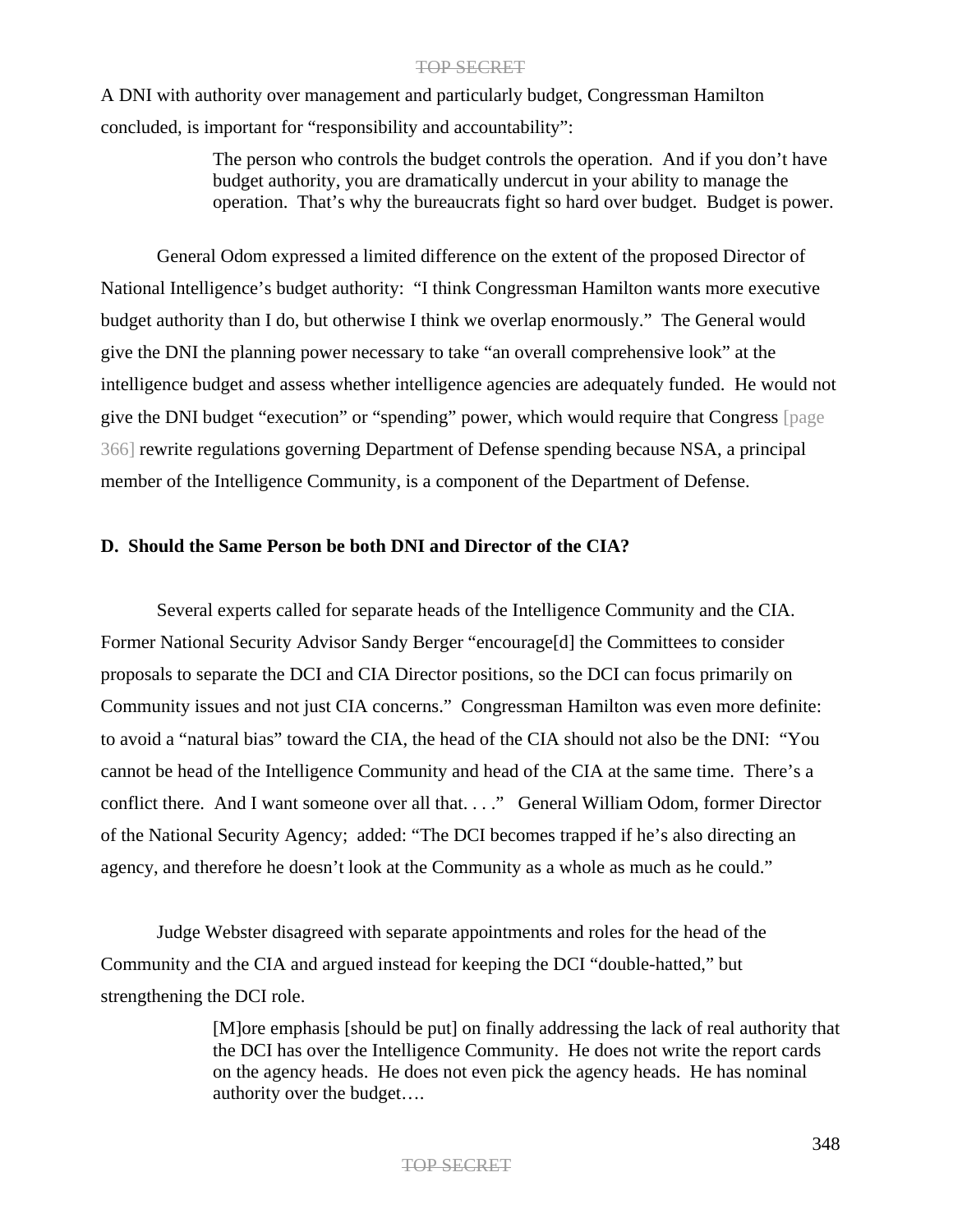Reflecting on his time as DCI, Judge Webster explained that "[o]ccasionally I would issue something that looked nominally like an instruction, it was mostly hoping with a lot of groundwork behind it . . . something would come of it." If the head of national intelligence were placed at the White House "without troops," Judge Webster argued, "it's difficult for me to see how it would be truly effective."

Former CIA Inspector General Fred Hitz agreed with Judge Webster, describing the Secretary of Defense as an "800-pound gorilla" that the DCI has never been able to wrestle to the ground because of the Secretary's responsibility and command authority for defense intelligence [page 367] agencies. Mr. Hitz recommended "realistic" proposals giving the DCI "a kibitzing power over selection of Director of NSA and more collaborative powers with the Secretary of Defense."

Former Congressman Hamilton responded that the Director of National Intelligence should have "real authority and real personnel authority": "I wouldn't put him in the White House, as Judge Webster is suggesting [I would]." General Odom argued that the DNI "has to take some organizational capability with him – he can't just stand out there in an office and be a czar over in the White House." He should have an expanded National Intelligence Council as a reinforcement which together with the DCI's Community management staff give him "a pretty good organizational base." As for limiting change to strengthening the existing DCI position, Congressman Hamilton asserted:

> We're in a new world, and we have to begin to think of ways to structure this. I have heard the argument about strengthening the DCI for 35 years.... It's a move in the right direction. But I don't think it gets us into the new era we're in.

## **E. Counterterrorism within the U.S and Creation of a Domestic Intelligence Agency**

The witnesses addressed the organizational and other challenges to the effective conduct of counterterrorism operations in the United States. To Congressman Hamilton, the CIA and FBI must "fundamentally alter" policies and practices: "The FBI, with its new emphasis on prevention, will have to focus more on counter-terrorism, and the CIA will have to trace international leads to the homeland." Indeed, "the threat of terrorism is going to require an unprecedented overlap between intelligence and law enforcement." Although Congressman Hamilton favored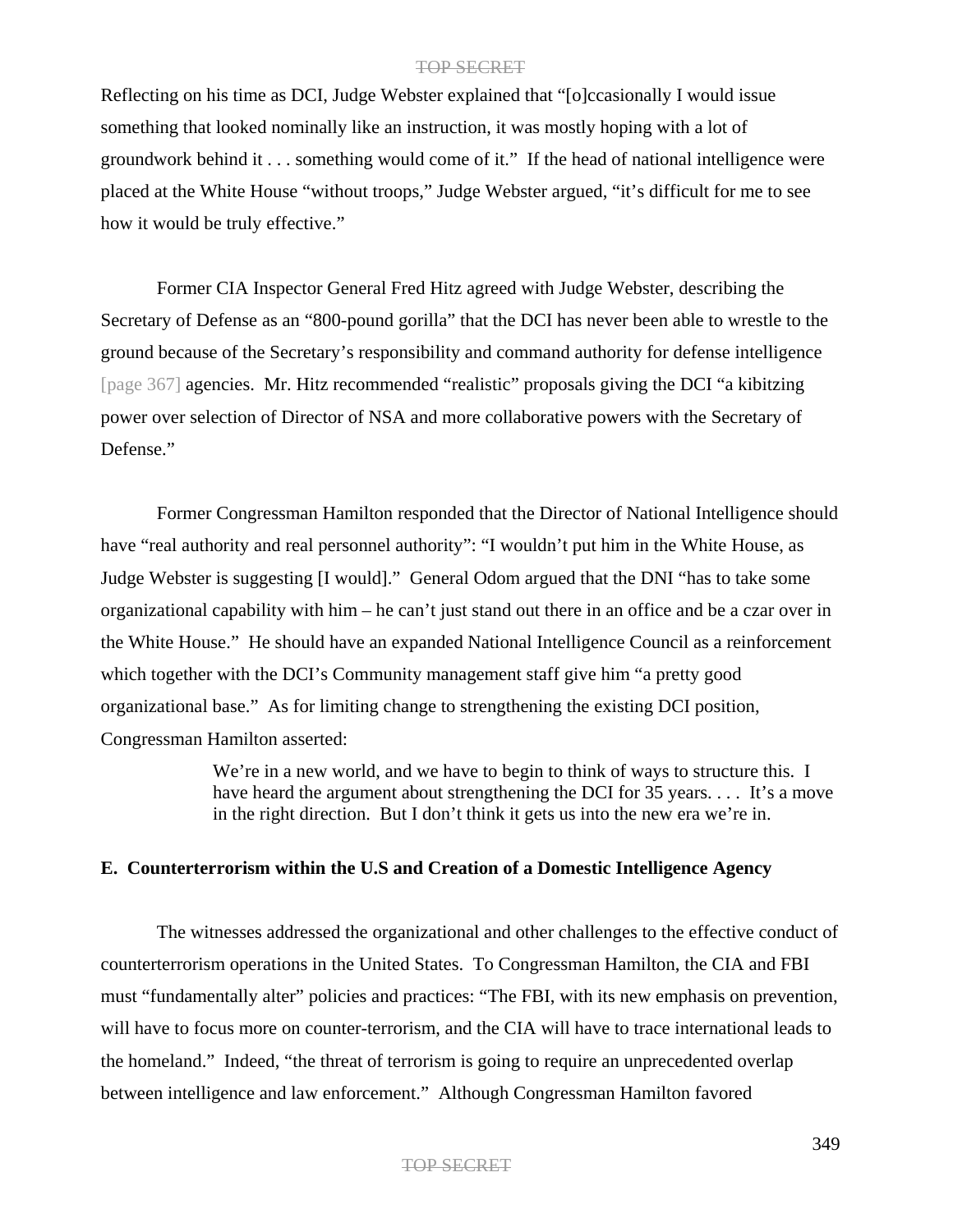restructuring the Intelligence Community so that "resources can be coordinated and agencies aid, not obstruct one another," he did not recommend a new organization to conduct counterterrorism domestically:

> I don't think it's a statutory solution, a legislative solution. . . . Most important, the two agencies will have to share information and work together to infiltrate, disrupt and destroy terrorist cells … If the shortcomings leading up to 9/11 were systemic in nature, the solution lies in better system management, the handling and analysis of vast amounts of information, and the distribution in a timely manner of the key conclusions to the right people.

## [Page 368]

Congressman Hamilton urged recognition of the fact that CIA and FBI have "for a very long period" done their jobs "quite well" and they are now "suddenly confronted with a new world." The decision to transform FBI priorities from law enforcement to prevention is a "huge change," and we cannot expect the Bureau "to turn around on a dime." Rather than new legislation, change "takes leadership, it takes oversight."

In contrast, General Odom argued for a major change in the organization of U.S. counterintelligence and counterterrorism. Counterintelligence, he urged, "is in the worst shape of all." Five agencies have counterintelligence operations – FBI, CIA, and three military services – "with no overall manager." As a consequence, "[t]he parochialism, fragmentation, and incompetence are difficult to exaggerate in the U.S. counterintelligence world." Fragmentation and lack of skills ensures "dismal performance" because "terrorists, like spies, come through openings."

General Odom recommended that the "first step" is "to take [counterintelligence] responsibility out of the FBI, leaving the Bureau with its law enforcement responsibilities, and create a National Counterintelligence Service under the DCI with operational oversight over the [counterintelligence] operations of the CIA and the three military departments in the Pentagon." The new organization would not be given arrest authority, which would remain with the FBI and other law enforcement organizations: "The FBI might be the agency to use [intelligence] to go make arrests and provide the evidence for prosecutions, but the business of locating spies, finding out what they're doing, understanding patentable collection, terrorist infiltrations, et cetera, can be primarily an intelligence operation."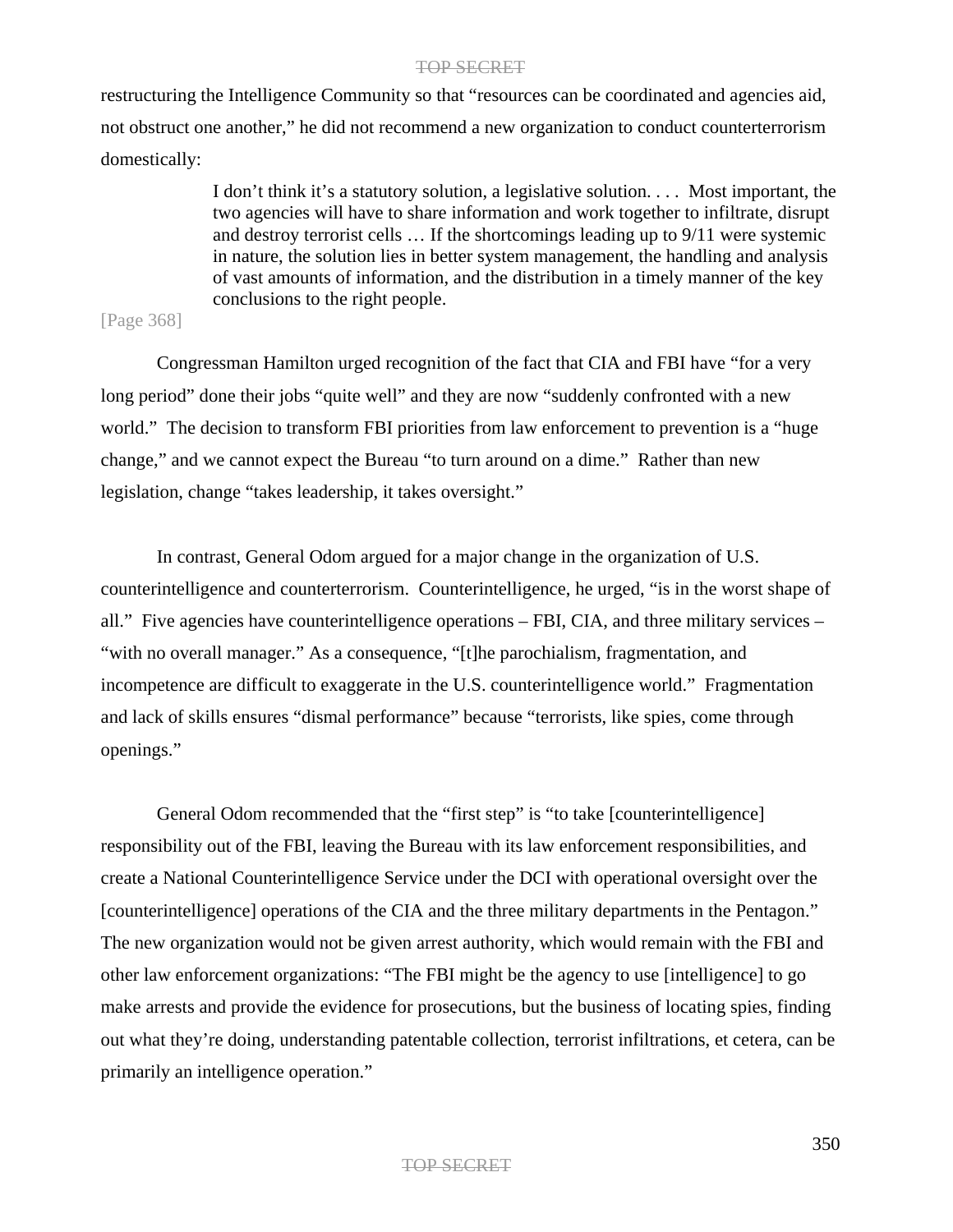Judge Webster did not "warm to the idea of separating counterterrorism from the FBI." He responded to proposals for a separate domestic intelligence service modeled after England's MI-5 service:

> We're not England. We're not 500 miles across our territory. We have thousands of miles to cover. Would you propose to create an organization that had people all over the United States, as the FBI does?

# [Page 369]

The Congress, Judge Webster argued, would "never vote the resources to have a second FBI throughout the country." It is better, then, "to use what we have and train them to be more responsive." Rather than spending time "moving the boxes around," Judge Webster recommended that Congress look to those areas in the system which need to be shored up with appropriate resources and training." The "crucial" example, he testified, was the FBI's twelve year-old information system, that "the FBI has been trying to get help with for years, and has not succeeded." Judge Webster also called for "new sets of relationships between CIA, which has been functioning largely abroad, until more recently, with the FBI's participation and expanded legal attaché relationships, and the law enforcement responsibilities of dealing with the threat here":

> More than any other kind of threat, there is an interrelationship between law enforcement and intelligence in dealing with the problem of terrorism … We need both investigative capability and intelligence collection capability, as well as those who go through the bits and pieces and fill in the dots.

Senator Rudman maintained that creation of a British-styled MI-5 domestic intelligence service would not solve the problems we face: "You have got enormous domestic collection capability in the FBI, assuming it is focused in the right direction." He concluded that the Intelligence Community could enhance its campaign against terrorism by adopting measures designed to share and cooperate amongst its members:

> [T]he more jointness that you have between these agencies, the more they work in joint counterterrorism centers, the more their information databases become common, the more there is constant daily, hourly cooperation between them, the more the NSA is brought in by statute, if necessary, to supplying the FBI with domestic counterterrorism information, then you will do the improvement you need.

Senator Rudman spoke forcefully against proposals for a new counterterrorism organization:

I do not believe we need new structures or new systems. We may need different kinds of people, we may need different kinds of technology, but I don't think

#### TOP SECRET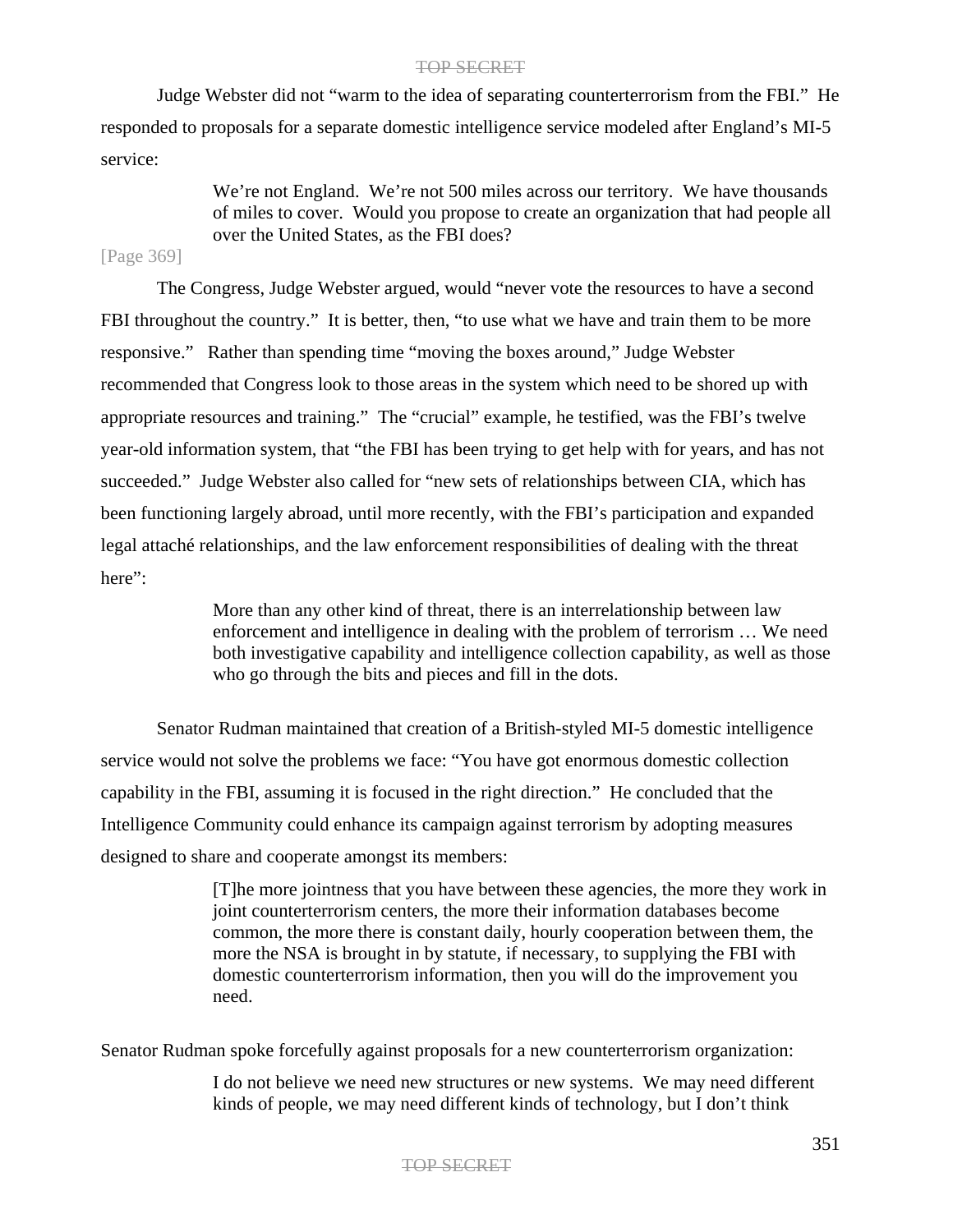[page 370] there is anything wrong with the systems. I think there is a lot wrong with how they have been used over the last ten years.

Senator Rudman did not believe that a law-enforcement culture makes it impossible for the Bureau to be an effective intelligence-gathering agency, an issue he has also addressed as chairman of the President's Foreign Intelligence Advisory Board. "The best domestic intelligence-gathering organization . . . on the ground today is the FBI," although the Senator agreed that "[t]he problem is that they have had a law enforcement mind-set." In spite of that problem, the Bureau has 56 field offices and 44 offices overseas, and, therefore, "it is not a question of trying to get a new agency to do the domestic intelligence, counterintelligence; it is a question of [getting] the resources" necessary for the task.

Following the Joint Inquiry hearings, the Commission that Governor Gilmore chairs on assessing domestic response capabilities against terrorism, released recommendations in advance of its fourth annual report in December 2002. The Commission recommended establishment of a National Counter Terrorism Center (NCTC), a "stand-alone organization" headed by a Senate confirmed, presidential appointee, "responsible for the fusion of intelligence, from all sources, foreign and domestic, on potential terrorist attacks inside the United States." The Commission also recommended that "collection of intelligence . . . on international terrorist activities inside the United States, including the authorities, responsibilities and safeguards under the Foreign Intelligence Surveillance Act, which are currently in the FBI, be transferred to the NCTC" for two reasons: First, "while the FBI remains the world's preeminent law enforcement agency, there is a big difference between dealing with a terrorist act as a crime to be punished and dealing with it as an attack to be prevented." Second, "it is important to separate the intelligence function from the law enforcement function to avoid the impression that the U.S. is establishing a kind of 'secret police.'" The proposed NCTC would not have arrest authority.

Governor Gilmore's preference is "to maintain these [domestic intelligence] functions within the FBI and to build upon [its] considerable structures, sources and resources to upgrade and improve these functions." Nevertheless, he said he would support the Commission's recommendation, given the oversight provisions and legal restrictions described in the Commission's preliminary report to ensure that our civil liberties are not diminished. Another Commission member disagreed with the [Page 371] recommendation, however, asserting in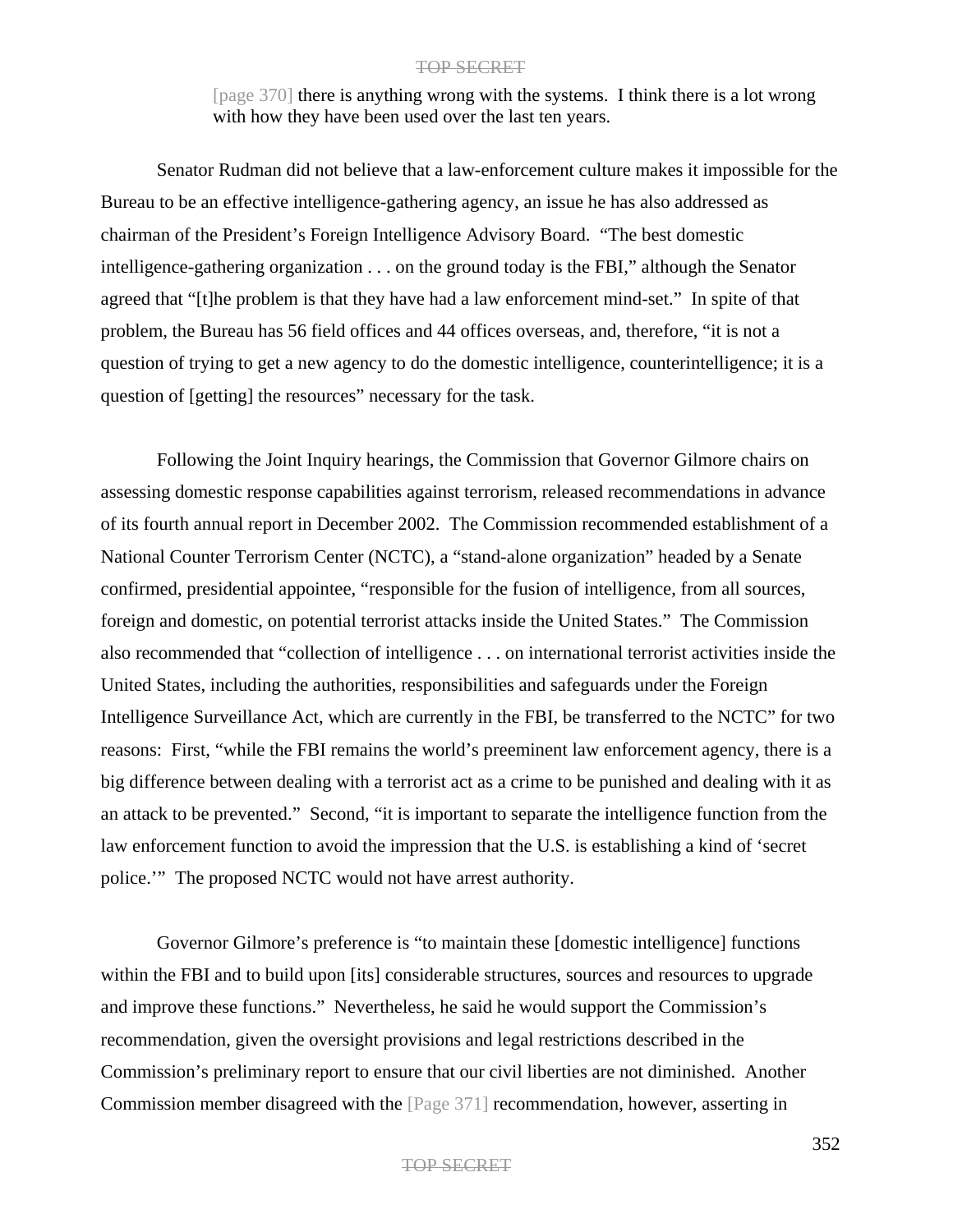dissent that "[t]he FBI culture as a law enforcement agency provides a backdrop and check and balance against any abuse of civil liberties."

## **F. A Legislative Charter for the Intelligence Community**

Beyond streamlining the Intelligence Community by, for example, enacting legislation to create a new Director of National Intelligence, Congressman Hamilton urged the enactment of a "legislative charter" for the Community, a task he knew from personal experience would be difficult to accomplish:

> U.S. intelligence is governed by a set of disparate laws and executive orders produced over the last fifty-five years. No single one of these laws provides a comprehensive legal foundation for our massive intelligence establishment. This is a remarkable state of affairs in a country that takes the rule of law so seriously.

In short, the Congressman testified, "[w]e need a statutory foundation for U.S. intelligence."

## **G. Respect for the Rule of Law**

Notwithstanding differences on particular proposals, many witnesses joined in the conviction Congressman Hamilton voiced that "[r]eforms in the Intelligence Community must not come at expense of the rule of law and respect for civil liberties." As Judge Webster put it: "I hope that in the rush to judgment, we will remember who we are and [that] the methods we choose, both for intelligence and for law enforcement, will be consistent with who we are in this country." Congressman Hamilton described the challenges ahead: "Intelligence work requires that our government obtain information, and obtaining that information requires surveillance of people who have committed no crime -- the challenge is to facilitate information-gathering about suspicious people, while insulating legitimate personal and political activity from intrusive scrutiny."

Congressman Hamilton also stressed that responsibility for protecting basic rights lies in several places:

> It's very easy to overlook these matters of privacy and civil rights -- it has to come from the top of the agency. It has to be protected by the courts. The United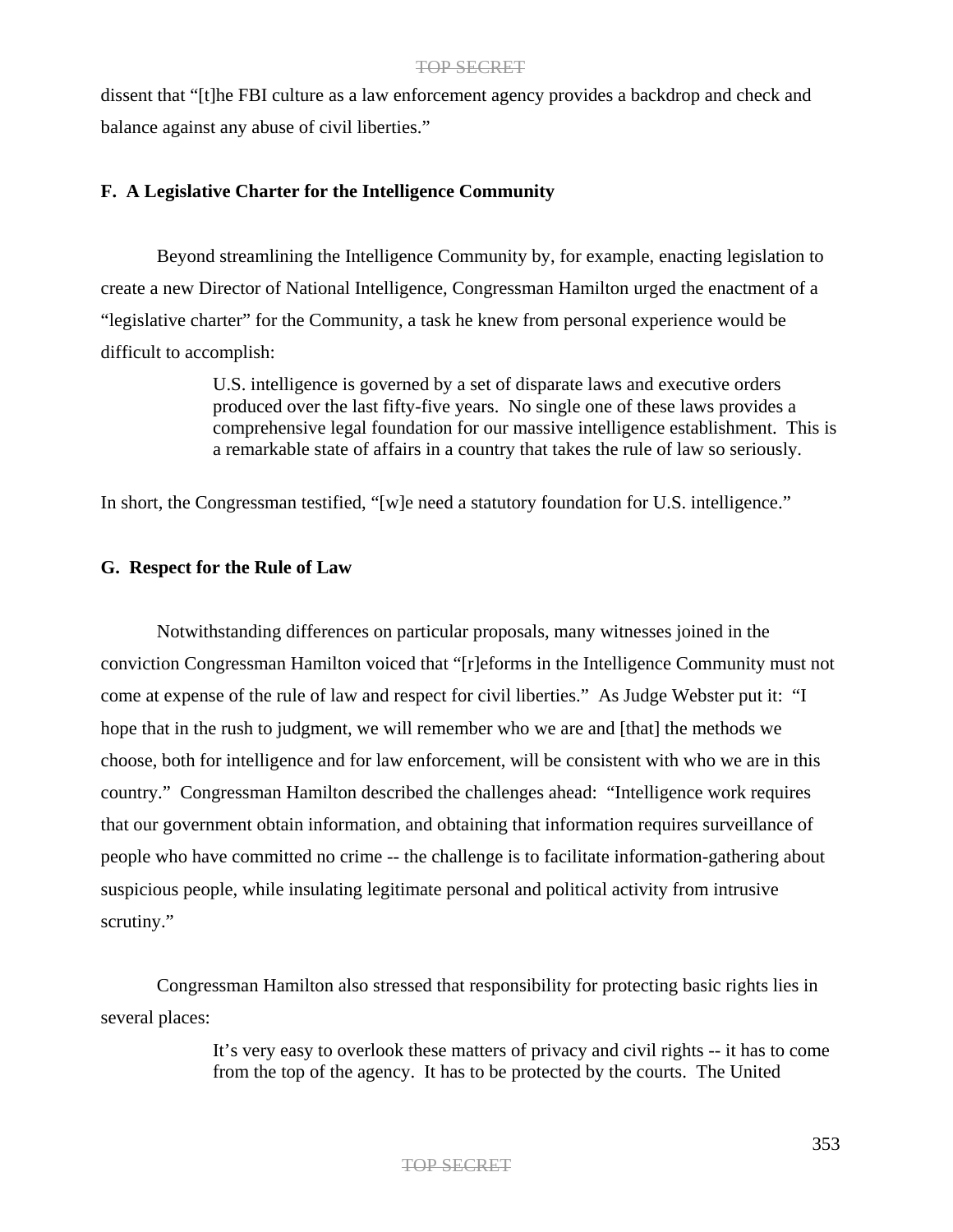[page 372] States Congress, the intelligence committees, have to be sensitive to the manner in which intelligence activities are carried out, and they have to zero in on civil rights and liberties.

Judge Webster added that ensuring that investigatory tools are used in accordance with the law is "an important role for the Department of Justice," and, therefore, he is opposed to law enforcement "go[ing] outside the Department of Justice at the federal level by giving it to people who are not trained and do not understand the requirements that the Constitution and our laws impose on them."

General Odom asserted that "[t]he [Congressional] committees that did the investigation [of the Intelligence Community] in the 1970s did a great service in implementing the system that they have at NSA now, ensuring that rights are not violated":

> Congress should get credit for that. And as the director of the agency I felt better for having this. I felt that I could be certain that my bureaucracy was not going to run away and violate these kind of rights. And it was a thoughtfully done process that created that system in the 1970s.

Finally, General Odom emphasized the importance of accountability:

In the military, we have a tradition. When you screw things up, we relieve the commander, which leaves me puzzled about the behavior of the Administration in the intelligence area. I consider intelligence . . . a military engagement, and I would hold the commanders as responsible as I would ship commanders who run their ships aground. They don't stay around after they've run them aground, even if they are not very guilty.

# **X. Information Sharing**

Before September 11, 2001, the Intelligence Community had not melded into an effective team to prevent terrorist attacks within the United States. Efforts had been taken to improve cooperation between the CIA and FBI. After the DCI created the CTC in 1986, for instance, CIA and FBI cross-detailed personnel to each other's counterterrorism units, but this did not lead to a plan between those two agencies or across the Community to integrate intelligence collection and analysis. In the absence of a plan, agencies tended to operate independently.

[Page 373]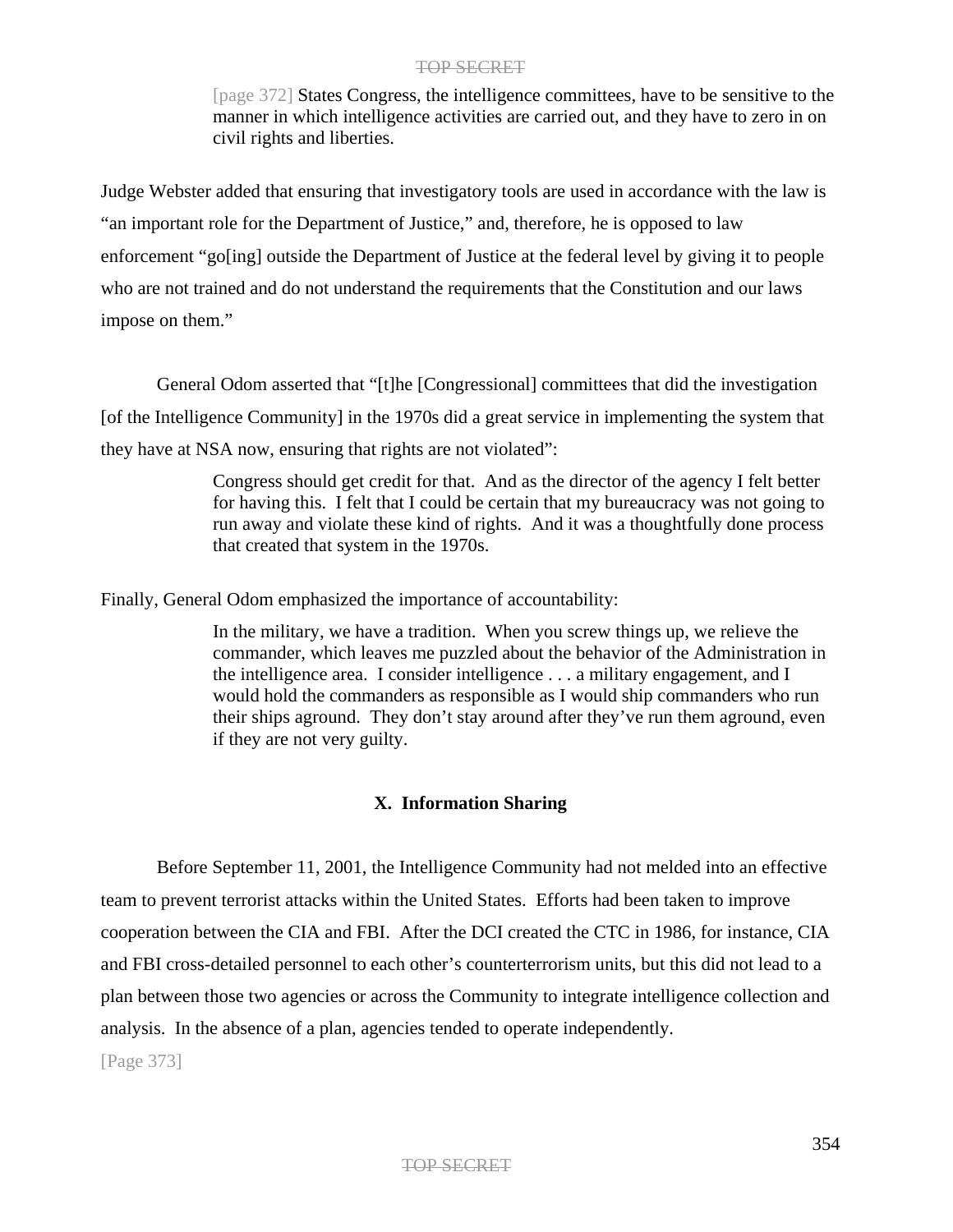Prior to September 11, information was inadequately shared not only within the Intelligence Community, but also between the Community, other federal agencies, and state and local authorities. In sum, the Joint Inquiry discovered significant problems in how intelligence agencies shared information among themselves and with entities that need information to protect the nation against terrorist attack.

## **A. Information Sharing between Intelligence Agencies and within the Federal Government**

In closed and open hearings witnesses from both the intelligence and law enforcement communities spoke of the need to share information. As the Comptroller General put it in a statement submitted for the Joint Inquiry record, "The success of a homeland security strategy relies on the ability of all levels of government and the private sector to communicate and cooperate effectively with one another."

## **a. National Security Agency**

NSA intercepts well over [-**]** communications each day, which it uses to create reports for dissemination to components of the Executive Branch that have expressed requirements for certain information. The growth of global communications and computer networks has significantly increased the volume of communications NSA can intercept. One of the major challenges the agency faces is to find information buried in the avalanche of electronic data it receives every day. In deciding which communications  $[- \quad]$  to target, which  $[- \quad]$  to monitor [- ], and which communications to select [- ], NSA tries to maximize its exploitation capability, including its linguistic and analytic workforce.

[The effort to find and report the most useful information results in decisions at every step in the exploitation process that leave information behind, unanalyzed and unreported. Thus, potentially vital information is rejected before analysts see it, or, if it reaches an analyst, it is not reported to customers. For example, NSA informed the Joint Inquiry that it reported some but not all communications analyzed in 1999 and the first half of 2000 involving a [page 374] suspected terrorist facility in the Middle East linked to al-Qa'ida activities directed against U.S. interests. NSA did not publish other communications involving this facility and associated with a participant

## TOP SECRET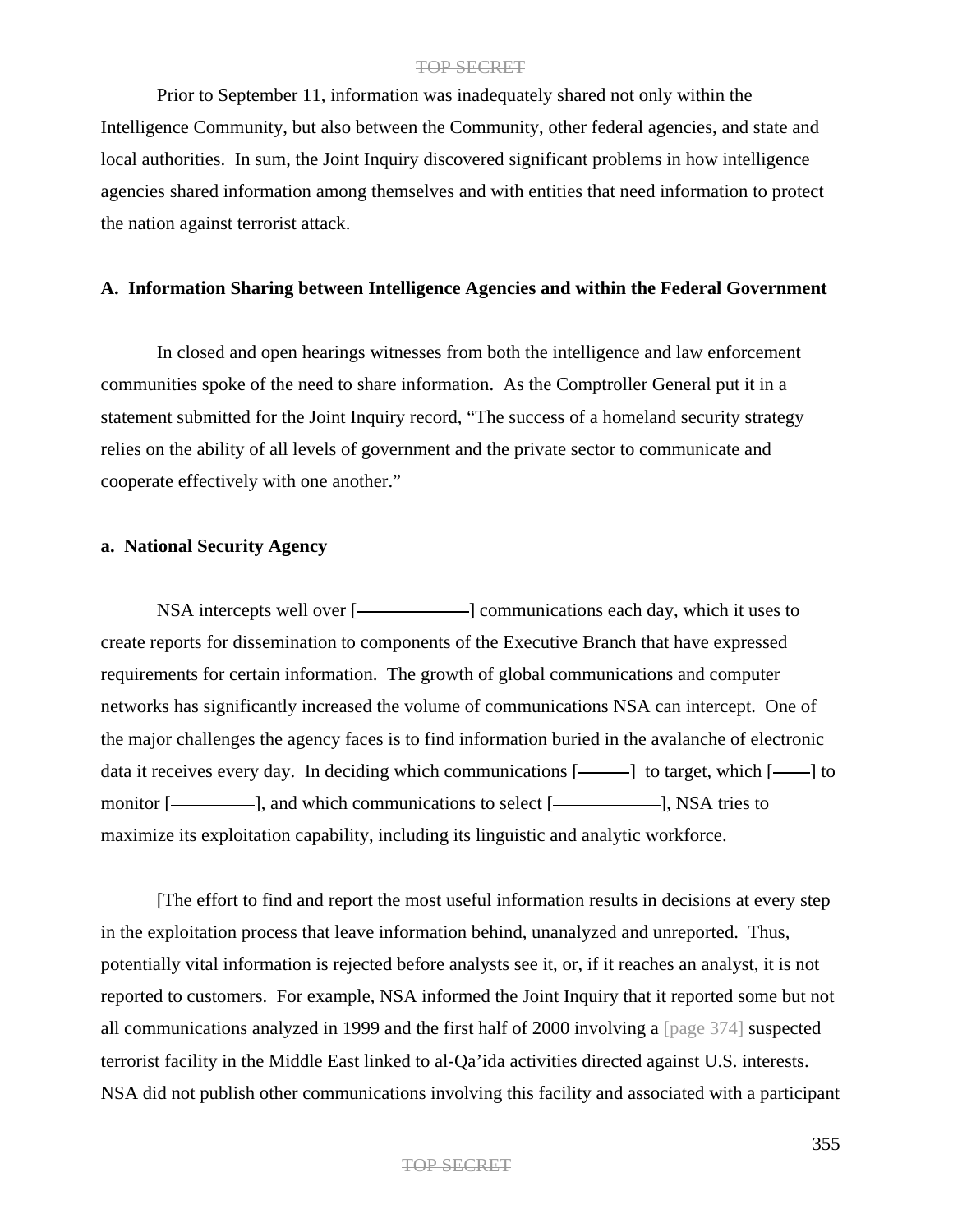in a January 2000 meeting in Malaysia, hijacker Khalid al-Mihdhar. As was explained in the section of this report devoted to that meeting, these communications fell below NSA's reporting threshold].

NSA officials described the threshold as a subjective standard that can change every day. It is a product of several factors including the priority of the intelligence topic (for example, threat warnings have the highest priority), the level of customer interest in a particular subject, the perceived value of the information, and the amount of intercept available for analysis and reporting. In short, analysts have considerable discretion in reporting information, especially when it is fragmentary or obscure.

A major concern of NSA customers is that this winnowing process is not sufficiently well informed to avoid leaving potentially vital but seemingly irrelevant information on the "cutting room floor," particularly with regard to targets like al-Qa'ida where the smallest piece of information may fill in the mosaic of the organization and its plans. To make well-informed decisions about what to report, NSA needs detailed knowledge about how raw intercept data might respond to customer needs. NSA deploys many analysts to customer agencies to understand their needs and help them shape NSA reports. This is an important, but not complete solution to the problem.

NSA officials complained to the Joint Inquiry that its customers rarely reciprocate by assigning analysts to NSA to access its information, including raw intercepts. An NSA counterterrorism supervisor noted that the productivity of NSA analysts was substantially increased when a CIA analyst with access to Directorate of Operations cables was detailed to NSA.

NSA officials are concerned about sharing raw intercepts in large part because some intercepts contain information about "U.S. persons" that NSA must protect under "minimization procedures" established by the Attorney General and the Foreign Intelligence Surveillance Court. It is not practical to review all raw traffic to strip off this information, and minimized [page 375]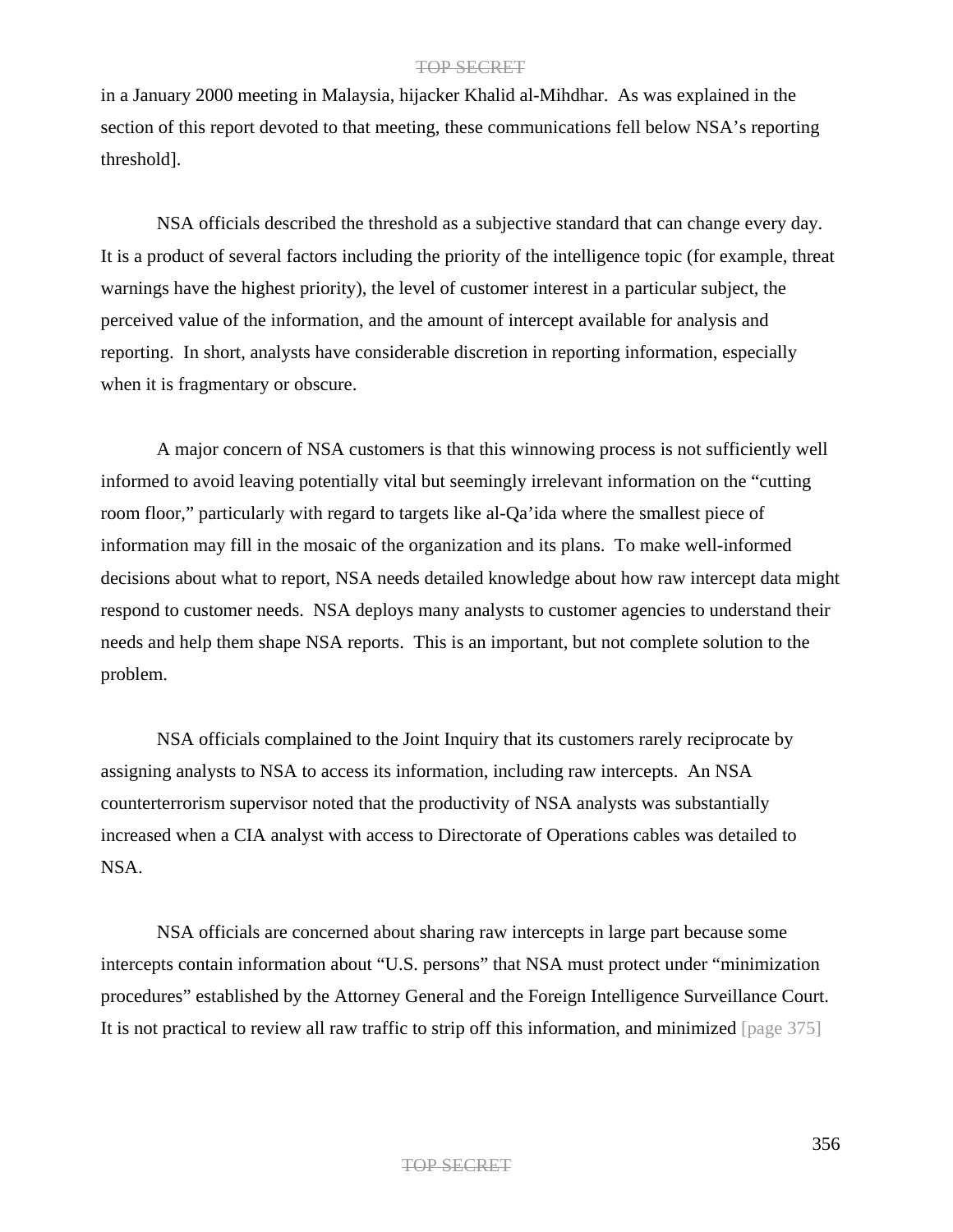information might not have the same value as original text. NSA officials also cited concerns about protecting sources and methods that produced the data and the difficulties in separating content from information about them.

# **b. The Central Intelligence Agency**

CIA personnel also make decisions about sharing information, particularly with regard to  $-$ ] cables that contain vital information about CIA activities.

[NSA has told the Joint Inquiry that regular access to [**wirele**] cables would enhance its understanding of material it intercepts and increase the productivity of its analytic workforce. The Director of the Defense Intelligence Agency expressed particular concern about cables relating to the Malaysia meeting. Joint Inquiry staff identified numerous  $CIA$  [ $\longrightarrow$ ] cables concerning that meeting that contained information of value to all-source analysts. In response to a Joint Inquiry request, DIA identified four leads its terrorism analysts could have pursued in early 2000 and one in December 2000, had information been shared. DIA also identified three leads in [CIA] cables in August 2001 that would have allowed it to take action concerning the Malaysian meeting, Zacarias Moussaoui, Khalid al-Mihdhar, and Nawaf al-Hazmi].

[CIA is concerned that access to cables would place its sources and methods at risk because cables contain information about activities, including meetings with human assets. Most analytic personnel recognize this concern and profess not to want operational details or information about sources and methods. These analysts see information of potential significance, embedded in the raw data. The CIA, they believe, filters out many intelligence "nuggets" before analysts receive the information. The agency has itself recognized the value of this data by integrating its counterterrorism analysts into the CTC where they are supposed to have full access to raw traffic].

### [Page 376]

## **c. The Federal Bureau Of Investigation**

The FBI collects vast amounts of information from both criminal and intelligence investigations, including interviews, wiretaps, physical searches, grand jury material, and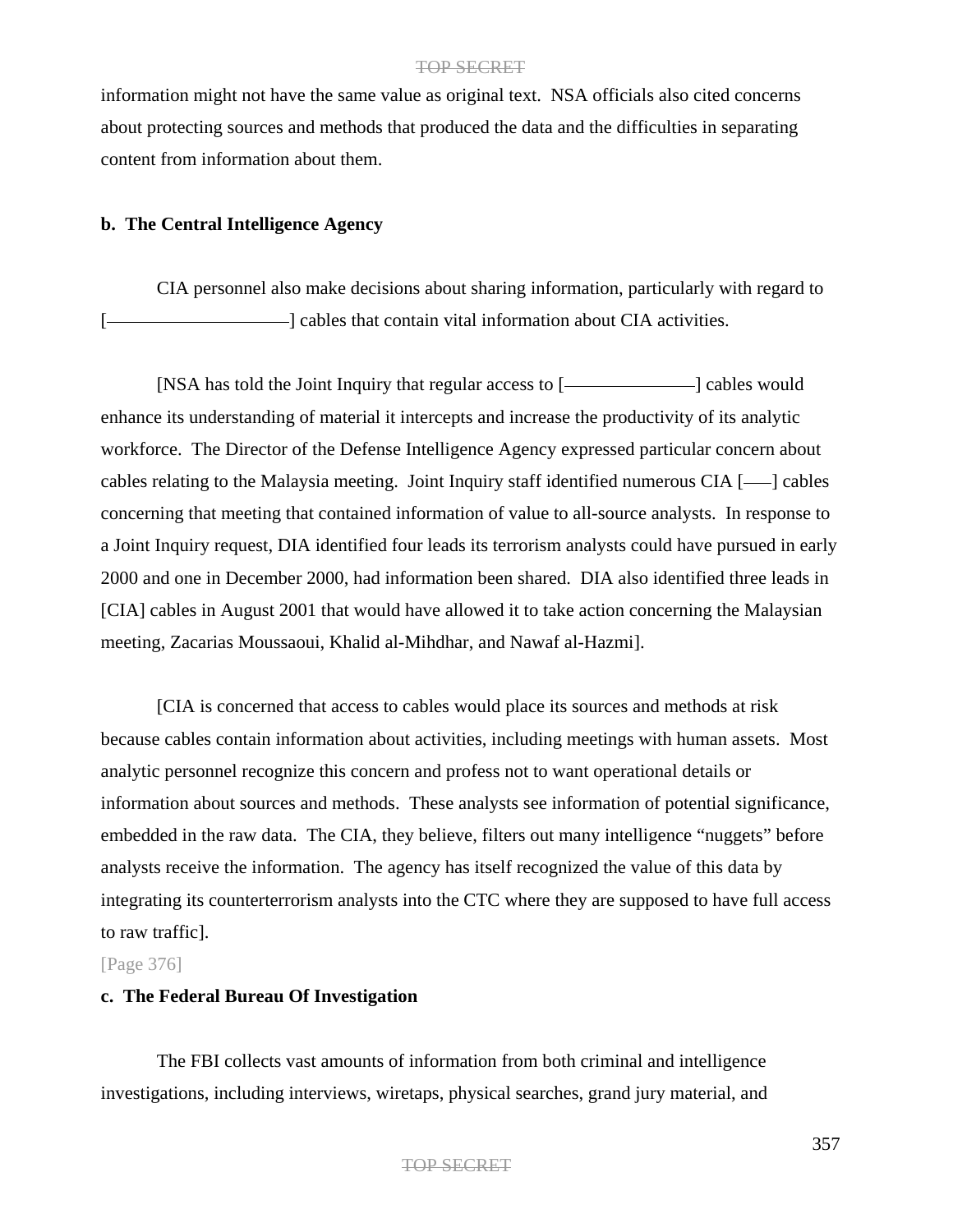intelligence disseminated by other members of the Intelligence Community. The FBI's problem is twofold: 1) dissemination of information within the Bureau and, 2) sharing of information with other members of the Intelligence Community. In some cases, the FBI was limited by legal or policy constraints on, for example, the use of grand jury information and information obtained through criminal wiretaps. The USA Patriot Act eliminated some of those constraints. However, the FBI has also been hampered by its own limitations, for example, a failure to develop a strategy for sharing information. As its Deputy Assistant Director for Counterterrorism and Counterintelligence testified:

> We did not leverage what we had information-wise, and we did not leverage what other agencies had as information. We lacked analysts, we lacked linguists, we lacked electronic architecture that allows to us interact with other organizations. . . . We lacked size. And we lacked attacking the target from 360 degrees. For example, we did not develop a program that leveraged what we have as expertise, what the Treasury had as expertise, and what the [CIA] had as to expertise for a concentrated, focused, aggressive investigation in finances. Terrorist organizations . . . like al-Qa'ida . . . have several points of strength, but several points of weakness. . . . We did not leverage State and local police. The culture says you don't share that information.

In addition, as a result of technological problems, FBI analysts did not have access to all information within the Bureau. The FBI's Deputy Assistant Director for Counterterrorism Analysis testified that "the FBI lacked effective data mining capabilities and analytical tools, it has often been unable to retrieve key information and analyze it in a timely manner, and a lot has probably slipped through the cracks as a result."

Before September 11, FBI personnel were not trained or equipped to share foreign intelligence developed in counterterrorism investigations with the Intelligence Community or even with other units within the Bureau, which deprived analysts throughout the Community of information. The FBI's Chief of the Counterintelligence Analysis Section in the Counterintelligence Division explained: [page 377]

> Technology alone, however, is not the silver bullet; gaining access to all relevant FBI information associated with an individual terrorist suspect, terrorist group or State Sponsor was also an issue the analysts faced periodically. Information was sometimes not made available because field offices, concerned about security or media leaks, did not upload their investigative results or restricted access to specific cases. This, of course, risks leaving the analysts not knowing what they did not know.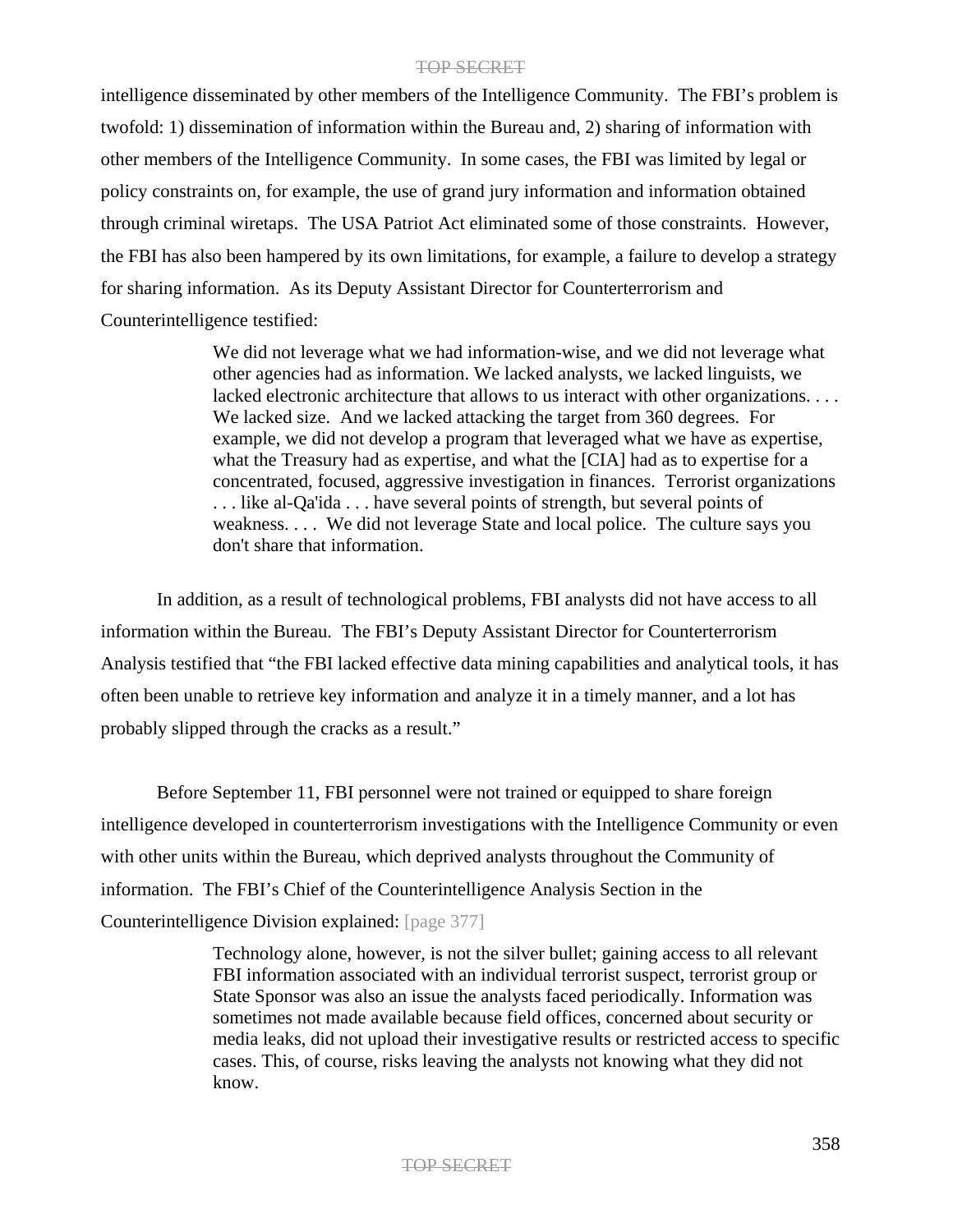Finally, the FBI typically used information obtained through the Foreign Intelligence Surveillance Act only in the cases in which it was obtained and would not routinely disseminate the information within the Bureau or to other members of the Intelligence Community.

### **d. The Department Of State**

One of the principal State Department contributions to the fight against terrorism is the TIPOFF watchlist program, which, according to its director, was established in 1987 after the Department issued a visa to someone the Intelligence Community knew was a terrorist.

According to TIPOFF's Director, from inception to Summer 2002, the program prevented 763 individuals from receiving visas to enter the United States. However, the Joint Inquiry was told that information flow into TIPOFF before September 11 was less than complete. It was not until 1995, eight years after a terrorist was mistakenly allowed into the United States, that the CIA approved State Department declassification of data for inclusion in TIPOFF. Before the change in policy, State would submit a list of names monthly for CIA declassification, and that process delayed the watchlist updates.

Growing concern about the terrorist threat did not noticeably increase the amount of information shared between the Intelligence Community and the State Department before September 11, which, in contrast, advised the Joint Inquiry that it received at least 1,500 CIA Central Intelligence Reports containing terrorist names shortly after September 11. State Department officials also spoke about the difficulty in obtaining data for watchlisting purposes from the FBI National Crime Information Center, in spite of ten years of negotiations with the Bureau for access.

# [Page 378]

September 11 hijackers Khalid al-Mihdhar and Nawaf al-Hazmi provide perhaps the most glaring examples of incomplete information sharing with the State Department. As is demonstrated in other sections of this report, the CIA had reportable information about these men long before it asked that they be "watchlisted" in August 2001. As DCI Tenet testified, this failure is not the result of a limited problem in the systems in place:

> The fact that we did not recommend al-Hazmi and al-Mihdhar for watchlisting is not attributable to a single point of failure. There were opportunities, both in the

### TOP SECRET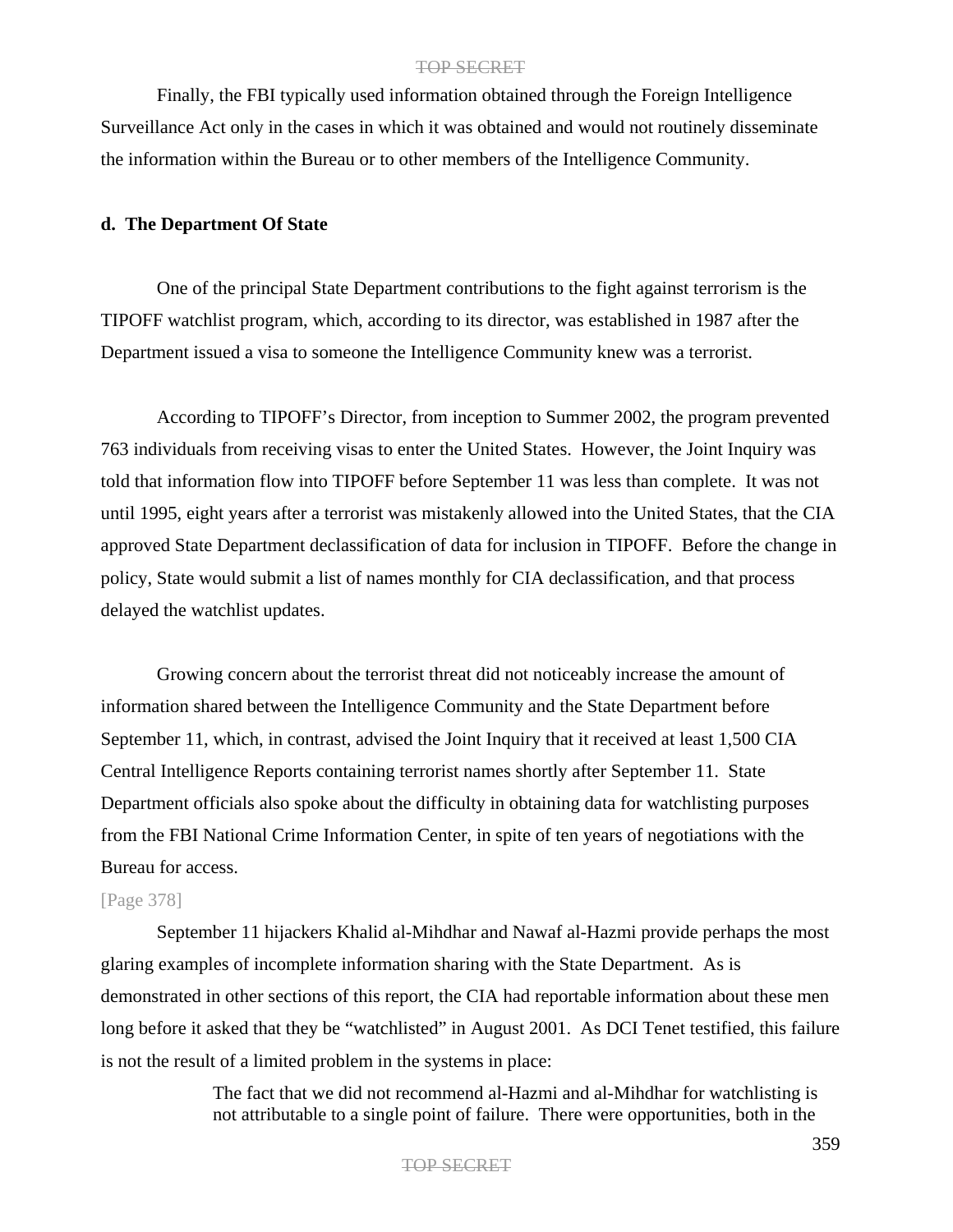field and at Headquarters, to act on developing information. The fact that this did not happen – aside from questions of CTC workload, particularly around the period of the disrupted Millennium plots – pointed out that a whole new system, rather than a fix at a single point in the system, was needed.

In particular, the DCI pointed to CIA personnel not understanding their obligation to place people on watchlists or the criteria by which watchlist decisions should be made. The Director of the TIPOFF program also described poor attendance at meetings he would arrange to brief CIA personnel on the program and the frequent turnover of CIA personnel assigned to it.

Some improvements have been made since September 11. For example, Ambassador Francis Taylor told the Joint Inquiry that, "in August, 2002, the entire TIPOFF database, including full biographic records on nearly 85,000 terrorist names, photographs, fingerprints, and on-line documentation, was made available to the authorized users from five Intelligence Community and law enforcement agencies." In August 2002 the State Department added over seven million names from FBI indices to a State watchlist, augmenting the 5.8 million names already uploaded.

# **e. The Federal Aviation Administration (FAA) and the Transportation Security Administration (TSA)**

The FAA and its successor TSA are responsible for making threat information available to airlines and airports, domestic and foreign. Without specific information from intelligence [page 379] and law enforcement agencies, TSA is unable to provide the context of threat to carriers and airports. FAA officials told the Joint Inquiry that they have to make convincing cases about threats to the aviation industry because the industry is not willing to absorb additional security costs, absent strong evidence of need.

An example of the importance of providing context is the memorandum an agent in the FBI's Phoenix office prepared expressing concern about Middle Eastern students taking aviation training. Claudio Manno, TSA's Assistant Undersecretary for Intelligence, told the Joint Inquiry that the FAA saw the Phoenix memorandum for the "first time" when Joint Inquiry staff brought the matter up. Mr. Manno testified that, had he been made aware of the document, he would have done "a number of things that were done later" to advance the post-September 11 investigation.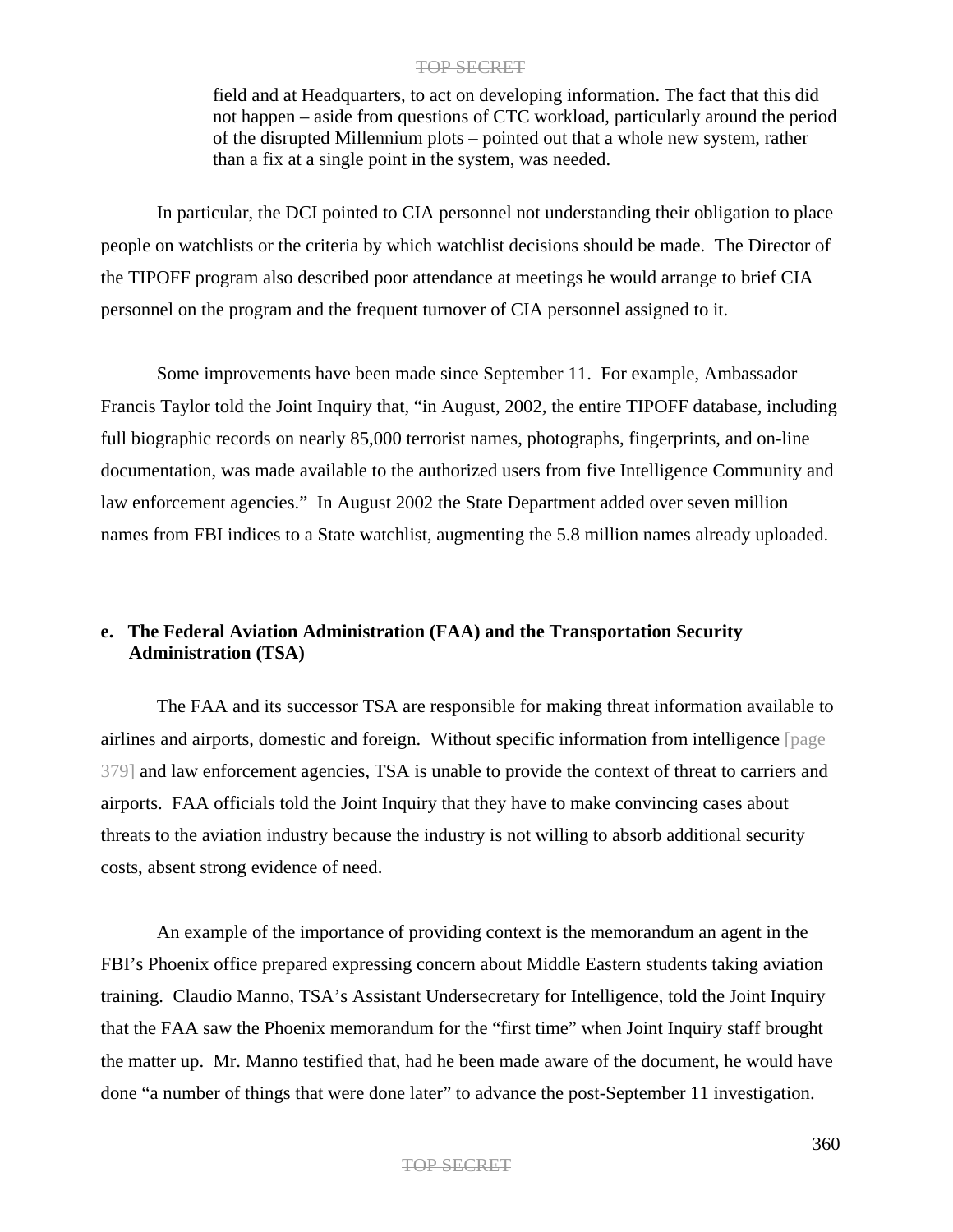# **B. Information Sharing between Intelligence Agencies and State and Local Officials**

Although federal officials emphasized the importance of state and local perspectives, the Joint Inquiry heard witnesses complain that the federal government does not systematically involve state and local agencies in counterterrorism programs. Governor Gilmore, Chairman of the Advisory Panel to Assess Domestic Response Capabilities for Terrorism Involving Weapons of Mass Destruction, testified:

> [T]o the extent that there has been intelligence sharing, it has been ad hoc. It has been without a real systematic approach. And what would you expect? With the Intelligence Community, it is within the culture if not within the statute that you don't share information. If you do [share information], you are even subject to criminal penalties. . . .

Some progress was made on information sharing with state and local officials after the FBI organized Joint Terrorism Task Forces in its field offices. Starting with the first JTTF New York City in 1980, the FBI made a concerted effort to expand the program. As Director Freeh noted, "We doubled and tripled the number of Joint Terrorism Task Forces around the United States so we could multiply our forces and coordinate intelligence and counterterrorism [page 380] operations with FBI's federal, state, and local law enforcement partners." As of September 11, thirty-five FBI field offices had JTTFs; now all fifty-six offices do.

JTTFs are designed to combine federal and local law enforcement and intelligence capabilities into a cohesive unit to address complex international and domestic terrorism investigations. JTTFs might include federal participants from CIA, INS, the Marshals Service, the Secret Service, TSA, Customs, the Bureau of Alcohol, Tobacco, and Firearms, the State Department, U.S. Postal Inspection Service, the IRS, Park Police, and other agencies.

According to FBI representatives, JTTFs have improved communication among these agencies and enabled the FBI to leverage their capabilities in counterterrorism investigations. For example, INS personnel assigned to the Minneapolis JTTF were able to determine quickly that Zacarias Moussaoui's authority to stay in the United States had expired, leading to his arrest and detention.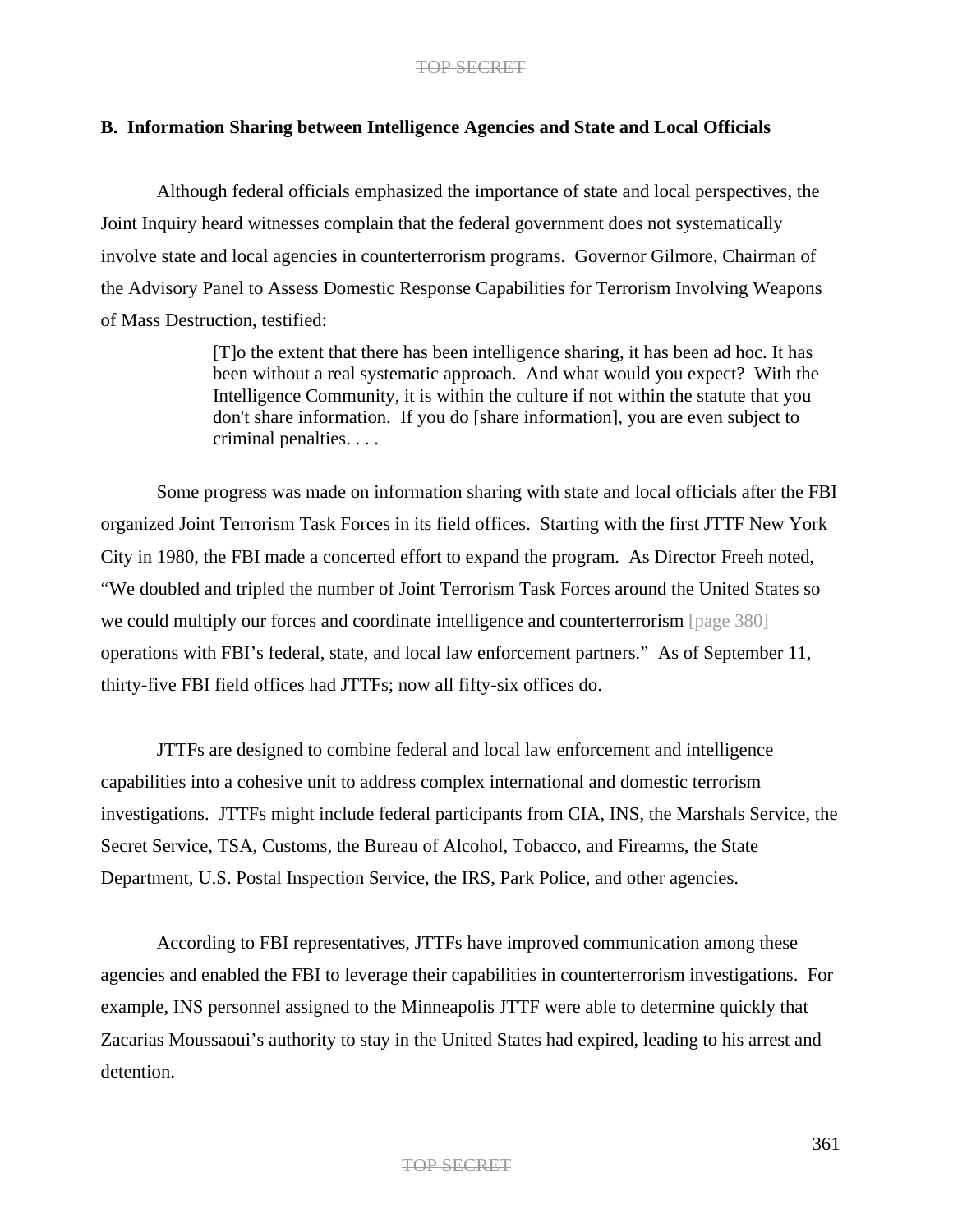JTTFs have not solved the information concerns of all state and local officials. Baltimore Police Commissioner Edward Norris told the Joint Inquiry that serious gaps remain:

> I would like to know exactly what everyone else knows in my city. Whatever Federal agencies are working on in my city . . ., I should know exactly what's happening.... [W]e know for a fact [that] terrorists are living in our cities. We all know they're here; we just don't know who they are, we being the urban police departments in this country. I would like to know and I would like to have a briefing . . . at least every month. I would like to know what's happening, because I get briefings from my intelligence division every day, so I know who we're working on and I know what we're looking at. . . . If I had access in a full briefing from whatever agency investigating within my city, it would make my life a whole lot more efficient and comfortable. I would like to know what is happening, but currently do not.

# **C. Additional Information Sharing Problems**

Detailing employees from one agency to another is often praised as a form of information sharing, but the Joint Inquiry heard that there are several limits to the practice. The Departments of State, Transportation, Treasury, and Energy and the INS, Customs, and other organizations detail personnel to the CIA's Counterterrorist Center, the FBI, and, to a much lesser extent, NSA. [Page 381]

Intelligence Community agencies also send detailees to non-intelligence and lawenforcement agencies. Numerous task forces and cooperative agreements exist between the FBI and border-security and intelligence agencies. Task forces are also primary vehicles for involving state and local agencies in counterterrorism efforts.

The Joint Inquiry was told repeatedly that host agencies restrict access to information and limit databases detailees can query on security and policy grounds. Detailees often learn about intelligence only after host agency employees make ad hoc judgments to share information.

Representatives of detailing agencies also told the Joint Inquiry that host agency employees often do not understand issues of interest to other agencies and consequently provide detailees with information without context.

Access to databases is also impaired. This is because there is no single architecture in the Intelligence Community that bridges all federal, state, and local government databases.

# TOP SECRET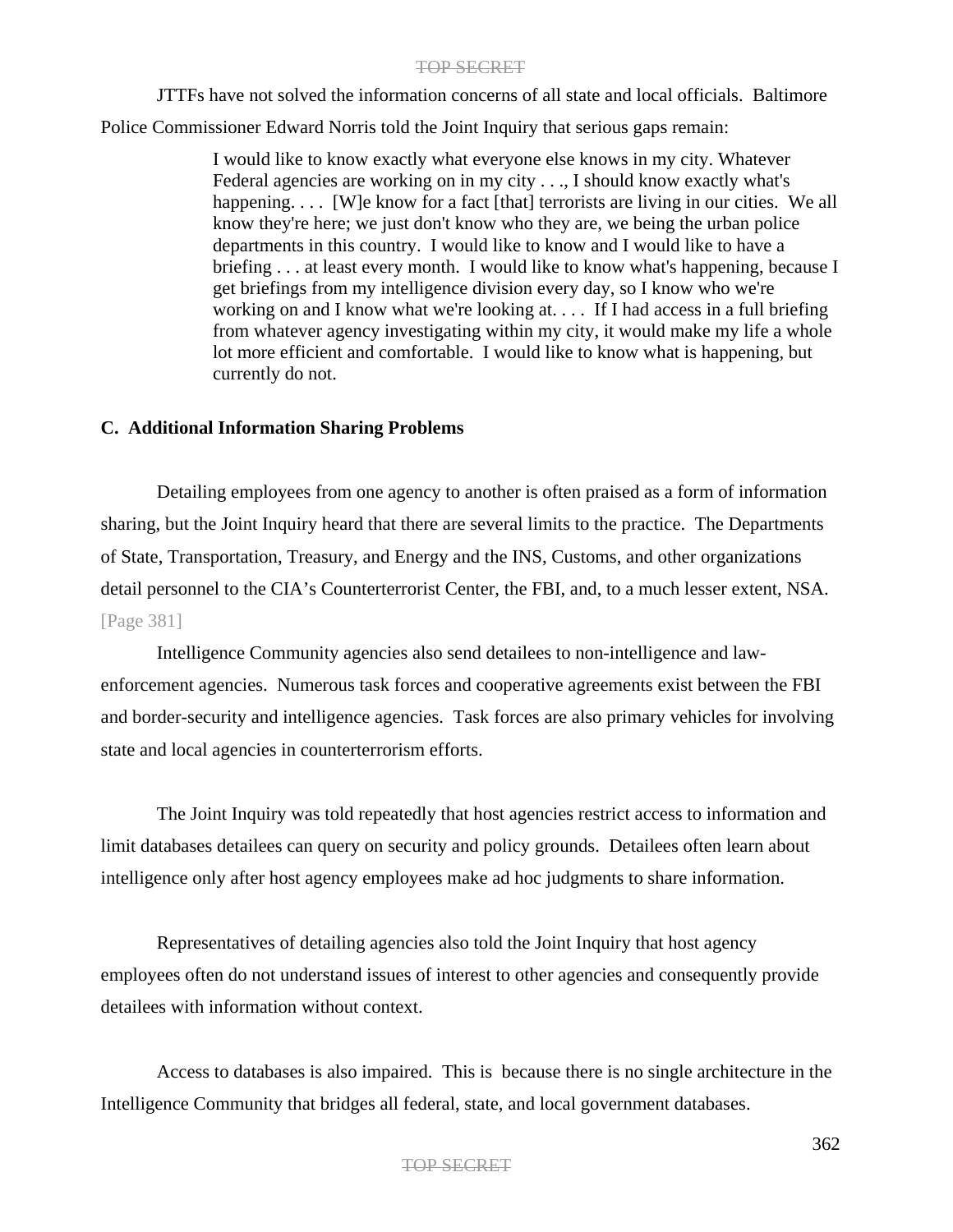Cultural concerns are another problem. Former DIA Director Admiral Thomas Wilson explained to the Joint Inquiry that "information sharing" implies that one "owns the information." According to Admiral Wilson, agencies must shed the belief that they own information, which, in fact, belongs to the government.

### **D. The Wall: Barriers between Law Enforcement and Intelligence**

Legal and other considerations have substantially influenced the degree to which intelligence agencies share information with law enforcement agencies. These concerns also affected how information was shared between FBI intelligence components and FBI criminal investigators and Department of Justice prosecutors. In interviews and at hearings, the Joint Inquiry has been told repeatedly that a phenomenon known as the "Wall" significantly hampered the free flow of information between the intelligence and law-enforcement entities. Michael Rolince, former Chief of the FBI's International Terrorism Operations Section, testified:

> [Page 382] In terrorism cases this became so complex and convoluted that in some FBI field offices FBI agents perceived walls where none actually existed. In fact, one New York supervisor commented that "so many walls had created a maze" which made it very difficult for the criminal investigators.

The "Wall" is not a single barrier, but a series of restrictions between and within agencies constructed over sixty years as a result of legal, policy, institutional, and personal factors. These walls separate foreign from domestic activities, foreign intelligence from law-enforcement operations, the FBI from the CIA, communications intelligence from other types of intelligence, the Intelligence Community from other federal agencies, and national-security information from other forms of evidence.

Following World War II, the National Security Act of 1947 created the Central Intelligence Agency, our first peacetime civilian intelligence organization. Two fundamental considerations shaped that Act: the United States would not establish an organization that coupled foreign and domestic intelligence functions, and the FBI's domestic jurisdiction would be preserved. To satisfy these aims, the Act provided that the CIA would not have police, subpoena, or law enforcement powers and would not perform internal security functions.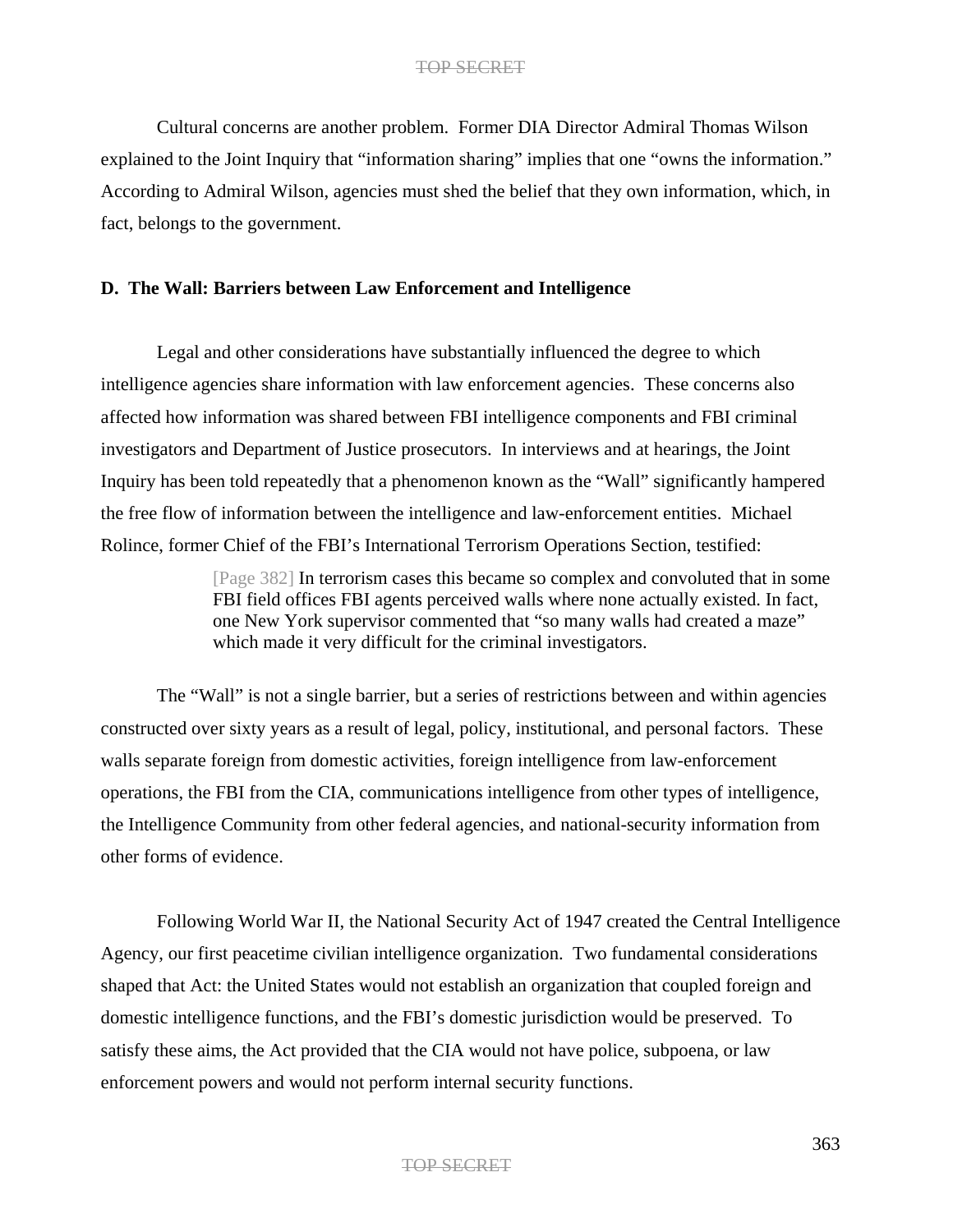Generations of intelligence professionals have been trained in the belief that the CIA should not play an internal security role. They also learned that sensitive information should be disclosed only to those with a demonstrable "need to know" the information within the rigidities of a national security classification system. In addition, law enforcement personnel have long recognized that confidentiality, protection of witnesses, and secrecy of grand jury information are essential to the successful investigation and prosecution of crimes. Thus, in the law-enforcement and foreign intelligence professions, security practices and strict limits on sharing information have become second nature.

The division between foreign intelligence and law enforcement is illustrated in the different procedures developed for law-enforcement and foreign-intelligence electronic surveillance and searches.

# [Page 383]

The Fourth Amendment to the Constitution requires a judicial warrant for most physical searches for law enforcement purposes. In 1967, the Supreme Court held in *Katz v. United States*, 389 U.S. 347, that the Constitution requires that law enforcement officers engaged in electronic surveillance in criminal investigations also obtain a warrant.

The 1967 decision stated that it was not addressing the question of whether electronic surveillance for foreign intelligence required a warrant. However, in 1972, the Court held that a domestic group could not be subjected to warrantless electronic surveillance, even if authorized by the President or Attorney General, unless a connection was established between the group and a foreign power. The government's argument that surveillance was necessary to collect intelligence about the group as part of an "internal security" or "domestic security" investigation was not sufficient to override the Constitutional warrant requirement. The Court explicitly did not address the President's surveillance power with respect to foreign powers.

A few years later, Congress conducted extensive investigations into the activities of U.S. intelligence agencies, including warrantless electronic surveillance of citizens who were not agents of a foreign power and warrantless physical searches purportedly to identify subversives and protect intelligence sources and methods. These investigations led to the enactment of the Foreign Intelligence Surveillance Act of 1978 (FISA).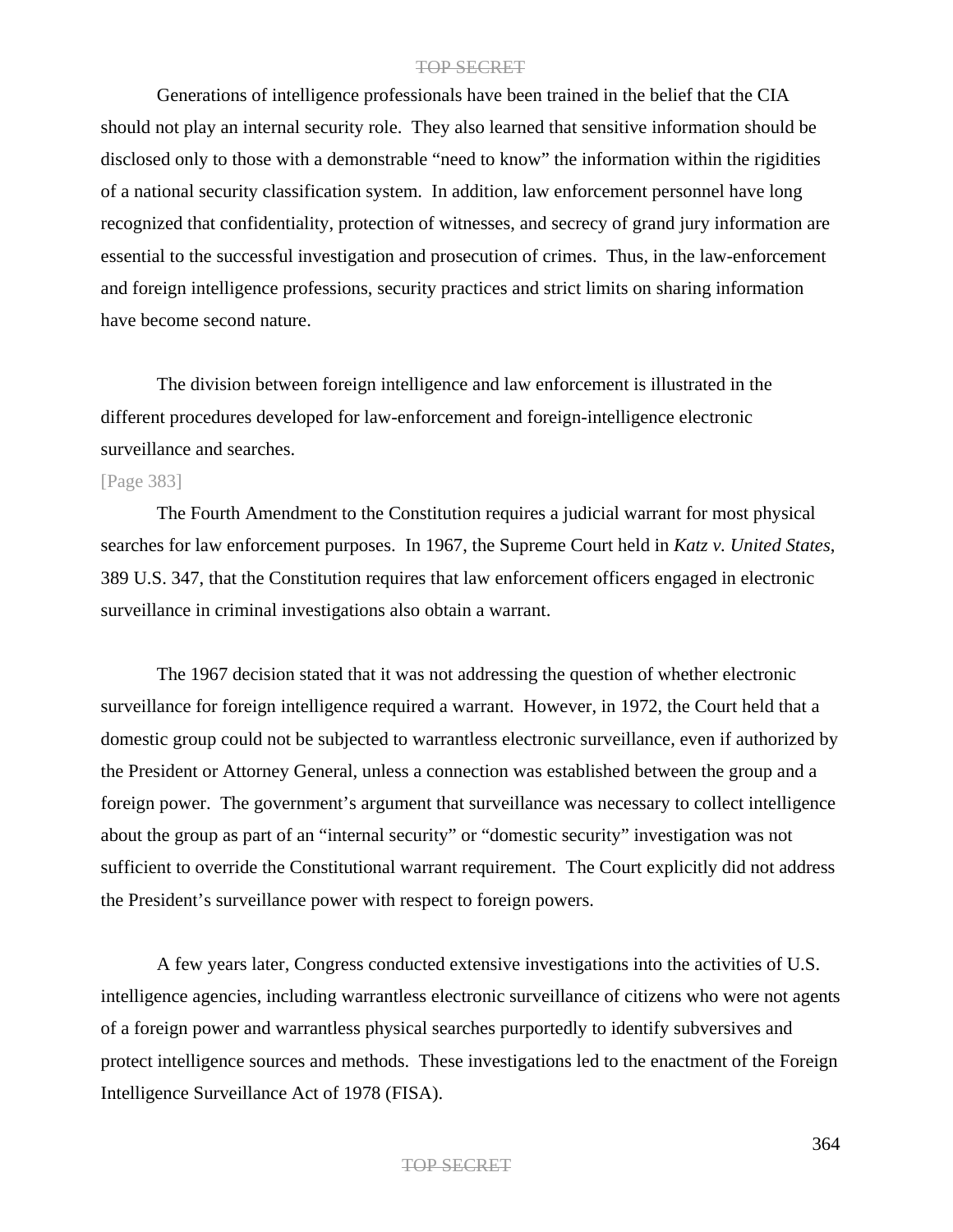FISA established a special court in response to the argument that the judiciary was not equipped to review requests for foreign intelligence surveillances. Recognizing that intelligence and law enforcement interests would coincide in many cases where foreign intelligence surveillance is appropriate, such as espionage and terrorism investigations, the Act permits information produced by surveillance to be shared with law enforcement. However, to ensure that the division between foreign-intelligence and law-enforcement surveillance was maintained, the Act required a certification that "the purpose" of a proposed FISA surveillance was collection of foreign-intelligence information.

### [Page 384]

In the early 1980s, the law enforcement and intelligence communities often worked together often in counterintelligence and counternarcotics investigations. Law enforcement agencies became more acutely aware in the course of this collaboration of the evidentiary complications that could arise as a result of using intelligence information in law enforcement efforts. For example, defense attorneys seeking discovery of investigative information relating to the guilt or innocence of their clients could move to have charges dismissed, if the government withheld information on the basis of national security. Thus, increased interaction between law enforcement and intelligence agencies required that procedures be devised to disseminate intelligence for law enforcement use while protecting intelligence sources and methods. For example, intelligence agencies provided information to law enforcement organizations "for lead purposes only," so as to allow those organizations to act on the information without its becoming entwined in criminal prosecutions.

Personnel within the Justice Department and United States Attorneys' Offices were given responsibility for insulating law enforcement personnel from intelligence information while finding ways for them to benefit from it. These arrangements came to be known as "walls."

To avoid court rulings that FISA surveillances were illegal because foreign intelligence was not their "primary purpose," Department of Justice lawyers began to limit contacts between FBI personnel involved in these activities and DOJ personnel involved in criminal investigations. One result of this approach was that the then Counsel for Intelligence Policy at DOJ, the official

#### TOP SECRET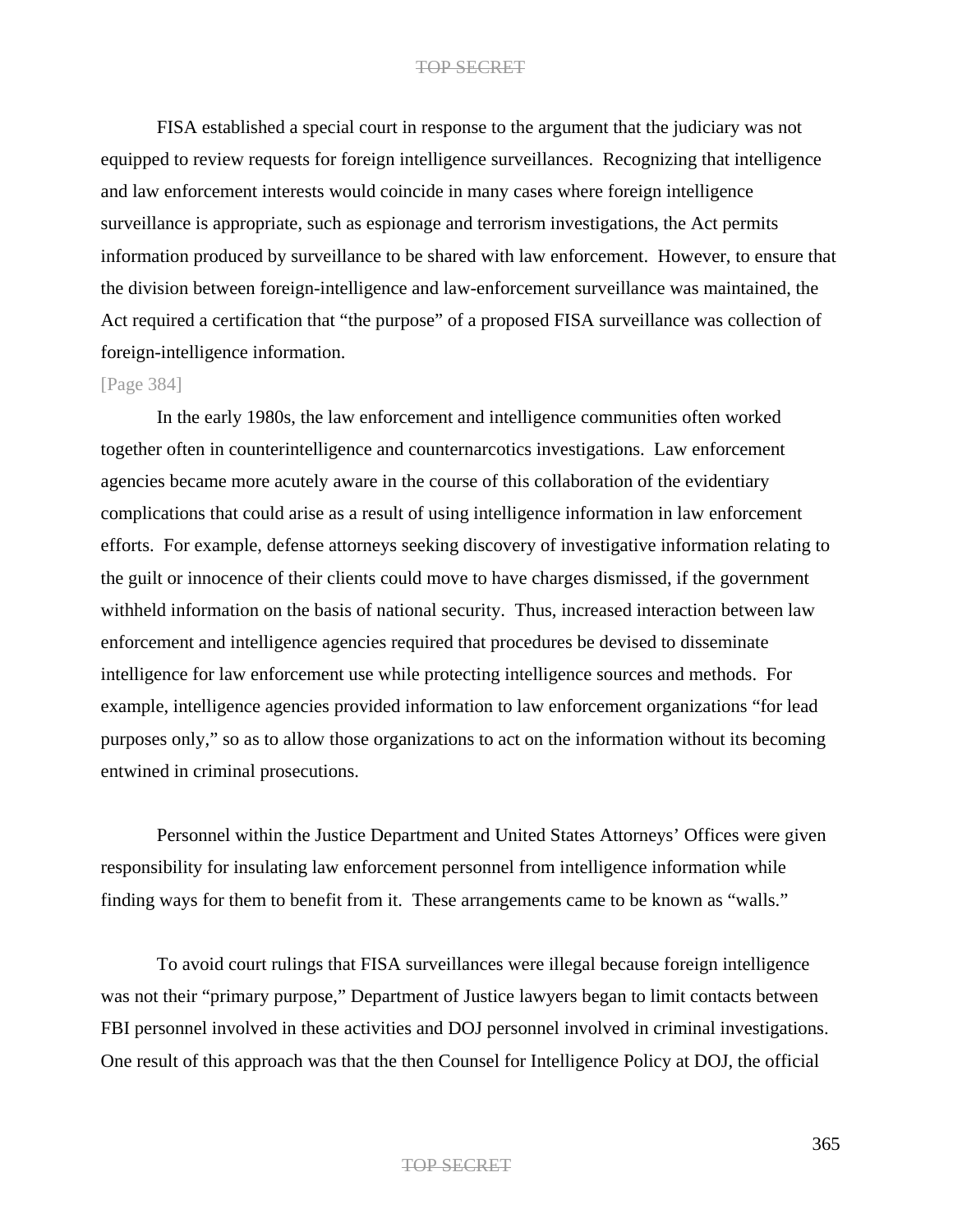most responsible for dealing with the FISA Court, was recused from handling FISA applications on al-Qa'ida because she had worked with prosecutors on the embassy bombing prosecution.

The Attorney General issued procedures in 1995 regulating FBI foreign intelligence investigations in which FISA was used and potential criminal activity was discovered. These procedures required notice and coordination among the FBI, DOJ's Criminal Division, and its Office of Intelligence Policy and Review (OIPR). In November 2001, the FISA Court adopted these procedures.

### [Page 385]

The wall in FISA matters became thicker and higher over time, as the FISA Court explained in a May 2002 opinion rejecting procedural changes proposed by the Attorney General:

> [T]o preserve . . . the appearance and the fact that FISA [was] not being used *sub rosa* for criminal investigations, the Court routinely approved the use of information screening "walls" proposed by the government in its applications. Under the normal "wall" procedures, where there were separate intelligence and criminal investigations, or a single counter-espionage investigation with overlapping intelligence and criminal interests, FBI criminal investigators and [DOJ] prosecutors were not allowed to review all of the raw FISA [information] lest they become *de facto* partners in the FISA [operations]. Instead, a screening mechanism, or person, usually the chief legal counsel in an FBI field office, or an assistant U.S. attorney not involved in the overlapping criminal investigation, would review all of the raw [information] and pass on only that information which might be relevant evidence. In unusual cases . . . , [DOJ] lawyers in OIPR acted as the "wall." In significant cases, . . . such as the bombings of the U.S. embassies in Africa, . . . where criminal investigations of FISA targets were being conducted concurrently, and prosecution was likely, this Court became the "wall" so that FISA information could not be disseminated to criminal prosecutors without the Court's approval.

The thicket of procedures, reviews, and certifications regarding FISA information and contact between foreign-intelligence and criminal investigators led to confusion and error. An FBI attorney noted in an interview that, as detail was added to certain FISA applications, the Court began to expect that level of detail in all applications. Thus, an application to renew a surveillance of an intelligence officer of a foreign government that might have originally required two paragraphs in support grew to many pages, increasing the possibility of error in details.

In March 2000, the Department of Justice discovered substantive errors in factual applications presented to the FISA Court. By September 2000, the Department identified errors in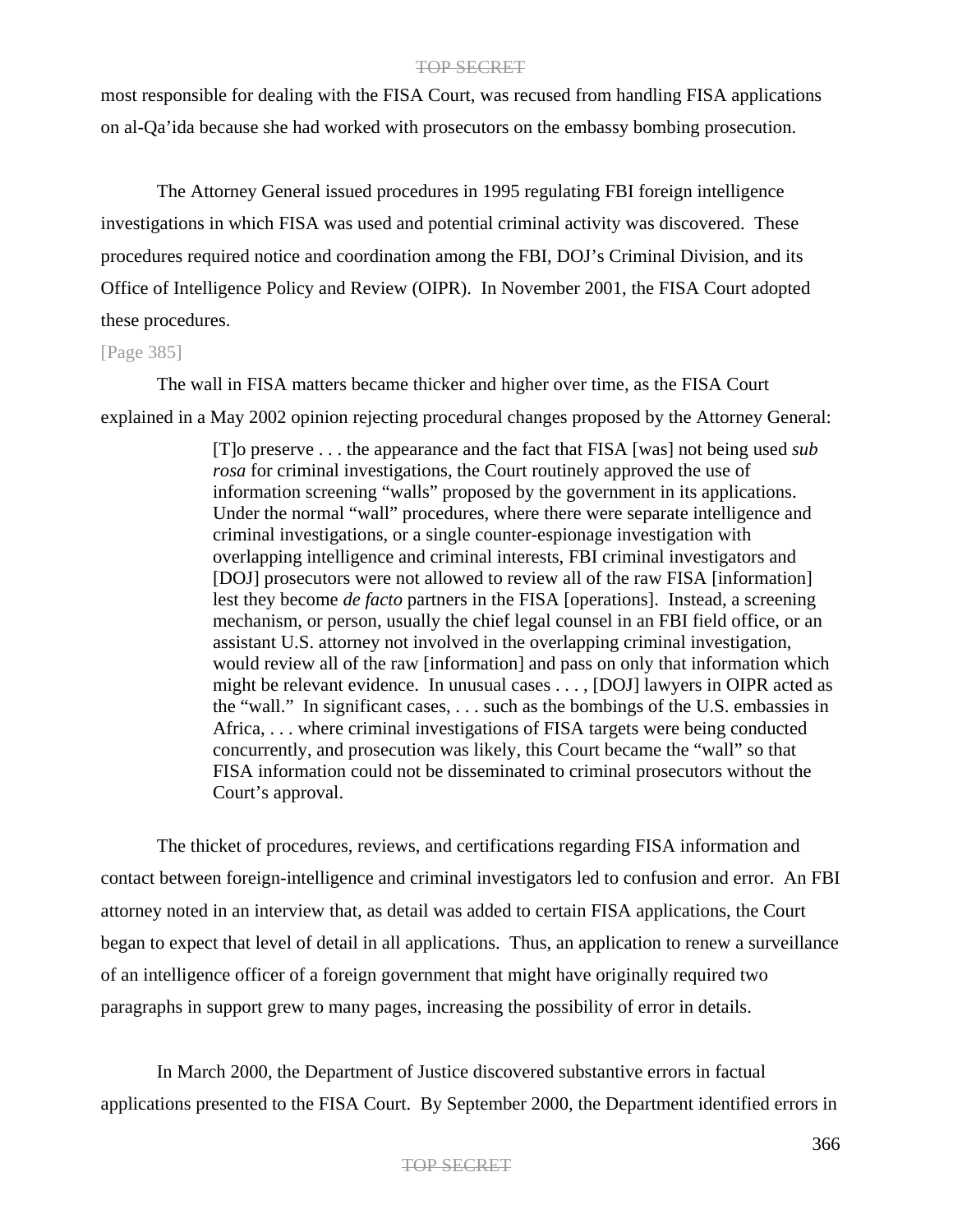about seventy-five FISA matters, and in March 2001 notified the FISA Court of additional errors. In response, the Court required that all DOJ personnel involved in FISA matters certify that they understood that FISA information could not be shared with criminal prosecutors without the Court's approval and an FBI agent involved with the erroneous filings was barred from the Court. While the Department attempted to correct the process that had led to erroneous [page 386] filings, a large number of FISA surveillances, including many related to international terrorism, expired in the spring and summer of 2001.

[The consequences of the FISA Court's approach to the Wall between intelligence gathering and law enforcement before September 11 were extensive. FBI personnel involved in FISA matters feared the fate of the agent who had been barred and began to avoid even the most pedestrian contact with personnel in criminal components of the Bureau or DOJ because it could result in intensive scrutiny by OIPR and the FISA Court. In addition, because NSA was not certain that it could identify reporting that came from FISA derived information, it began to indicate on all reports of terrorism-related information that the content could not be shared with law enforcement personnel without FISA Court approval].

The various walls have had other consequences of direct relevance to the Joint Inquiry. For example, a CIA employee spoke to two FBI employees in January 2000 about the activities of future hijacker Khalid al-Mihdhar in Malaysia, but did not tell them that he had a U.S. visa. The CIA officer stated in an e-mail at the time that the FBI would be brought "into the loop," only after "something concrete" was developed "leading us to the criminal arena or to known FBI cases." Perhaps reflecting the deadening effect of the long standing wall between CIA and FBI, the FBI agents reportedly thanked the CIA employee and "stated that this was a fine approach," although the FISA wall did not apply in this case.

Even in late August 2001, when the CIA told the FBI, State, INS, and Customs that Khalid al-Mihdhar, Nawaf al-Hazmi, and two other "Bin Laden-related individuals" were in the United States, FBI Headquarters refused to accede to the New York field office recommendation that a criminal investigation be opened, which might allow greater resources to be dedicated to the search for the future hijackers than would be available in an intelligence investigation. This was based on Headquarters' reluctance to utilize intelligence information to draw the connections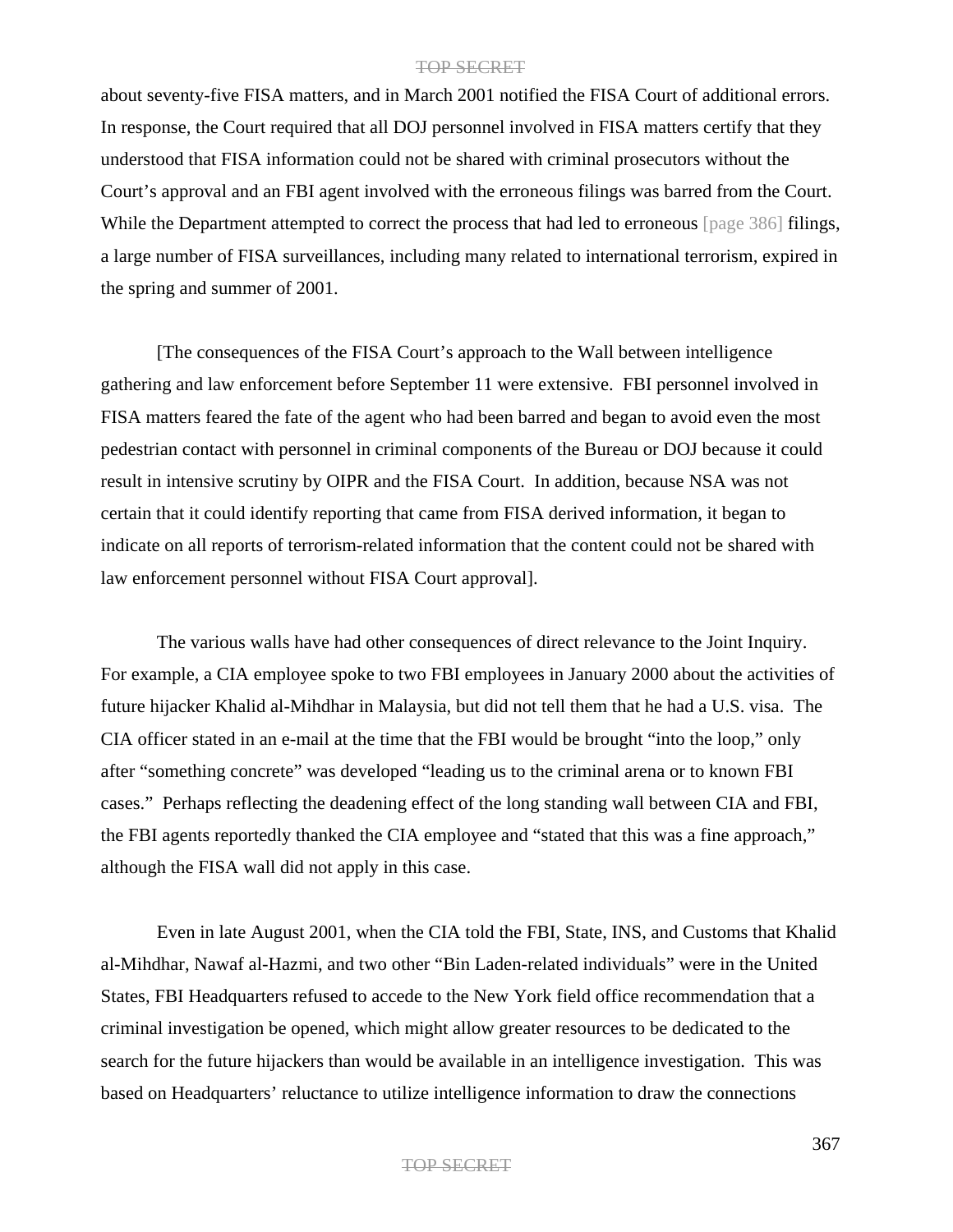between al-Mihdhar and the *USS Cole* bombing necessary to open a criminal investigation. FBI attorneys took the position that criminal investigators "CAN NOT" (emphasis original) be involved and that criminal information discovered in the intelligence case would be "passed over the wall" according to proper procedures. An agent in the FBI's New York field office responded by e-mail, [page 387] "Whatever has happened to this, someday someone will die and, wall or not, the public will not understand why we were not more effective in throwing every resource we had at certain problems." Again, FBI Headquarters applied FISA "walls" to a non-FISA case.

The USA PATRIOT Act, enacted in response to September 11, provided unambiguous authority for the Attorney General and other law enforcement officials to disclose to the Director of Central Intelligence foreign intelligence collected in the course of a criminal investigation. The Act also requires that intelligence be "a significant purpose" of a FISA search rather than "the purpose." These provisions were intended to reduce, if not remove restrictions that had grown up around FISA operations. The Foreign Intelligence Surveillance Review Court, in its first opinion since being established in 1979, has affirmed that the Act permits the free flow of intelligence to prosecutors, who may direct and control FISA surveillances.

### **XI. Technology Gaps**

Technology is critical to the Intelligence Community's efforts to collect, analyze, and disseminate information on terrorist identities, locations, capabilities, plans, and intentions. The Joint Inquiry examined a number of issues in order to assess how well-postured the Community was in regard to its use of technology as well as its understanding of the use of technology by terrorists. The NSA, which, of all the intelligence agencies, relies the most on technical collection, received most of the attention.

# **A. Technology Gaps at NSA**

Al-Qa'ida members employed a variety of communications technologies, including modern ones such as [ ], in the conduct of their activities. In his testimony, NSA Director Lt. Gen. Hayden lamented the fact that terrorists have access to the three-trillion-dollar-a-year communications industry. The Joint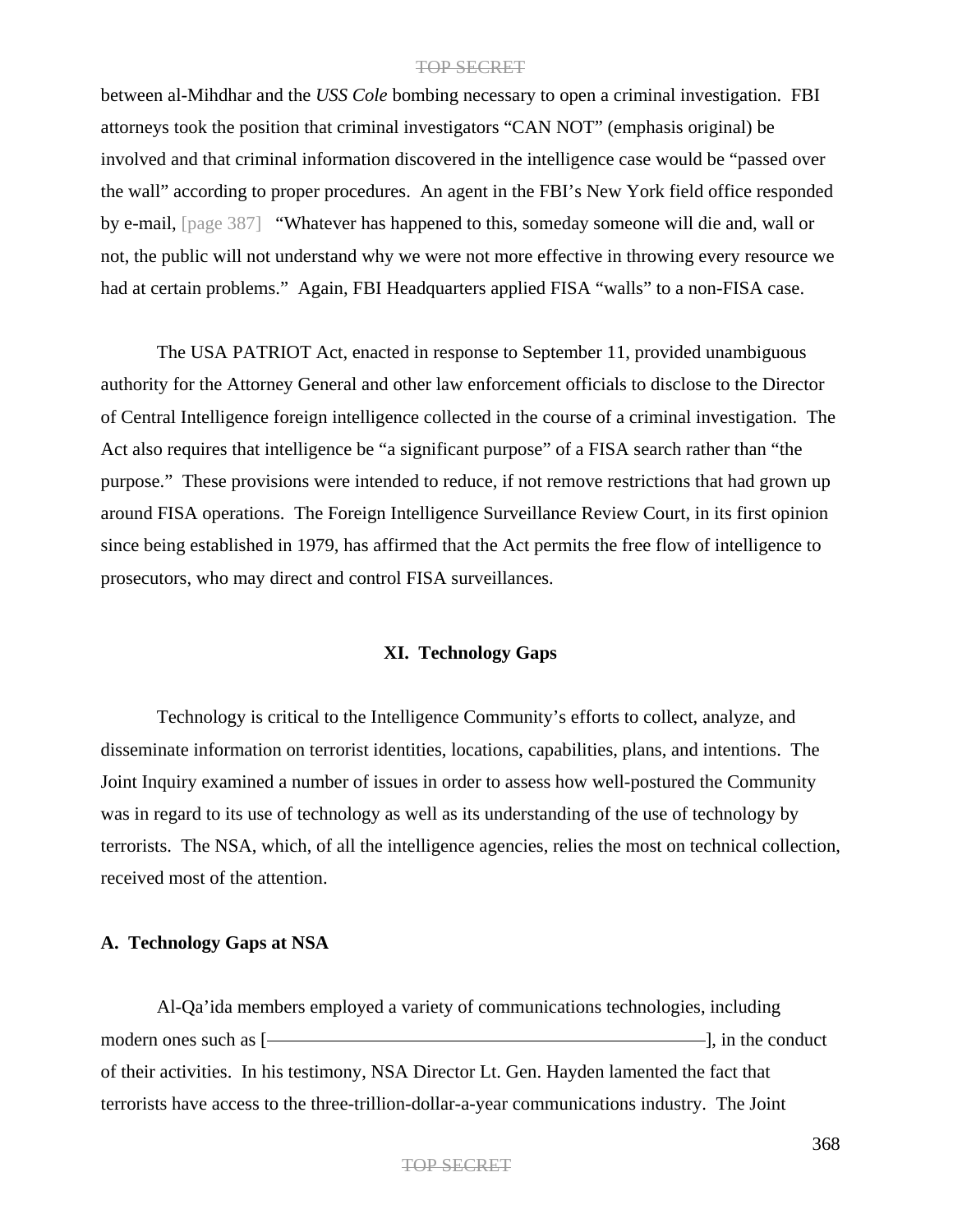Inquiry attempted to examine NSA's current and planned capabilities to exploit these types of modern communications as well as the tools being used and developed to help linguists and analysts process and share the volumes of information collected. In addition, the Joint Inquiry [page 388] examined the health of the technical collection platforms from which the majority of counterterrorism intelligence information is derived.

The assessment presented below draws on testimony, interviews, and some NSA documentation.

| $\frac{1}{\sqrt{1-\frac{1}{2}}}\frac{1}{\sqrt{1-\frac{1}{2}}}\frac{1}{\sqrt{1-\frac{1}{2}}}\frac{1}{\sqrt{1-\frac{1}{2}}}\frac{1}{\sqrt{1-\frac{1}{2}}}\frac{1}{\sqrt{1-\frac{1}{2}}}\frac{1}{\sqrt{1-\frac{1}{2}}}\frac{1}{\sqrt{1-\frac{1}{2}}}\frac{1}{\sqrt{1-\frac{1}{2}}}\frac{1}{\sqrt{1-\frac{1}{2}}}\frac{1}{\sqrt{1-\frac{1}{2}}}\frac{1}{\sqrt{1-\frac{1}{2}}}\frac{1}{\sqrt{1-\frac{1}{2}}}\frac{1}{\sqrt{1-\frac{$ |                            |  |  |
|---------------------------------------------------------------------------------------------------------------------------------------------------------------------------------------------------------------------------------------------------------------------------------------------------------------------------------------------------------------------------------------------------------------------------------|----------------------------|--|--|
|                                                                                                                                                                                                                                                                                                                                                                                                                                 |                            |  |  |
|                                                                                                                                                                                                                                                                                                                                                                                                                                 |                            |  |  |
|                                                                                                                                                                                                                                                                                                                                                                                                                                 |                            |  |  |
|                                                                                                                                                                                                                                                                                                                                                                                                                                 |                            |  |  |
|                                                                                                                                                                                                                                                                                                                                                                                                                                 |                            |  |  |
|                                                                                                                                                                                                                                                                                                                                                                                                                                 |                            |  |  |
|                                                                                                                                                                                                                                                                                                                                                                                                                                 | $\overline{\phantom{a}}$ . |  |  |
|                                                                                                                                                                                                                                                                                                                                                                                                                                 |                            |  |  |
|                                                                                                                                                                                                                                                                                                                                                                                                                                 |                            |  |  |
|                                                                                                                                                                                                                                                                                                                                                                                                                                 |                            |  |  |
|                                                                                                                                                                                                                                                                                                                                                                                                                                 |                            |  |  |
|                                                                                                                                                                                                                                                                                                                                                                                                                                 |                            |  |  |
|                                                                                                                                                                                                                                                                                                                                                                                                                                 |                            |  |  |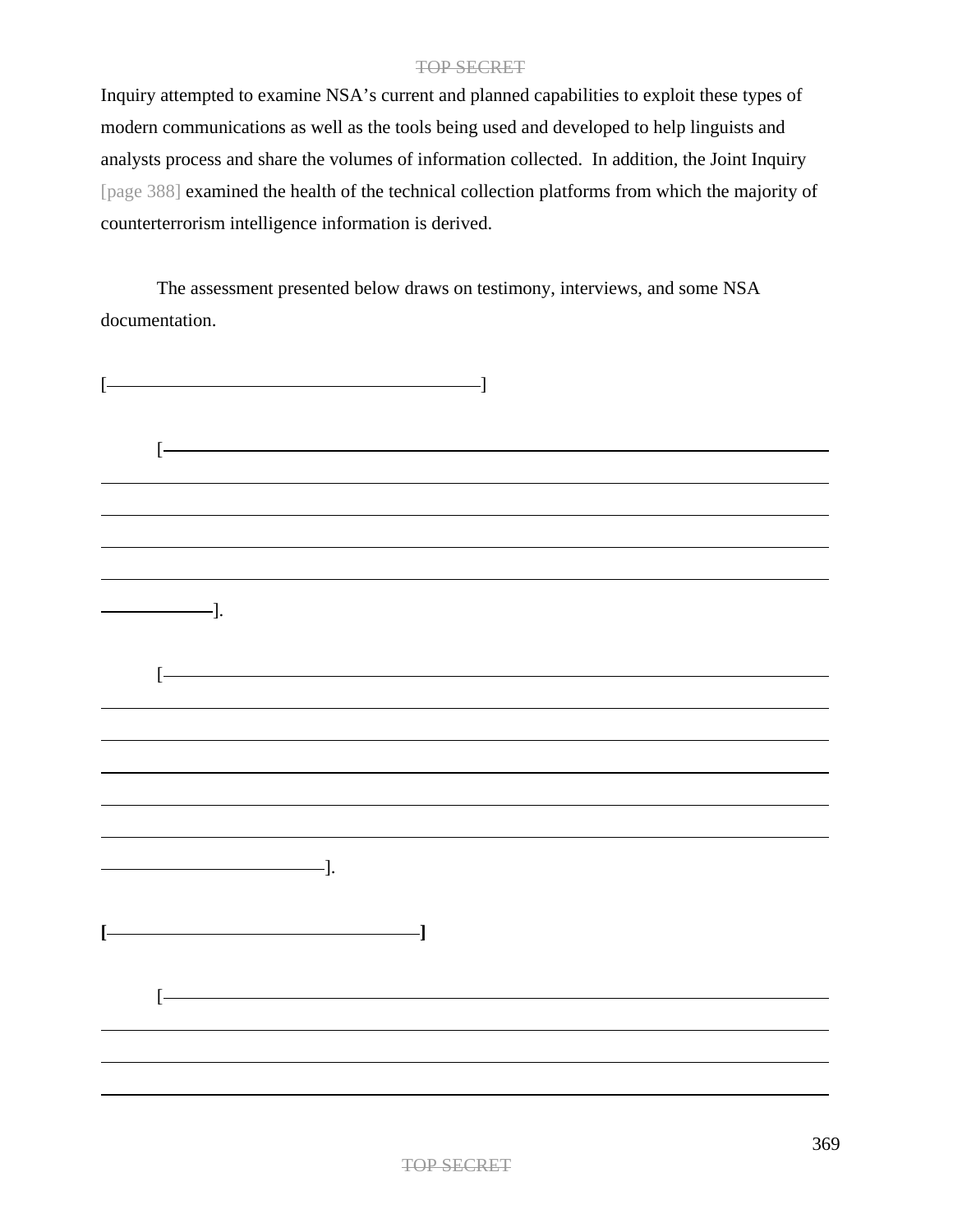|                                                                                                                                                                                                                                                                                                                                                                                                                                               | ·]. |
|-----------------------------------------------------------------------------------------------------------------------------------------------------------------------------------------------------------------------------------------------------------------------------------------------------------------------------------------------------------------------------------------------------------------------------------------------|-----|
| [Page 389]                                                                                                                                                                                                                                                                                                                                                                                                                                    |     |
| $\left[ -\right]$                                                                                                                                                                                                                                                                                                                                                                                                                             |     |
|                                                                                                                                                                                                                                                                                                                                                                                                                                               |     |
|                                                                                                                                                                                                                                                                                                                                                                                                                                               |     |
| $\frac{1}{\sqrt{1-\frac{1}{2}}}\cdot$                                                                                                                                                                                                                                                                                                                                                                                                         |     |
|                                                                                                                                                                                                                                                                                                                                                                                                                                               |     |
| $\overline{\phantom{iiiiiiiiiiiiiii}}$<br>Ŀ                                                                                                                                                                                                                                                                                                                                                                                                   |     |
|                                                                                                                                                                                                                                                                                                                                                                                                                                               |     |
| ŀ                                                                                                                                                                                                                                                                                                                                                                                                                                             |     |
|                                                                                                                                                                                                                                                                                                                                                                                                                                               |     |
|                                                                                                                                                                                                                                                                                                                                                                                                                                               |     |
|                                                                                                                                                                                                                                                                                                                                                                                                                                               |     |
|                                                                                                                                                                                                                                                                                                                                                                                                                                               |     |
| $\frac{1}{\sqrt{1-\frac{1}{2}}}\cdot\frac{1}{\sqrt{1-\frac{1}{2}}}\cdot\frac{1}{\sqrt{1-\frac{1}{2}}}\cdot\frac{1}{\sqrt{1-\frac{1}{2}}}\cdot\frac{1}{\sqrt{1-\frac{1}{2}}}\cdot\frac{1}{\sqrt{1-\frac{1}{2}}}\cdot\frac{1}{\sqrt{1-\frac{1}{2}}}\cdot\frac{1}{\sqrt{1-\frac{1}{2}}}\cdot\frac{1}{\sqrt{1-\frac{1}{2}}}\cdot\frac{1}{\sqrt{1-\frac{1}{2}}}\cdot\frac{1}{\sqrt{1-\frac{1}{2}}}\cdot\frac{1}{\sqrt{1-\frac{1}{2}}}\cdot\frac{1$ |     |
| Ŀ                                                                                                                                                                                                                                                                                                                                                                                                                                             |     |
|                                                                                                                                                                                                                                                                                                                                                                                                                                               |     |
|                                                                                                                                                                                                                                                                                                                                                                                                                                               |     |
|                                                                                                                                                                                                                                                                                                                                                                                                                                               |     |
|                                                                                                                                                                                                                                                                                                                                                                                                                                               |     |
|                                                                                                                                                                                                                                                                                                                                                                                                                                               |     |
| $\qquad \qquad \qquad -].$                                                                                                                                                                                                                                                                                                                                                                                                                    |     |
|                                                                                                                                                                                                                                                                                                                                                                                                                                               |     |
| ŀ                                                                                                                                                                                                                                                                                                                                                                                                                                             |     |
|                                                                                                                                                                                                                                                                                                                                                                                                                                               |     |
|                                                                                                                                                                                                                                                                                                                                                                                                                                               |     |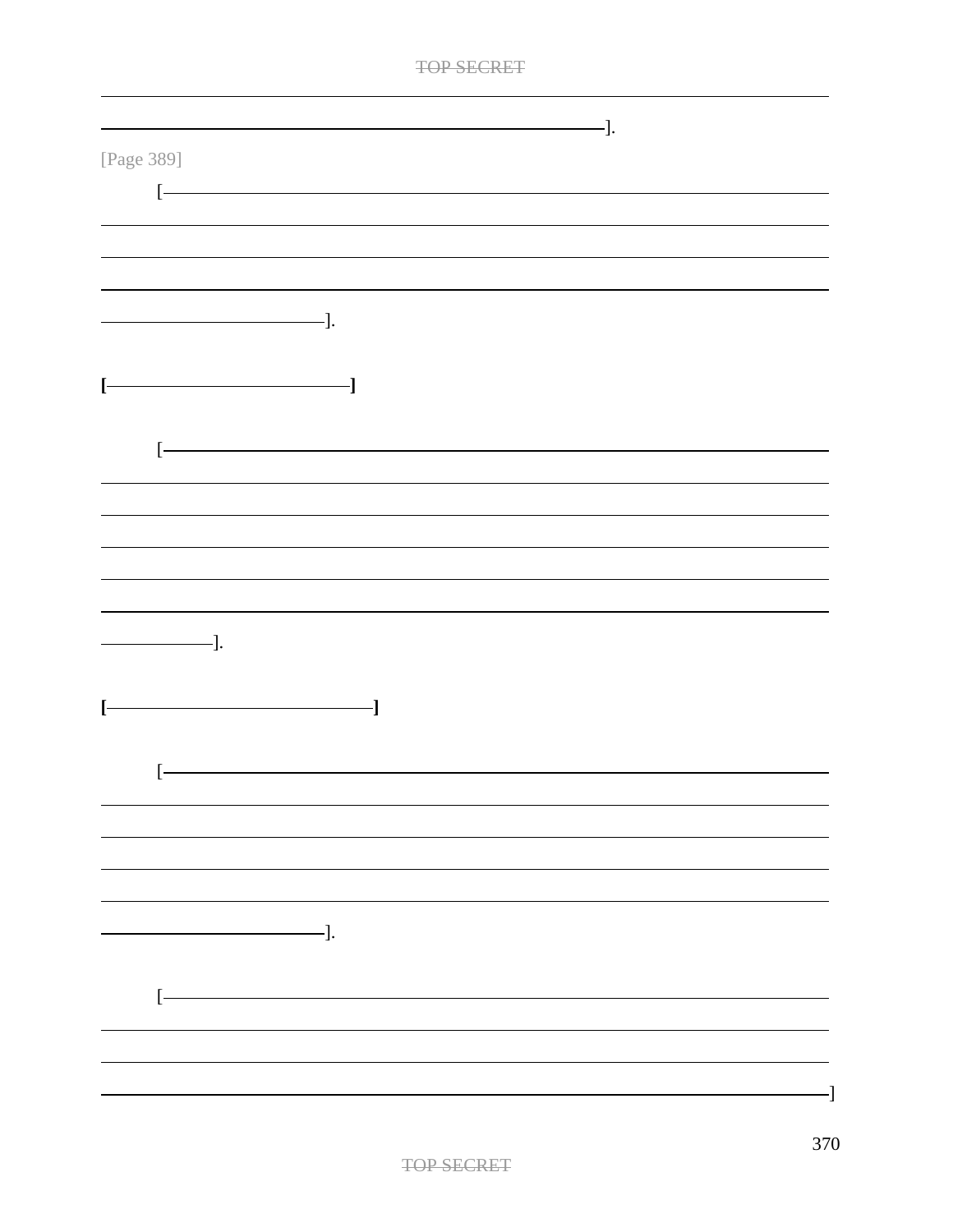[Page 390] [

].

# **F. Selection and Filtering for [** [ [ ] [ ] [ ] [ ] [ **Communications**

Much of NSA's pre-September 11 success against terrorist targets was due to the ability to [  $\qquad \qquad$  based on [  $\qquad \qquad$  ] interest rather than randomly choosing among millions of communications. With the proliferation of multimedia communications, even better selection and filtering techniques will be required.

One area of increased attention is [ ] an area in which NSA has made only limited progress. [ ]. Unfortunately, NSA's selection capabilities suffer from a critical  $\text{deficiency}, \left[ \begin{array}{ccc} - & \text{deficiency}, \end{array} \right]$ . The solution to this deficiency is well understood and estimated to cost less than \$1 million to implement. However, the Joint Inquiry learned in interviews that even though [-**window**] have been available for many years, and even though NSA has had recent significant funding increases, the program manager is still "scrounging" for funds to pay for this upgrade that would not be completed until 2004.

# **G. Analyst Tools**

NSA often did not provide analysts with sufficient tools to exploit the data collected. For example, NSA in 1998 did not have the capability to [**will construct that** ], NSA's Analysis and Production Chief, noted, "At that time the systems that were in place were high tailored, not integratable. The plug and play was only beginning to come into play at that point in time. So a tailored solution that you might be able to architect at home wasn't necessarily one that you could deploy across [- and a local or  $\sim$  ] or

within a CT shop." [-contract ] noted, however, that this capability now existed.

# [Page 391]

However, field operators still do not have such tools, even though they were available at NSA Headquarters after September 11. During a visit to the [-**window and all partners** after September 11.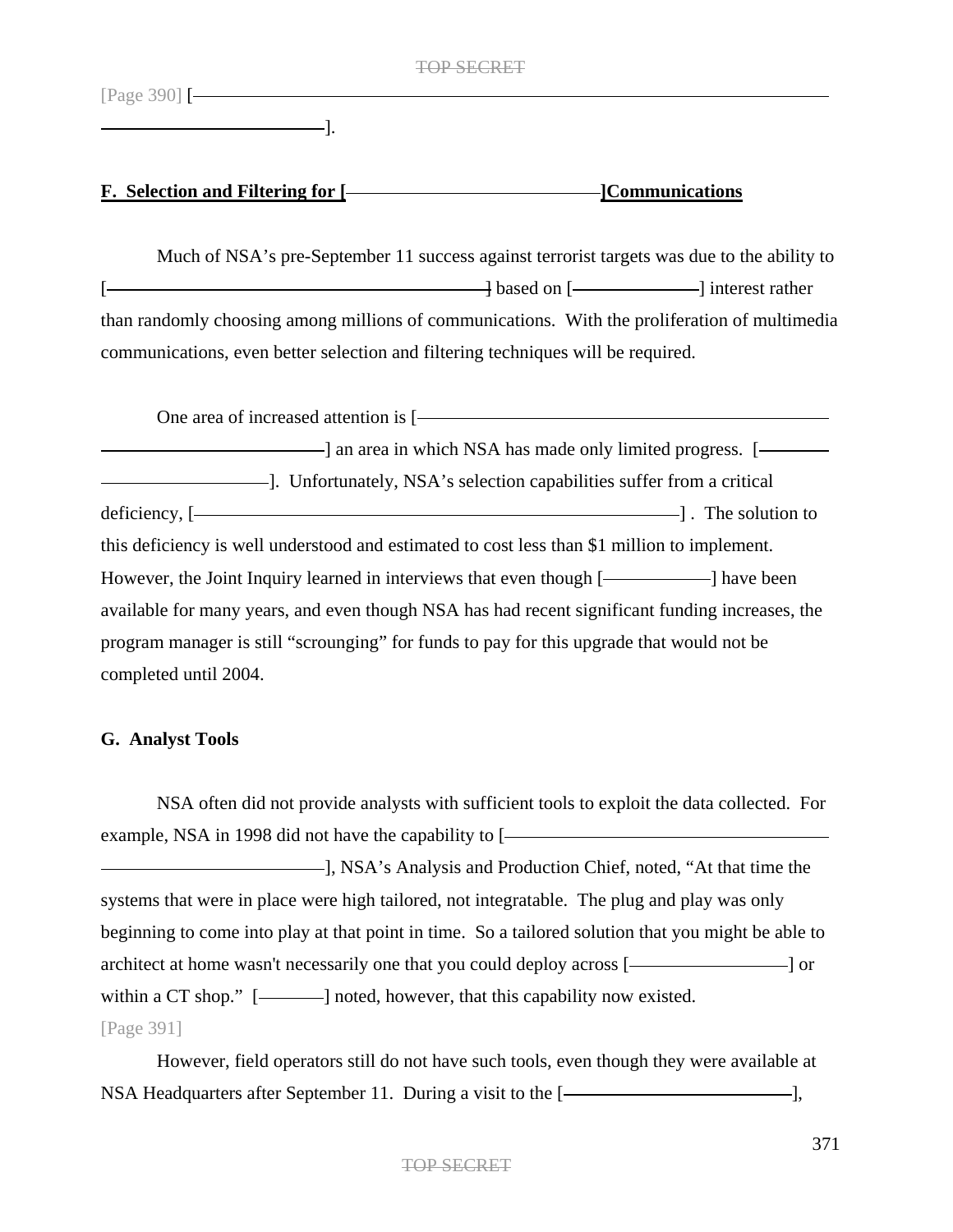Joint Inquiry personnel found [ ] linguists frustrated with Headquarters support for language tools. In fact, one of their primary concerns was the inability to display [

--]. They noted that they could purchase software on the local economy that can display [-  $\blacksquare$  ] but are prohibited from doing so because the software is not an "approved application" for their computer platform. "When they officially requested such a capability through official channels, they were told that something could be available in 18 months." They noted that some computers they still use are 1993 vintage UNIX machines that cannot even display ordinary graphical user interfaces correctly due to color graphics limitations.

# **H. Collection Platforms**

NSA collects signals intelligence using a variety of methods or platforms. Often these platforms, which have a sizable infrastructure investment, serve a myriad of intelligence missions. In identifying these critical platforms, the Joint Inquiry examined statistics on counterterrorismrelated reporting. The following chart shows the source of counterterrorism reports per technical collection platform both pre- and post-September 11:

| <b>Collection Platform</b> | All                                 | All              | Percent  |
|----------------------------|-------------------------------------|------------------|----------|
|                            | Counterterrorism                    | Counterterrorism | Increase |
|                            | Reports 10 May 01 Reports 11 Sep 01 |                  |          |
|                            | $-10$ Sep 01                        | $-11$ Jan 02     |          |
|                            |                                     |                  |          |
|                            |                                     |                  |          |
|                            |                                     |                  |          |
|                            |                                     |                  |          |
|                            |                                     |                  |          |
|                            |                                     |                  |          |
|                            |                                     |                  |          |
|                            |                                     |                  |          |
|                            |                                     |                  |          |
|                            |                                     |                  |          |
|                            |                                     |                  |          |

NSA spending increases after September 11, however, are not focused on several of the most productive sources of counterterrorism information. [- [Page 392]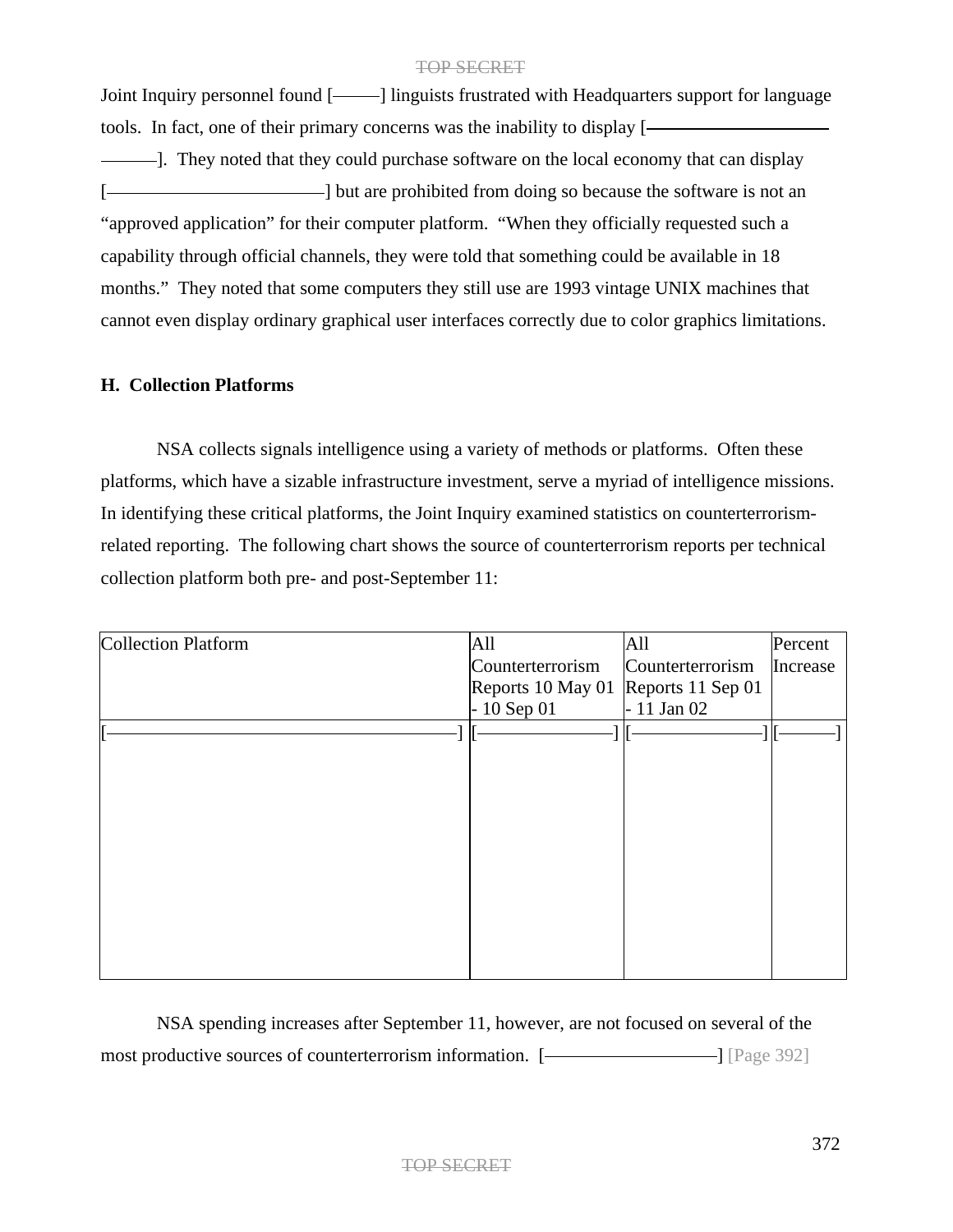| <b>TOP SECRET</b>                                                                                                                                                                                                                                                                                                    |
|----------------------------------------------------------------------------------------------------------------------------------------------------------------------------------------------------------------------------------------------------------------------------------------------------------------------|
|                                                                                                                                                                                                                                                                                                                      |
|                                                                                                                                                                                                                                                                                                                      |
|                                                                                                                                                                                                                                                                                                                      |
|                                                                                                                                                                                                                                                                                                                      |
|                                                                                                                                                                                                                                                                                                                      |
|                                                                                                                                                                                                                                                                                                                      |
|                                                                                                                                                                                                                                                                                                                      |
|                                                                                                                                                                                                                                                                                                                      |
| The evidence suggests that an effective counterterrorism effort requires [-                                                                                                                                                                                                                                          |
|                                                                                                                                                                                                                                                                                                                      |
| $\sim$ 1. Lt.<br>Gen. Hayden also stated that in his effort to develop capabilities against new communications<br>technologies by the end of the 1990s, "This meant taking money away from current, still active,<br>still producing activities." Since the attacks, NSA has focused on its transformation strategy. |

# Lt. Gen. Hayden testified:

"Shortly after September  $11<sup>th</sup>$ , I had a meeting of my senior leaders. I asked them the following question: Is there any part of our transformation roadmap that we should change as a result of the attacks? Unanimously, they responded, 'No, but we need to accelerate these changes.' With the money the President has requested and Congress has provided, we have done just that."

 $NSA's$  commitment to the future viability of the  $[$   $]$   $]$   $\Box$   $]$   $]$   $\Box$   $]$   $\Box$   $]$   $\Box$   $]$   $\Box$   $]$   $\Box$   $]$   $\Box$   $]$   $\Box$   $]$   $\Box$   $]$   $\Box$   $]$   $\Box$   $]$   $\Box$   $]$   $\Box$   $]$   $\Box$   $]$   $\Box$   $]$   $\Box$   $]$   $\Box$   $]$   $\Box$ unclear, despite their value.

# **XII. Technical Collection of Terrorist Communications**

[Responsibility for most of the technical collection of terrorist communications falls under the purview of the National Security Agency, although the CIA and the FBI also conduct technical collection against terrorism. NSA and other agencies learned valuable information from intercepting terrorist communications and prevented several planned attacks. Indeed, numerous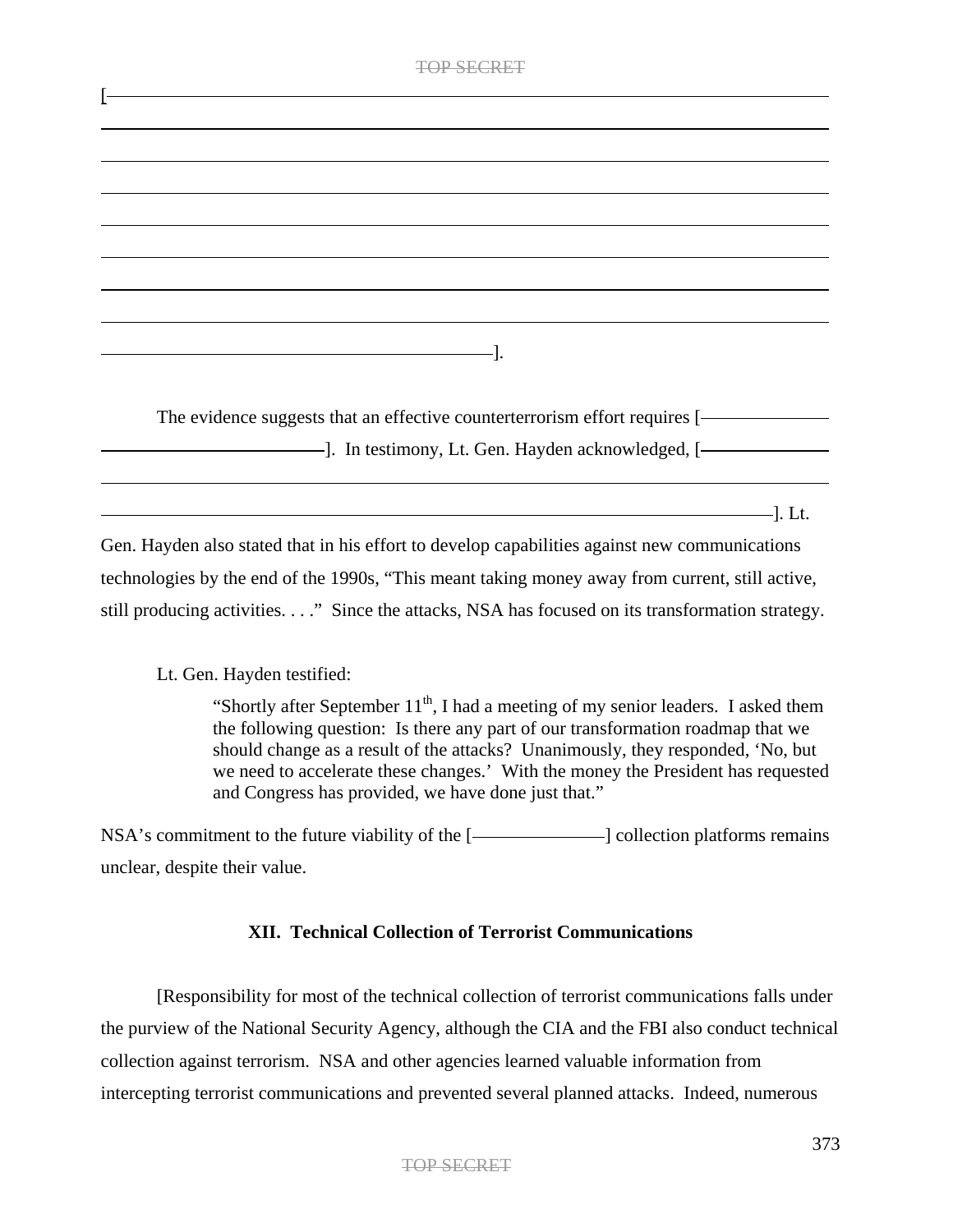officials throughout the policy and Intelligence Community told the Joint Inquiry that [page 393] Signals Intelligence (SIGINT) was a valuable source of information on al-Qa'ida. Exploitation of terrorist communications, however, was uneven at best and suffered from insufficient investment. Al-Qa'ida was only one of several high priority targets and a difficult one].

# **A. NSA's Organizational Structure for Collecting Terrorist Communications**

Within the NSA, the Signals Directorate, which was created in February 2001 by combining the Operations and Technology Directorates, has the primary SIGINT mission. Within the Signals Directorate, the Counterterrorism Product Line has the lead for counterterrorism reporting. [



# **B. SIGINT and the September 11 Attacks**

Prior to 11 September 2001, NSA had no specific information indicating the date, time, place, or participants in an attack on the United States. Numerous NSA personnel, including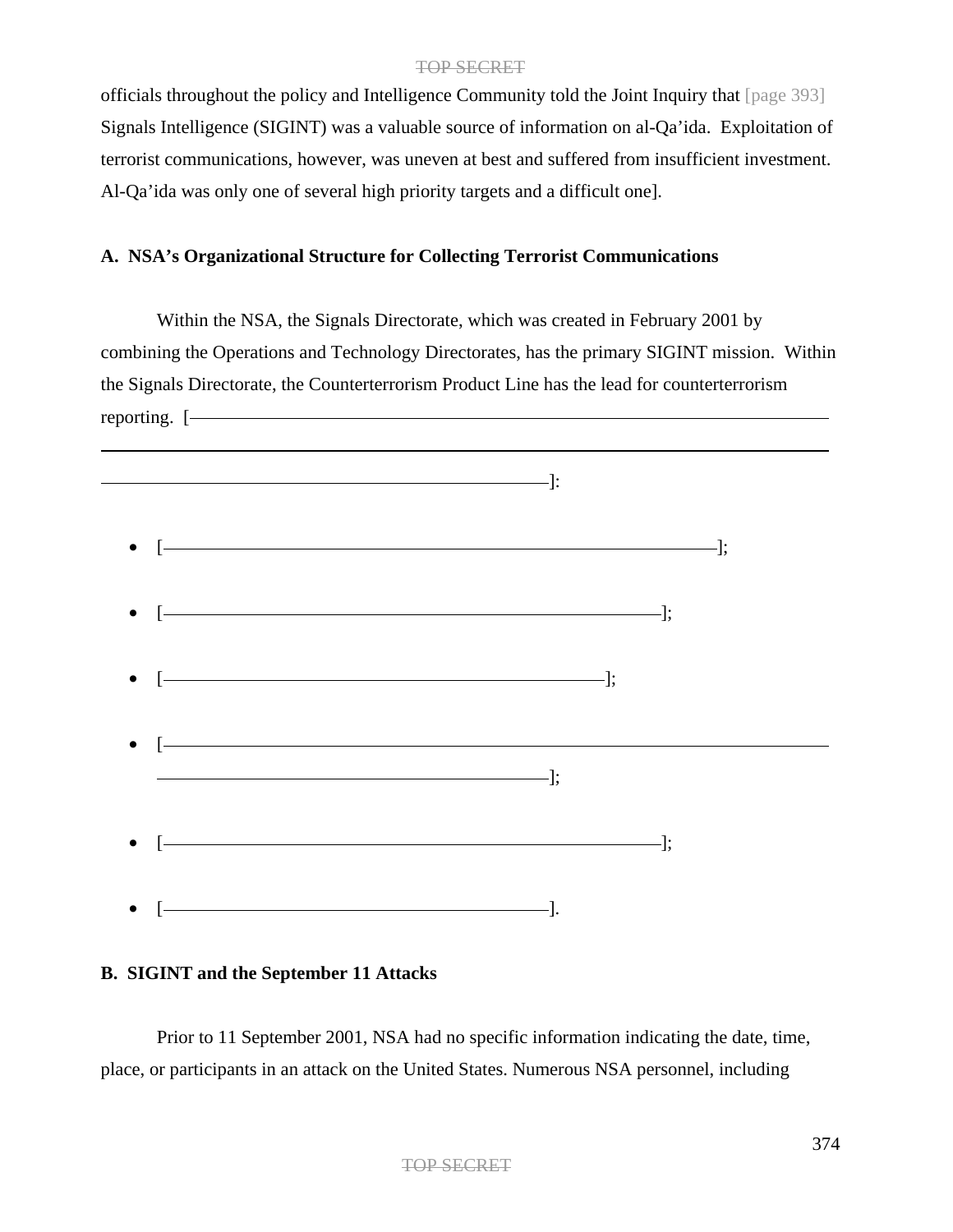Lt. [page 394] General Hayden, the Director of the NSA (DIRNSA), repeatedly related this conclusion to the Joint Inquiry.

[NSA had intercepts on September 10, 2001 that, in retrospect, appear to relate to the September 11 attacks. These intercepts were processed on September 11 (after the terrorist attacks) and reported early on September 12, 2001. Although each of the products referred to something occurring the following day, neither intercept had specifics on the attack, location, or targets. This wording was similar to other non-specific threats occasionally reported by NSA over the past several years].

In an effort to place the September 10 messages in perspective, General Hayden testified, "I should also note that [over a period of time] earlier that summer we had intercepted and reported over 30 such imminent attack messages and that since September 11 [NSA continues to report similar activities]."

In fact, following September 11, there was a flurry of similar [-intercepts that were not associated with any terrorist attacks:

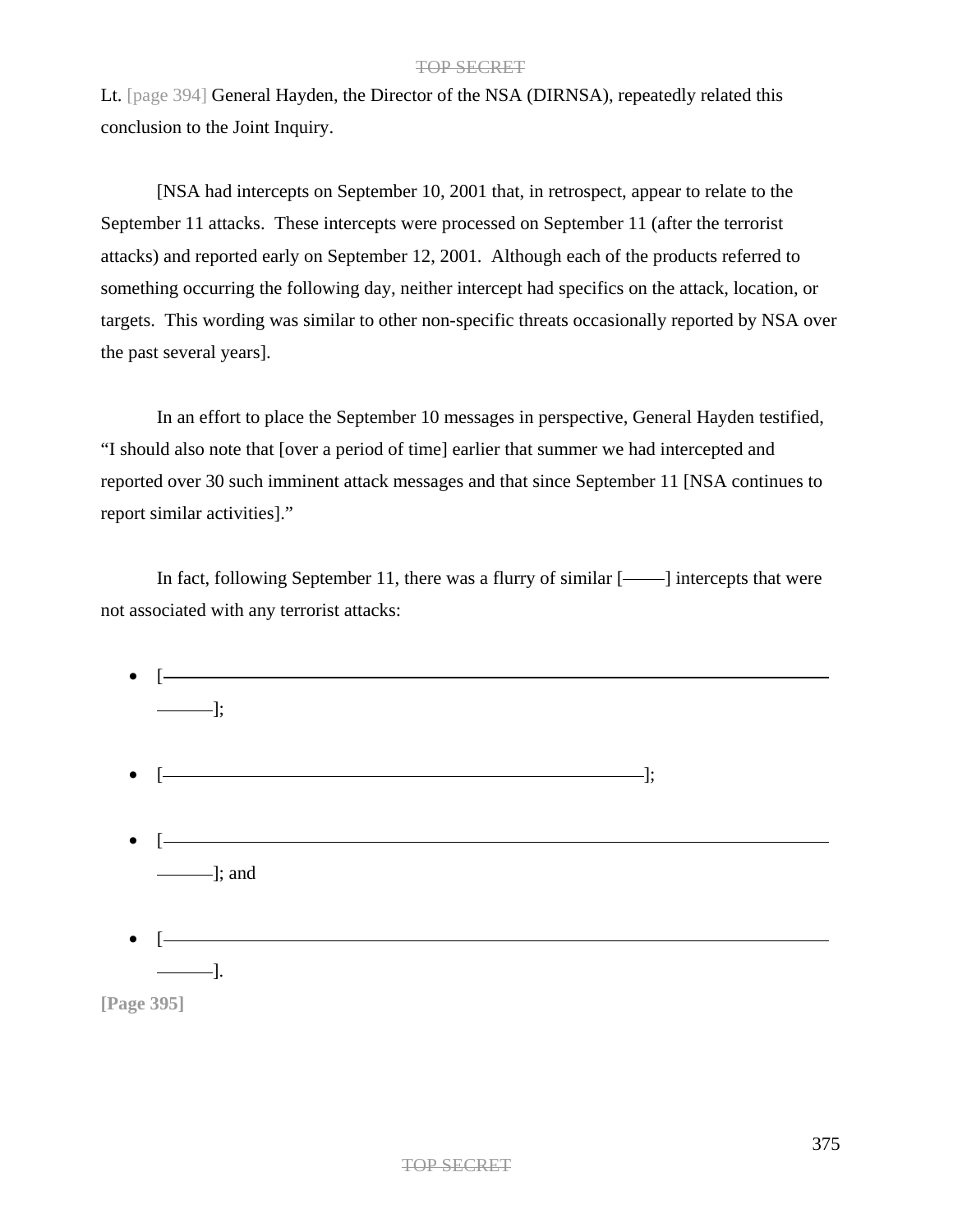# **C. A Chronological Review of NSA Collection Efforts Against al-Qa'ida**

[In the years before the September 11 attacks, NSA steadily increased its collection on al-Qa'ida. Initial Intelligence Community efforts focused on Bin Ladin himself as a terrorist financier. As the 1990s wore on, this effort expanded to collection on Bin Ladin's associates and the al-Qa'ida organization. [

 $\overline{\phantom{a}}$ .

 $\sqrt{2}$ 

The following review is largely drawn from Joint Inquiry interviews. It highlights important milestones in NSA's collection against al-Qa'ida.

**Example 2** and 2 and 2 and 2 and 2 and 2 and 2 and 2 and 2 and 2 and 2 and 2 and 2 and 2 and 2 and 2 and 2 and 2 and 2 and 2 and 2 and 2 and 2 and 2 and 2 and 2 and 2 and 2 and 2 and 2 and 2 and 2 and 2 and 2 and 2 and 2 Intelligence Community as a terrorist financier until 1996].

[In 1996, CTC established its Bin Ladin unit as the Intelligence Community focal point for tracking Bin Ladin. [ I. The first phase of the unit's Bin Ladin project was strategic information gathering, [ ]. It was at this point that the Intelligence Community began focusing on the Bin Ladin target as a terrorist support network in addition to being a terrorist financier].

[Page 396]

 $[-]$ 

 $-$ ].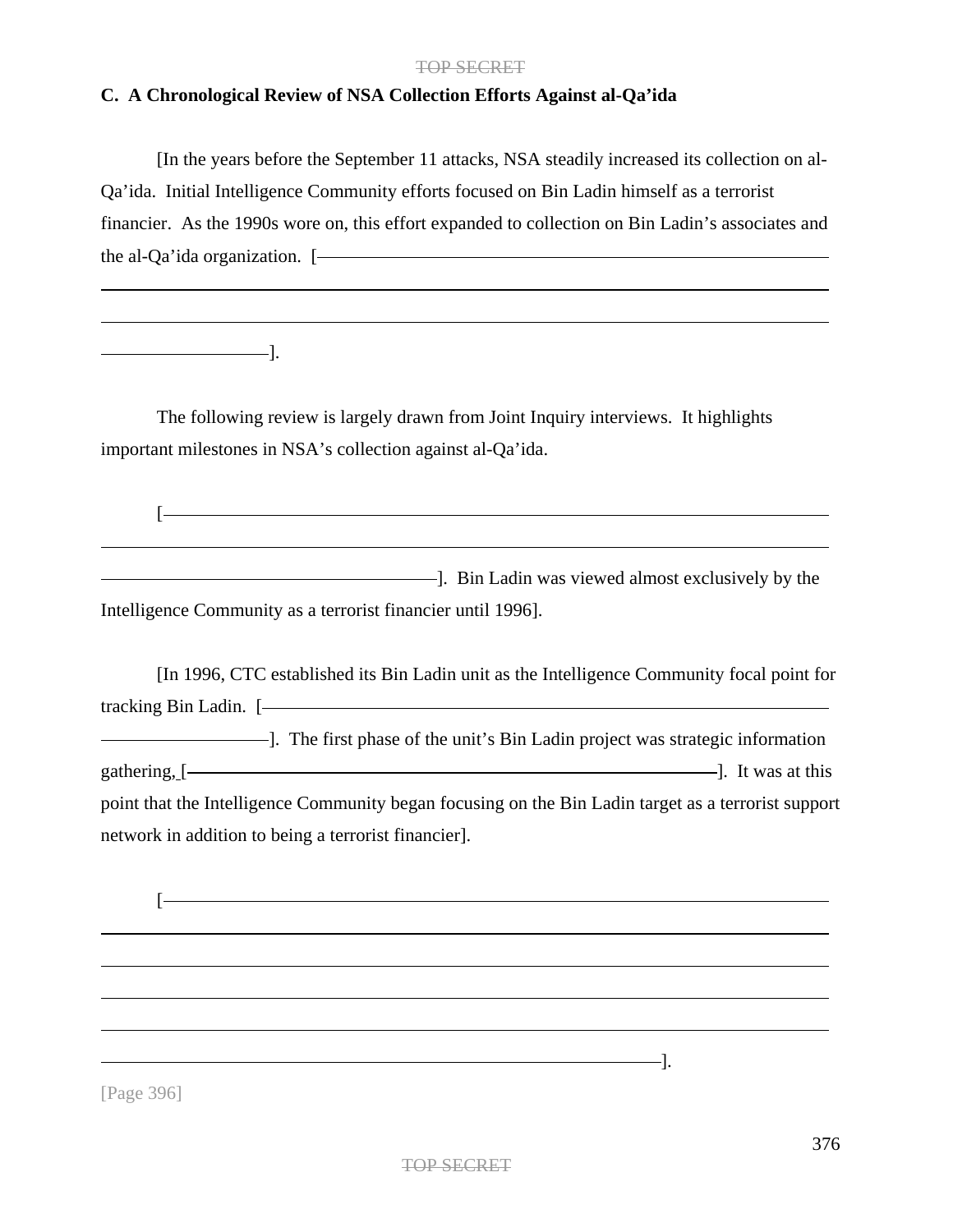|                                           | [Before Bin Ladin issued his February 1998 anti-American <i>fatwa</i> , [- |
|-------------------------------------------|----------------------------------------------------------------------------|
|                                           | ---]. Following the <i>fatwa</i> , the Director of                         |
| NSA appealed to $\lceil$                  | I partners, few of which were focused on counterterrorism at the           |
| time, for counterterrorism assistance. [- |                                                                            |
|                                           |                                                                            |

[Following the August 1998 East Africa Embassy bombings, NSA instituted a much higher operations tempo, which never really subsided. After the bombings, at the request of FBI's New York Field Office, NSA provided all reports that appeared related to the attacks. This information was useful to the FBI].

[In the fall of 1998, NSA lost the ability to listen to Bin Ladin on his satellite phone. This loss was probably the result of, among other things, a media leak. [



[Page 397]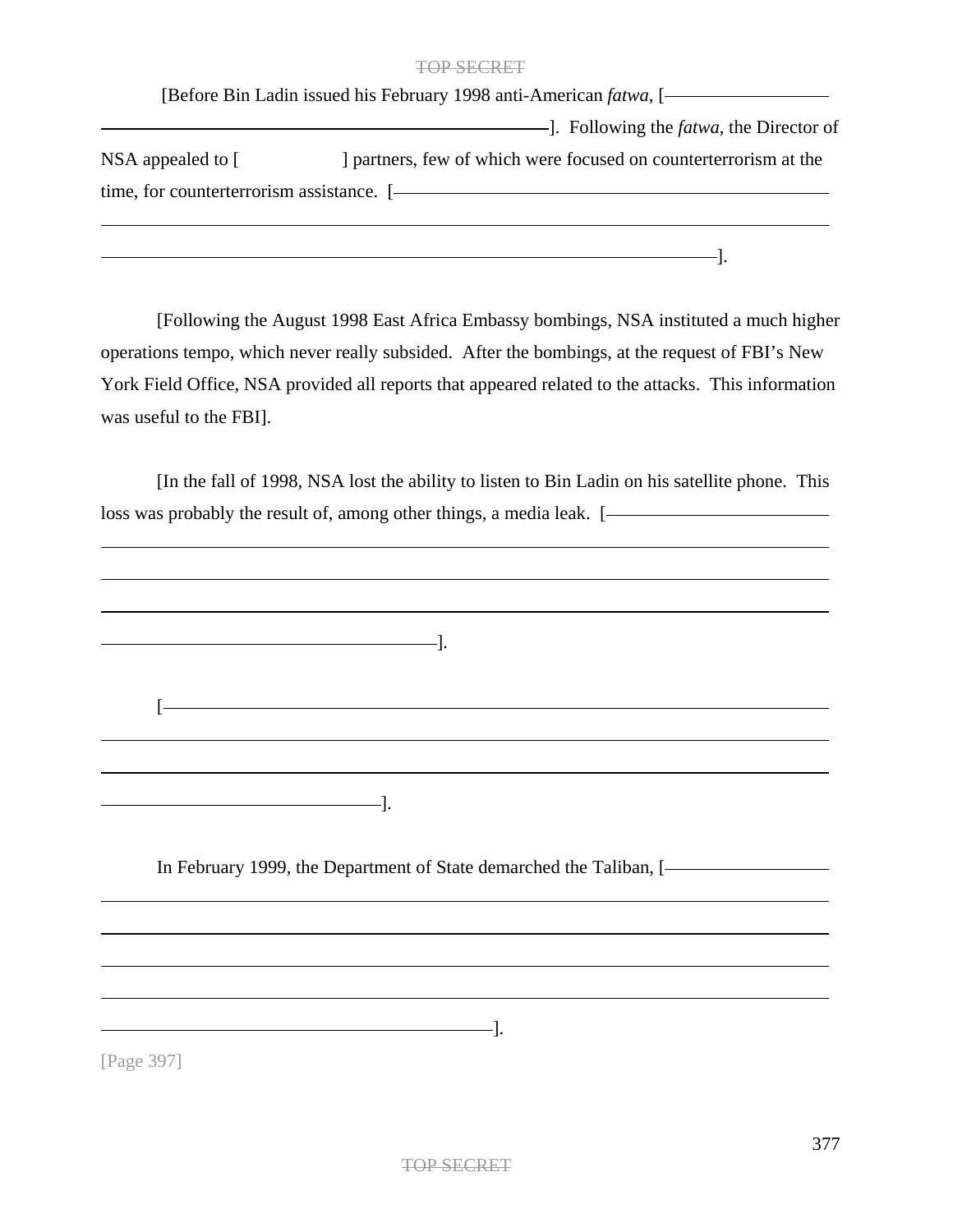|  | <b>TOP SECRET</b> |
|--|-------------------|
|  |                   |
|  |                   |
|  |                   |
|  |                   |
|  |                   |

The Millennium threat surge began in November 1999. The Millennium threat was a top priority for the entire Intelligence Community, and NSA personnel worked around the clock supporting CIA's disruption campaign. During this time, Jordanian officials arrested terrorists linked to al-Qa'ida. [ ].  $\sqrt{2}$ ]. Several other advances occurred throughout 2000. [- The contract of the set of the set of the set of the set of the set of the set of the set of the set of the set of the set of the set of the set of the set of the set of  $-$ ]. [Page 398]

Following the *USS Cole* bombing in October 2000, NSA consolidated some of its counterterrorism efforts [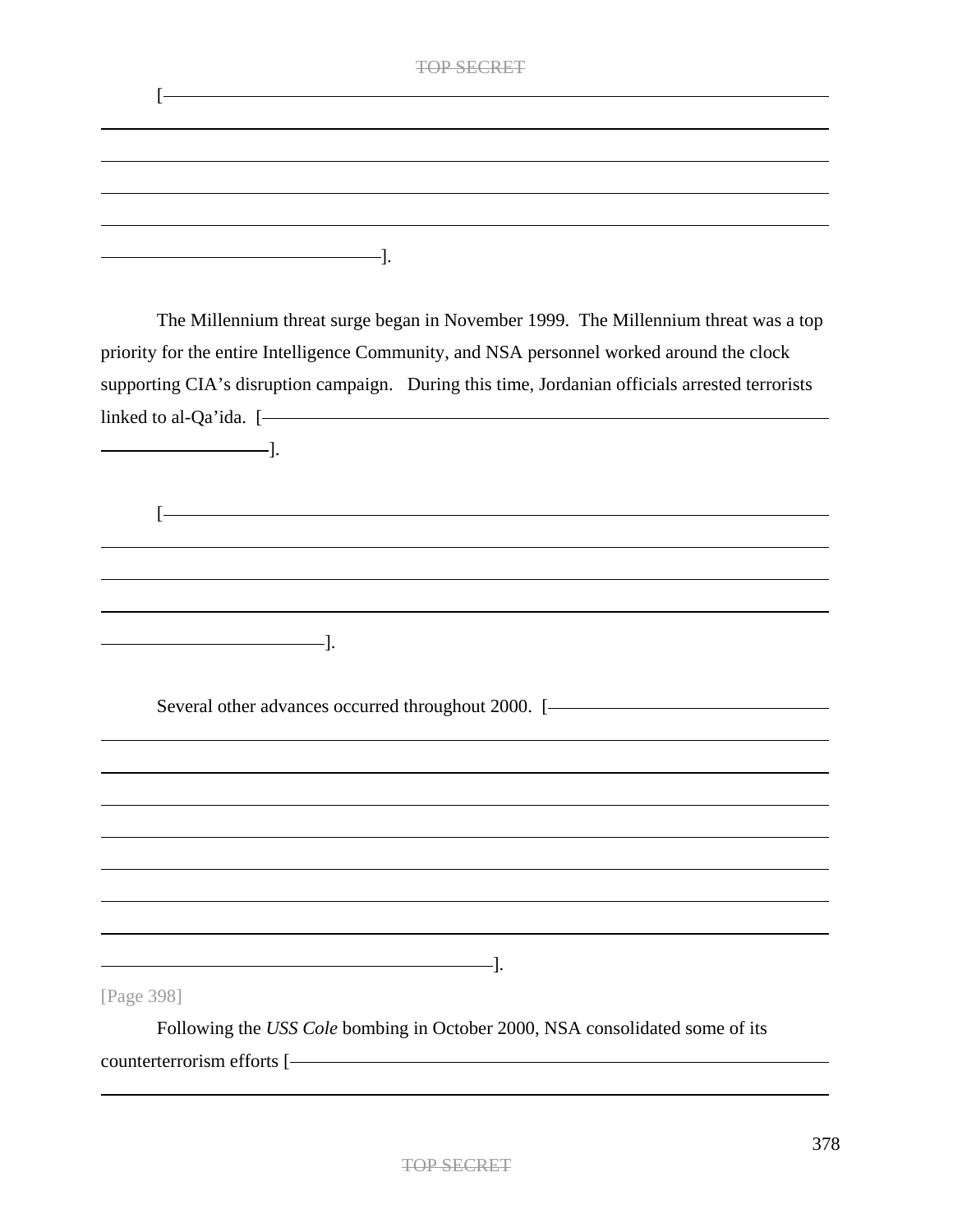].

[By the winter of 2000, NSA noted a general rise in threat activity. The Intelligence Community assessed the threat to be mostly oriented abroad. In spring 2001, NSA noted another significant rise in threat activity. Again, the Intelligence Community assessed the threat to be directed abroad].

[Throughout June and July 2001, another rise in threat activity was identified. NSA analysts noted vague communications traffic indicating that something was afoot. Intelligence Community speculation centered on whether the likely target was abroad. The U.S. military was sufficiently concerned that an attack would occur on the Arabian Peninsula that "ThreatCon Delta" was declared and all ships in the area were sent to sea].

[Military customers asked NSA/CT analysts if the threat were real. NSA counterterrorism analysts reviewed the evidence and were confident that it was. [- **Confident** that it was.  $\frac{1}{1-\frac{1}{\sqrt{1-\frac{1}{\sqrt{1-\frac{1}{\sqrt{1-\frac{1}{\sqrt{1-\frac{1}{\sqrt{1-\frac{1}{\sqrt{1-\frac{1}{\sqrt{1-\frac{1}{\sqrt{1-\frac{1}{\sqrt{1-\frac{1}{\sqrt{1-\frac{1}{\sqrt{1-\frac{1}{\sqrt{1-\frac{1}{\sqrt{1-\frac{1}{\sqrt$ 

[In the spring, the Intelligence Community reported indications that an attack may have

].

been postponed. The Joint Inquiry was told that this led the Intelligence Community to believe that a real terrorist attack had been averted].

[Page 399]

# **D. Technical Collection Problems and Limits at NSA**

Technical collection was limited. This was due to both the nature of the target and missteps by the NSA and other U.S. government elements.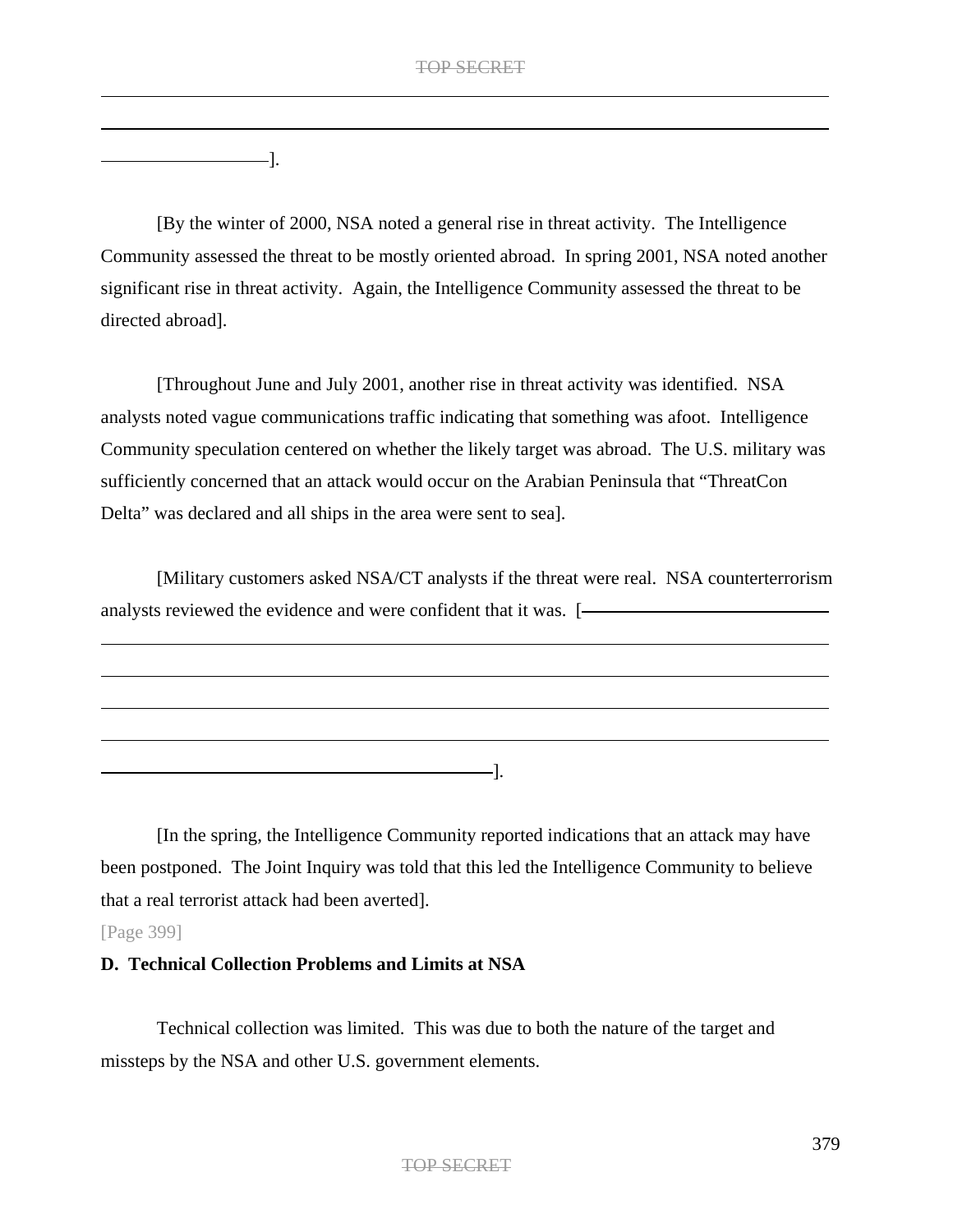# **a. Difficulties of Gaining Actionable Intelligence on al-Qa'ida**

[Several senior NSA officials, including the Deputy Director of NSA and Chief of the counterterrorism organization contended in interviews and testimony that information on terrorist plans and intentions was often not available [

]. Even when information was intercepted, the analyst often must interpret arcane, circumspect discussions, put them into context, and identify linkages to other known targets or activities. NSA's Director stated: "…. we do not anticipate being able to provide detailed threat information from SIGINT in most cases." Indeed, SIGINT did not provide significant intelligence to prevent other major terrorist attacks against U.S. interests such as Khobar Towers, the East Africa U.S. Embassies, and *USS Cole*]*.*

[However, these arguments are somewhat belied by evidence uncovered during the Joint Inquiry that identified several instances of communications providing some specifics in terms of a timeframe and general location for terrorist activity. In addition, the FBI acquired toll records that five or six hijackers communicated extensively abroad after they arrived in the United States. The Intelligence Community had no information prior to September 11, 2001 regarding these communications, and, as a result, does not know what clues they may have contained].

| targeting challenges facing NSA, said "cracking into these targets is hard – very hard – and  |
|-----------------------------------------------------------------------------------------------|
| SIGINT operations require considerable patience – sometimes over years – before they mature." |
|                                                                                               |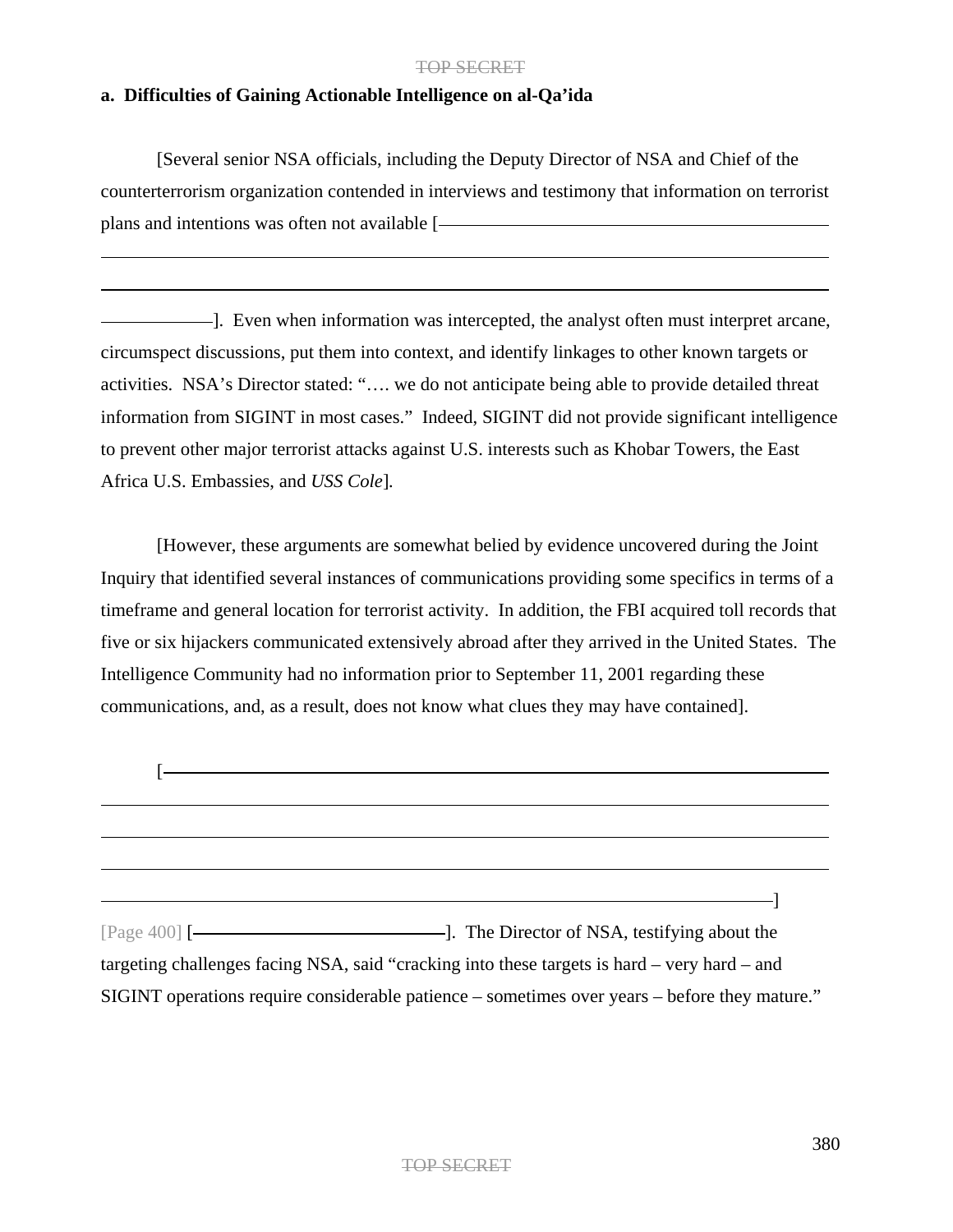### **b. Difficulties in Adjusting to Terrorist Targets**

The communications sophistication of stateless terrorists in general and al-Qa'ida in particular clearly surprised NSA officials. The rise of al-Qa'ida seemingly paralleled in some respects what NSA's Director referred to as "the telecommunications and information revolution" of the past ten years. He noted that al-Qaida operatives are skilled users of the global telecommunications infrastructure, "al-Qa'ida is in many respects different from NSA's typical SIGINT targets of the past 50 years."

In spring 2001, NSA began to change direction: rather than analyzing *what was collected*, NSA would dissect its targets' communications practices to determine *what to collect*. This is commonly referred to at NSA as *hunting* rather than *gathering*. This procedure was in its infancy when the September 11 terrorist attacks occurred.

| c. Problems Keeping Pace with [- <b>The Contract Contract Contract Contract Contract Contract Contract Contract Contract Contract Contract Contract Contract Contract Contract Contract Contract Contract Contract Contract Contr</b> |                                                                                                                     |
|---------------------------------------------------------------------------------------------------------------------------------------------------------------------------------------------------------------------------------------|---------------------------------------------------------------------------------------------------------------------|
|                                                                                                                                                                                                                                       | <u> 2002 - Jan Samuel Barbara, margaret e popularista e popularista e popularista e popularista e popularista e</u> |
|                                                                                                                                                                                                                                       |                                                                                                                     |
|                                                                                                                                                                                                                                       |                                                                                                                     |
|                                                                                                                                                                                                                                       |                                                                                                                     |
|                                                                                                                                                                                                                                       |                                                                                                                     |
|                                                                                                                                                                                                                                       |                                                                                                                     |
|                                                                                                                                                                                                                                       |                                                                                                                     |
| and The Director of NSA did                                                                                                                                                                                                           |                                                                                                                     |
|                                                                                                                                                                                                                                       | acknowledge NSA's deficiencies in dealing with some forms of modern communications, but was                         |
| also quick to credit his organization for working on the building blocks before September 11, so                                                                                                                                      |                                                                                                                     |

NSA's Director apparently felt handcuffed in his effort to move forward in this area, citing his inability to "churn" (redirect) some \$200 million into "new age signals ... because we were going to erode our coverage of [other intelligence issues] as part of this effort." Indeed, General

that [Page 401] fielding additional capabilities after September 11 was expedited].

# TOP SECRET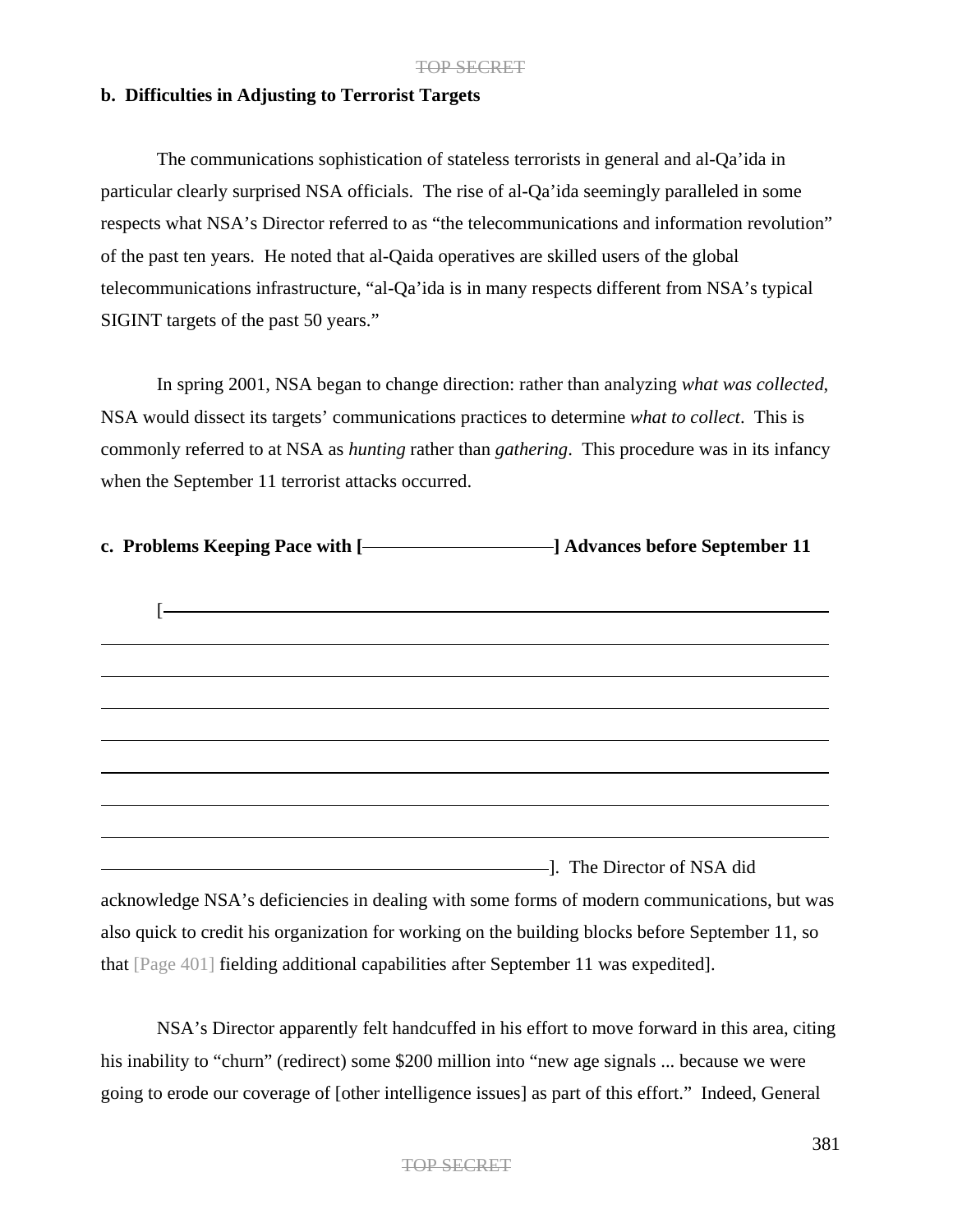Hayden told the Joint Inquiry that he was severely criticized on several occasions for abandoning so-called legacy communication paths in favor of developing robust new capabilities.

[There is some apparent inconsistency concerning NSA's concentration. On at least one occasion, the Director of NSA asserted that it was not so much NSA's inability to collect some modern communications, but other factors. The bulk of the information available to the Joint Inquiry, however, suggests NSA was behind the curve in this area and only began to catch up after September 11, 2001].

# **E. Insufficient Resources for Counterterrorism at NSA**

Although NSA has had difficulty in generating consistent, accurate personnel numbers for the Joint Inquiry, it appears from interviews and the limited information provided that personnel employed in the counterterrorism organization were largely static over several years, despite repeated efforts by local managers to increase the numbers of linguists and analysts. General Hayden testified that in hindsight he would have liked to have doubled his resources against al-Qa'ida.

NSA acknowledged it had insufficient numbers of linguists and analysts on the counterterrorism target. This acknowledgment seems to have come from leadership in retrospect, while those closer to the counterterrorism problem stated to the Joint Inquiry they had been requesting personnel increases for years, mostly to little or no avail.

### [Page 402]

Declining overall resources made it difficult to dramatically expand counterterrorism coverage. As discussed in more detail in a separate chapter, for much of the 1990s NSA's budget and manpower were steadily reduced to a point that all collection efforts were impeded. Cuts were "salami-sliced" across the agency rather than specifically targeted, a tactic employed by NSA for many years to cope with declines while still trying to satisfy an increasing number of intelligence requirements, and competing priorities (especially force protection requirements) that drained scarce resources, such as Arabic linguists. Funds for [*i* [*i* collection, historically two of NSA's most lucrative reporting sources, were essentially put in a maintenance

#### TOP SECRET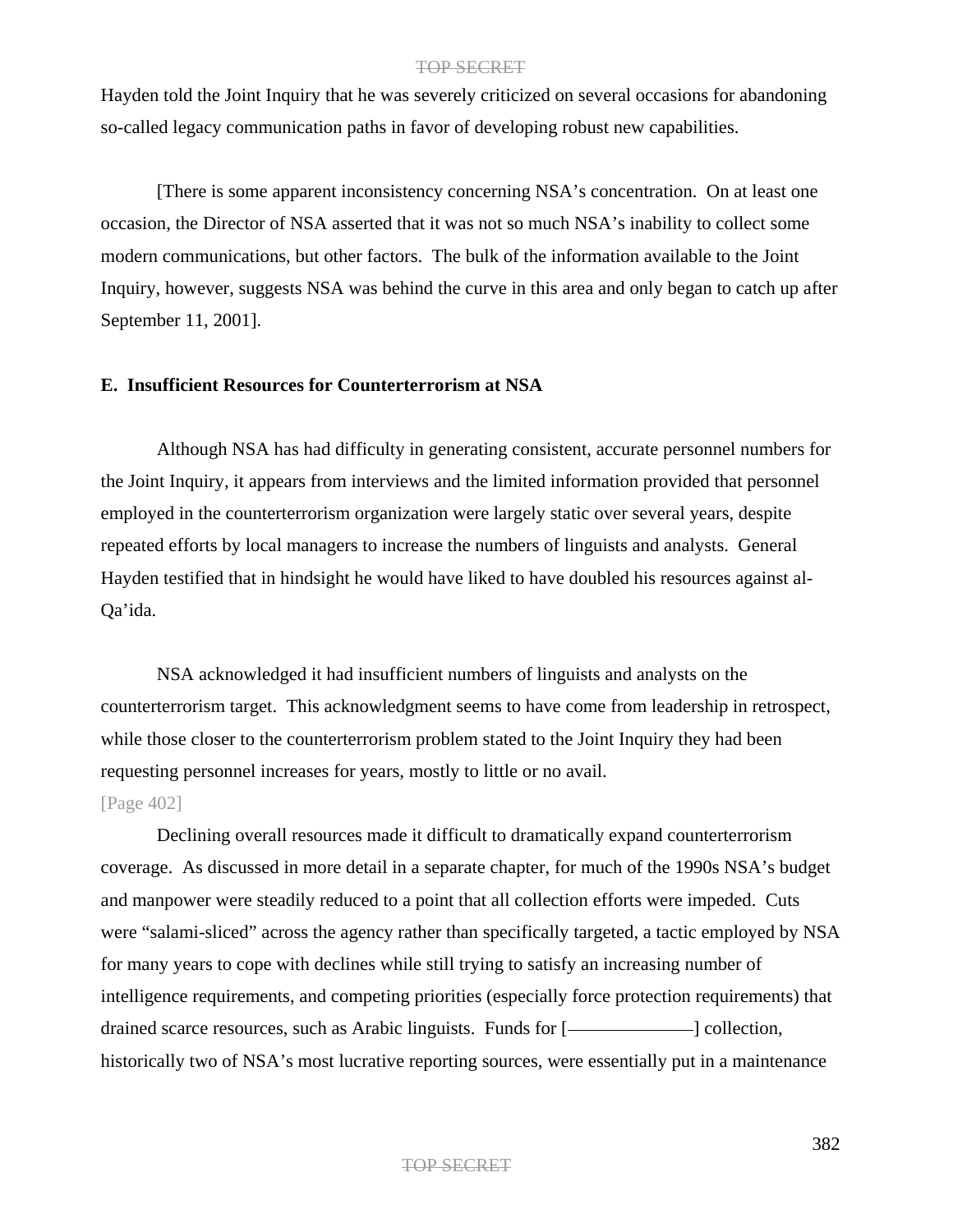mode, with investment focused on other collection sources that NSA felt needed to be developed to have a more balanced SIGINT collection system.

There was little significant, sustained reaction to the DCI's declaration of war on al-Qa'ida in 1998. Indeed, LTG Hayden (who became Director of NSA in 1999) noted that by 1998, NSA was already at a heightened counterterrorism posture and thus no additional wholesale shifts in resources were made at that time. LTG Minihan, the Director of NSA at the time of the DCI's declaration, told the Joint Inquiry that he felt the DCI was speaking for the CIA only. In his view, the DCI generally left Intelligence Community matters to the head of the Community Management Staff.

[Numerous individuals noted that counterterrorism was but one of several seemingly equally high priority targets levied on NSA prior to September 11. Although the Director of the Signals Directorate stated that in addition to al-Qa'ida,  $[$  was the only other Tier 0 (highest priority) target in the 1998-2001 timeframe, there did not seem to be an objective method for resource assignment within NSA, nor guidance from the DCI. The Director of NSA in his testimony referred to the PDD-35 requirements system as "cumbersome." The requirements system in place on the eve of September 11 consisted of some 1,500 standing requirements calling for some 200,000 detailed pieces of information – ad hoc requirements that were received telephonically or via e-mail, and requests for additional information. In response, NSA juggled resources to cope with competing requirements but did not make dramatic cuts in other priorities to dramatically expand counterterrorism coverage].

[Page 403]

The NSA Director also cautioned in his testimony, "If these hearings were about the war that had broken out in Korea or the crisis in the Taiwan Straits that had taken us by surprise or if we had been surprised by a conflict in South Asia or if we had lost an aircraft over Iraq or if American forces had suffered casualties in Bosnia or Kosovo, in any of these cases I would be here telling you that I had not put enough analysts or linguists against the problem. We needed more analysts and linguists across the agency, period."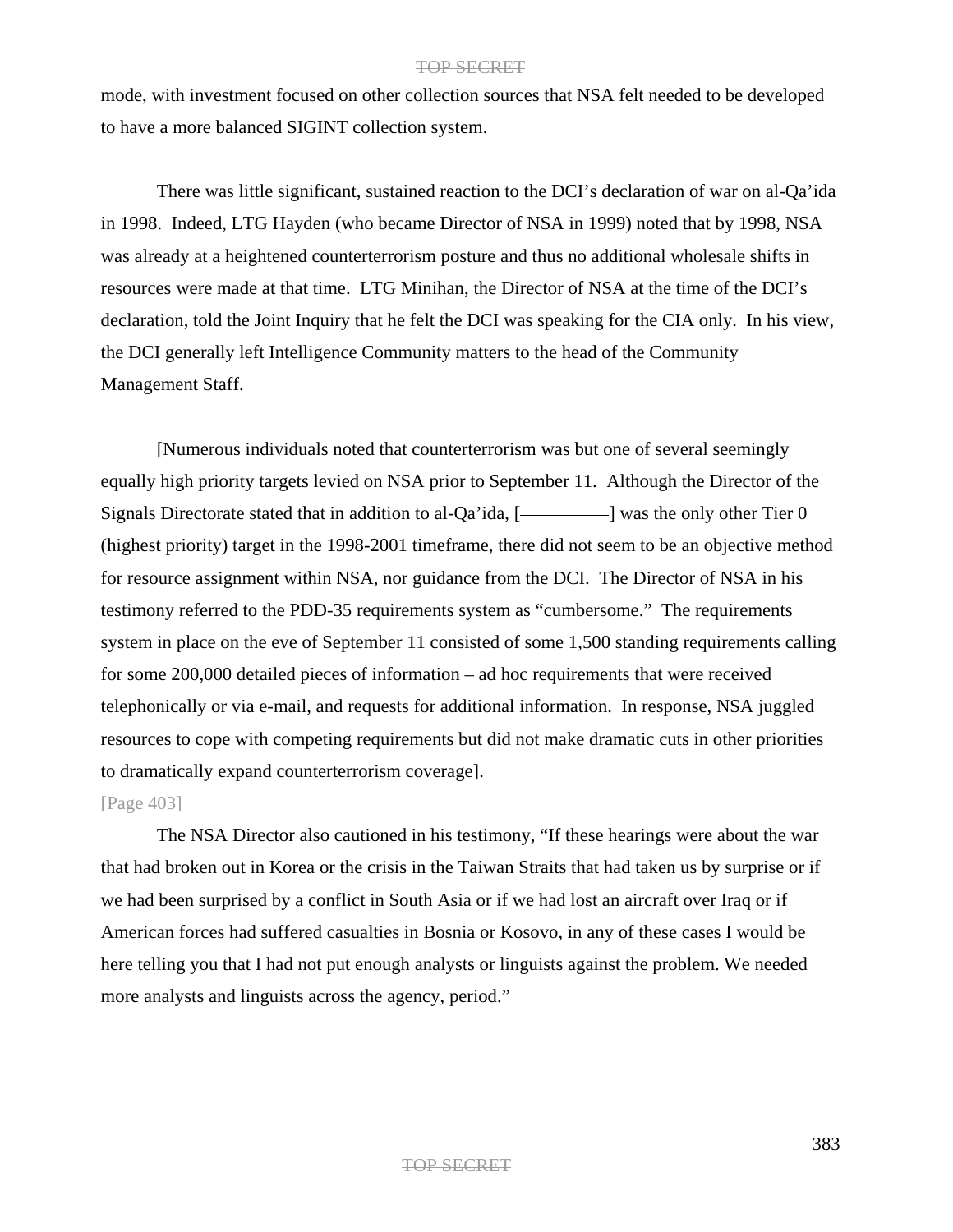# **F. Technical Collection at CIA**

Most of the technical collection operations at the CIA have a human access element, and the primary offices with responsibility are in the Directorate of Operations. The Counterterrorist Center has a Technical Operations Branch that is responsible for orchestrating special technical collection operations for terrorist targets. Some of these operations are conducted in concert with NSA, [ ].

| hindsight he would have liked to have had more [- |  |
|---------------------------------------------------|--|
|                                                   |  |

G. NSA/CIA Disputes Over [*\_\_\_\_\_\_\_\_\_\_\_\_\_\_\_\_\_\_\_\_\_\_\_\_\_\_\_\_\_\_\_\_***] Collection** 

[NSA and CIA failed to agree on an approach to collect [ ], and both agencies independently developed a capability [ ]. After considerable discussion with NSA and CIA personnel, the Joint Inquiry [page  $404$ ] determined that CIA wished to have [ $\sim$  | as soon as possible [ $\sim$ ] ], and NSA said it could not deliver in the requested timeframe. Accordingly, CIA developed its own capability while NSA continued with its program, which ultimately was delivered some 15 months early. In the end, peace was made and over time, NSA and CIA began to benefit from each other's capabilities].

Especially during periods of budgetary shortfalls, the competitive example just cited appears particularly wasteful. To avoid similar disputes, NSA and CIA have created the Senior Partnership Advisory Group (SPAG).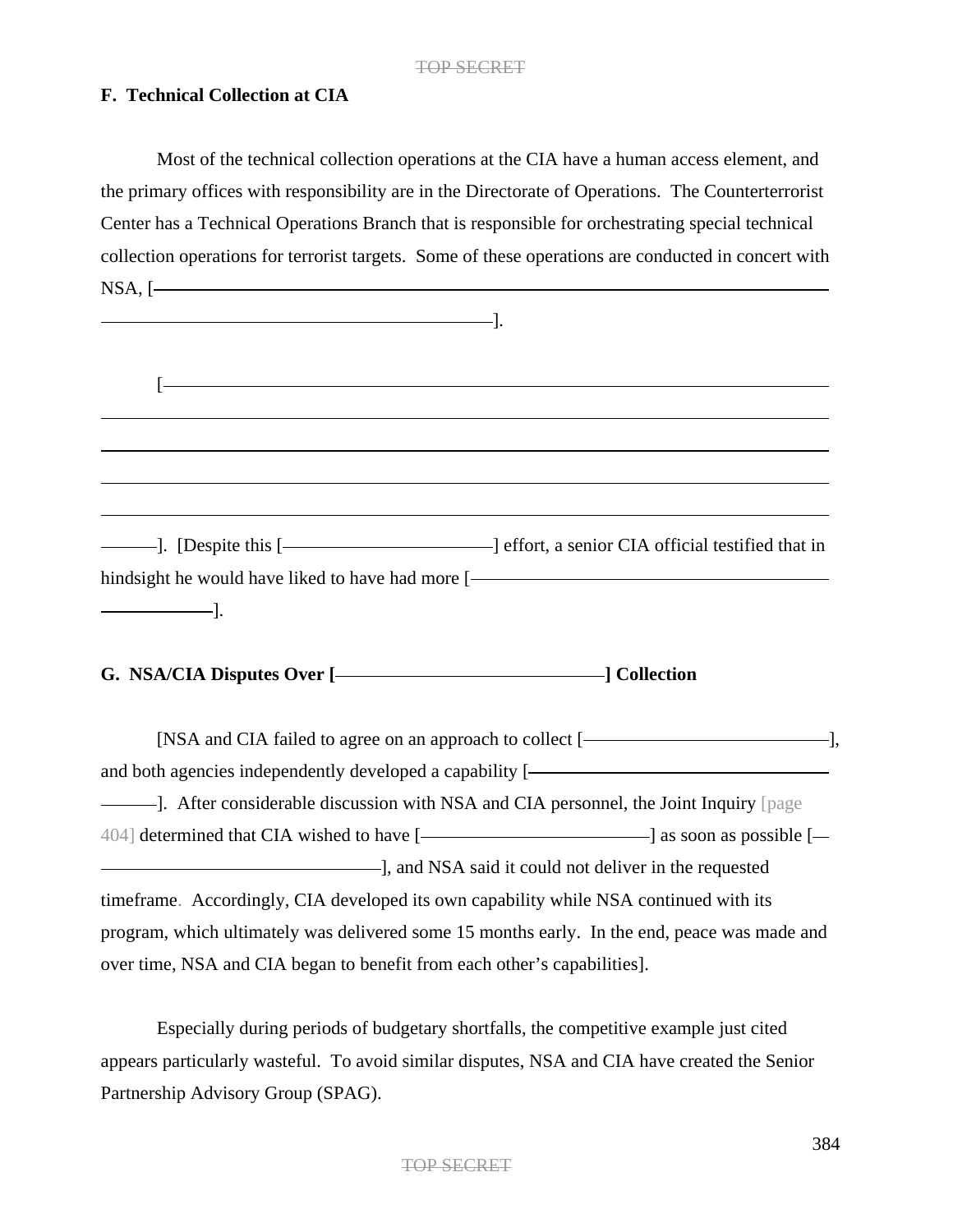# **H. Technical Collection at FBI**

The FBI performs considerable technical collection within the United States to support its own intelligence and criminal investigations. It also supports the collection efforts of Intelligence Community agencies, [

**Example 2**. These activities are conducted pursuant to the authority of the Foreign Intelligence Surveillance Act of 1978. [

FBI was conducting relatively few technical collection operations against al-Qa'ida before September 11. The intelligence produced was of relatively limited value because the targets did not appear to be involved in significant activity.

 $-1.$ 

FBI officials indicated that after September 11 a joint program had begun with NSA [-]. FBI is responsible for collecting the information. NSA receives the information and is responsible for reporting to the Intelligence Community and [page 405] intelligence customers. [-**].** FBI personnel maintain that collaboration [- $\Box$  can still be improved.

# **XIII. HUMINT Collection**

Three agencies in the Intelligence Community have primary responsibility for HUMINT (intelligence from human sources) collection: the CIA, the FBI, and the DIA. Before September 11, none of these agencies had collected any information through HUMINT sources warning of the September 11 attacks on the Pentagon and the World Trade Center.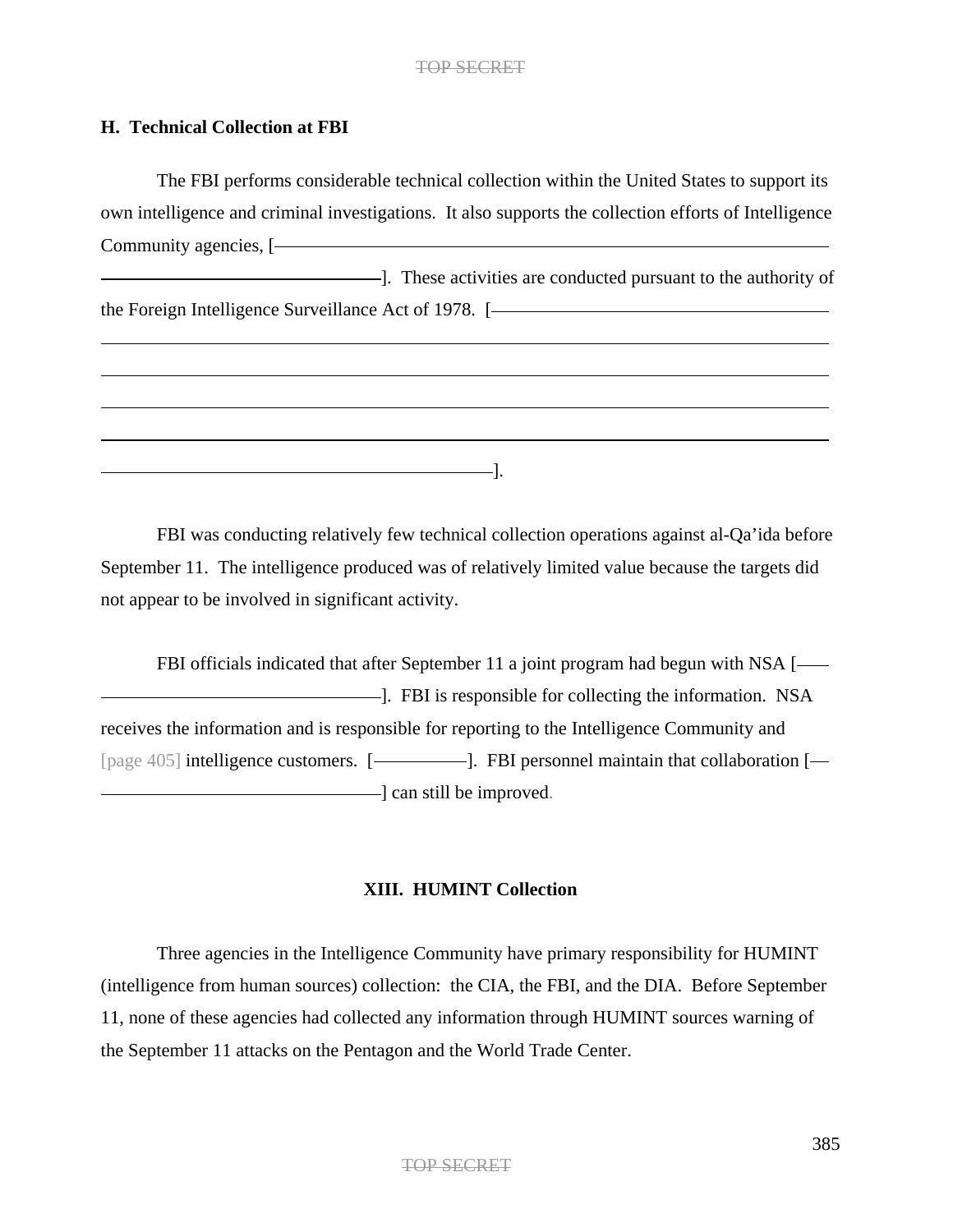[The agencies' attempts to use human penetrations to gather intelligence on al-Qa'ida steadily grew throughout the 1990s, until by the end of the decade it was a top priority. The CIA met with the most success through its foreign liaison relationships and with volunteers. It made only limited progress with unilateral attempts to place human assets in al-Qa'ida's leadership. The DIA's Defense Humint Services (DHS) had some success against the Taliban, but little against al-Qa'ida. The FBI collected valuable information on Islamic radical activity in the United States, but the Bureau's focus was often overseas. In addition, the FBI often failed to coordinate its human collection].

The Joint Inquiry collected information about the agencies' pursuit of HUMINT through interviews and reviews of documents. The Joint Inquiry was frequently unable to catalog or audit the HUMINT sources from the information delivered by CIA because the documents were heavily redacted for source protection. This did decrease the Joint Inquiry's ability to judge the breadth and depth of the HUMINT program at CIA.

### **A. CIA Human Intelligence Collection**

[The CIA has tried to collect on Bin Ladin and al-Qa'ida since the mid-1990s. Collecting human intelligence on al-Qa'ida became an increasingly important priority at the CIA, and in 1996, the Counterterrorist Center (CTC) set up a special Bin Ladin unit to increase its focus on [page 406] Bin Ladin. The CIA used the three traditional mechanisms for developing HUMINT or field intelligence: unilateral sources, volunteers, and liaison relationships].

The CIA made the penetration of al-Qa'ida a top priority. The DCI characterized the counterterrorism effort against Bin Ladin and his organization to the Committees on June 18, 2002 in this way:

> We understood that our first priority was to try and stop the next attack that was going to occur and operate against these people around the world, and then penetrate a sanctuary through whatever means we could, to build the [capabilities] that would allow us to mount these kinds of operations. . . . As we race through [a] period of threat when we're disrupting specific attacks against embassies and overseas facilities and thousands of people would be dead, except for what we did, I don't remember anybody saying you guys are too timid, you're not working it hard enough or you haven't expended a level of effort.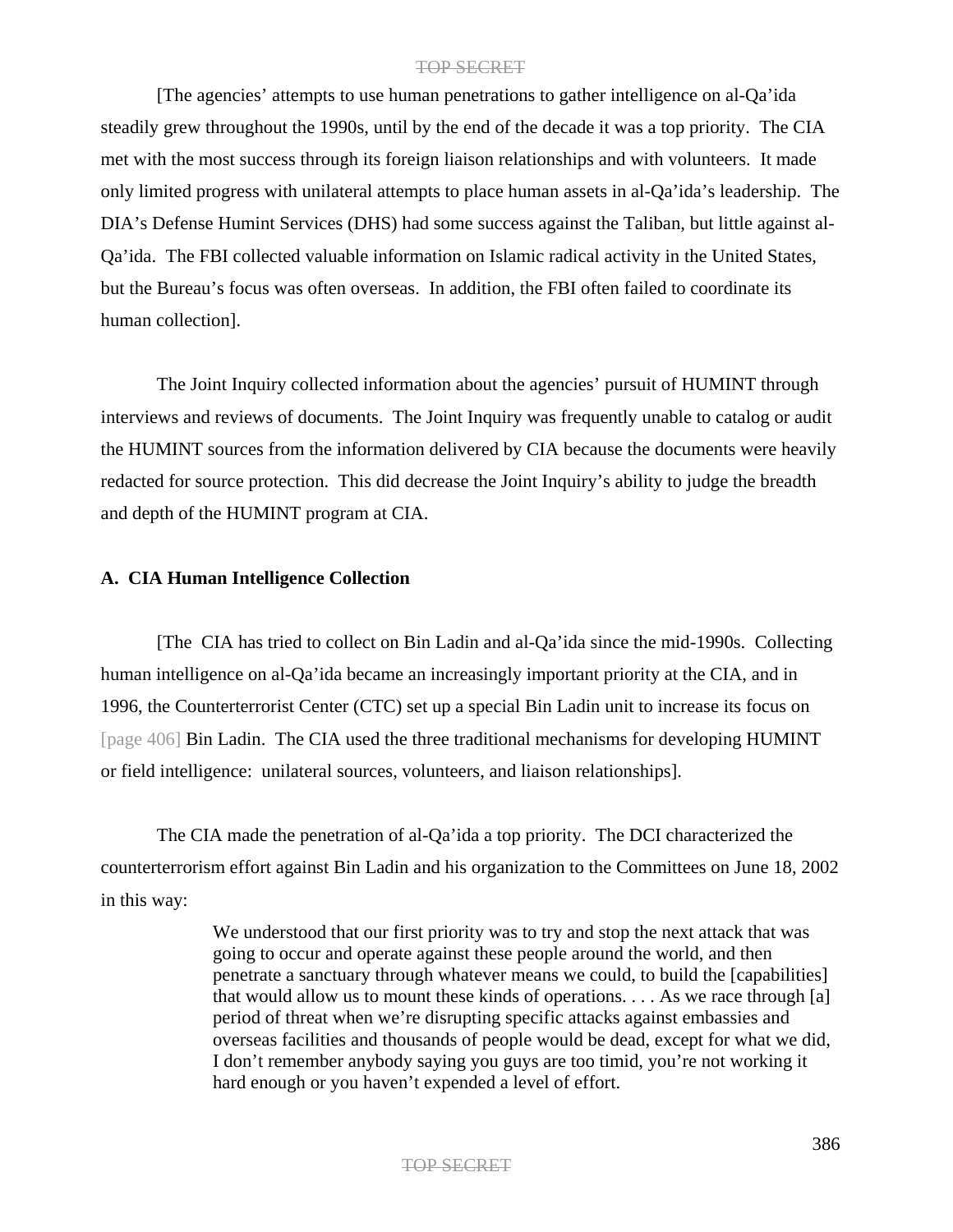[To improve collection on, and efforts to disrupt, al-Qa'ida, a special unit focused on Bin Ladin was created in early 1996. The Bin Ladin unit initially had fewer than 20 people, and included operations officers, analysts who acted as targeteers, and desk officers who directed field operations. At the start, it did not have any case officers of its own deployed to the field. To conduct operations overseas for intelligence collection or disruption, the unit had to work through the Directorate of Operations (DO) area divisions and request the use of their operations officers to pursue al-Qa'ida related leads. With the passage of time and the increased priority of al-Qa'ida, more people were added to the Bin Ladin unit and more case officers were assigned to the field either permanently or temporarily. The area divisions also increased their case officers' efforts against the target].

However, Joint Inquiry interviews indicate that even into 2001, the Bin Ladin unit knew it needed more people – particularly experienced Headquarters desk officers and targeters – to effectively meet the HUMINT challenge. In early Spring 2001 briefing to the DCI, CTC [page 407] requested hiring a small group of contractors not involved in day-to-day crises to digest vast quantities of information and develop targeting strategies. The briefing emphasized that the unit needed people, not money.

The penetration of al-Qa'ida by an Intelligence Community human asset is an exceptionally difficult task. Intelligence Community officials in several agencies told the Joint Inquiry that members of Usama Bin Ladin's inner circle have close bonds established by kinship, wartime experience, and long-term association. Information about major terrorist plots was not widely shared within al-Qa'ida, and many of Bin Ladin's closest associates lived in war-torn Afghanistan. The United States had no official presence in that country and did not formally recognize the Taliban regime, which viewed foreigners with suspicion. Pakistan is the principal access point to southern Afghanistan, where al-Qa'ida was particularly active, but U.S.-Pakistani relations were strained by Pakistani nuclear tests in 1998 and a military coup in 1999. This was an exceedingly difficult operational environment in which to conduct clandestine operations.

[Nevertheless, CIA officials recognized the imperative of penetrating al-Qa'ida, particularly at the leadership level. A CTC presentation made to the CIA senior leadership on December 2, 1999 noted: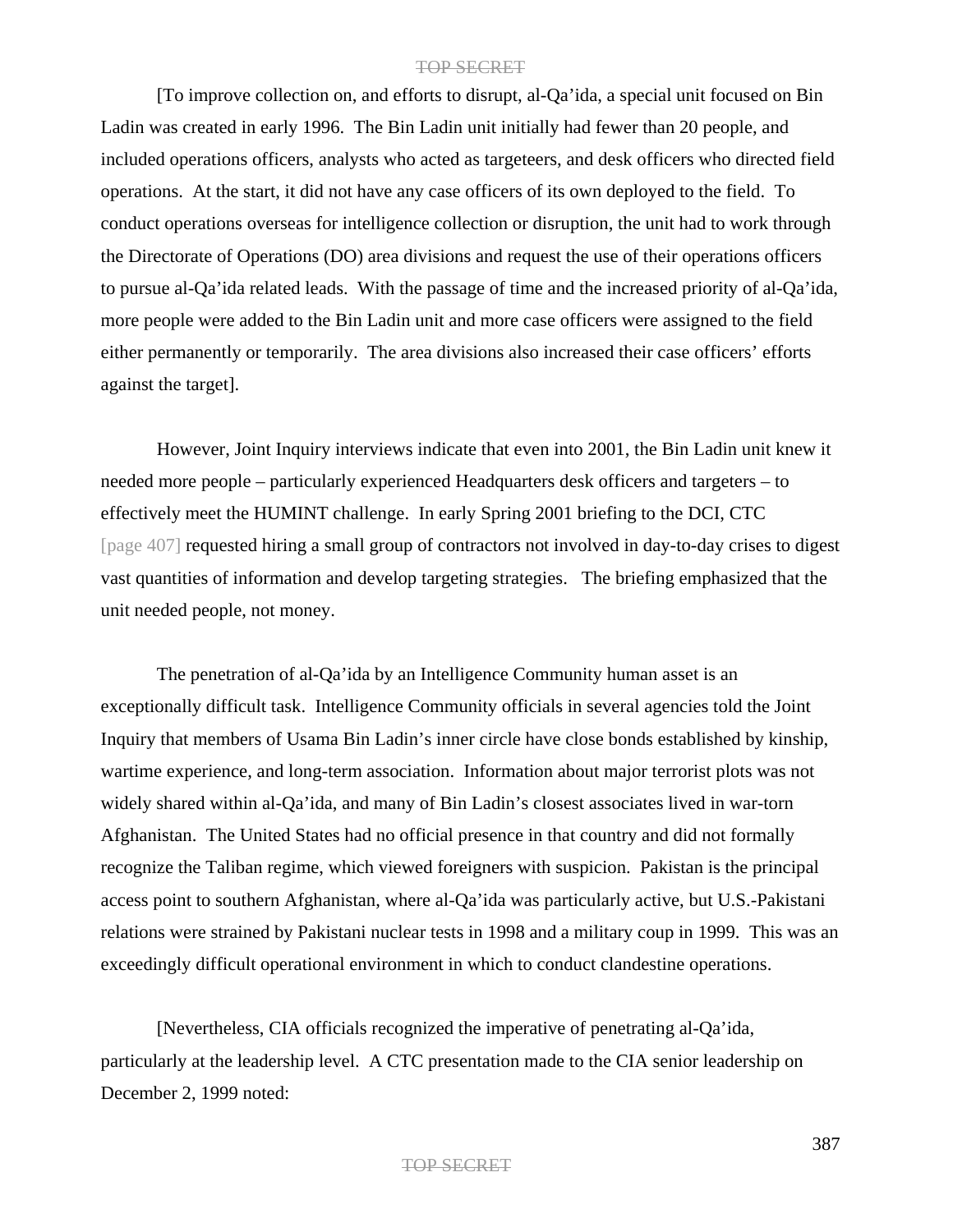• Without penetrations of [the] UBL organization… [ ].

• While we need to disrupt operations...we need to also recruit sources inside UBL's organization.

• Realize that recruiting terrorist sources is difficult...but we must make an attempt].

[On the next day, the CTC briefed the National Security Council Small Group about the CIA's lack of sources and the importance of recruitment:

> We will continue with disruptions of operations and renditions…but with an increased emphasis on recruiting sources; at this time, we have no penetrations inside UBL's leadership].

[Page 408]

[Because this target was such a high priority, the CIA tried many unilateral avenues to obtain access to Bin Ladin and his inner circle. Interviews of CIA officials and documents provided to the Joint Inquiry indicate the CIA tried to [- The Matter of the UA tried to  $\sim$  1000  $\mu$ 

| According to documents reviewed by the Joint Inquiry Staff, [-                                  |
|-------------------------------------------------------------------------------------------------|
|                                                                                                 |
|                                                                                                 |
| Inquiry that before September 11 the CIA had no penetrations of al-Qa'ida's leadership, and the |
| Agency never got actionable intelligence [-                                                     |
|                                                                                                 |

In interviews with current and former CTC officers, the Joint Inquiry learned that [-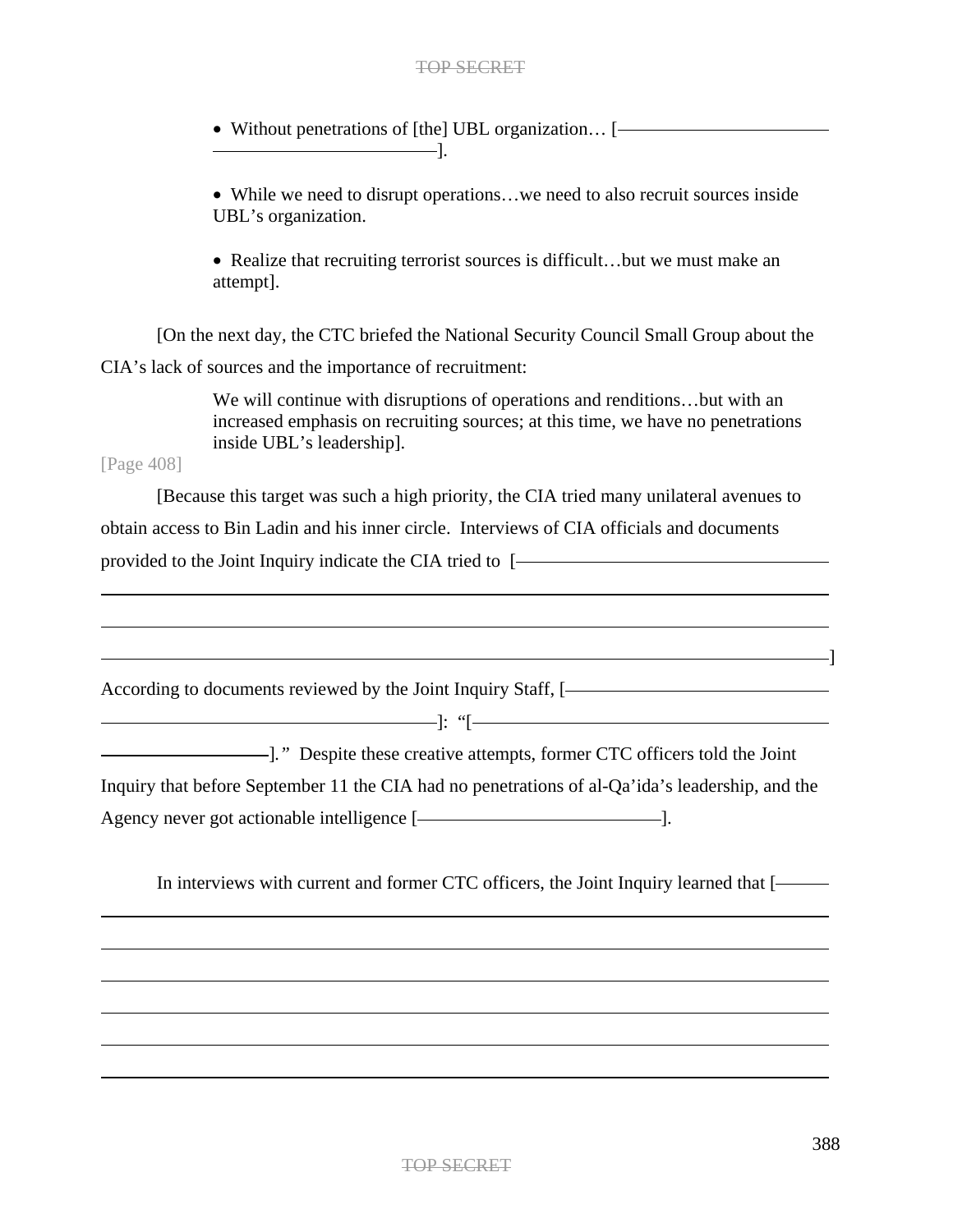The CIA frequently draws on an active set of volunteer sources, [-1, to gain

 $-$ ].

| intelligence. [- The contract of the contract of the contract of the contract of the contract of the contract of the contract of the contract of the contract of the contract of the contract of the contract of the contract  |
|--------------------------------------------------------------------------------------------------------------------------------------------------------------------------------------------------------------------------------|
|                                                                                                                                                                                                                                |
|                                                                                                                                                                                                                                |
|                                                                                                                                                                                                                                |
|                                                                                                                                                                                                                                |
|                                                                                                                                                                                                                                |
| [Page 409]                                                                                                                                                                                                                     |
| [Volunteers needed particular scrutiny, as some of these individuals were suspected of                                                                                                                                         |
| being sent in from foreign intelligence services as counterintelligence assets, or they might have                                                                                                                             |
| been al-Qa'ida provocations. [- The contract of the contract of the contract of the contract of the contract of the contract of the contract of the contract of the contract of the contract of the contract of the contract o |
|                                                                                                                                                                                                                                |
|                                                                                                                                                                                                                                |
|                                                                                                                                                                                                                                |
| $\qquad \qquad \qquad$                                                                                                                                                                                                         |
|                                                                                                                                                                                                                                |
|                                                                                                                                                                                                                                |
| $\lceil - \rceil$                                                                                                                                                                                                              |
|                                                                                                                                                                                                                                |
|                                                                                                                                                                                                                                |
|                                                                                                                                                                                                                                |
|                                                                                                                                                                                                                                |
|                                                                                                                                                                                                                                |
|                                                                                                                                                                                                                                |
| -].                                                                                                                                                                                                                            |
|                                                                                                                                                                                                                                |
| Critical to the successful collection of intelligence and to the disruption of terrorist                                                                                                                                       |
|                                                                                                                                                                                                                                |

activities were the relationships forged with foreign liaison services. (See Section II). Because of the scarce personnel resources initially assigned to this target, and because of the intense pressure to capture Bin Ladin himself, CTC chose to have liaison services develop sources wherever possible to support the U.S. mission. In addition, as noted in section II, liaison services had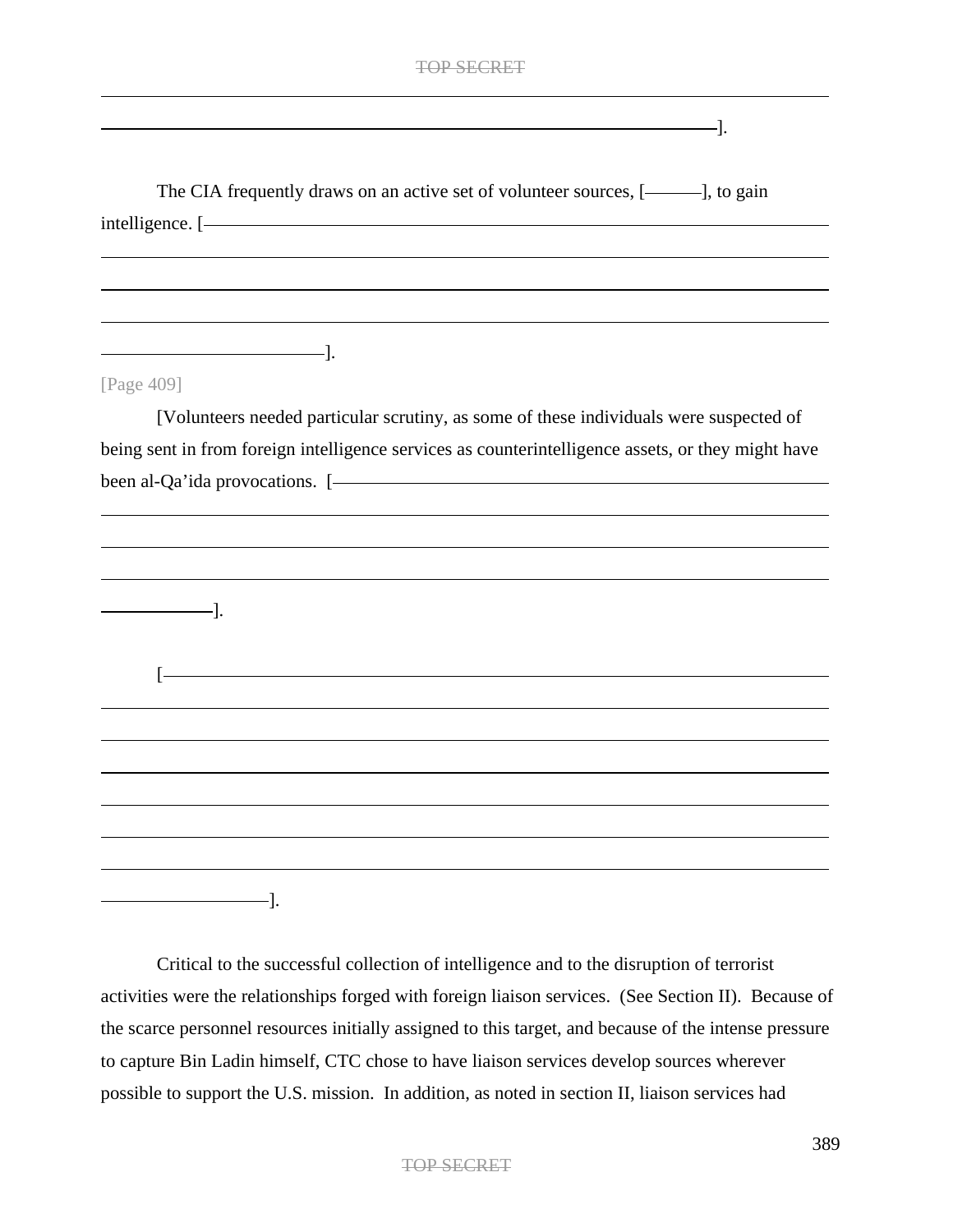additional capabilities that made them particularly effective against the al-Qa'ida target. The DCI, the senior leadership of the CTC, and the leadership of the Directorate of Operations were actively engaged in building and maintaining these liaison relationships.

Developing relationships with liaison services paid off handsomely when there was some actionable intelligence about a terrorist or a cell. For example, in July 2001, a Bin Ladin operative was arrested in the [

]. Because of this arrest, a plot to bomb an American Embassy in Europe was thwarted.

### [Page 410]

[The liaison relationship worked extremely well with the  $[$ ——], as well as with other services in the [-Consequently 2011]. Liaison sources often provided valuable information about the al-Qa'ida network, but the CIA could not rely on them to provide access to Bin Ladin's leadership. Moreover, in other parts of the world, abdicating collection to foreign partners meant the CIA obtained precious little information*.* According to one U.S. Government official, if liaison services did not want to help, for example in certain Western countries, there was little that could be done, by CIA].

# **B. DIA Human Intelligence Collection**

[DIA's Defense HUMINT Service also plays a role in clandestine collection, though on a much smaller scale than CIA. According to General Dayton, the Director of DHS, after the Embassy bombings DHS "got excited" about Bin Ladin and al Qa'ida. They searched their old agent files and reestablished contact with  $[-]$  sources that could help them with terrorist targets. [-**]** former highly placed agents were reactivated. Prior to September 11, at any one time, DHS had [- active. Based on those sources they produced several hundred intelligence reports from fall 1998 to September 2001.

Most of the DHS sources were focused on [-**]** and had little direct reporting capability against [- [2015]. DHS characterized its [- 2016] sources as well placed and extremely useful in the post-September 11 air campaign targeting effort. [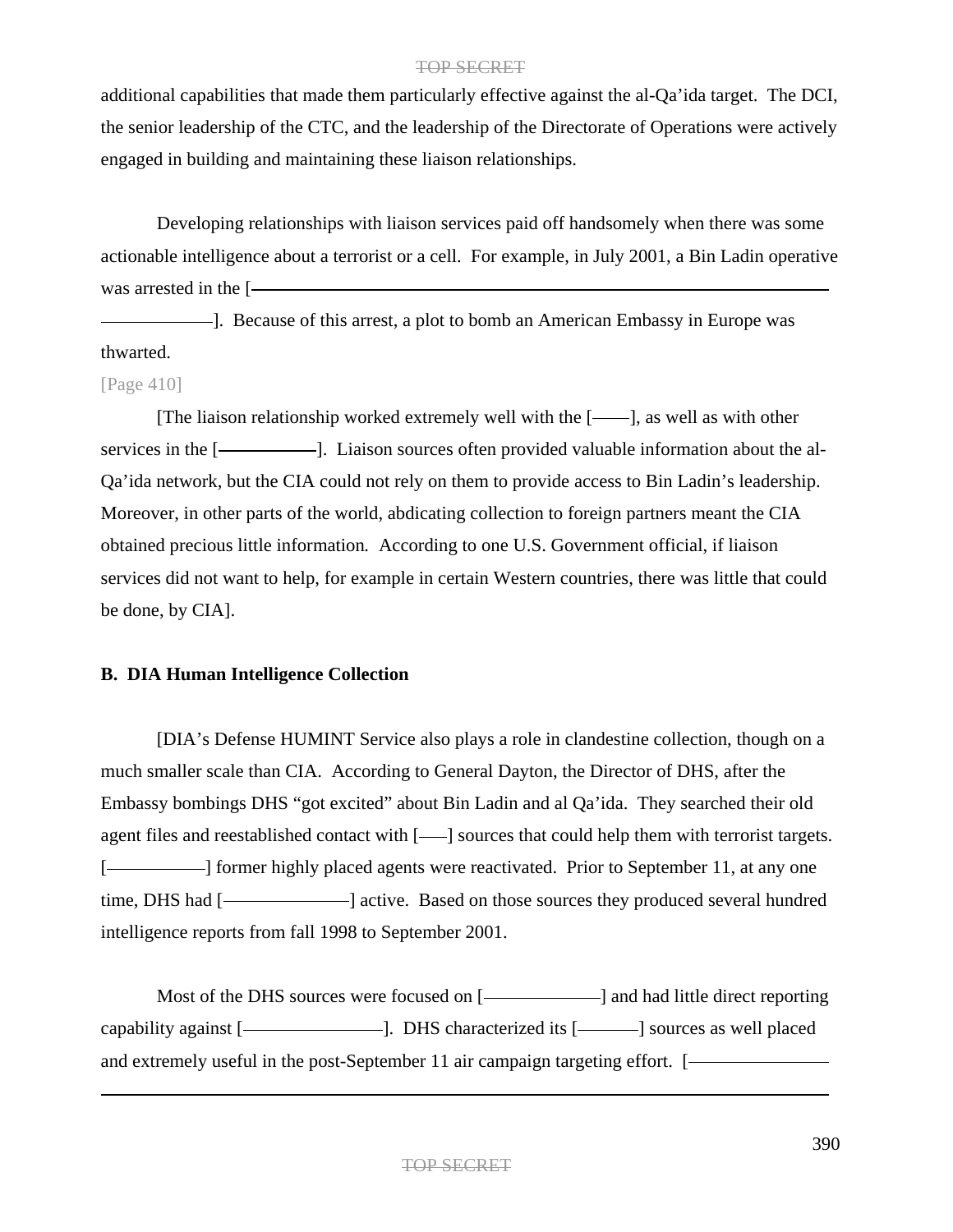].

# **C. FBI Human Intelligence Collection**

The FBI attempted to develop specific intelligence that could be acted upon before September 11 by penetrating terrorist organizations operating in the United States. Before September 11, the FBI had 70 full field investigations of individuals with al-Qa'ida ties. [Page 411] However, Bureau and Department of Justice policy and practice may have hampered the FBI's coverage of the radical fundamentalist community in this country. Much of the FBI's effort against al-Qa'ida was actually expended overseas, with the investigations of the terrorist attacks against the US Embassies in Africa in 1998 and the *USS Cole* in 2000.

Recruiting sources in fundamentalist communities within the United States is difficult for many of the reasons noted above with regard to the penetration of al-Qa'ida in general. However, even those FBI agents who were skilled at developing such sources faced a number of difficulties that may have hampered the Bureau's ability to gather intelligence on terrorist activities in the United States. According to several agents, for example, FBI Headquarters and field managers were often unwilling to approve potentially controversial activity involving human sources that could provide counterterrorism intelligence.

The 1996 Antiterrorism and Effective Death Penalty Act, which specifically outlawed providing material support to terrorism, posed a particular problem. If an FBI source was involved in illegal funding or in terrorist training, the agent responsible for the source had to obtain approval from Headquarters and the Department of Justice to allow the source to engage in the illegal activity. This reportedly was a difficult process that sometimes took as long as six months. Because terrorist sources frequently engaged in activity that violated the 1996 Act, the cumbersome approval process negatively affected the Bureau's ability to operate more sources successfully.

Sending sources recruited in the United States overseas proved particularly difficult. Some FBI agents also saw the requirement that the Director of Central Intelligence approve such

### TOP SECRET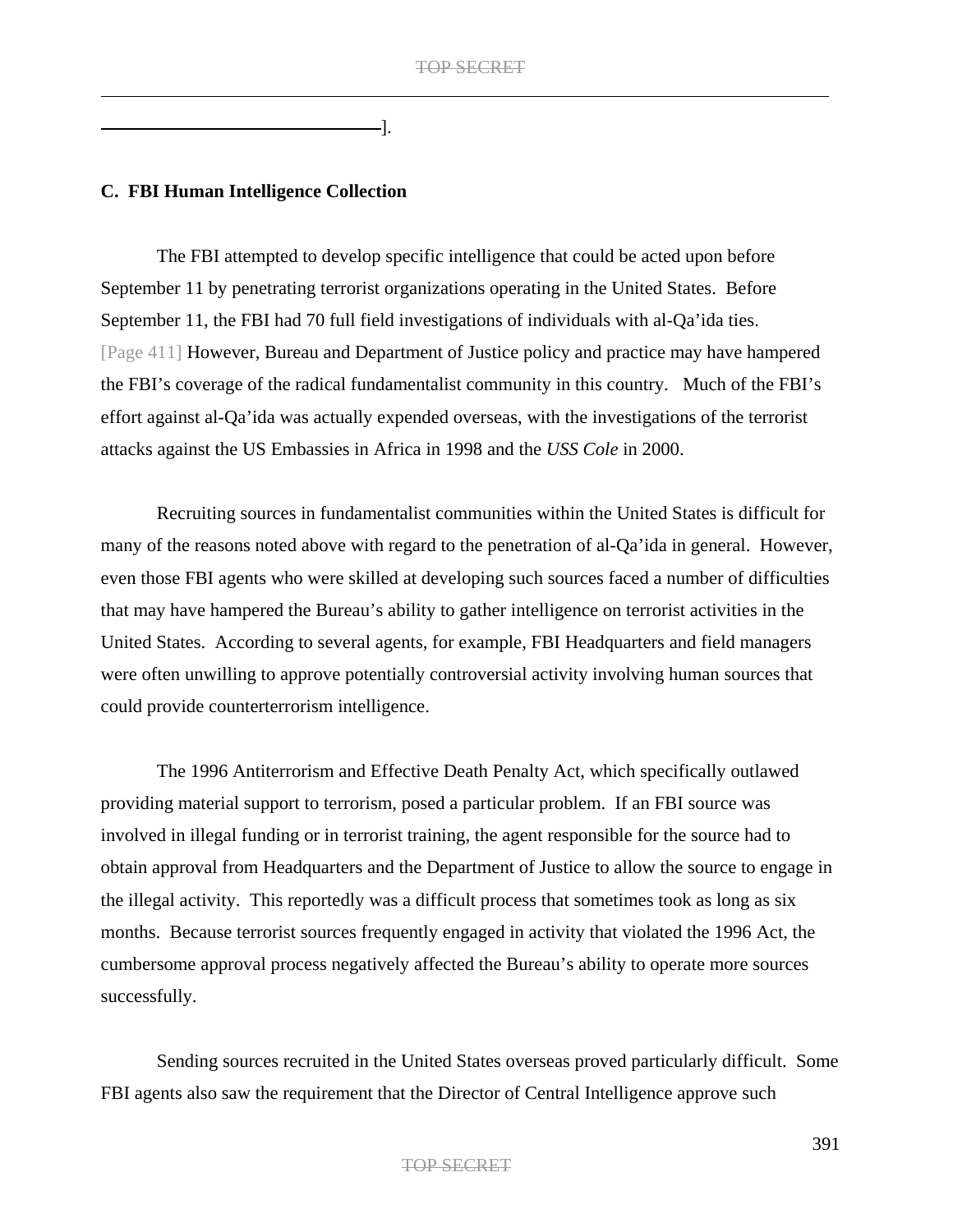operations as a problem, claiming that the CIA took advantage of this requirement to prevent FBI sources from operating overseas. Another FBI agent stated that FBI Headquarters management did not readily approve overseas travel for sources because of its belief that the Bureau should focus on activity within the United States. When management did approve such operations, it often declined to allow the responsible agents to accompany the sources while traveling overseas, a decision some agents believe significantly diminished the quality of the operations. [Page 412]

The Joint Inquiry was told by several officials that the FBI was not using its network of counterterrorism sources in the most effective and coordinated manner. The Bureau focused source reporting on cases and subjects within specific field offices and did not adequately use sources to support a national counterterrorism intelligence program. In 1999, the FBI received reporting that a terrorist organization was planning to send students to the United States for aviation training. In response, an operational unit at FBI Headquarters instructed twenty-four field offices to "task sources" for information. However, it appears that no FBI sources were asked about the matter. The problems experienced in Phoenix and Minneapolis – both of which are discussed in separate sections – further suggest that the FBI did not effectively task its sources in the United States to follow up on suspicious activity.

[This problem was painfully manifest in August 2001,when the FBI was made aware by CIA that terrorist suspects Nawaf al-Hazmi and Khalid al-Mihdhar were in the United States. Neither the FBI field offices that were involved in the search nor FBI Headquarters thought to ask FBI field offices to ask their sources whether they were aware of the whereabouts of the two individuals, who later took part in the September 11 attacks. A San Diego FBI field office agent who handled such sources, including the source who had numerous contacts with Nawaf al-Hazmi and Khalid al-Mihdhar, insisted to the Joint Inquiry that he would have been able to find them through his sources].

Finally, that same agent testified that he had "never" discussed any FBI interest in Bin Ladin or al-Qa'ida with that source prior to September 11, "because that was not an issue in terms of my assignments. I was interested in Hamas, Hizbollah, Popular Front for the Liberation of Palestine, the Democratic Front for the Liberation of Palestine, the whole different range." He stated that "we knew [al-Qa'ida] was an important person or important organization. But we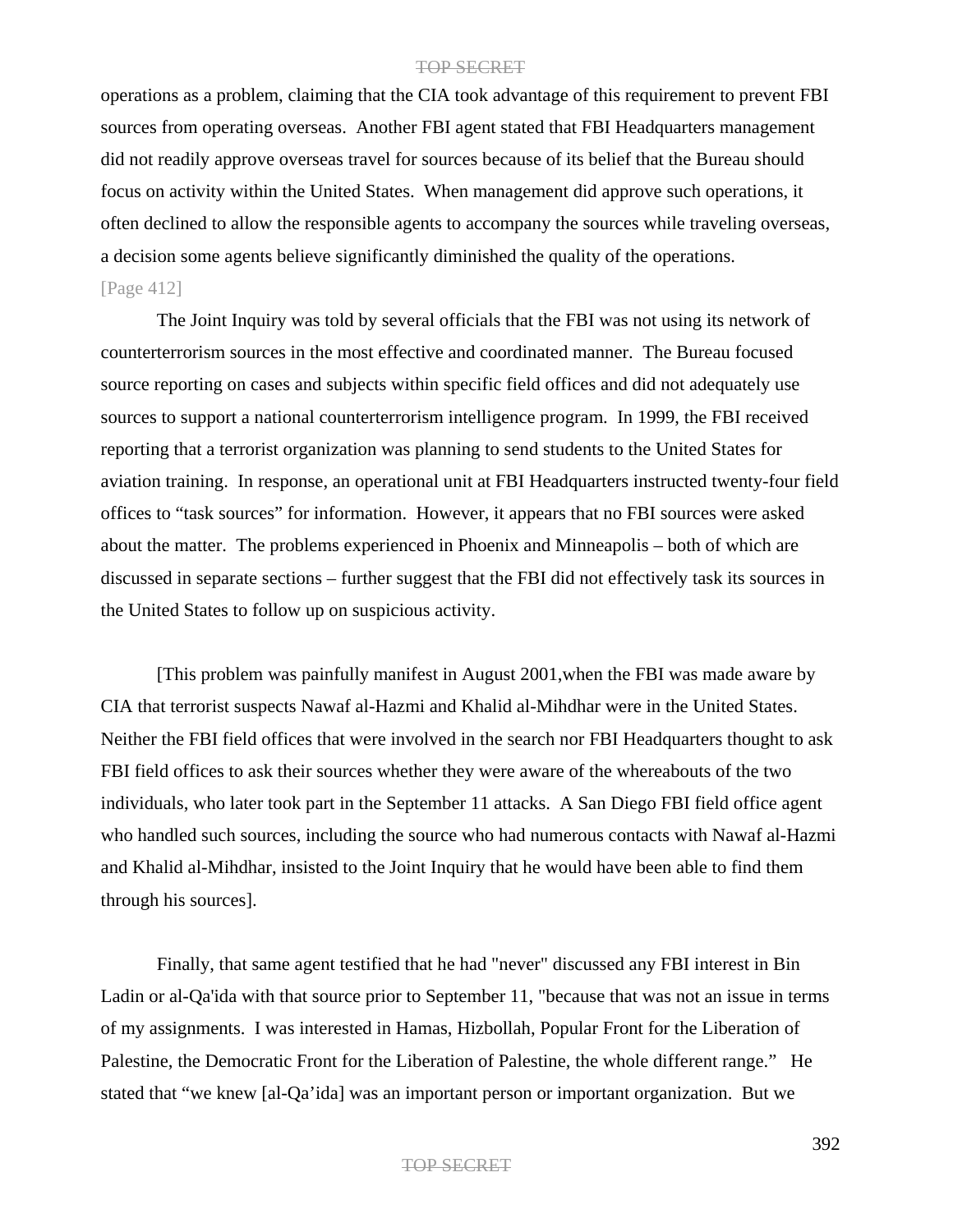didn't have any presence. We didn't have any cases and we didn't have any source information that indicated that these guys were here in San Diego at that time."

[Page 413]

### **XIV. Summary of Joint Inquiry Review of Anthrax Attacks**

In October 2001, the Congress, the United States Postal Service (USPS), and elements of the domestic infrastructure were the targets of anthrax attacks that eventually killed five Americans. The Joint Inquiry requested that the General Accounting Office review those attacks, focusing on the difficulty of producing and spreading anthrax, mail as a delivery system, the status of USPS efforts to detect anthrax, the federal investigation into the attacks, and how the government is preparing for other incidents.

When the Joint Inquiry report was filed, the GAO investigation had been substantially completed, with an initial finding that no consensus exists among experts regarding the ease with which terrorists or a disgruntled scientist could effectively produce and disseminate anthrax on U.S. soil. According to the GAO, technical experts believe that it would be very difficult to overcome technical and operational challenges to produce and deliver biological warfare agents sufficient to cause mass casualties.

According to the experts the GAO interviewed, delivery of anthrax by mail is not as efficient a method of producing mass casualties as military technologies. However, in the public's mind and in terms of economic damage, anthrax powder in the mail represents a potentially significant problem. The USPS effort to defend against biological agents illustrates a key aspect of homeland defense: the distinction between reactive and proactive operational environments. Whereas the nation's posture had been to prevent attacks against military facilities, the anthrax attacks targeted civilian facilities that are unprepared to react.

According to the GAO, the FBI is aware of numerous anthrax incidents throughout the United States, which were random in nature and determined to be hoaxes. Because this was the first time the FBI responded to an actual attack, however, there was some initial confusion about the investigative roles and responsibilities of various agencies. The Bureau has recognized the